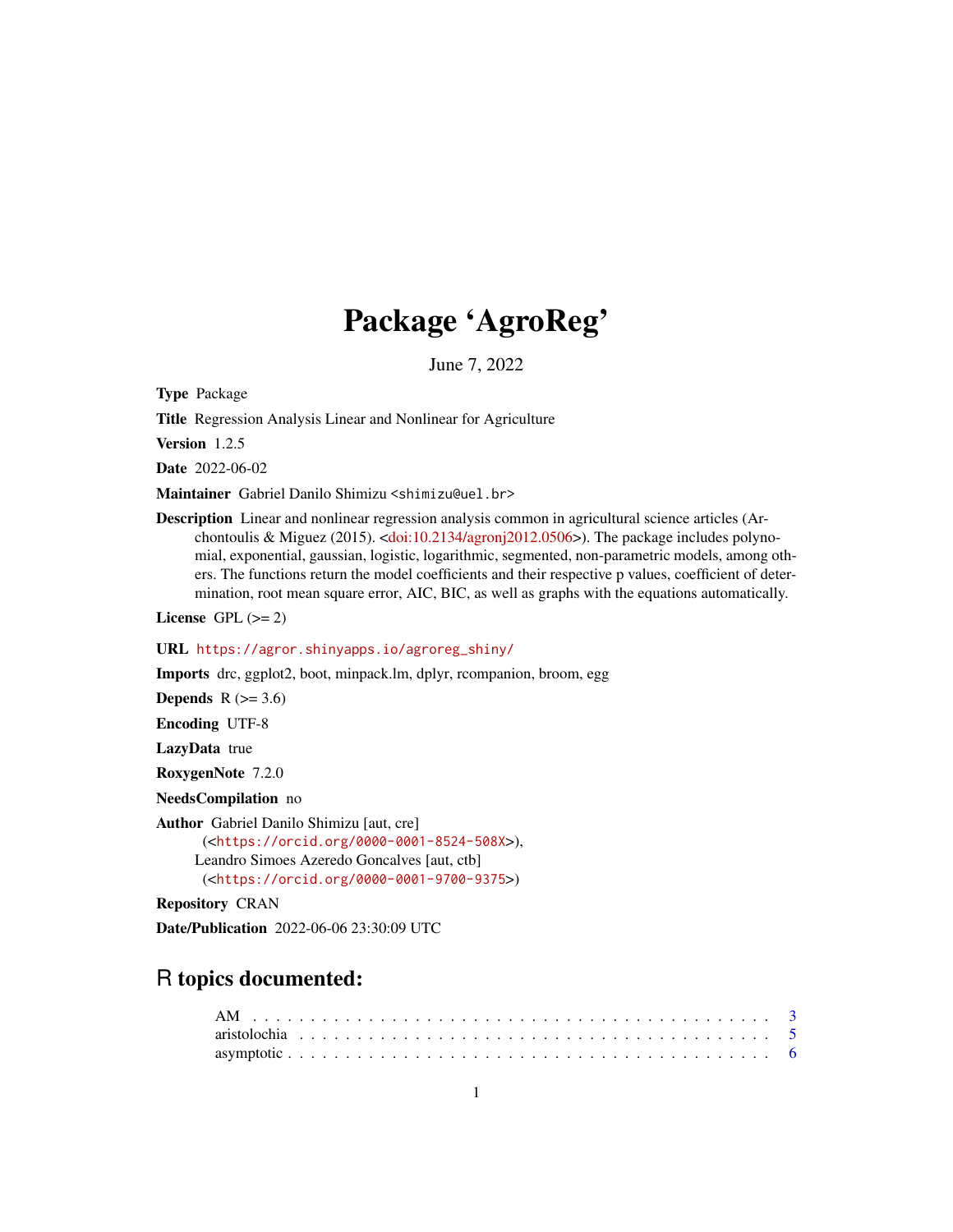| 8                                                                                                                       |
|-------------------------------------------------------------------------------------------------------------------------|
| 10                                                                                                                      |
| 12                                                                                                                      |
| 14                                                                                                                      |
| 16                                                                                                                      |
| 18                                                                                                                      |
| 20                                                                                                                      |
| 23                                                                                                                      |
| 23                                                                                                                      |
| 24                                                                                                                      |
| 26                                                                                                                      |
| 26                                                                                                                      |
| 29                                                                                                                      |
| 31                                                                                                                      |
| 32                                                                                                                      |
| $interval.\nconfidence \dots \dots \dots \dots \dots \dots \dots \dots \dots \dots \dots \dots \dots \dots \dots$<br>34 |
| 34                                                                                                                      |
| 37                                                                                                                      |
| 39                                                                                                                      |
| 41                                                                                                                      |
| 44                                                                                                                      |
| 46                                                                                                                      |
| 48<br>LM23                                                                                                              |
| 50                                                                                                                      |
| 52                                                                                                                      |
| 54<br>LM i                                                                                                              |
| 56                                                                                                                      |
| 58                                                                                                                      |
| 60                                                                                                                      |
| 62                                                                                                                      |
| 64                                                                                                                      |
| 66                                                                                                                      |
| 69                                                                                                                      |
| 71                                                                                                                      |
| MM.<br>73                                                                                                               |
| 75                                                                                                                      |
| 77                                                                                                                      |
| PAGE<br>79                                                                                                              |
| 81<br>$peleg.$ .                                                                                                        |
| 83<br>plateau.linear                                                                                                    |
| 85<br>plateau.quadratic                                                                                                 |
| 87                                                                                                                      |
| 89                                                                                                                      |
| 91<br>quadratic.plateau                                                                                                 |
| 93                                                                                                                      |
| 96<br>SH.                                                                                                               |
| 99                                                                                                                      |
|                                                                                                                         |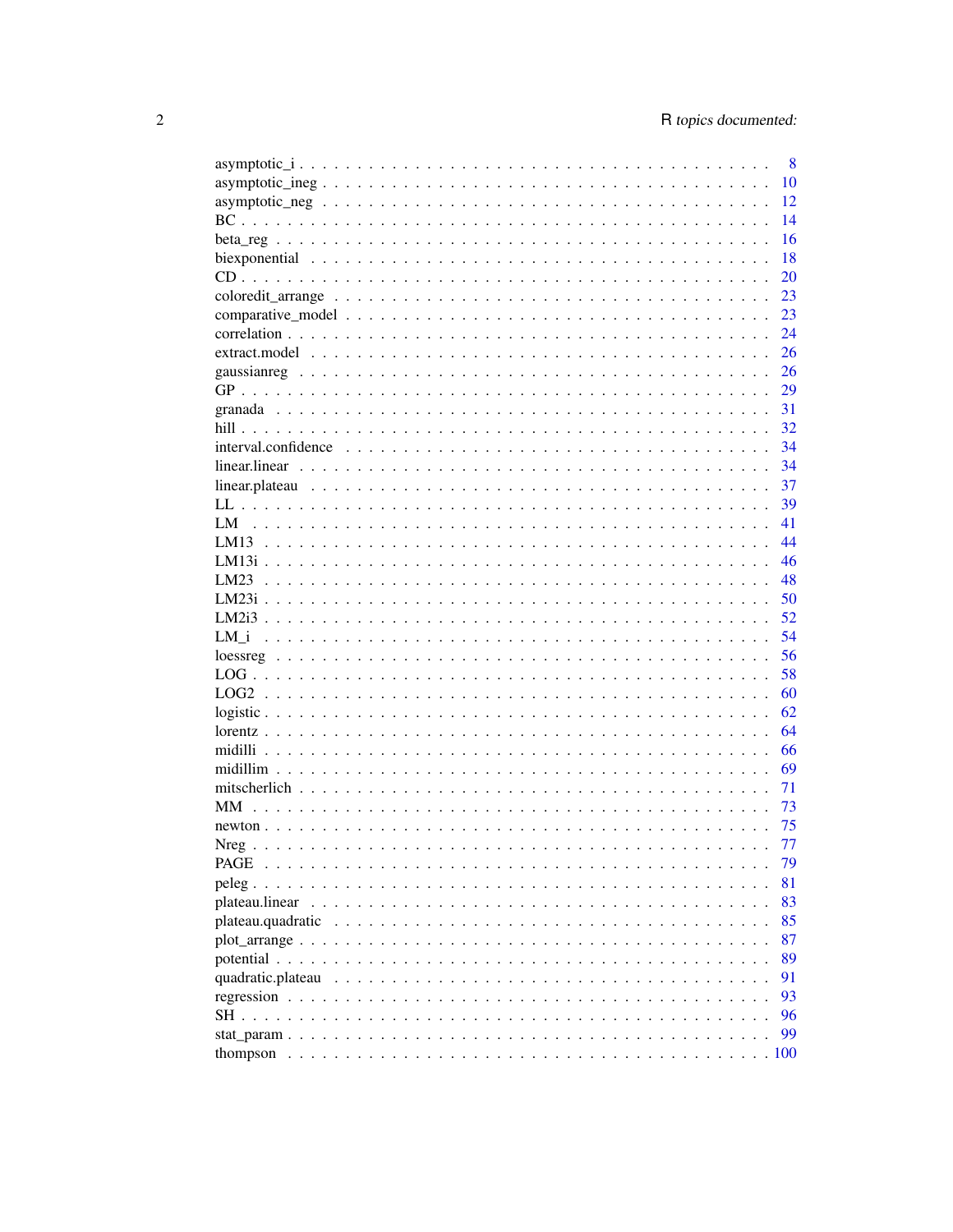<span id="page-2-0"></span>

| 113 |
|-----|
|     |
|     |
|     |
|     |
|     |
|     |

# AM *Analysis: Avhad and Marchetti*

# Description

This function performs Avhad and Marchetti regression analysis.

# Usage

```
AM(
  trat,
  resp,
  initial = list(alpha, k, n),sample.curve = 1000,
  ylab = "Dependent",
  xlab = "Independent",
  theme = theme_classic(),
  legend.position = "top",
  error = "SE",r2 = "all",point = "all",width.bar = NA,
  scale = "none",
  textsize = 12,
  pointsize = 4.5,
  linesize = 0.8,
  pointshape = 21,
  fillshape = "gray",
  colorline = "black",
  round = NA,
  xname.formula = "x",
  yname.formula = "y",
  comment = NA,
  fontfamily = "sans"
)
```

| trat | Numeric vector with dependent variable.   |
|------|-------------------------------------------|
| resp | Numeric vector with independent variable. |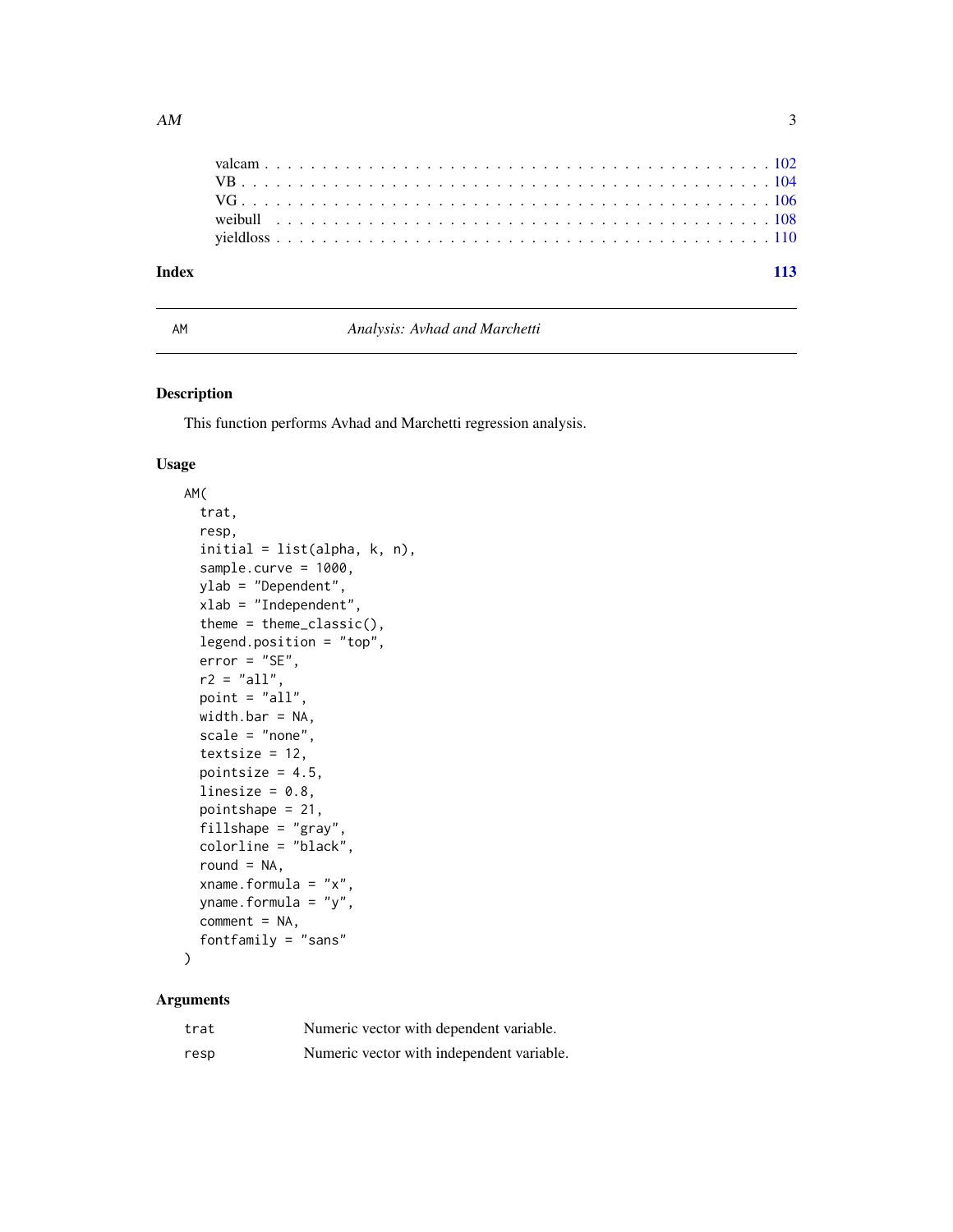| initial         | <b>Starting estimates</b>                                                     |
|-----------------|-------------------------------------------------------------------------------|
| sample.curve    | Provide the number of observations to simulate curvature (default is 1000)    |
| ylab            | Variable response name (Accepts the <i>expression</i> () function)            |
| xlab            | treatments name (Accepts the <i>expression</i> () function)                   |
| theme           | ggplot2 theme $(default \text{ is theme_bw}))$                                |
| legend.position |                                                                               |
|                 | legend position ( <i>default</i> is "top")                                    |
| error           | Error bar (It can be SE - <i>default</i> , SD or FALSE)                       |
| r2              | coefficient of determination of the mean or all values (default is all)       |
| point           | defines whether you want to plot all points ("all") or only the mean ("mean") |
| width.bar       | Bar width                                                                     |
| scale           | Sets x scale ( <i>default</i> is none, can be "log")                          |
| textsize        | Font size                                                                     |
| pointsize       | shape size                                                                    |
| linesize        | line size                                                                     |
| pointshape      | format point (default is 21)                                                  |
| fillshape       | Fill shape                                                                    |
| colorline       | Color lines                                                                   |
| round           | round equation                                                                |
| xname.formula   | Name of x in the equation                                                     |
| yname.formula   | Name of y in the equation                                                     |
| comment         | Add text after equation                                                       |
| fontfamily      | Font family                                                                   |

The Avhad e Marchetti model is defined by:

 $y = \alpha \times e^{kx^n}$ 

#### Value

The function returns a list containing the coefficients and their respective values of p; statistical parameters such as AIC, BIC, pseudo-R2, RMSE (root mean square error); largest and smallest estimated value and the graph using ggplot2 with the equation automatically.

# Author(s)

Gabriel Danilo Shimizu Leandro Simoes Azeredo Goncalves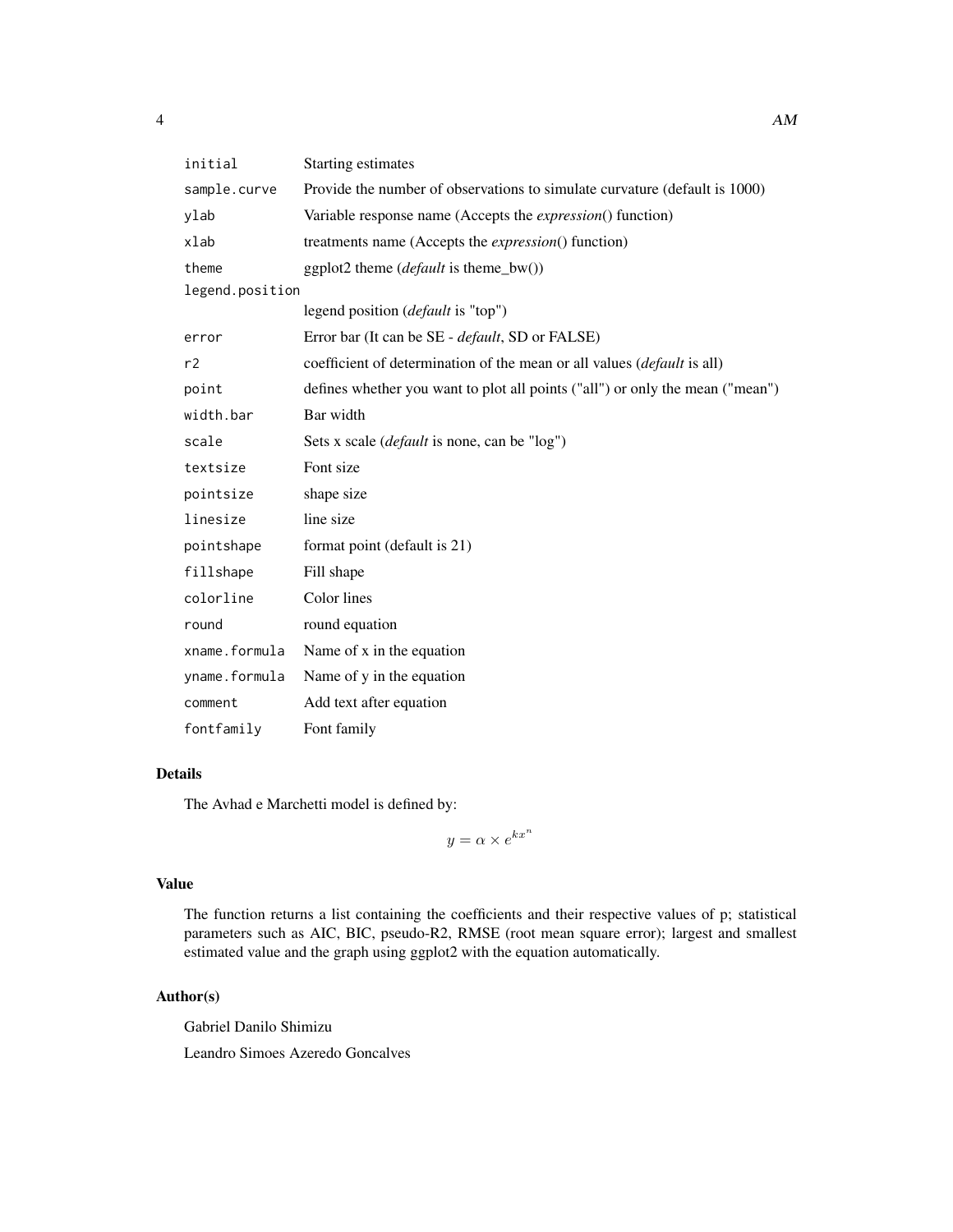#### <span id="page-4-0"></span>aristolochia 5

#### References

Seber, G. A. F. and Wild, C. J (1989) Nonlinear Regression, New York: Wiley & Sons (p. 330).

Avhad, M. R., & Marchetti, J. M. (2016). Mathematical modelling of the drying kinetics of Hass avocado seeds. Industrial Crops and Products, 91, 76-87.

# Examples

```
library(AgroReg)
data("granada")
attach(granada)
AM(time,100-WL,initial=list(alpha = 610.9129, k=-1.1810, n=0.1289 ))
```
aristolochia *Dataset: Aristolochia*

# Description

The data come from an experiment conducted at the Seed Analysis Laboratory of the Agricultural Sciences Center of the State University of Londrina, in which five temperatures (15, 20, 25, 30 and 35C) were evaluated in the germination of *Aristolochia elegans*. The experiment was conducted in a completely randomized design with four replications of 25 seeds each.

#### Usage

data("aristolochia")

# Format

data.frame containing data set

trat Numeric vector with temperature

resp Numeric vector with response

# Author(s)

Hugo Roldi Guariz

#### Examples

data(aristolochia)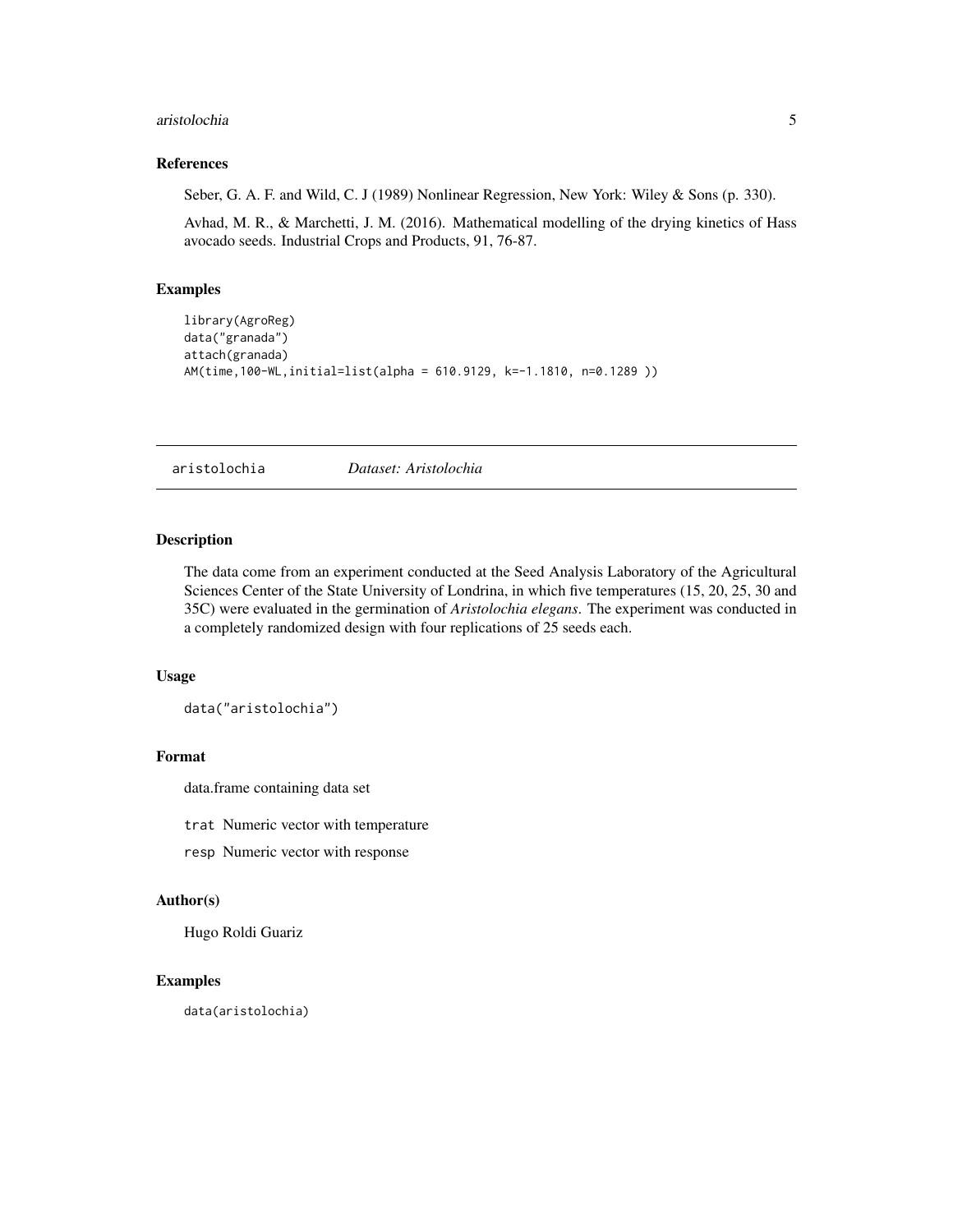<span id="page-5-0"></span>

This function performs asymptotic regression analysis.

#### Usage

```
asymptotic(
  trat,
  resp,
  sample.curve = 1000,
 ylab = "Dependent",
 xlab = "Independent",
  theme = theme_classic(),
  legend.position = "top",
  error = "SE",
  r2 = "all",point = "all",
 width.bar = NA,
  scale = "none",
  textsize = 12,
 pointsize = 4.5,
  linesize = 0.8,
  pointshape = 21,
  fillshape = "gray",
  colorline = "black",
  round = NA,
  xname.formula = "x",
 yname.formula = "y",
  comment = NA,fontfamily = "sans"
)
```

| trat            | Numeric vector with dependent variable.                                    |
|-----------------|----------------------------------------------------------------------------|
| resp            | Numeric vector with independent variable.                                  |
| sample.curve    | Provide the number of observations to simulate curvature (default is 1000) |
| ylab            | Variable response name (Accepts the <i>expression</i> () function)         |
| xlab            | treatments name (Accepts the <i>expression</i> () function)                |
| theme           | ggplot2 theme ( <i>default</i> is theme_bw())                              |
| legend.position |                                                                            |
|                 | legend position ( <i>default</i> is "top")                                 |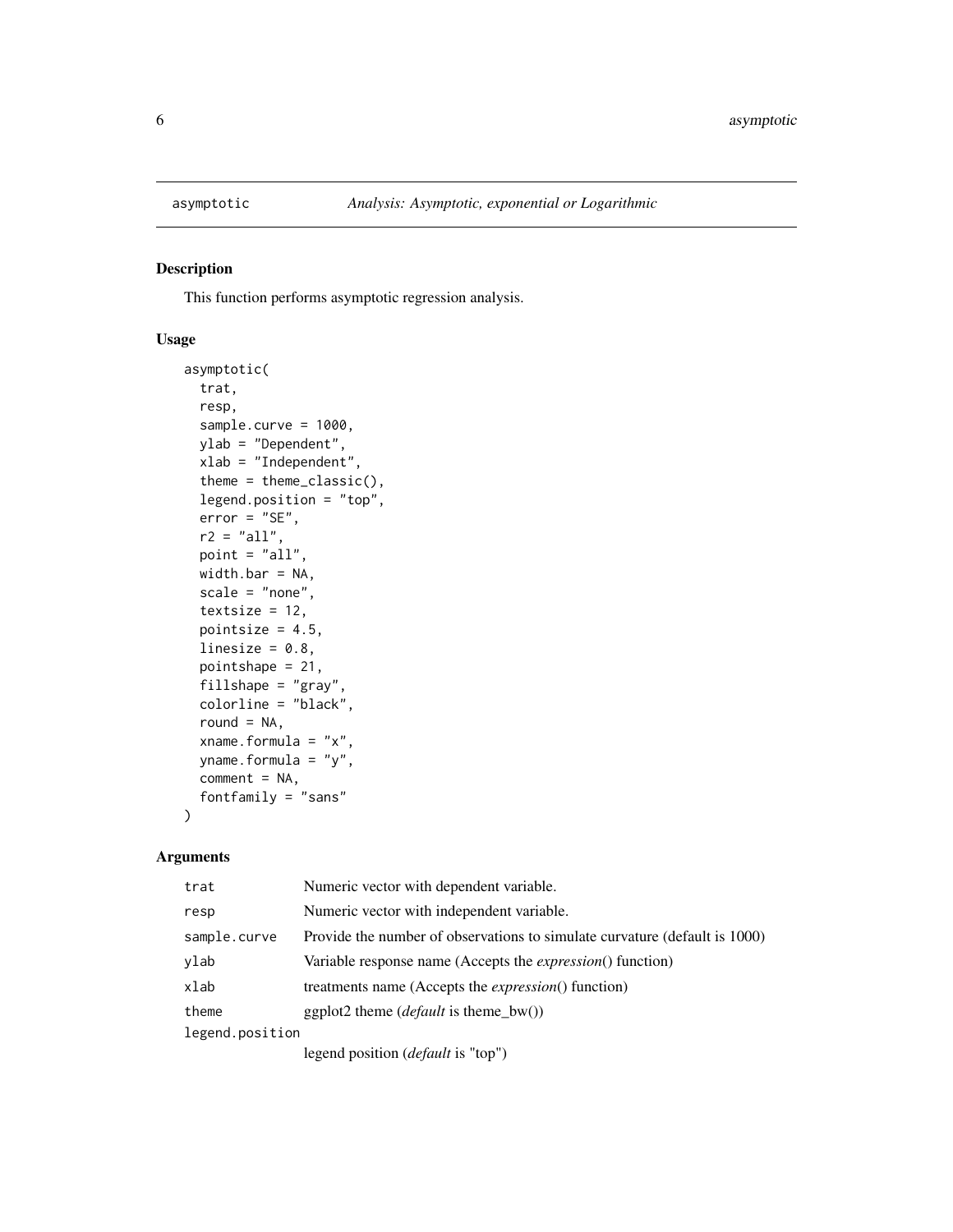# asymptotic 7

| error         | Error bar (It can be SE - <i>default</i> , SD or FALSE)                        |
|---------------|--------------------------------------------------------------------------------|
| r2            | coefficient of determination of the mean or all values <i>(default is all)</i> |
| point         | defines whether you want to plot all points ("all") or only the mean ("mean")  |
| width.bar     | Bar width                                                                      |
| scale         | Sets x scale ( <i>default</i> is none, can be "log")                           |
| textsize      | Font size                                                                      |
| pointsize     | shape size                                                                     |
| linesize      | line size                                                                      |
| pointshape    | format point (default is 21)                                                   |
| fillshape     | Fill shape                                                                     |
| colorline     | Color lines                                                                    |
| round         | round equation                                                                 |
| xname.formula | Name of x in the equation                                                      |
| yname.formula | Name of y in the equation                                                      |
| comment       | Add text after equation                                                        |
| fontfamily    | Font family                                                                    |

# Details

The exponential model is defined by:

 $y = \alpha \times e^{-\beta \cdot x} + \theta$ 

#### Value

The function returns a list containing the coefficients and their respective values of p; statistical parameters such as AIC, BIC, pseudo-R2, RMSE (root mean square error); largest and smallest estimated value and the graph using ggplot2 with the equation automatically.

#### Author(s)

Gabriel Danilo Shimizu Leandro Simoes Azeredo Goncalves

# References

Seber, G. A. F. and Wild, C. J (1989) Nonlinear Regression, New York: Wiley \& Sons (p. 330).

```
library(AgroReg)
data("granada")
attach(granada)
asymptotic(time,100-WL)
```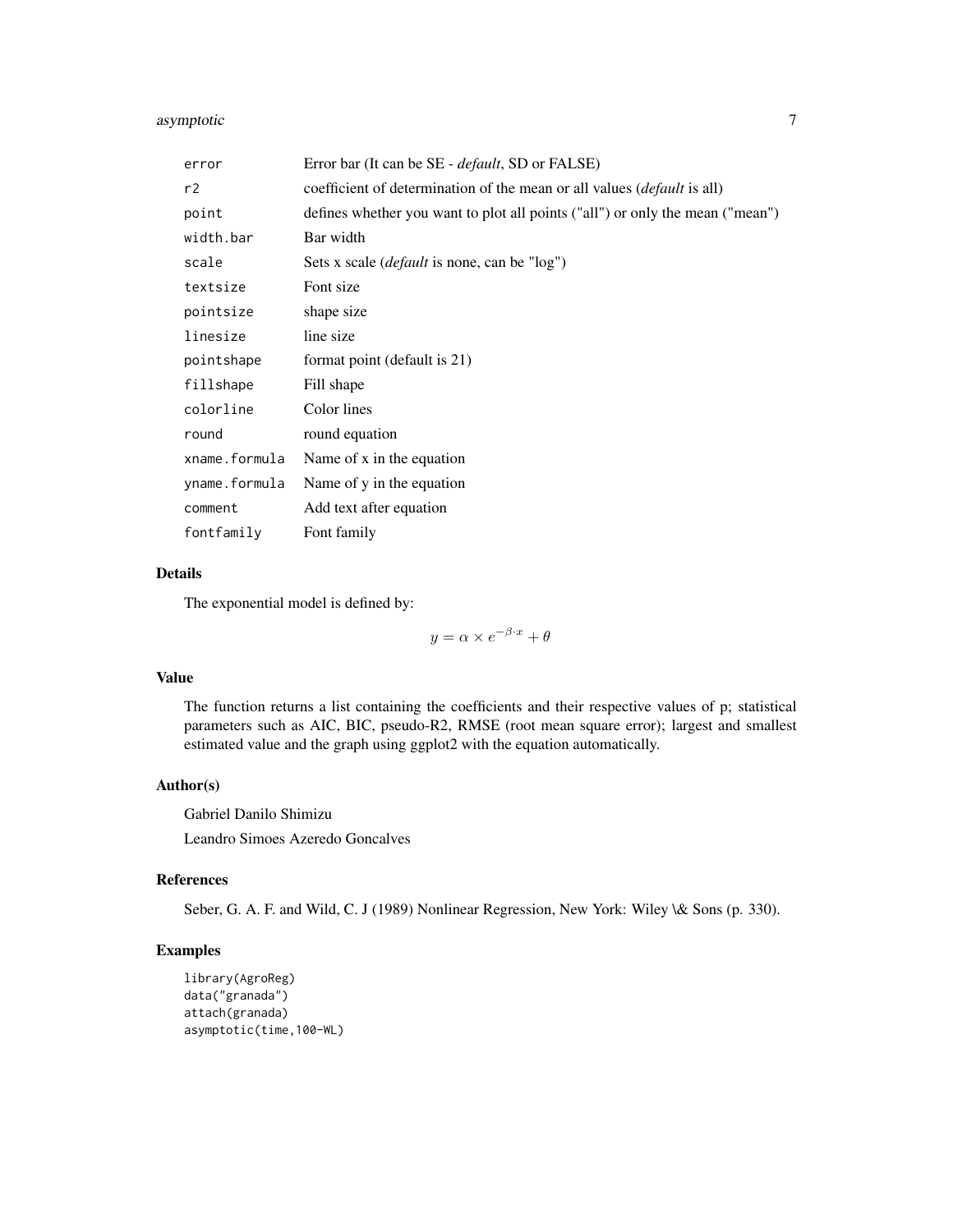<span id="page-7-0"></span>

This function performs asymptotic regression analysis without intercept.

#### Usage

```
asymptotic_i(
  trat,
  resp,
  sample.curve = 1000,
 ylab = "Dependent",
 xlab = "Independent",
  theme = theme_classic(),
  legend.position = "top",
  error = "SE",r2 = "all",point = "all",
 width.bar = NA,
  scale = "none",
  textsize = 12,
 pointsize = 4.5,
  linesize = 0.8,
  pointshape = 21,
  fillshape = "gray",
  colorline = "black",
  round = NA,
  xname.formula = "x",yname.formula = "y",
  fontfamily = "sans",
  comment = NA
)
```

| trat            | Numeric vector with dependent variable.                                    |
|-----------------|----------------------------------------------------------------------------|
| resp            | Numeric vector with independent variable.                                  |
| sample.curve    | Provide the number of observations to simulate curvature (default is 1000) |
| ylab            | Variable response name (Accepts the <i>expression</i> () function)         |
| xlab            | treatments name (Accepts the <i>expression</i> () function)                |
| theme           | ggplot2 theme ( <i>default</i> is theme_bw())                              |
| legend.position |                                                                            |
|                 | legend position ( <i>default</i> is "top")                                 |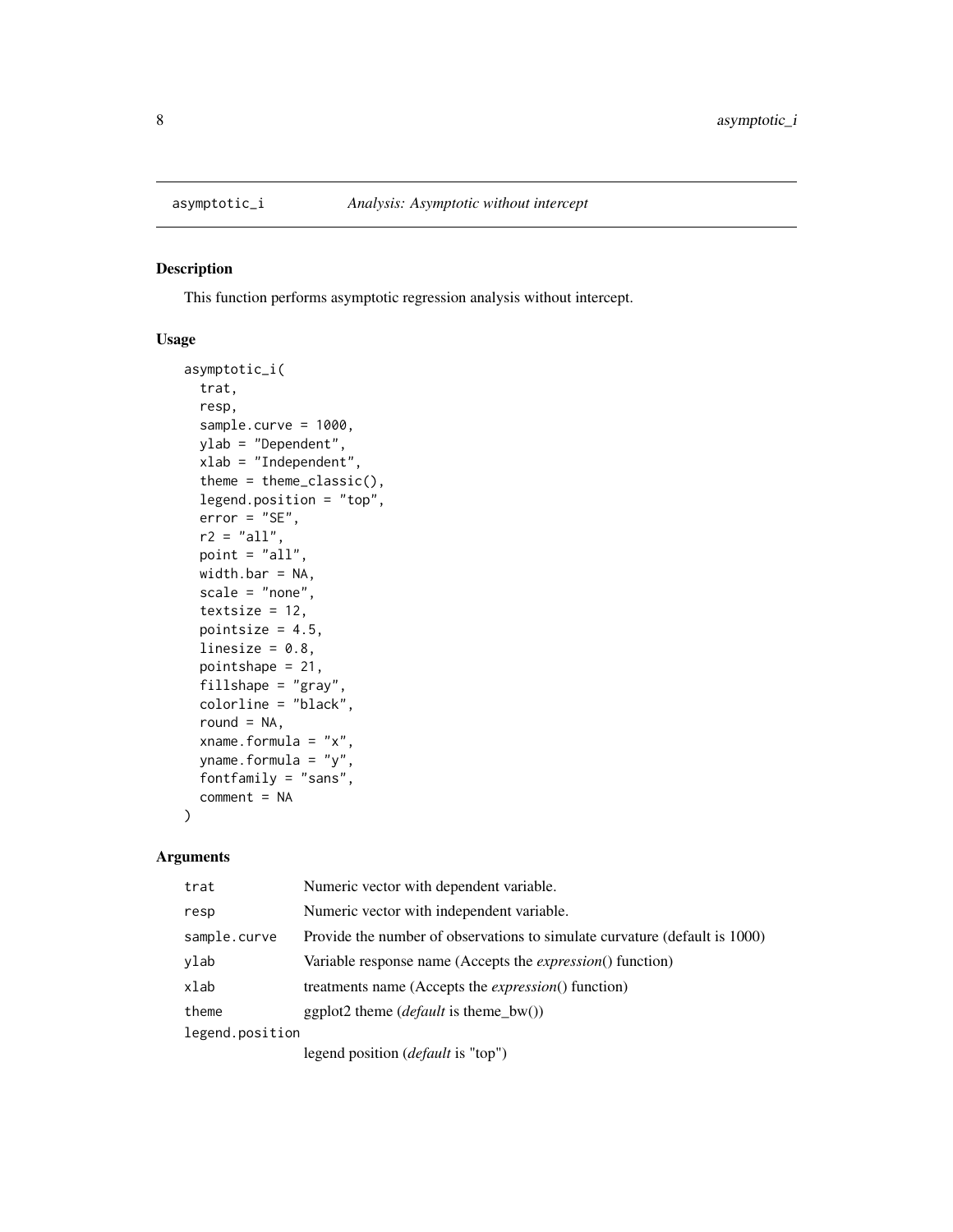asymptotic\_i 9

| error         | Error bar (It can be SE - <i>default</i> , SD or FALSE)                        |
|---------------|--------------------------------------------------------------------------------|
| r2            | coefficient of determination of the mean or all values <i>(default is all)</i> |
| point         | defines whether you want to plot all points ("all") or only the mean ("mean")  |
| width.bar     | Bar width                                                                      |
| scale         | Sets x scale <i>(default</i> is none, can be "log")                            |
| textsize      | Font size                                                                      |
| pointsize     | shape size                                                                     |
| linesize      | line size                                                                      |
| pointshape    | format point (default is 21)                                                   |
| fillshape     | Fill shape                                                                     |
| colorline     | Color lines                                                                    |
| round         | round equation                                                                 |
| xname.formula | Name of x in the equation                                                      |
| yname.formula | Name of y in the equation                                                      |
| fontfamily    | Font family                                                                    |
| comment       | Add text after equation                                                        |

# Details

The asymptotic model without intercept is defined by:

 $y = \alpha \times e^{-\beta \cdot x}$ 

#### Value

The function returns a list containing the coefficients and their respective values of p; statistical parameters such as AIC, BIC, pseudo-R2, RMSE (root mean square error); largest and smallest estimated value and the graph using ggplot2 with the equation automatically.

#### Author(s)

Gabriel Danilo Shimizu Leandro Simoes Azeredo Goncalves

#### References

Seber, G. A. F. and Wild, C. J (1989) Nonlinear Regression, New York: Wiley & Sons (p. 330). Siqueira, V. C., Resende, O., & Chaves, T. H. (2013). Mathematical modelling of the drying of jatropha fruit: an empirical comparison. Revista Ciencia Agronomica, 44, 278-285.

```
library(AgroReg)
data("granada")
attach(granada)
asymptotic_i(time,100-WL)
```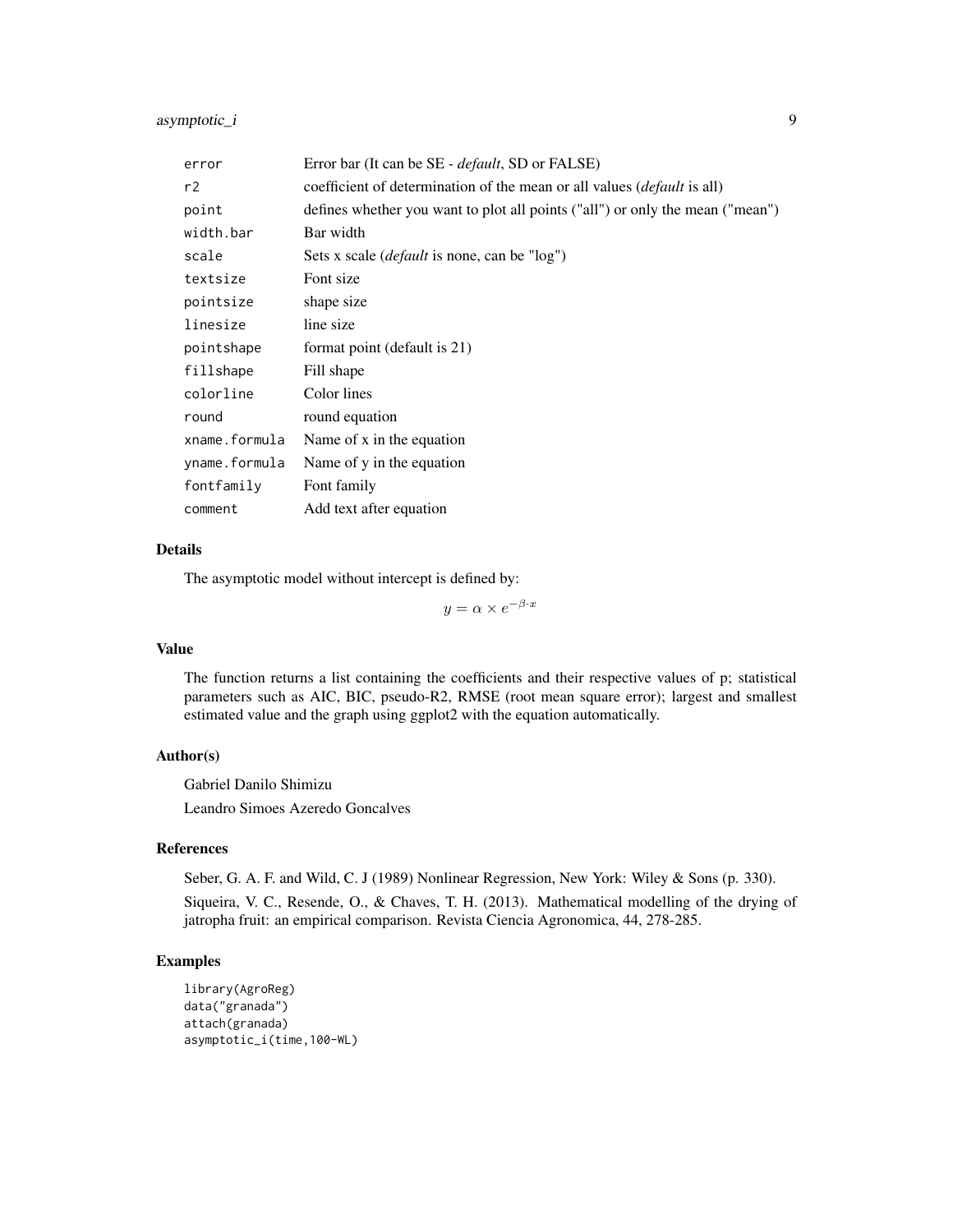<span id="page-9-0"></span>

This function performs asymptotic regression analysis without intercept.

# Usage

```
asymptotic_ineg(
  trat,
  resp,
  sample.curve = 1000,
  ylab = "Dependent",
 xlab = "Independent",
  theme = theme_classic(),
  legend.position = "top",
  error = "SE",r2 = "all",point = "all",
 width.bar = NA,
  scale = "none",
  textsize = 12,
 pointsize = 4.5,
  linesize = 0.8,
  pointshape = 21,
  fillshape = "gray",
  colorline = "black",
  round = NA,
  xname.formula = "x",
 yname.formula = "y",
  comment = NA,fontfamily = "sans"
)
```

| trat            | Numeric vector with dependent variable.                                    |
|-----------------|----------------------------------------------------------------------------|
| resp            | Numeric vector with independent variable.                                  |
| sample.curve    | Provide the number of observations to simulate curvature (default is 1000) |
| ylab            | Variable response name (Accepts the <i>expression</i> () function)         |
| xlab            | treatments name (Accepts the <i>expression</i> () function)                |
| theme           | ggplot2 theme ( <i>default</i> is theme_bw())                              |
| legend.position |                                                                            |
|                 | legend position ( <i>default</i> is "top")                                 |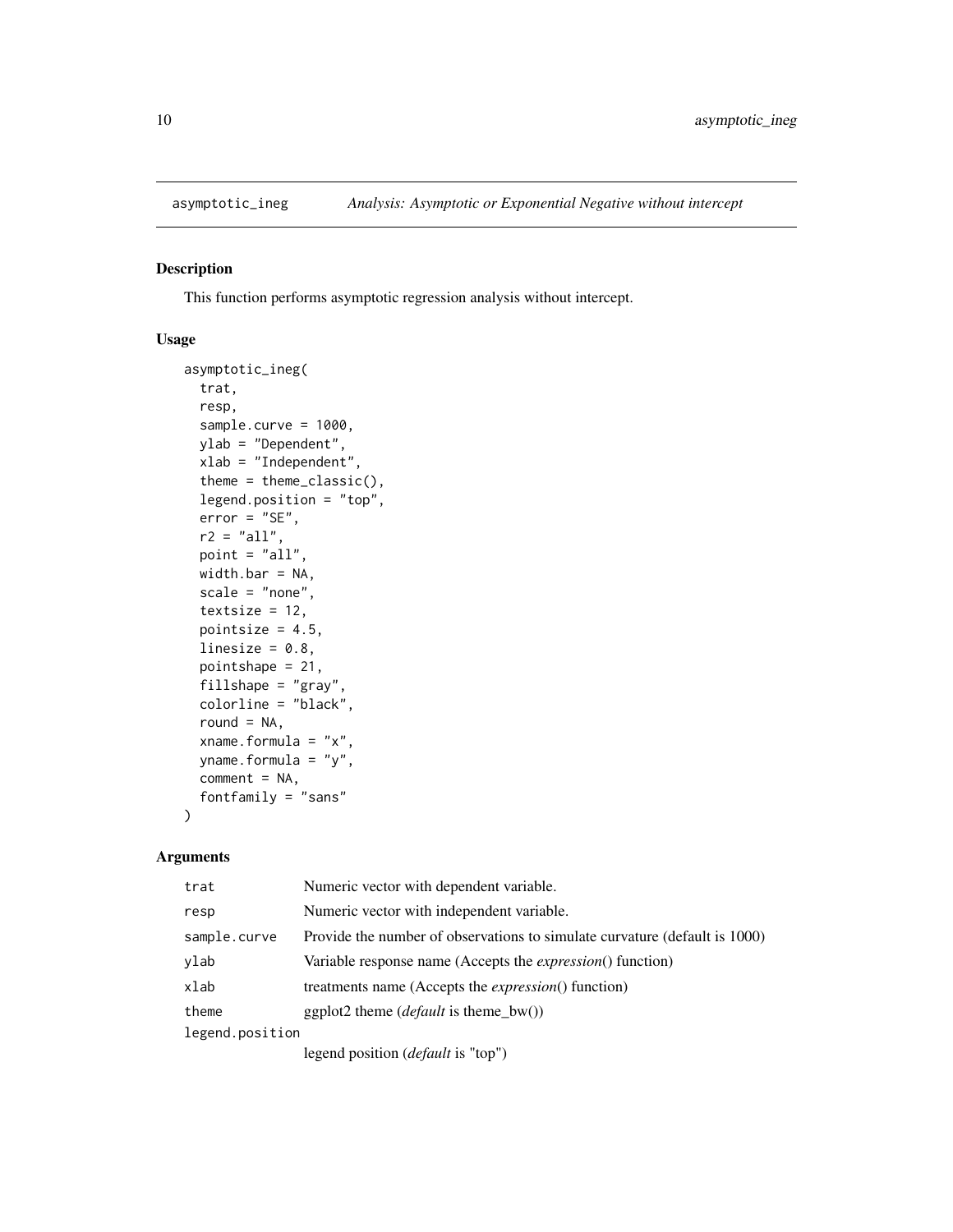| error         | Error bar (It can be SE - <i>default</i> , SD or FALSE)                        |
|---------------|--------------------------------------------------------------------------------|
| r2            | coefficient of determination of the mean or all values <i>(default is all)</i> |
| point         | defines whether you want to plot all points ("all") or only the mean ("mean")  |
| width.bar     | Bar width                                                                      |
| scale         | Sets x scale ( <i>default</i> is none, can be "log")                           |
| textsize      | Font size                                                                      |
| pointsize     | shape size                                                                     |
| linesize      | line size                                                                      |
| pointshape    | format point (default is 21)                                                   |
| fillshape     | Fill shape                                                                     |
| colorline     | Color lines                                                                    |
| round         | round equation                                                                 |
| xname.formula | Name of x in the equation                                                      |
| yname.formula | Name of y in the equation                                                      |
| comment       | Add text after equation                                                        |
| fontfamily    | Font family                                                                    |

The asymptotic negative model without intercept is defined by:

 $y = \alpha \times e^{-\beta \cdot x}$ 

#### Value

The function returns a list containing the coefficients and their respective values of p; statistical parameters such as AIC, BIC, pseudo-R2, RMSE (root mean square error); largest and smallest estimated value and the graph using ggplot2 with the equation automatically.

#### Author(s)

Gabriel Danilo Shimizu Leandro Simoes Azeredo Goncalves

#### References

Seber, G. A. F. and Wild, C. J (1989) Nonlinear Regression, New York: Wiley & Sons (p. 330). Siqueira, V. C., Resende, O., & Chaves, T. H. (2013). Mathematical modelling of the drying of jatropha fruit: an empirical comparison. Revista Ciencia Agronomica, 44, 278-285.

```
library(AgroReg)
data("granada")
attach(granada)
asymptotic_ineg(time,100-WL)
```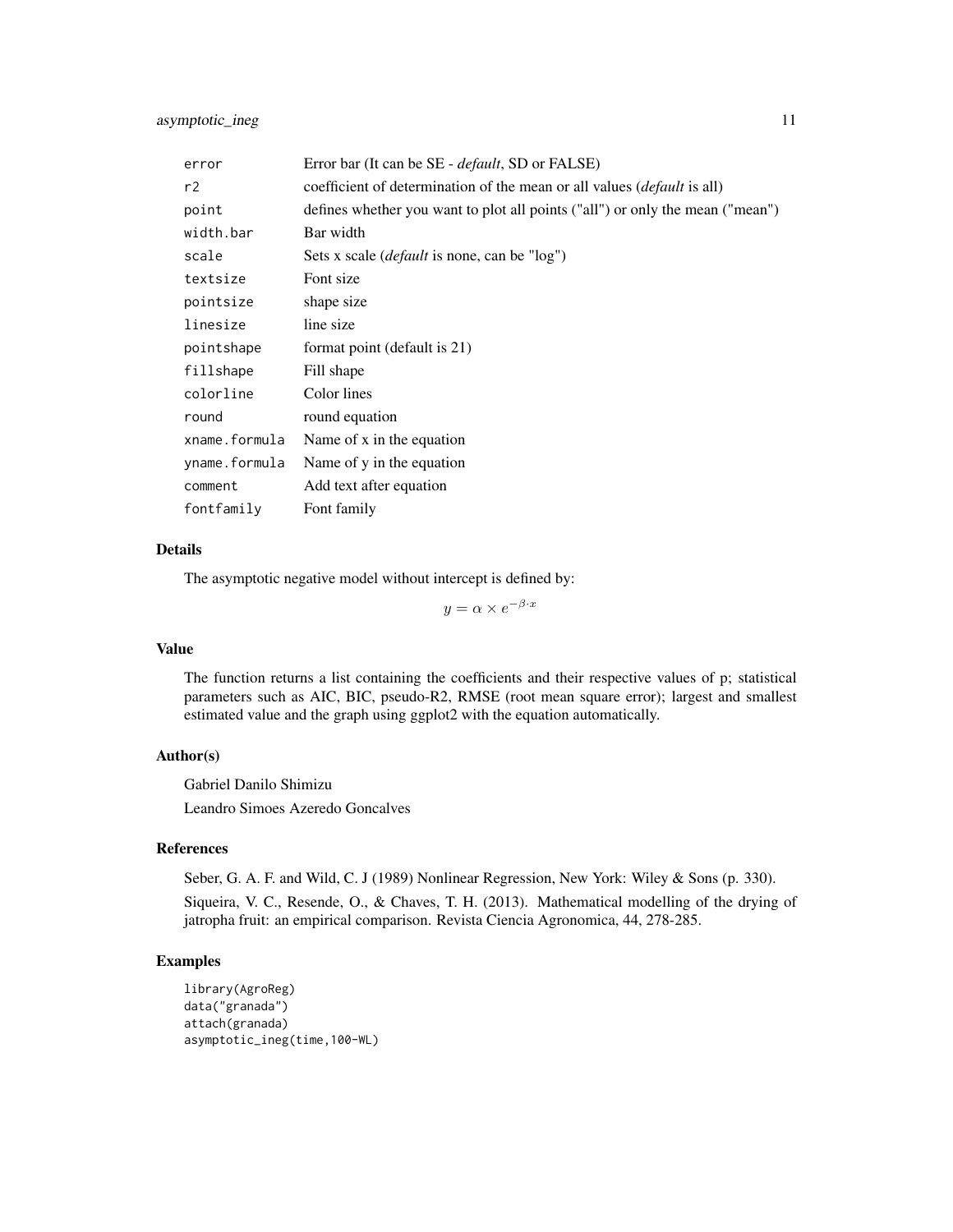<span id="page-11-1"></span><span id="page-11-0"></span>

This function performs asymptotic regression analysis.

#### Usage

```
asymptotic_neg(
  trat,
  resp,
  sample.curve = 1000,
 ylab = "Dependent",
 xlab = "Independent",
  theme = theme_classic(),
  legend.position = "top",
  error = "SE",r2 = "all",point = "all",
 width.bar = NA,
  scale = "none",
  textsize = 12,
 pointsize = 4.5,
  linesize = 0.8,
  pointshape = 21,
  fillshape = "gray",
  colorline = "black",
  round = NA,
  xname.formula = "x",yname.formula = "y",
  comment = NA,fontfamily = "sans"
)
```

| trat            | Numeric vector with dependent variable.                                    |
|-----------------|----------------------------------------------------------------------------|
| resp            | Numeric vector with independent variable.                                  |
| sample.curve    | Provide the number of observations to simulate curvature (default is 1000) |
| ylab            | Variable response name (Accepts the <i>expression</i> () function)         |
| xlab            | treatments name (Accepts the <i>expression</i> () function)                |
| theme           | ggplot2 theme $(default \text{ is theme_bw}))$                             |
| legend.position |                                                                            |
|                 | legend position ( <i>default</i> is "top")                                 |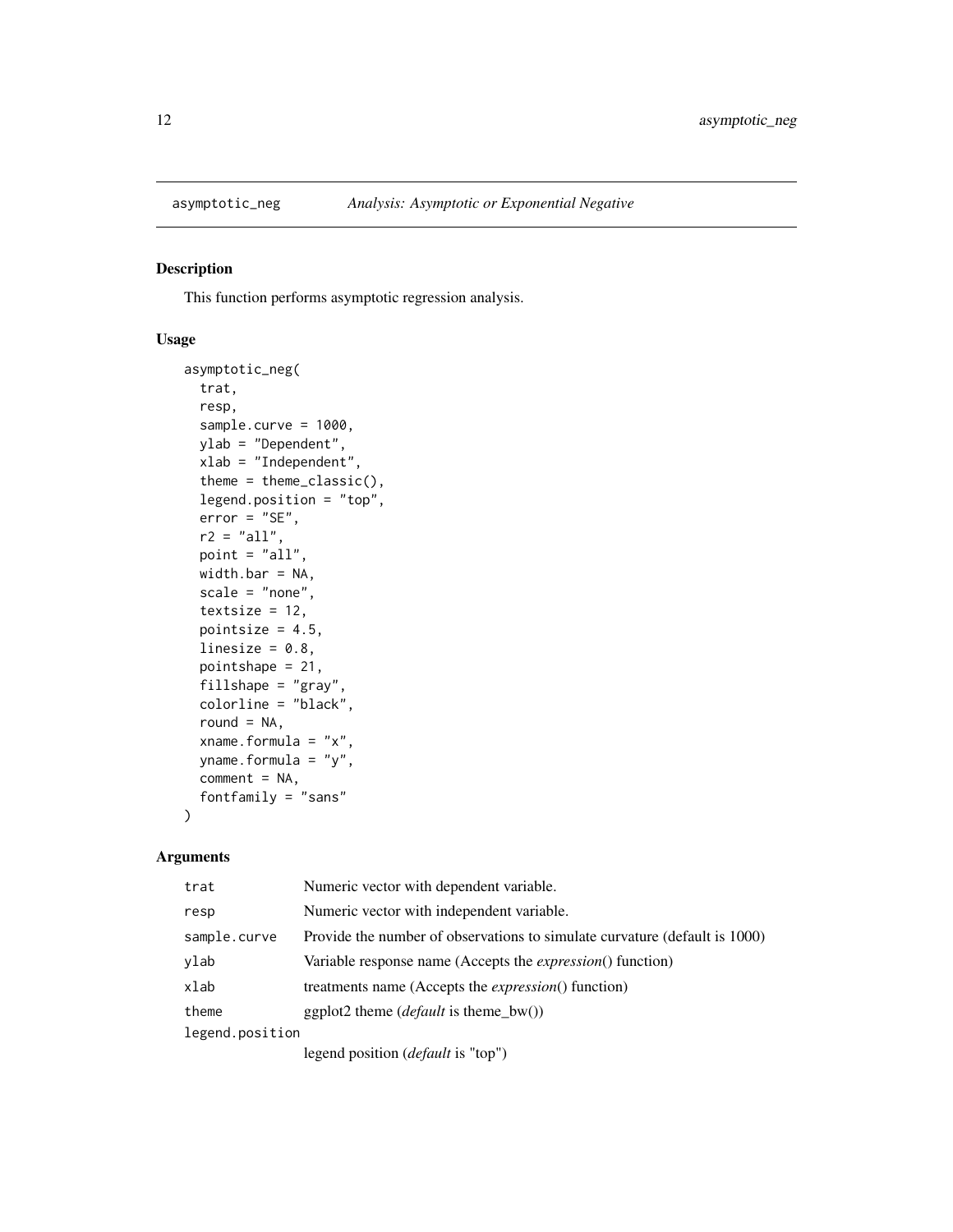| error         | Error bar (It can be SE - <i>default</i> , SD or FALSE)                        |
|---------------|--------------------------------------------------------------------------------|
| r2            | coefficient of determination of the mean or all values <i>(default is all)</i> |
| point         | defines whether you want to plot all points ("all") or only the mean ("mean")  |
| width.bar     | Bar width                                                                      |
| scale         | Sets x scale ( <i>default</i> is none, can be "log")                           |
| textsize      | Font size                                                                      |
| pointsize     | shape size                                                                     |
| linesize      | line size                                                                      |
| pointshape    | format point (default is 21)                                                   |
| fillshape     | Fill shape                                                                     |
| colorline     | Color lines                                                                    |
| round         | round equation                                                                 |
| xname.formula | Name of x in the equation                                                      |
| yname.formula | Name of y in the equation                                                      |
| comment       | Add text after equation                                                        |
| fontfamily    | Font family                                                                    |

The asymptotic model is defined by:

 $y = -\alpha \times e^{-\beta \cdot x} + \theta$ 

# Value

The function returns a list containing the coefficients and their respective values of p; statistical parameters such as AIC, BIC, pseudo-R2, RMSE (root mean square error); largest and smallest estimated value and the graph using ggplot2 with the equation automatically.

#### Author(s)

Gabriel Danilo Shimizu Leandro Simoes Azeredo Goncalves

# References

Seber, G. A. F. and Wild, C. J (1989) Nonlinear Regression, New York: Wiley & Sons (p. 330).

```
library(AgroReg)
data("granada")
attach(granada)
asymptotic_neg(time,WL)
```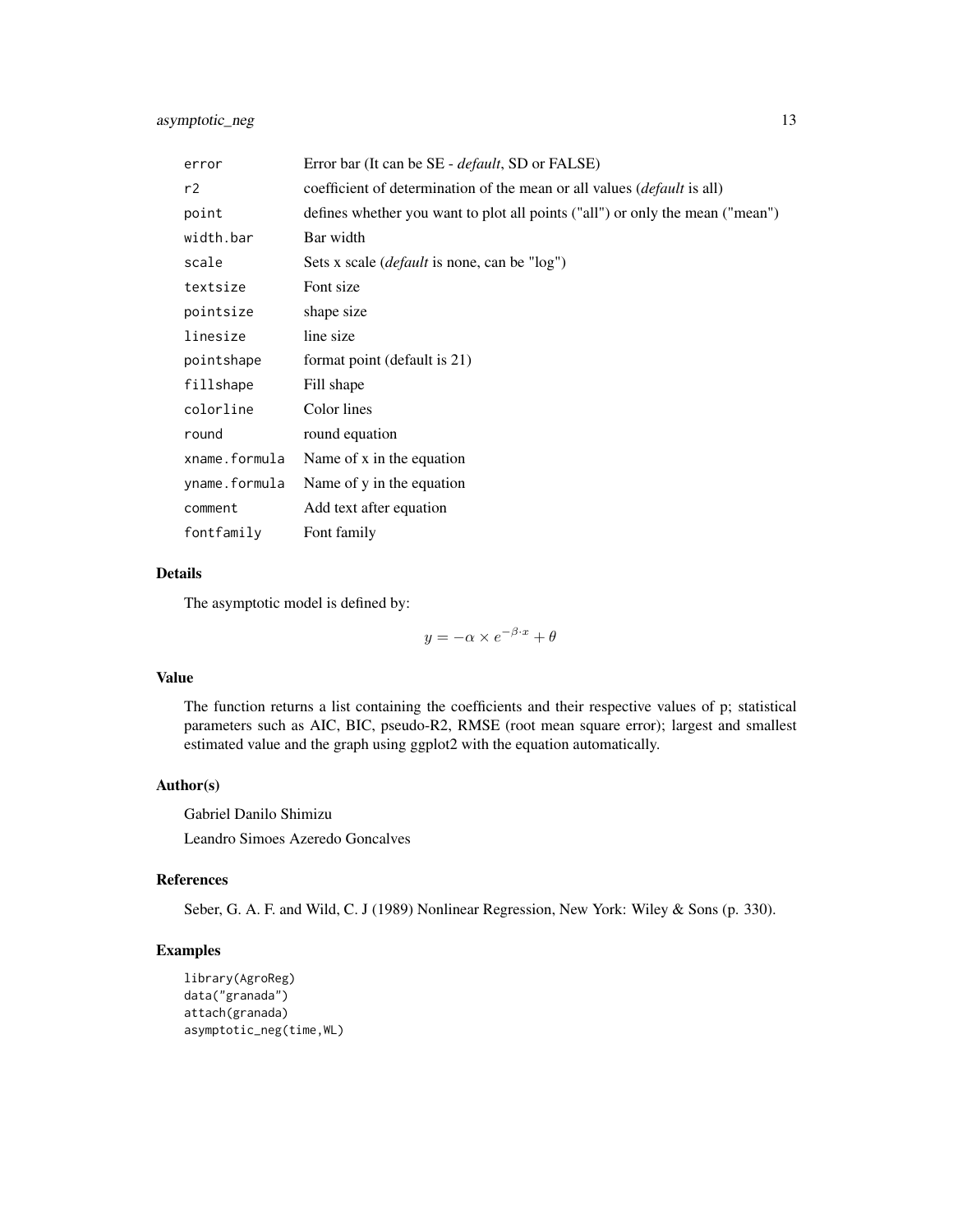<span id="page-13-1"></span><span id="page-13-0"></span>The 'BC.4' and 'BC.5' logistical models provide Brain-Cousens' modified logistical models to describe u-shaped hormesis. This model was extracted from the 'drc' package.

# Usage

```
BC(
  trat,
  resp,
  npar = "BC.4",sample.curve = 1000,
 ylab = "Dependent",
  xlab = "Independent",
  theme = theme_classic(),
  legend.position = "top",
  r2 = "all",ic = FALSE,
  fill.ic = "gray70",
  alpha.ic = 0.5,
  error = "SE",point = "all",width.bar = NA,
  scale = "none",
  textsize = 12,pointsize = 4.5,
  linesize = 0.8,
  pointshape = 21,
  fillshape = "gray",
  colorline = "black",
  round = NA,
  xname.formula = "x",
  yname.formula = "y",
  comment = NA,
  fontfamily = "sans"
)
```

| trat         | Numeric vector with dependent variable.                                    |
|--------------|----------------------------------------------------------------------------|
| resp         | Numeric vector with independent variable.                                  |
| npar         | Number of model parameters <i>(default</i> is BC.4)                        |
| sample.curve | Provide the number of observations to simulate curvature (default is 1000) |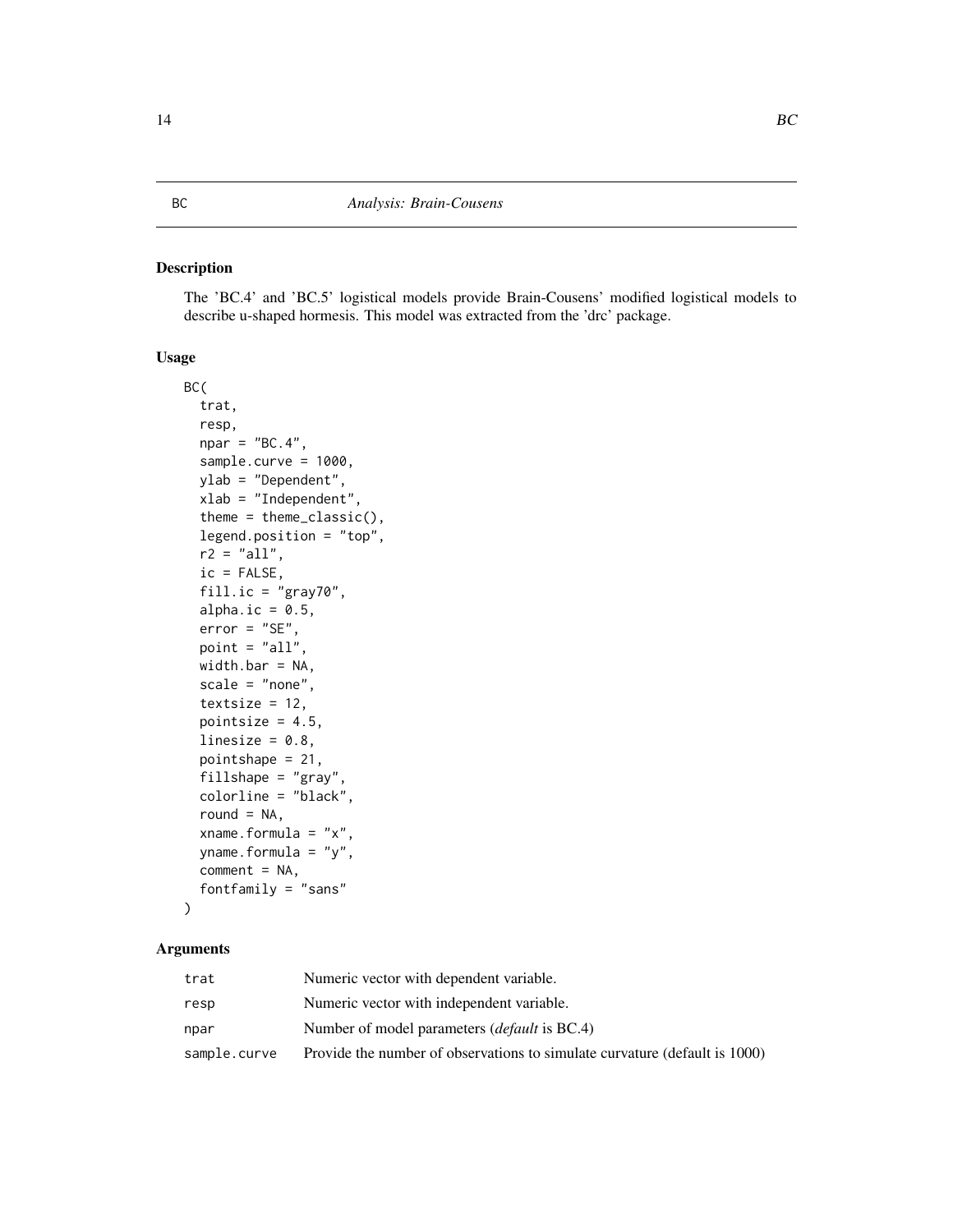| ylab            | Variable response name (Accepts the <i>expression</i> () function)            |
|-----------------|-------------------------------------------------------------------------------|
| xlab            | Treatments name (Accepts the <i>expression</i> () function)                   |
| theme           | ggplot2 theme ( <i>default</i> is theme_bw())                                 |
| legend.position |                                                                               |
|                 | Legend position ( <i>default</i> is "top")                                    |
| r2              | Coefficient of determination of the mean or all values (default is all)       |
| ic              | Add interval of confidence                                                    |
| fill.ic         | Color interval of confidence                                                  |
| alpha.ic        | confidence interval transparency level                                        |
| error           | Error bar (It can be SE - <i>default</i> , SD or FALSE)                       |
| point           | Defines whether you want to plot all points ("all") or only the mean ("mean") |
| width.bar       | Bar width                                                                     |
| scale           | Sets x scale ( <i>default</i> is none, can be "log")                          |
| textsize        | Font size                                                                     |
| pointsize       | Shape size                                                                    |
| linesize        | Line size                                                                     |
| pointshape      | Format point (default is 21)                                                  |
| fillshape       | Fill shape                                                                    |
| colorline       | Color lines                                                                   |
| round           | round equation                                                                |
| xname.formula   | Name of x in the equation                                                     |
| yname.formula   | Name of y in the equation                                                     |
| comment         | Add text after equation                                                       |
| fontfamily      | Font family                                                                   |

The model function for the Brain-Cousens model (Brain and Cousens, 1989) is

$$
y = c + \frac{d - c + fx}{1 + \exp(b(\log(x) - \log(e)))}
$$

and it is a five-parameter model, obtained by extending the four-parameter log-logistic model (LL.4 to take into account inverse u-shaped hormesis effects. Fixing the lower limit at 0 yields the fourparameter model

$$
y = 0 + \frac{d - 0 + fx}{1 + \exp(b(\log(x) - \log(e)))}
$$

used by van Ewijk and Hoekstra (1993).

#### Value

The function returns a list containing the coefficients and their respective values of p; statistical parameters such as AIC, BIC, pseudo-R2, RMSE (root mean square error); largest and smallest estimated value and the graph using ggplot2 with the equation automatically.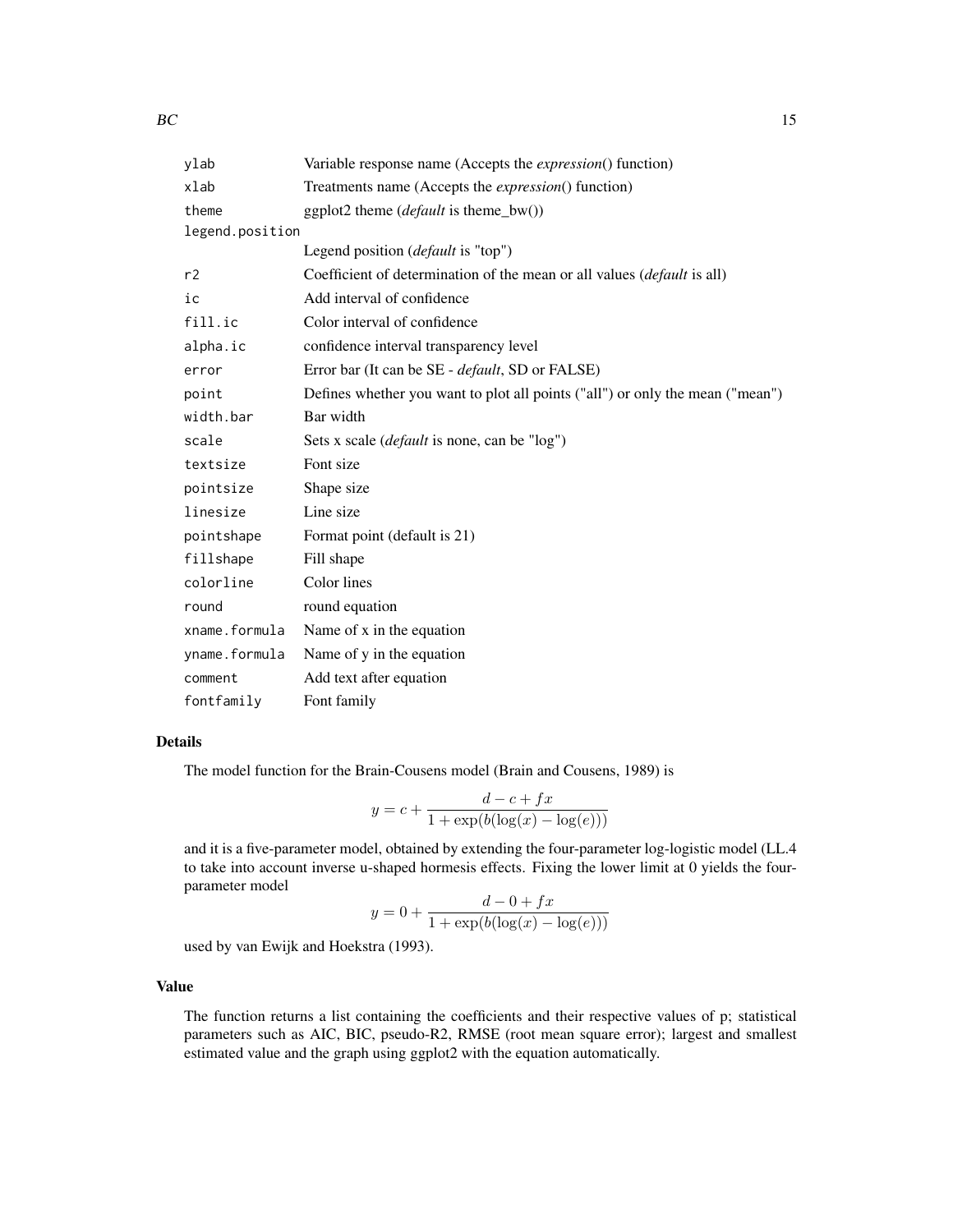#### Author(s)

Model imported from the drc package (Ritz et al., 2016)

Gabriel Danilo Shimizu

Leandro Simoes Azeredo Goncalves

# References

Seber, G. A. F. and Wild, C. J (1989) Nonlinear Regression, New York: Wiley & Sons (p. 330). Ritz, C.; Strebig, J.C. and Ritz, M.C. Package 'drc'. Creative Commons: Mountain View, CA, USA, 2016.

#### See Also

[LL,](#page-38-1) [CD](#page-19-1)[,GP](#page-28-1)

# Examples

```
library(AgroReg)
data("aristolochia")
attach(aristolochia)
BC(trat,resp)
```
beta\_reg *Analysis: Beta*

# Description

This function performs beta regression analysis.

#### Usage

```
beta_reg(
  trat,
  resp,
  sample.curve = 1000,
 ylab = "Dependent",
  xlab = "Independent",
  theme = theme_classic(),
  legend.position = "top",
  error = "SE",
  r2 = "all".point = "all",width.bar = NA,
  scale = "none",
  textsize = 12,pointsize = 4.5,
```
<span id="page-15-0"></span>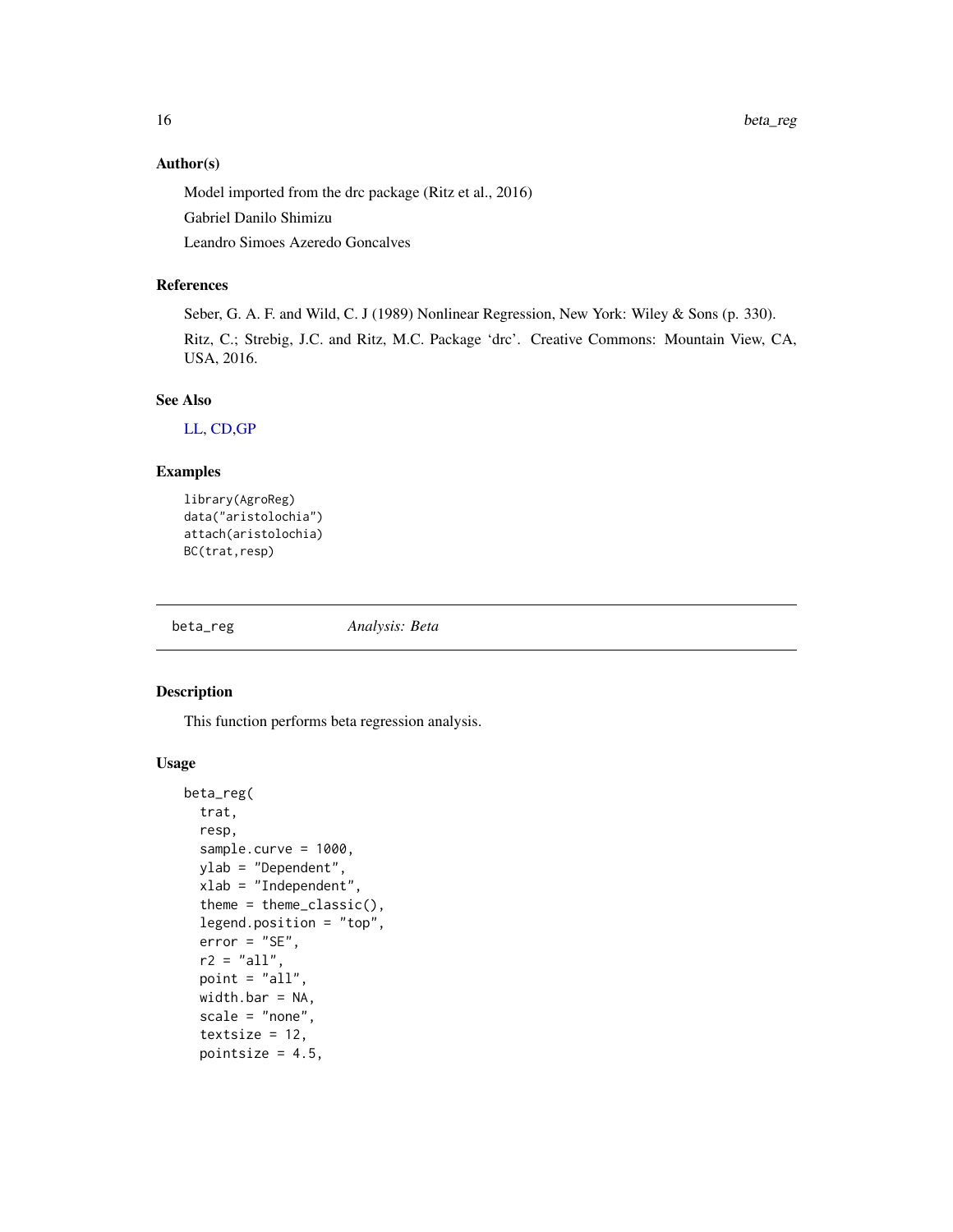#### beta\_reg 17

```
linesize = 0.8,
 pointshape = 21,
 fillshape = "gray",
 colorline = "black",
  round = NA,
 xname.formula = "x",
 yname.formula = "y",
 comment = NA,
 fontfamily = "sans"
\mathcal{L}
```
# Arguments

| trat            | Numeric vector with dependent variable.                                       |
|-----------------|-------------------------------------------------------------------------------|
| resp            | Numeric vector with independent variable.                                     |
| sample.curve    | Provide the number of observations to simulate curvature (default is 1000)    |
| ylab            | Variable response name (Accepts the <i>expression</i> () function)            |
| xlab            | Treatments name (Accepts the <i>expression</i> () function)                   |
| theme           | ggplot2 theme (default is theme_bw())                                         |
| legend.position |                                                                               |
|                 | Legend position ( <i>default</i> is "top")                                    |
| error           | Error bar (It can be SE - <i>default</i> , SD or FALSE)                       |
| r2              | Coefficient of determination of the mean or all values (default is all)       |
| point           | Defines whether you want to plot all points ("all") or only the mean ("mean") |
| width.bar       | Bar width                                                                     |
| scale           | Sets x scale ( <i>default</i> is none, can be "log")                          |
| textsize        | Font size                                                                     |
| pointsize       | Shape size                                                                    |
| linesize        | Line size                                                                     |
| pointshape      | Format point (default is 21)                                                  |
| fillshape       | Fill shape                                                                    |
| colorline       | Color lines                                                                   |
| round           | round equation                                                                |
| xname.formula   | Name of x in the equation                                                     |
| yname.formula   | Name of y in the equation                                                     |
| comment         | Add text after equation                                                       |
| fontfamily      | Font family                                                                   |

# Details

The beta model is defined by:

$$
Y = d \times \{ (\frac{X - X_b}{X_o - X_b})(\frac{X_c - X}{X_c - X_o})^{\frac{X_c - X_o}{X_o - X_b}} \}^b
$$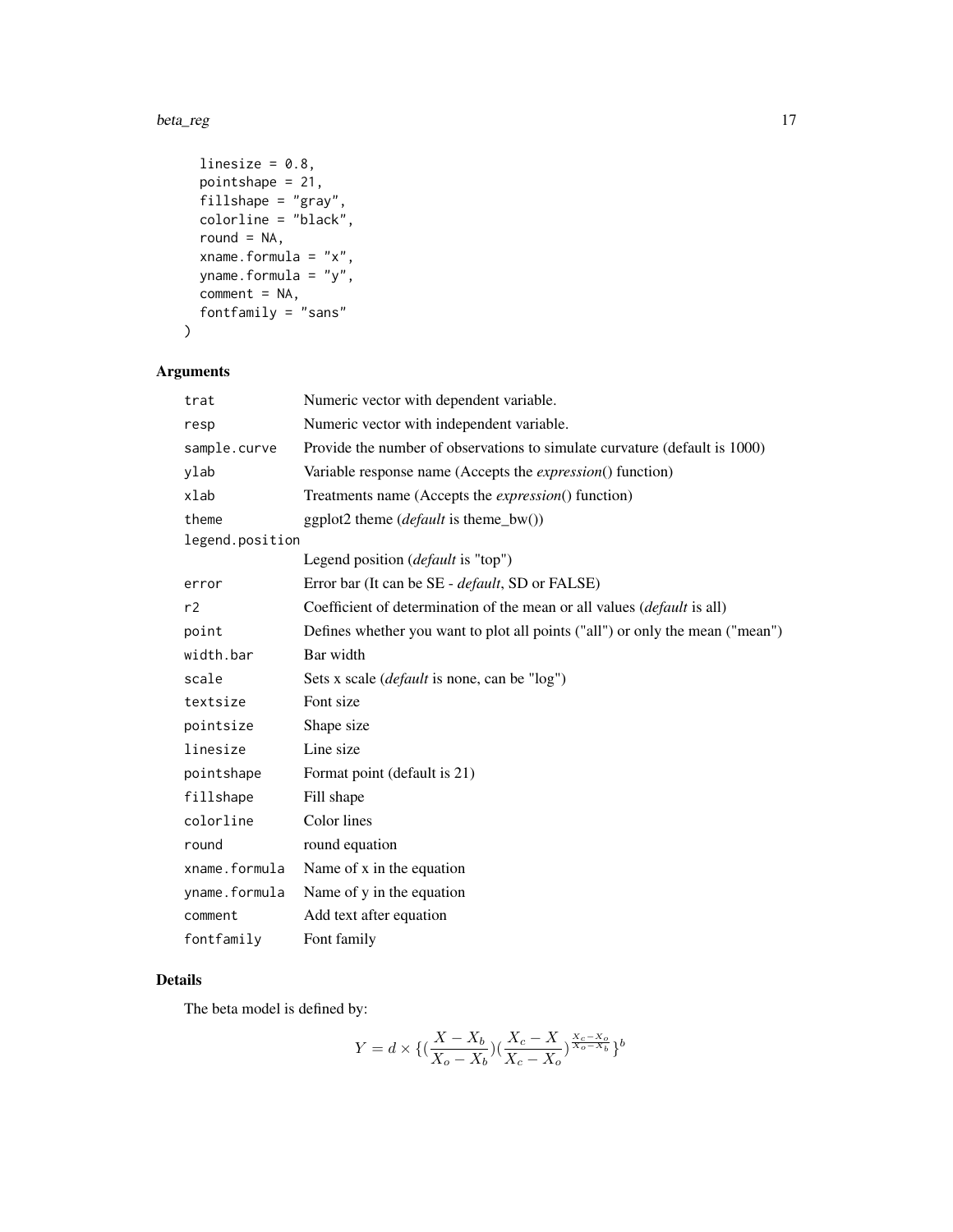#### <span id="page-17-0"></span>Value

The function returns a list containing the coefficients and their respective values of p; statistical parameters such as AIC, BIC, pseudo-R2, RMSE (root mean square error); largest and smallest estimated value and the graph using ggplot2 with the equation automatically.

#### Author(s)

Model imported from the aomisc package (Andrea Onofri)

Gabriel Danilo Shimizu

Leandro Simoes Azeredo Goncalves

#### References

Onofri, A., 2020. The broken bridge between biologists and statisticians: a blog and R package. Statforbiology. http://www.statforbiology.com/tags/aomisc/

#### Examples

```
library(AgroReg)
X <- c(1, 5, 10, 15, 20, 25, 30, 35, 40, 45, 50)
Y <- c(0, 0, 0, 7.7, 12.3, 19.7, 22.4, 20.3, 6.6, 0, 0)
beta_reg(X,Y)
```
biexponential *Analysis: Biexponential*

#### **Description**

This function performs biexponential regression analysis.

#### Usage

```
biexponential(
  trat,
  resp,
  sample.curve = 1000,
 ylab = "Dependent",
  xlab = "Independent",
  theme = theme_classic(),
  legend.position = "top",
  error = "SE",r2 = "all".point = "all"width.bar = NA,
  scale = "none",textsize = 12,pointsize = 4.5,
```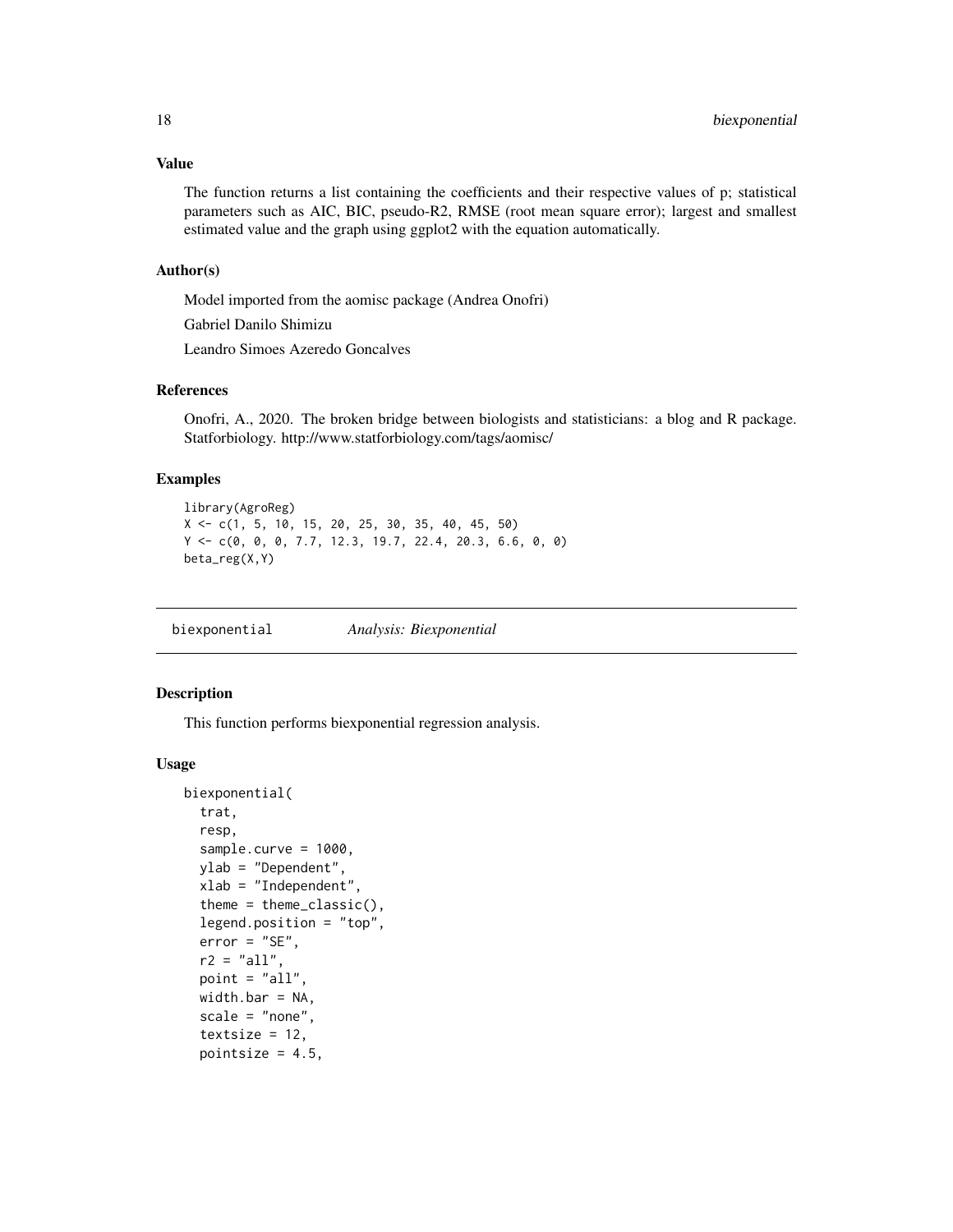# biexponential 19

```
linesize = 0.8,
pointshape = 21,
fillshape = "gray",
colorline = "black",round = NA,
xname.formula = "x",
yname.formula = "y",
comment = NA,
fontfamily = "sans"
```

```
\mathcal{L}
```
# Arguments

| trat            | Numeric vector with dependent variable.                                       |
|-----------------|-------------------------------------------------------------------------------|
| resp            | Numeric vector with independent variable.                                     |
| sample.curve    | Provide the number of observations to simulate curvature (default is 1000)    |
| ylab            | Variable response name (Accepts the <i>expression</i> () function)            |
| xlab            | Treatments name (Accepts the <i>expression</i> () function)                   |
| theme           | ggplot2 theme ( <i>default</i> is theme_bw())                                 |
| legend.position |                                                                               |
|                 | Legend position ( <i>default</i> is "top")                                    |
| error           | Error bar (It can be SE - <i>default</i> , SD or FALSE)                       |
| r2              | Coefficient of determination of the mean or all values (default is all)       |
| point           | Defines whether you want to plot all points ("all") or only the mean ("mean") |
| width.bar       | Bar width                                                                     |
| scale           | Sets x scale ( <i>default</i> is none, can be "log")                          |
| textsize        | Font size                                                                     |
| pointsize       | Shape size                                                                    |
| linesize        | Line size                                                                     |
| pointshape      | Format point (default is 21)                                                  |
| fillshape       | Fill shape                                                                    |
| colorline       | Color lines                                                                   |
| round           | round equation                                                                |
| xname.formula   | Name of x in the equation                                                     |
| yname.formula   | Name of y in the equation                                                     |
| comment         | Add text after equation                                                       |
| fontfamily      | Font family                                                                   |

# Details

The biexponential model is defined by:

$$
y = A1 \times e^{-e^{lrc1 \cdot x}} + A2 \times e^{-e^{lrc2 \cdot x}}
$$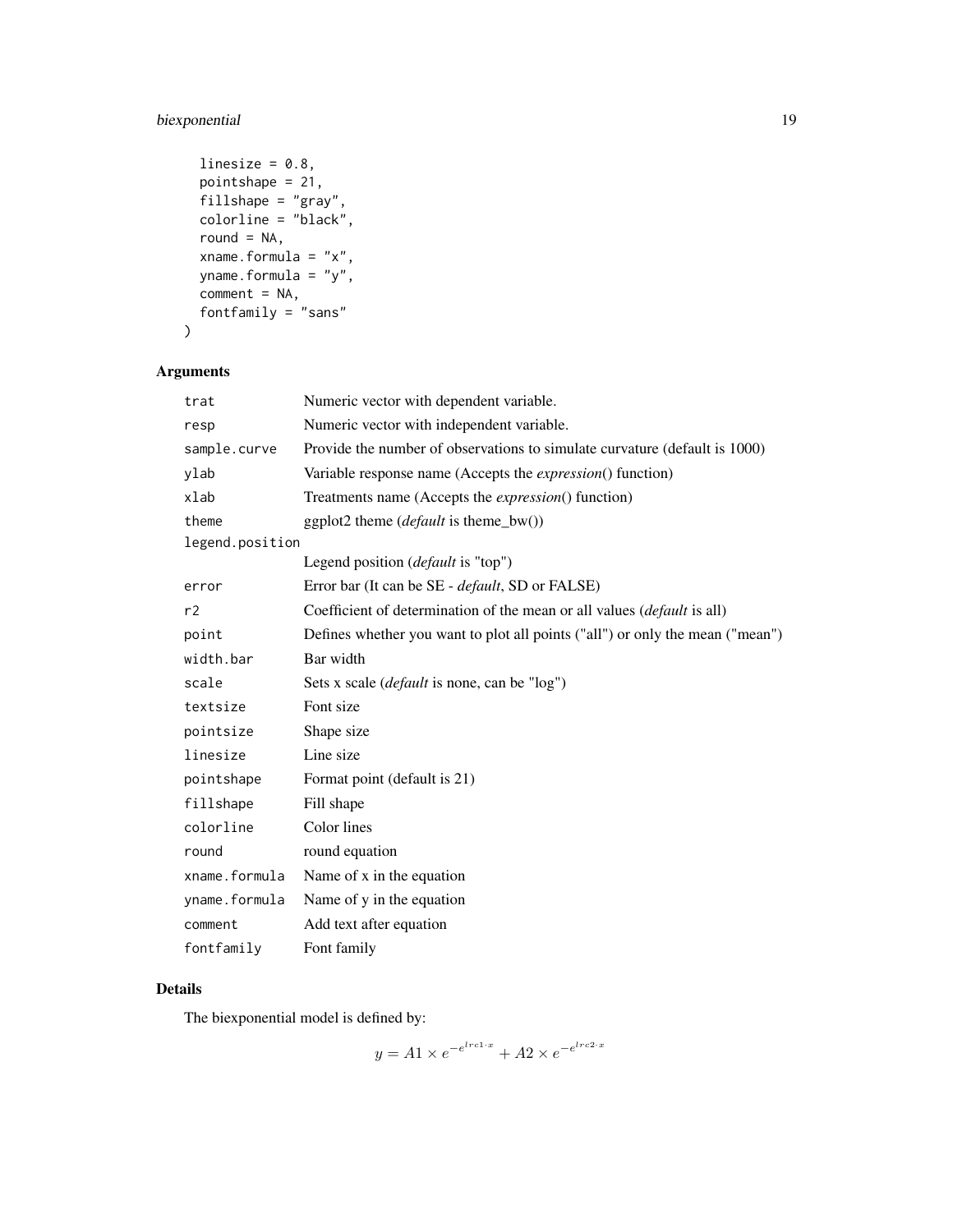# <span id="page-19-0"></span>Value

The function returns a list containing the coefficients and their respective values of p; statistical parameters such as AIC, BIC, pseudo-R2, RMSE (root mean square error); largest and smallest estimated value and the graph using ggplot2 with the equation automatically.

#### Author(s)

Gabriel Danilo Shimizu

Leandro Simoes Azeredo Goncalves

#### References

Seber, G. A. F. and Wild, C. J (1989) Nonlinear Regression, New York: Wiley & Sons (p. 330).

#### See Also

[asymptotic\\_neg](#page-11-1)

#### Examples

```
library(AgroReg)
data("granada")
attach(granada)
biexponential(time,WL)
```
<span id="page-19-1"></span>

CD *Analysis: Cedergreen-Ritz-Streibig*

#### Description

The 'CRS.4' and 'CRS.5' logistical models provide Brain-Cousens modified logistical models to describe u-shaped hormesis. This model was extracted from the 'drc' package.

#### Usage

```
CD(
  trat,
  resp,
  npar = "CRS.4",sample.curve = 1000,
  ylab = "Dependent",
  xlab = "Independent"
  theme = theme_classic(),
  legend.position = "top",
  error = "SE",r2 = "all",ic = FALSE,
```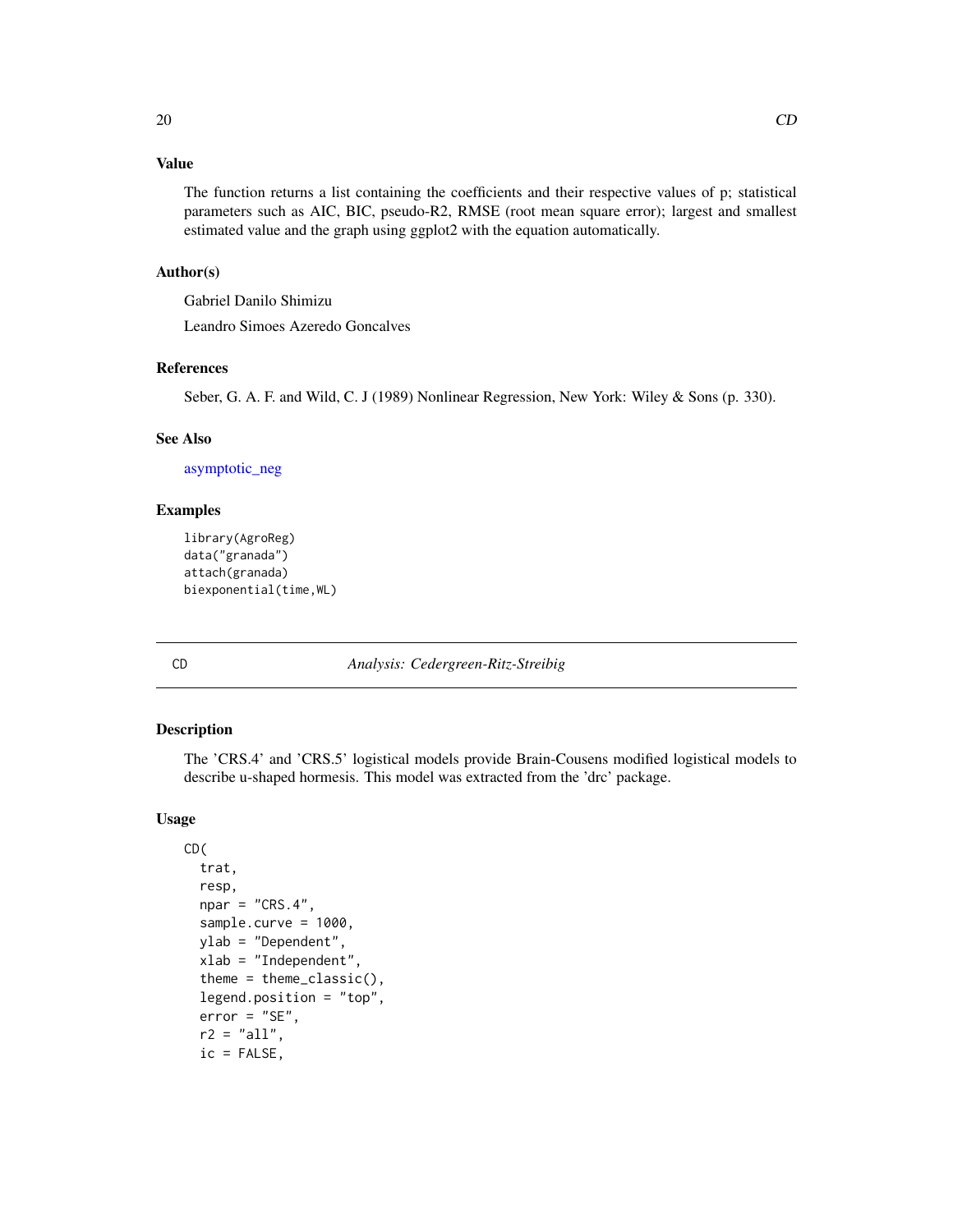```
fill.ic = "gray70",
 alpha.ic = 0.5,
 point = "all",width.bar = NA,
  scale = "none",
  textsize = 12,
 pointsize = 4.5,
 linesize = 0.8,
 pointshape = 21,
 fillshape = "gray",
 colorline = "black",
  round = NA,
 xname.formula = "x",
 yname.formula = "y",
 comment = NA,
 fontfamily = "sans"
\mathcal{L}
```
# Arguments

| trat            | Numeric vector with dependent variable.                                       |
|-----------------|-------------------------------------------------------------------------------|
| resp            | Numeric vector with independent variable.                                     |
| npar            | Number of model parameters                                                    |
| sample.curve    | Provide the number of observations to simulate curvature (default is 1000)    |
| ylab            | Variable response name (Accepts the <i>expression</i> () function)            |
| xlab            | treatments name (Accepts the <i>expression</i> () function)                   |
| theme           | ggplot2 theme ( <i>default</i> is theme_classic())                            |
| legend.position |                                                                               |
|                 | legend position ( <i>default</i> is "top")                                    |
| error           | Error bar (It can be SE - default, SD or FALSE)                               |
| r2              | coefficient of determination of the mean or all values (default is all)       |
| ic              | Add interval of confidence                                                    |
| fill.ic         | Color interval of confidence                                                  |
| alpha.ic        | confidence interval transparency level                                        |
| point           | defines whether you want to plot all points ("all") or only the mean ("mean") |
| width.bar       | Bar width                                                                     |
| scale           | Sets x scale ( <i>default</i> is none, can be "log")                          |
| textsize        | Font size                                                                     |
| pointsize       | shape size                                                                    |
| linesize        | line size                                                                     |
| pointshape      | format point (default is 21)                                                  |
| fillshape       | Fill shape                                                                    |

 $CD$  21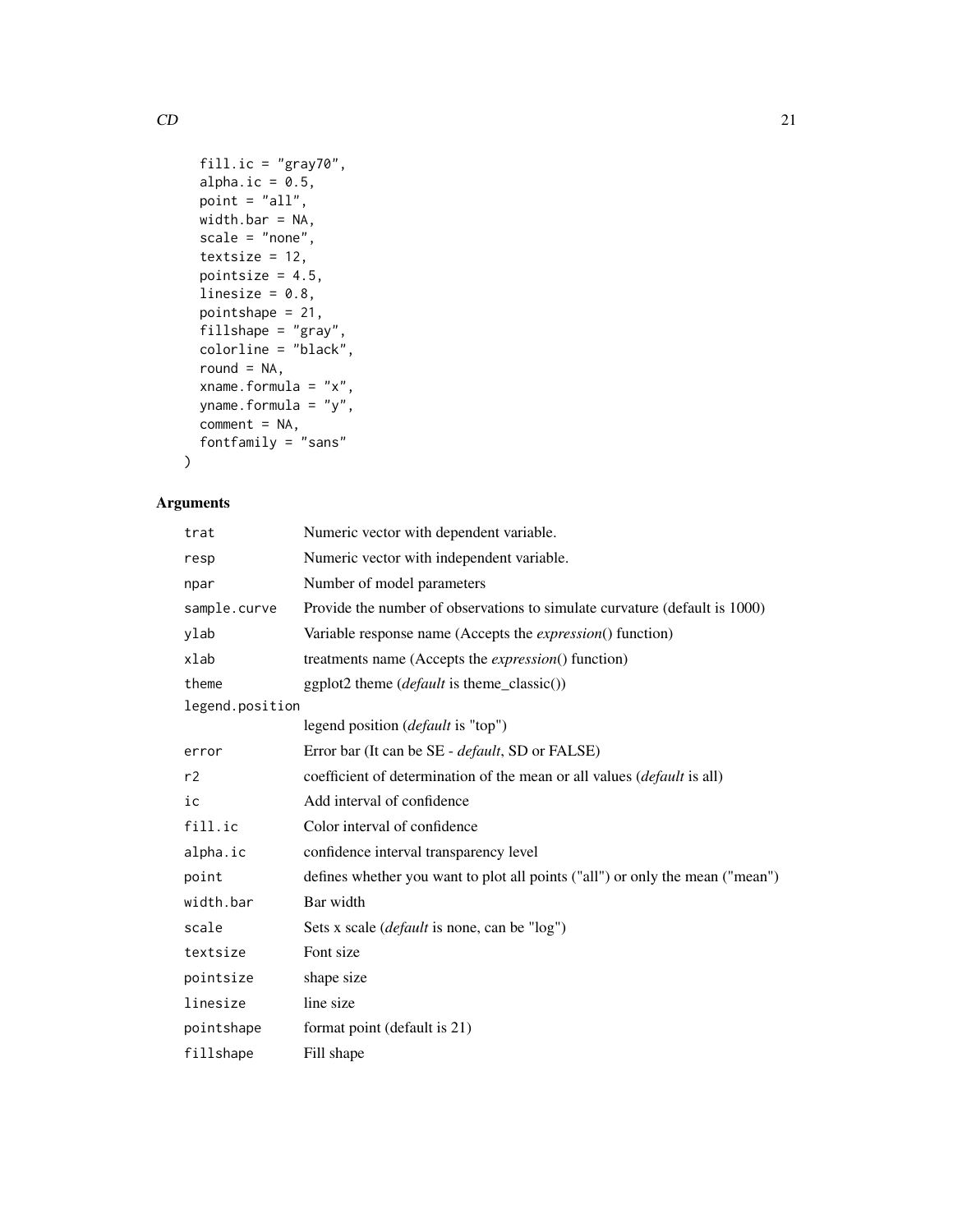| colorline     | Color lines                              |
|---------------|------------------------------------------|
| round         | round equation                           |
| xname.formula | Name of x in the equation                |
|               | yname. formula Name of y in the equation |
| comment       | Add text after equation                  |
| fontfamily    | Font family                              |

The four-parameter model is given by the expression:

$$
y = 0 + \frac{d - 0 + f \exp(-1/x)}{1 + \exp(b(\log(x) - \log(e)))}
$$

while the five-parameter is:

$$
y = c + \frac{d - c + f \exp(-1/x)}{1 + \exp(b(\log(x) - \log(e)))}
$$

# Value

The function returns a list containing the coefficients and their respective values of p; statistical parameters such as AIC, BIC, pseudo-R2, RMSE (root mean square error); largest and smallest estimated value and the graph using ggplot2 with the equation automatically.

#### Author(s)

Model imported from the drc package (Ritz et al., 2016)

Gabriel Danilo Shimizu

Leandro Simoes Azeredo Goncalves

#### References

Seber, G. A. F. and Wild, C. J (1989) Nonlinear Regression, New York: Wiley & Sons (p. 330). Ritz, C.; Strebig, J.C.; Ritz, M.C. Package 'drc'. Creative Commons: Mountain View, CA, USA, 2016.

#### See Also

[LL,](#page-38-1) [BC,](#page-13-1) [GP](#page-28-1)

```
library(AgroReg)
data("aristolochia")
attach(aristolochia)
CD(trat,resp)
```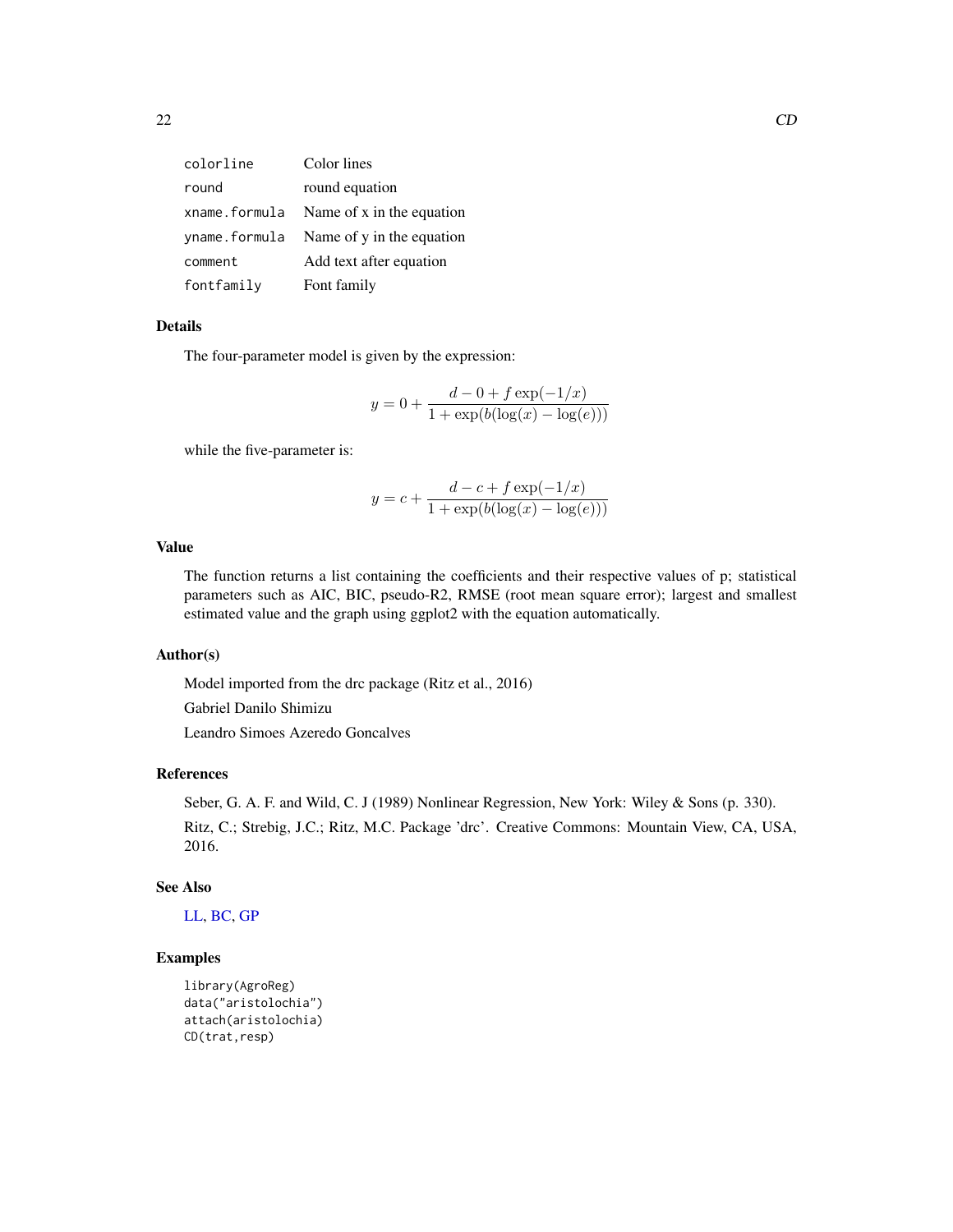<span id="page-22-0"></span>coloredit\_arrange *Change the colors of a graph from the plot\_arrange function*

# Description

Change the colors of a graph from the plot\_arrange function

# Usage

```
coloredit_arrange(graphs, color = NA)
```
#### Arguments

| graphs | object from a plot_arrange function |
|--------|-------------------------------------|
| color  | color curve and point               |

# Value

The function changes the colors of a graph coming from the plot\_arrange function

# Author(s)

Gabriel Danilo Shimizu

#### Examples

```
library(AgroReg)
data("aristolochia")
attach(aristolochia)
a=LM(trat,resp)
b=LL(trat,resp,npar = "LL.3")
c=BC(trat,resp, npar = "BC.4")
d=CD(trat,resp, npar = "CRS.4")
graph=plot_arrange(list(a,b,c,d))
coloredit_arrange(graph,color=c("black","red","blue","green"))
```
comparative\_model *Analysis: Comparative models*

#### Description

This function allows the construction of a table and/or graph with the statistical parameters to choose the model from the analysis functions.

#### Usage

```
comparative_model(models, names_model = NA, plot = FALSE, round.label = 2)
```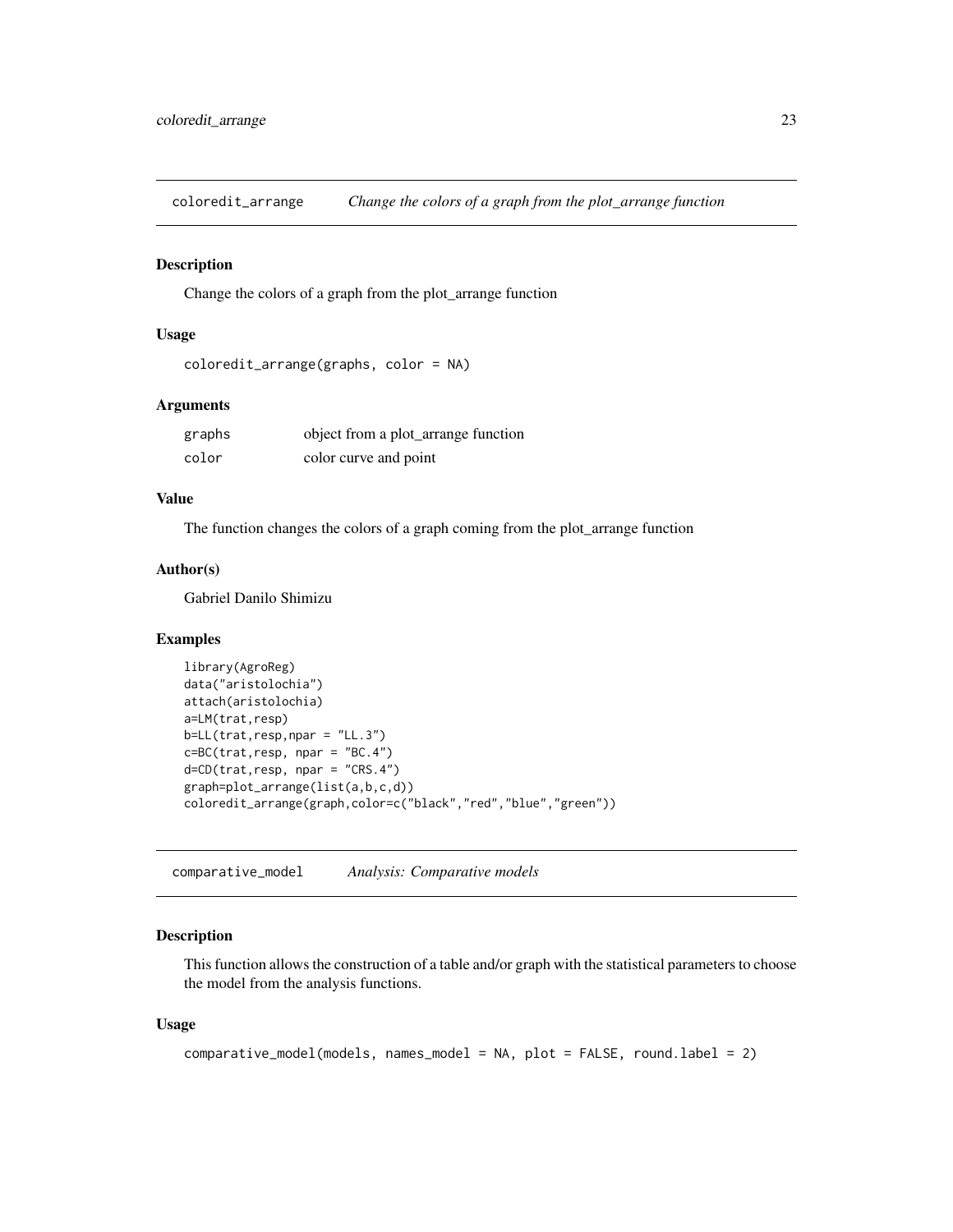# <span id="page-23-0"></span>Arguments

| models      | List with objects of type analysis |
|-------------|------------------------------------|
| names_model | Names of the models                |
| plot        | Plot in the parameters             |
| round.label | Round label plot                   |

# Value

Returns a table and/or graph with the statistical parameters for choosing the model.

# Author(s)

Gabriel Danilo Shimizu

# Examples

```
library(AgroReg)
data(granada)
attach(granada)
a=LM(time,WL)
b=LL(time,WL)
c=BC(time,WL)
d=weibull(time,WL)
comparative_model(models=list(a,b,c,d),names_model=c("LM","LL","BC","Weibull"))
```
correlation *Graph: Plot correlation*

# Description

Correlation analysis function (Pearson or Spearman)

#### Usage

```
correlation(
  x,
  y,
 method = "pearson",
 ylab = "Dependent",
  xlab = "Independent",
  theme = theme_classic(),
  textsize = 12,
  pointsize = 5,
  pointshape = 21,
  linesize = 0.8,
  fill.ic = "gray70",
  alpha.ic = 0.5,
```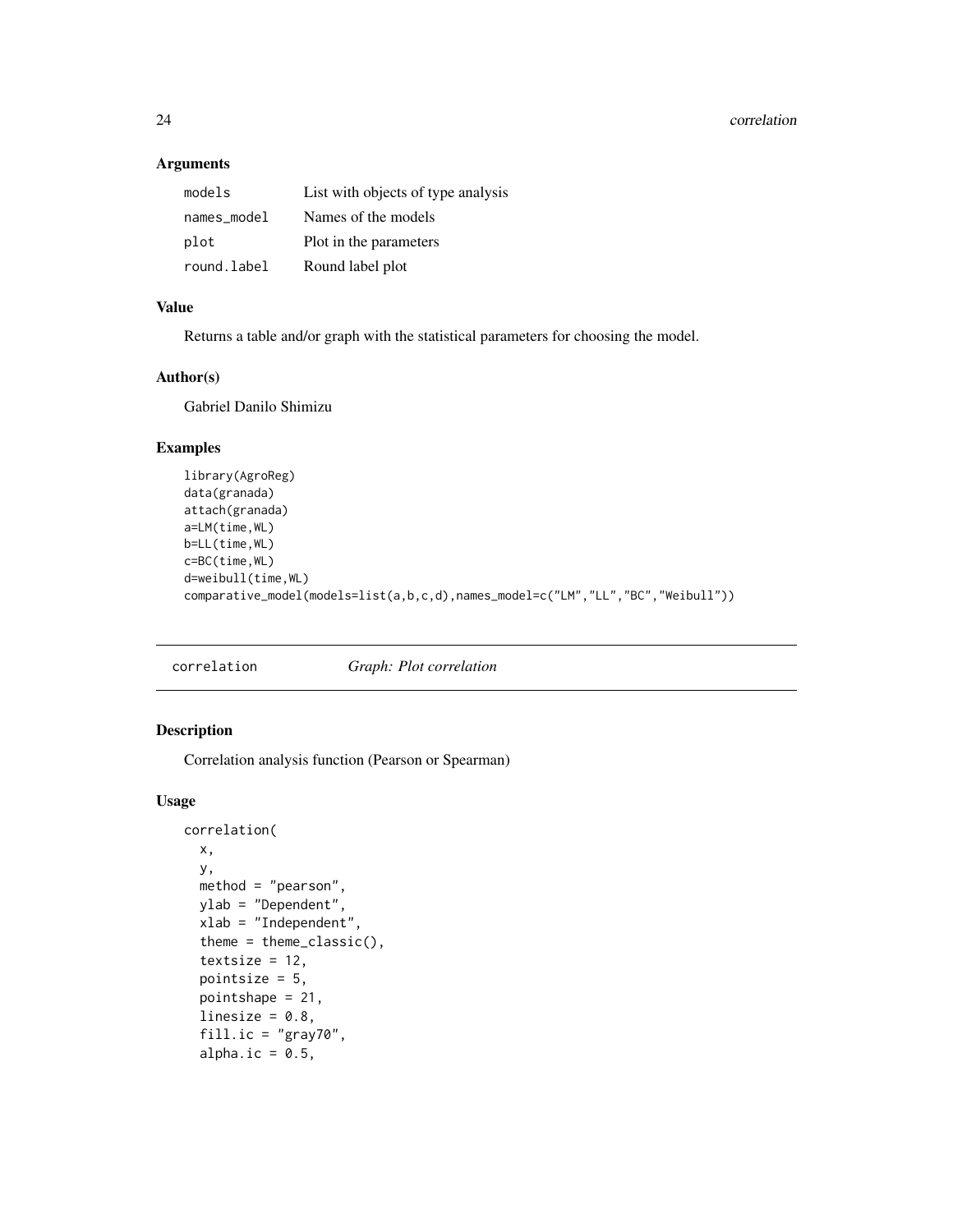#### correlation 25

```
ic = TRUE,title = NA,
  fontfamily = "sans"\mathcal{L}
```
# Arguments

| X          | Numeric vector with independent variable                           |
|------------|--------------------------------------------------------------------|
| y          | Numeric vector with dependent variable                             |
| method     | Method correlation (default is Pearson)                            |
| ylab       | Variable response name (Accepts the <i>expression</i> () function) |
| xlab       | Treatments name (Accepts the <i>expression</i> () function)        |
| theme      | $ggplot2$ theme ( <i>default</i> is theme_classic())               |
| textsize   | Axis text size                                                     |
| pointsize  | Point size                                                         |
| pointshape | shape format                                                       |
| linesize   | line size                                                          |
| fill.ic    | Color interval of confidence                                       |
| alpha.ic   | confidence interval transparency level                             |
| ic         | Add interval of confidence                                         |
| title      | title                                                              |
| fontfamily | Font family                                                        |

# Value

The function returns a graph for correlation

# Author(s)

Gabriel Danilo Shimizu, <shimizu@uel.br>

Leandro Simoes Azeredo Goncalves

```
data("aristolochia")
with(aristolochia, correlation(trat,resp))
```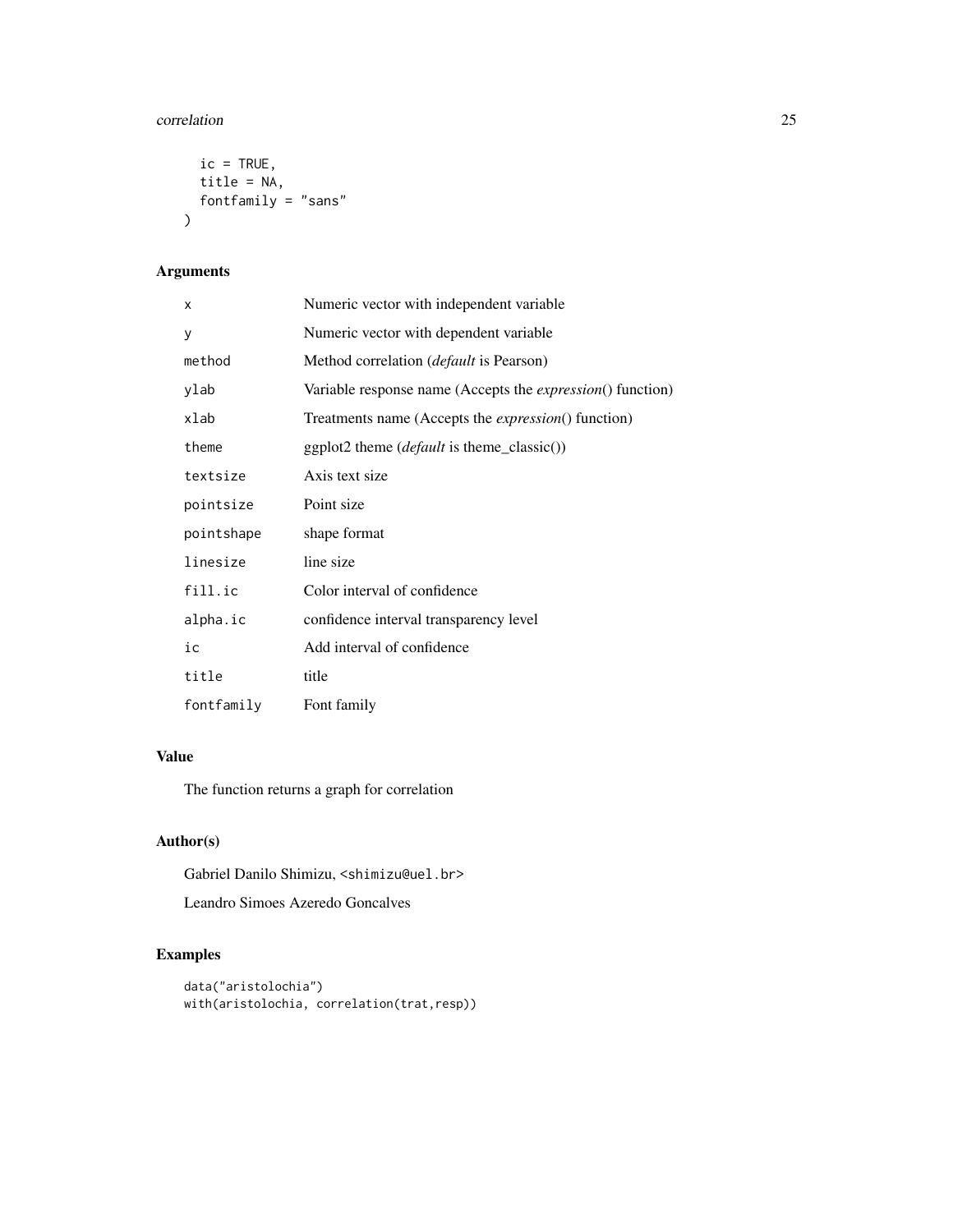<span id="page-25-0"></span>

This function allows extracting the model (type="model") or residuals (type="resids"). The model class depends on the function and can be (lm, drm or nls). This function also allows you to perform graphical analysis of residuals (type="residplot"), graphical analysis of standardized residuals (type="stdresidplot"), graph of theoretical quantiles (type="qqplot").

#### Usage

```
extract.model(model, type = "model")
```
#### Arguments

| model | Object returned from an analysis function |
|-------|-------------------------------------------|
| type  | output type                               |

#### Value

Returns an object of class drm, lm or nls (type="model"), or vector of residuals (type="resids"), or graph of the residuals (type="residplot", type="stdresidplot", type=" qqplot").

# Examples

```
data("aristolochia")
attach(aristolochia)
a=linear.linear(trat,resp,point = "mean")
extract.model(a,type = "qqplot")
```
gaussianreg *Analysis: Analogous to the Gaussian model/Bragg*

# Description

Analysis: Analogous to the Gaussian model/Bragg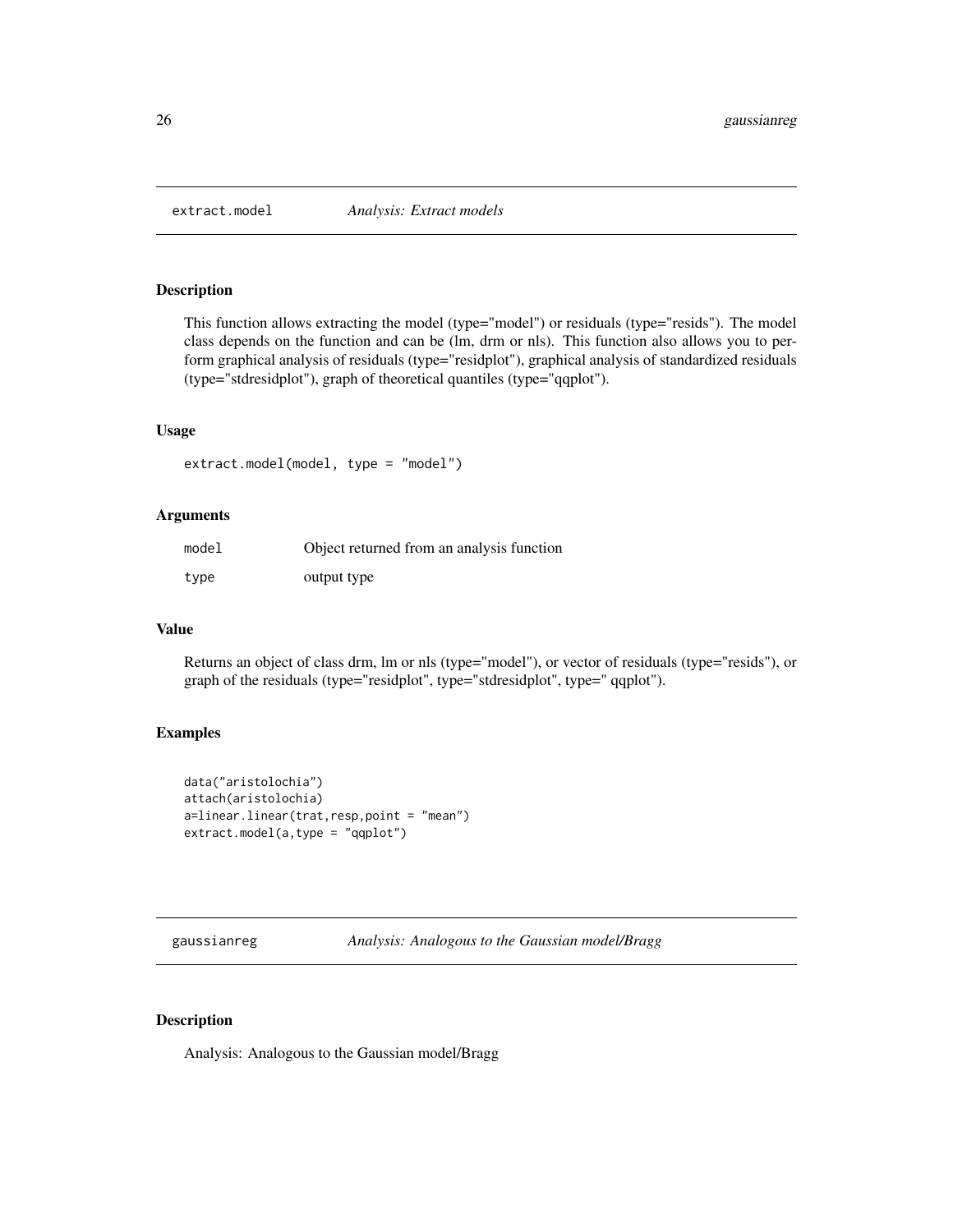# gaussianreg 27

# Usage

```
gaussianreg(
  trat,
  resp,
  npar = "g3",sample.curve = 1000,
  ylab = "Dependent",
  xlab = "Independent",
  theme = theme_classic(),
  error = "SE",legend.position = "top",
  r2 = "all",point = "all",width.bar = NA,
  scale = "none",
  textsize = 12,
  pointsize = 4.5,
  linesize = 0.8,
  pointshape = 21,
  fillshape = "gray",
  colorline = "black",
  round = NA,
  xname.formula = "x",
  yname.formula = "y",
  comment = NA,
  fontfamily = "sans"
\mathcal{L}
```

| trat            | Numeric vector with dependent variable.                                         |  |
|-----------------|---------------------------------------------------------------------------------|--|
| resp            | Numeric vector with independent variable.                                       |  |
| npar            | number of parameters (g3 or g4)                                                 |  |
| sample.curve    | Provide the number of observations to simulate curvature (default is 1000)      |  |
| ylab            | Variable response name (Accepts the <i>expression</i> () function)              |  |
| xlab            | treatments name (Accepts the <i>expression</i> () function)                     |  |
| theme           | $ggplot2$ theme ( <i>default</i> is theme_classic())                            |  |
| error           | Error bar (It can be SE - <i>default</i> , SD or FALSE)                         |  |
| legend.position |                                                                                 |  |
|                 | legend position ( <i>default</i> is "top")                                      |  |
| r2              | coefficient of determination of the mean or all values ( <i>default</i> is all) |  |
| point           | defines whether you want to plot all points ("all") or only the mean ("mean")   |  |
| width.bar       | Bar width                                                                       |  |
| scale           | Sets x scale <i>(default</i> is none, can be "log")                             |  |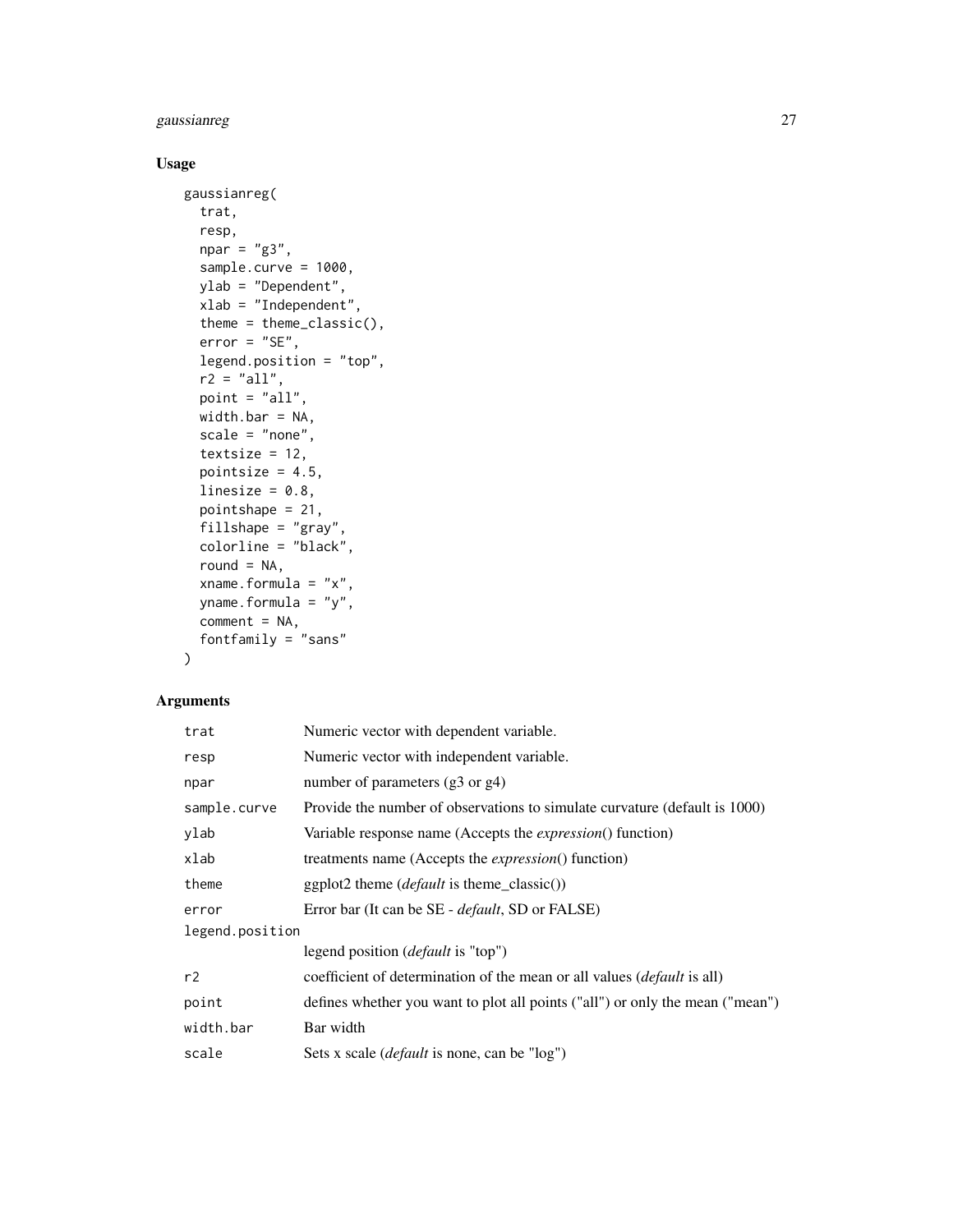# 28 gaussianreg

| textsize      | Font size                    |
|---------------|------------------------------|
| pointsize     | shape size                   |
| linesize      | line size                    |
| pointshape    | format point (default is 21) |
| fillshape     | Fill shape                   |
| colorline     | Color lines                  |
| round         | round equation               |
| xname.formula | Name of x in the equation    |
| yname.formula | Name of y in the equation    |
| comment       | Add text after equation      |
| fontfamily    | Font family                  |

# Details

The model analogous to the three-parameter Gaussian is:

$$
y = d \times e^{-b((x-e)^2)}
$$

The model analogous to the three-parameter Gaussian is:

$$
y = d \times c + (d - c) * e^{-b((x - e)^2)}
$$

#### Value

The function returns a list containing the coefficients and their respective values of p; statistical parameters such as AIC, BIC, pseudo-R2, RMSE (root mean square error); largest and smallest estimated value and the graph using ggplot2 with the equation automatically.

# Author(s)

Gabriel Danilo Shimizu

Leandro Simoes Azeredo Goncalves

```
library(AgroReg)
data("aristolochia")
attach(aristolochia)
gaussianreg(trat,resp)
```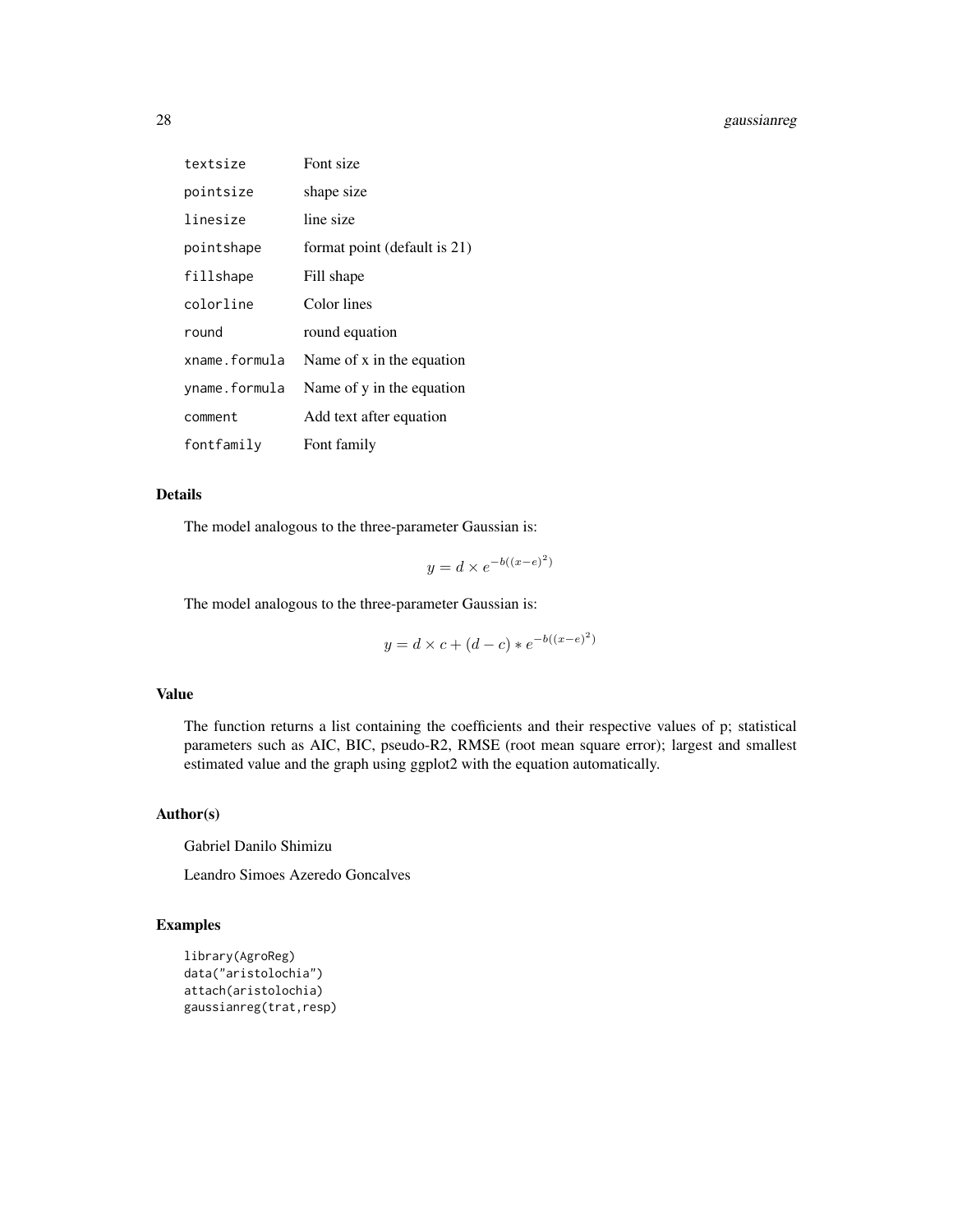<span id="page-28-1"></span><span id="page-28-0"></span>The logistical models provide Gompertz modified logistical models. This model was extracted from the 'drc' package.

# Usage

```
GP(
  trat,
  resp,
  npar = "g2",sample.curve = 1000,
 ylab = "Dependent",
 xlab = "Independent",
  theme = theme_classic(),
  legend.position = "top",
  r2 = "all",ic = FALSE,
  fill.ic = "gray70",
  alpha.ic = 0.5,
  error = "SE",point = "all",width.bar = NA,
  scale = "none",
  textsize = 12,
  pointsize = 4.5,
  linesize = 0.8,
  pointshape = 21,
  fillshape = "gray",
  colorline = "black",
  round = NA,
  xname.formula = "x",
  yname.formula = "y",
  comment = NA,
  fontfamily = "sans"
)
```

| trat         | Numeric vector with dependent variable.                                    |
|--------------|----------------------------------------------------------------------------|
| resp         | Numeric vector with independent variable.                                  |
| npar         | Number os parameters $(g2, g3 \text{ or } g4)$                             |
| sample.curve | Provide the number of observations to simulate curvature (default is 1000) |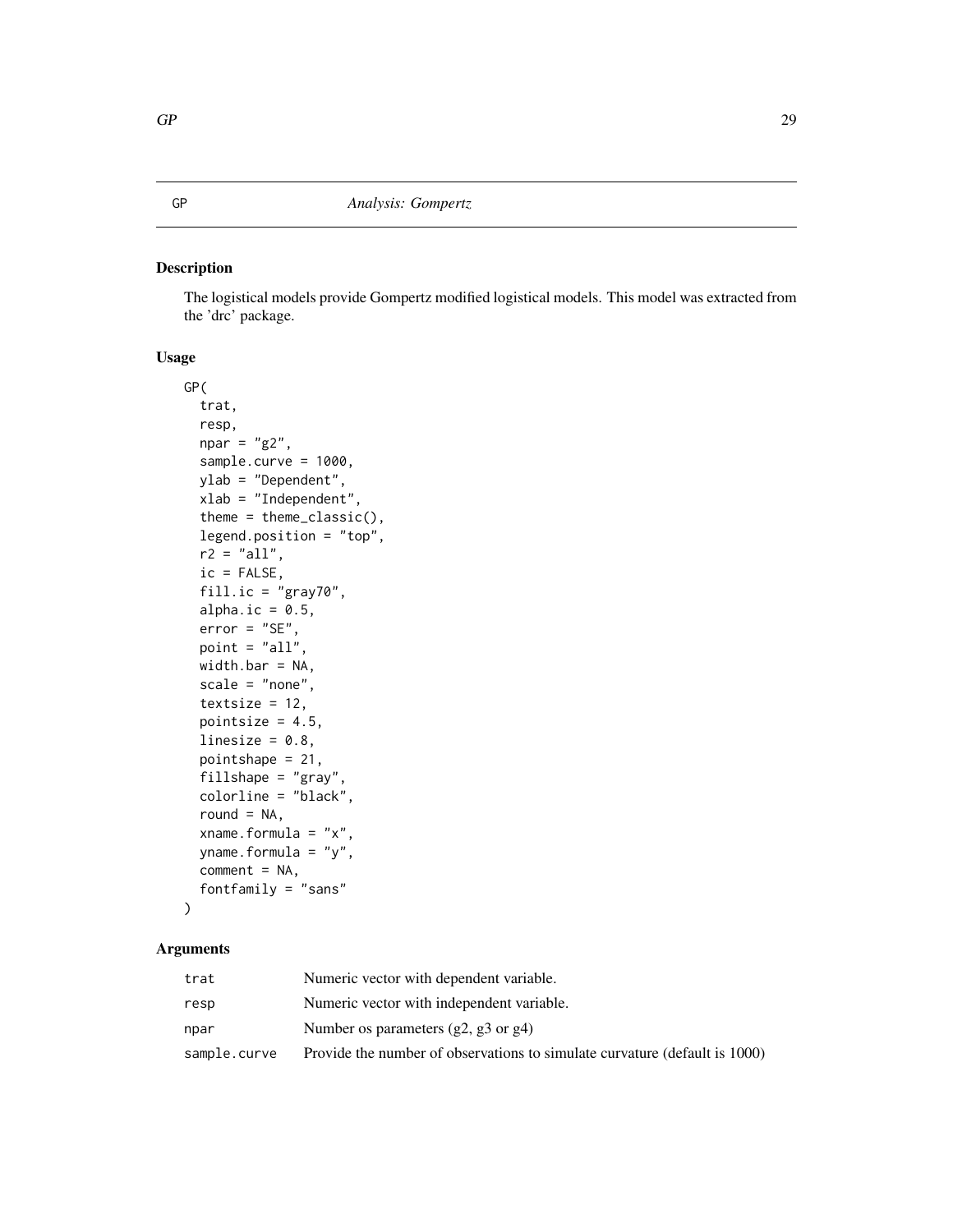| ylab            | Variable response name (Accepts the <i>expression</i> () function)              |  |
|-----------------|---------------------------------------------------------------------------------|--|
| xlab            | treatments name (Accepts the <i>expression</i> () function)                     |  |
| theme           | ggplot2 theme ( <i>default</i> is theme_bw())                                   |  |
| legend.position |                                                                                 |  |
|                 | legend position ( <i>default</i> is "top")                                      |  |
| r2              | coefficient of determination of the mean or all values ( <i>default</i> is all) |  |
| ic              | Add interval of confidence                                                      |  |
| fill.ic         | Color interval of confidence                                                    |  |
| alpha.ic        | confidence interval transparency level                                          |  |
| error           | Error bar (It can be SE - <i>default</i> , SD or FALSE)                         |  |
| point           | defines whether you want to plot all points ("all") or only the mean ("mean")   |  |
| width.bar       | Bar width                                                                       |  |
| scale           | Sets x scale ( <i>default</i> is none, can be "log")                            |  |
| textsize        | Font size                                                                       |  |
| pointsize       | shape size                                                                      |  |
| linesize        | line size                                                                       |  |
| pointshape      | format point (default is 21)                                                    |  |
| fillshape       | Fill shape                                                                      |  |
| colorline       | Color lines                                                                     |  |
| round           | round equation                                                                  |  |
| xname.formula   | Name of x in the equation                                                       |  |
| yname.formula   | Name of y in the equation                                                       |  |
| comment         | Add text after equation                                                         |  |
| fontfamily      | Font family                                                                     |  |

The two-parameter Gompertz model is given by the function:

$$
y = exp^{-exp^{b(x-e)}}
$$

The three-parameter Gompertz model is given by the function:

$$
y=d\times exp^{-exp^{b(x-e)}}
$$

The four-parameter Gompertz model is given by the function:

$$
y = c + (d - c)(exp^{-exp^{b(x-e)}})
$$

# Value

The function returns a list containing the coefficients and their respective values of p; statistical parameters such as AIC, BIC, pseudo-R2, RMSE (root mean square error); largest and smallest estimated value and the graph using ggplot2 with the equation automatically.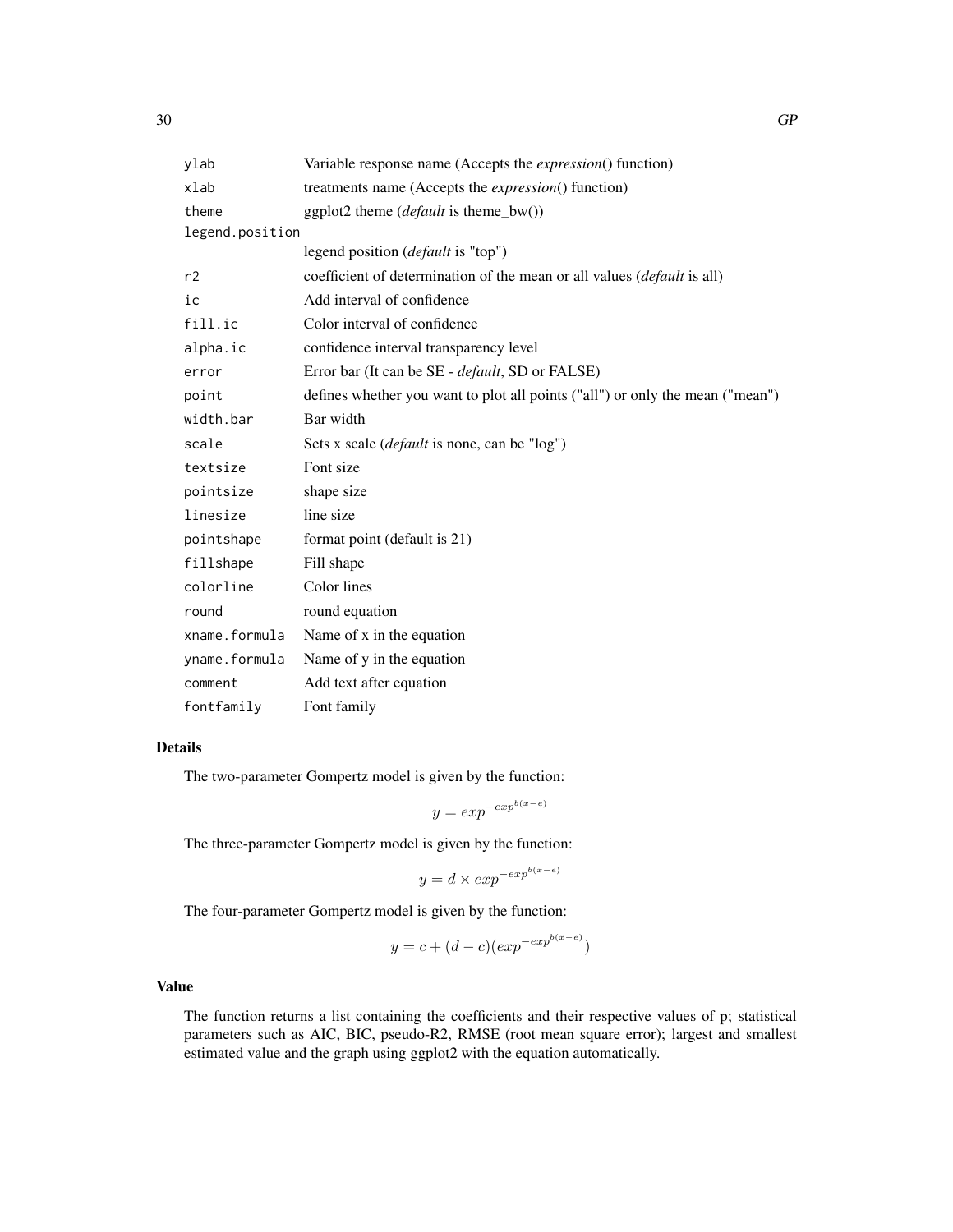#### <span id="page-30-0"></span>granada 31

#### Author(s)

Model imported from the drc package (Ritz et al., 2016)

Gabriel Danilo Shimizu

Leandro Simoes Azeredo Goncalves

# References

Seber, G. A. F. and Wild, C. J (1989) Nonlinear Regression, New York: Wiley \& Sons (p. 330). Ritz, C.; Strebig, J.C. and Ritz, M.C. Package 'drc'. Creative Commons: Mountain View, CA, USA, 2016.

#### See Also

[LL,](#page-38-1) [CD,](#page-19-1) [BC](#page-13-1)

#### Examples

```
library(AgroReg)
data("aristolochia")
attach(aristolochia)
GP(trat,resp, npar="g3")
```
granada *Dataset: Granada*

#### Description

The data are part of an experiment that studied the drying kinetics of pomegranate peel over time under an air-circulation oven. Mass loss was assessed.

#### Usage

data("granada")

#### Format

data.frame containing data set

time numeric vector with times

WL Numeric vector with response

# Author(s)

Gabriel Danilo Shimizu

#### Examples

data(granada)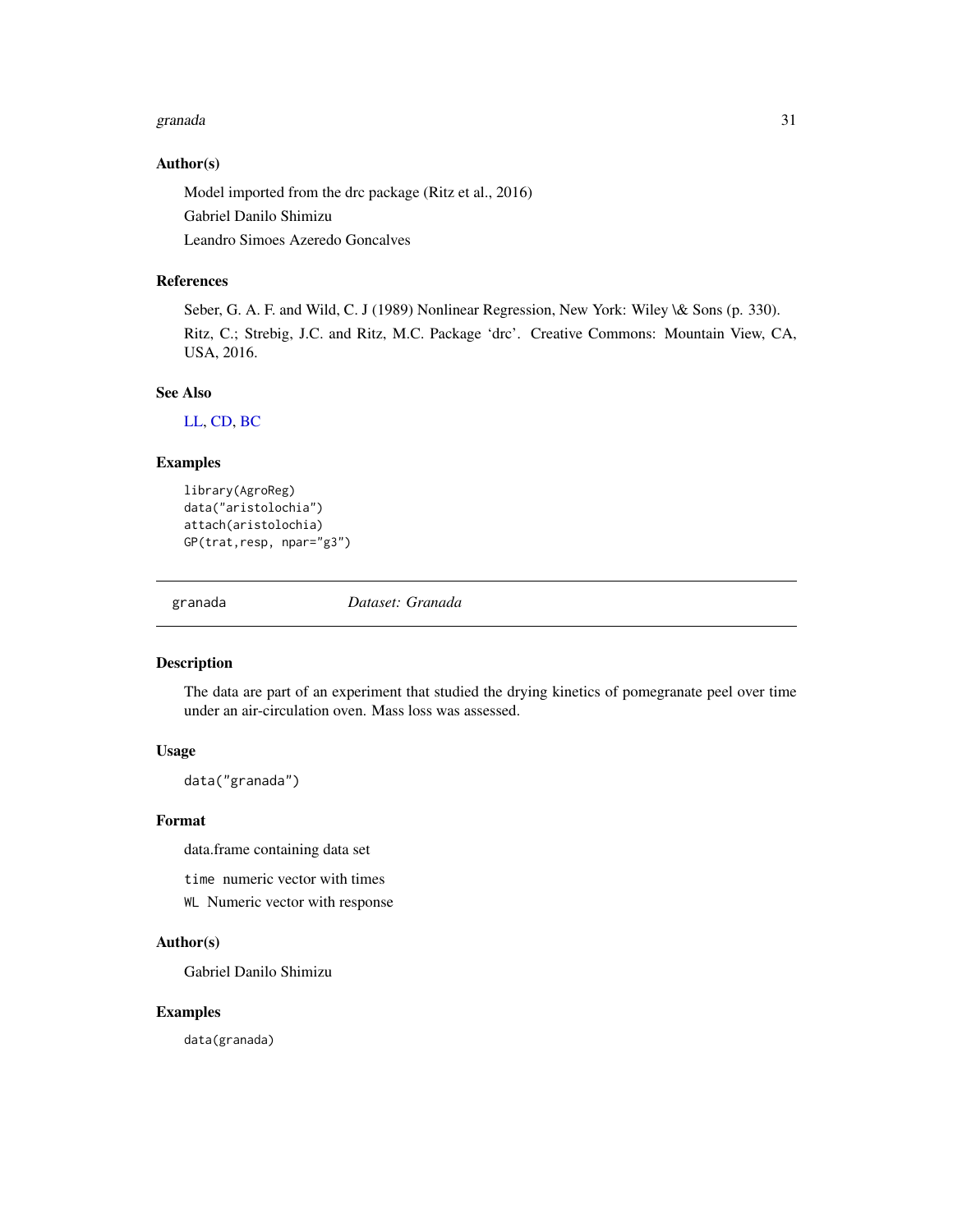<span id="page-31-0"></span>This function performs regression analysis using the Hill model.

# Usage

```
hill(
  trat,
  resp,
  sample.curve = 1000,
 error = "SE",ylab = "Dependent",
  xlab = "Independent",
  theme = theme_classic(),
  legend.position = "top",
  point = "all",
 width.bar = NA,
  r2 = "all",textsize = 12,
  pointsize = 4.5,
  linesize = 0.8,
 pointshape = 21,
  fillshape = "gray",
  colorline = "black",
  round = NA,
  xname.formula = "x",
  yname.formula = "y",
  comment = NA,
  fontfamily = "sans"
)
```

| trat            | Numeric vector with dependent variable.                                    |  |
|-----------------|----------------------------------------------------------------------------|--|
| resp            | Numeric vector with independent variable.                                  |  |
| sample.curve    | Provide the number of observations to simulate curvature (default is 1000) |  |
| error           | Error bar (It can be SE - <i>default</i> , SD or FALSE)                    |  |
| ylab            | Variable response name (Accepts the <i>expression</i> () function)         |  |
| xlab            | treatments name (Accepts the <i>expression</i> () function)                |  |
| theme           | ggplot2 theme ( <i>default</i> is theme $bw()$ )                           |  |
| legend.position |                                                                            |  |
|                 | legend position <i>(default</i> is "top")                                  |  |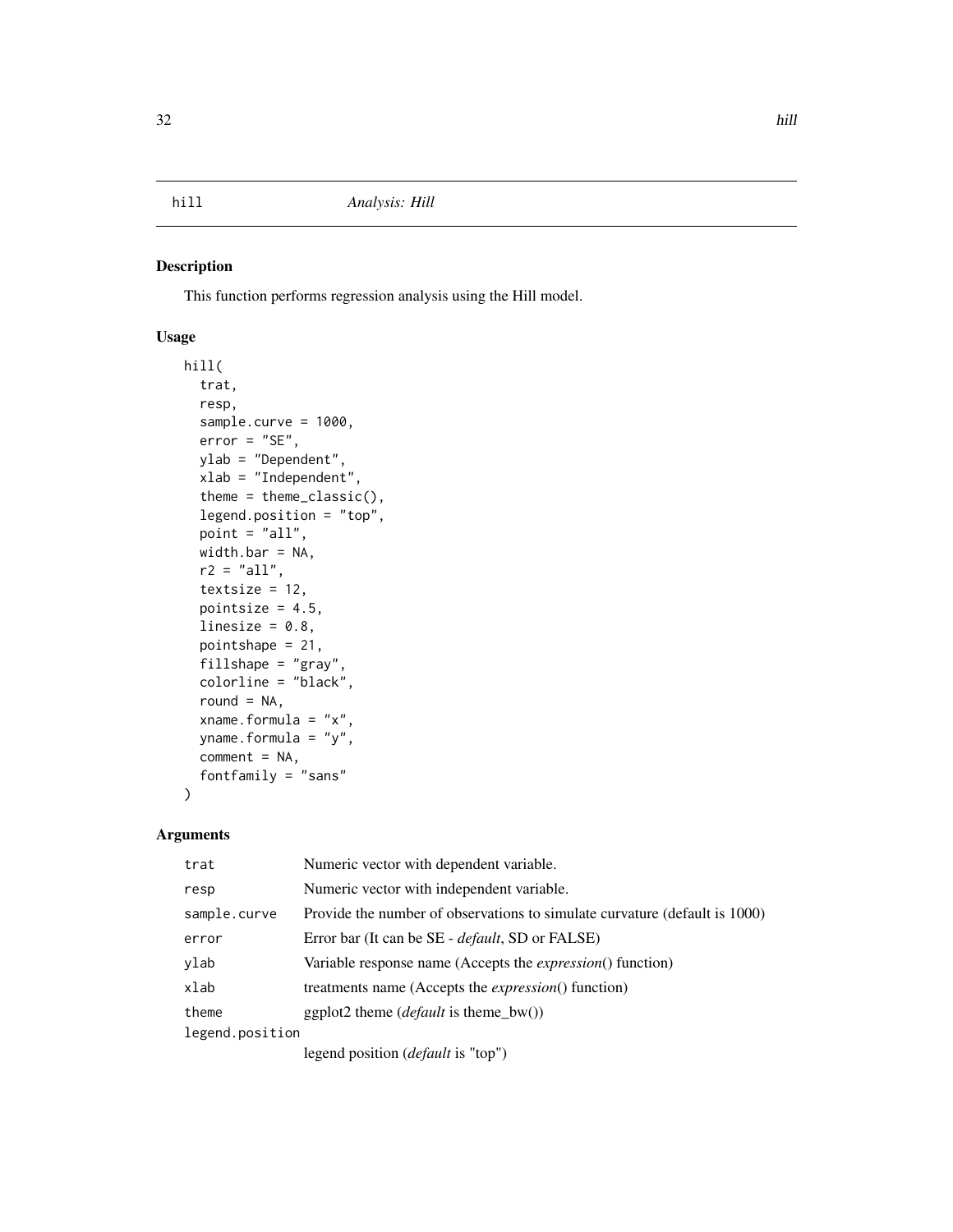| point         | defines whether you want to plot all points ("all") or only the mean ("mean")  |  |
|---------------|--------------------------------------------------------------------------------|--|
| width.bar     | Bar width                                                                      |  |
| r2            | coefficient of determination of the mean or all values <i>(default is all)</i> |  |
| textsize      | Font size                                                                      |  |
| pointsize     | shape size                                                                     |  |
| linesize      | line size                                                                      |  |
| pointshape    | format point (default is 21)                                                   |  |
| fillshape     | Fill shape                                                                     |  |
| colorline     | Color lines                                                                    |  |
| round         | round equation                                                                 |  |
| xname.formula | Name of x in the equation                                                      |  |
| yname.formula | Name of y in the equation                                                      |  |
| comment       | Add text after equation                                                        |  |
| fontfamily    | Font family                                                                    |  |

The Hill model is defined by:

$$
y = \frac{a \times x^c}{b + x^c}
$$

#### Value

The function returns a list containing the coefficients and their respective values of p; statistical parameters such as AIC, BIC, pseudo-R2, RMSE (root mean square error); largest and smallest estimated value and the graph using ggplot2 with the equation automatically.

#### Author(s)

Model imported from the aomisc package (Onofri, 2020) Gabriel Danilo Shimizu

# References

Seber, G. A. F. and Wild, C. J (1989) Nonlinear Regression, New York: Wiley & Sons (p. 330).

Onofri A. (2020) The broken bridge between biologists and statisticians: a blog and R package, Statforbiology, IT, web: https://www.statforbiology.com

```
data("granada")
attach(granada)
hill(time,WL)
```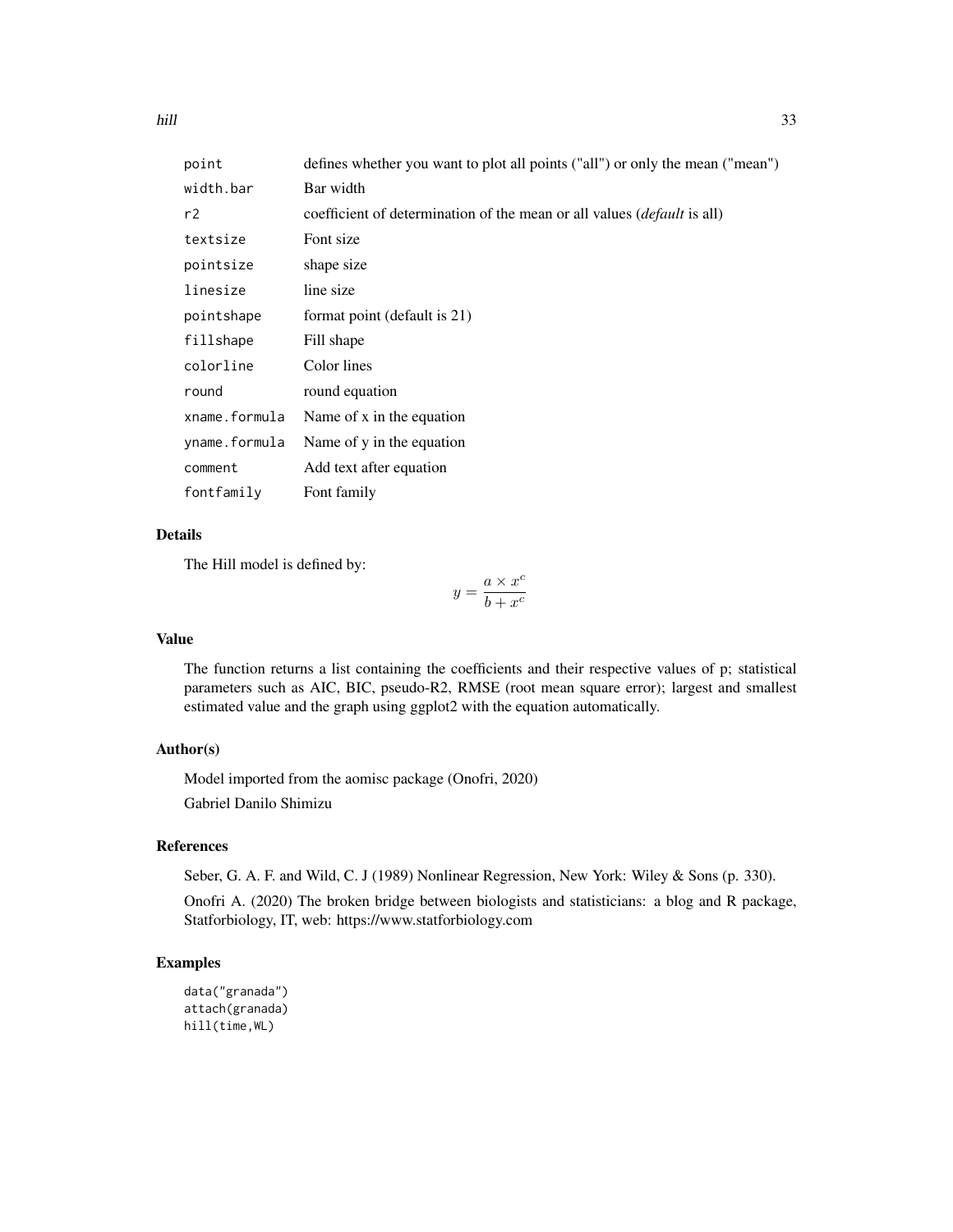<span id="page-33-0"></span>interval.confidence *Analysis: Interval of confidence*

# Description

Interval of confidence in model regression

# Usage

interval.confidence(model)

# Arguments

model Object analysis

# Value

Return in the interval of confidence

### Author(s)

Gabriel Danilo Shimizu

# Examples

```
data("granada")
attach(granada)
a=LM(time, WL)
interval.confidence(a)
```
linear.linear *Analysis: Linear-Linear*

# Description

This function performs linear linear regression analysis.

#### Usage

```
linear.linear(
  trat,
  resp,
 middle = 1,CI = FALSE,bootstrap.samples = 1000,
  sig. level = 0.05,
```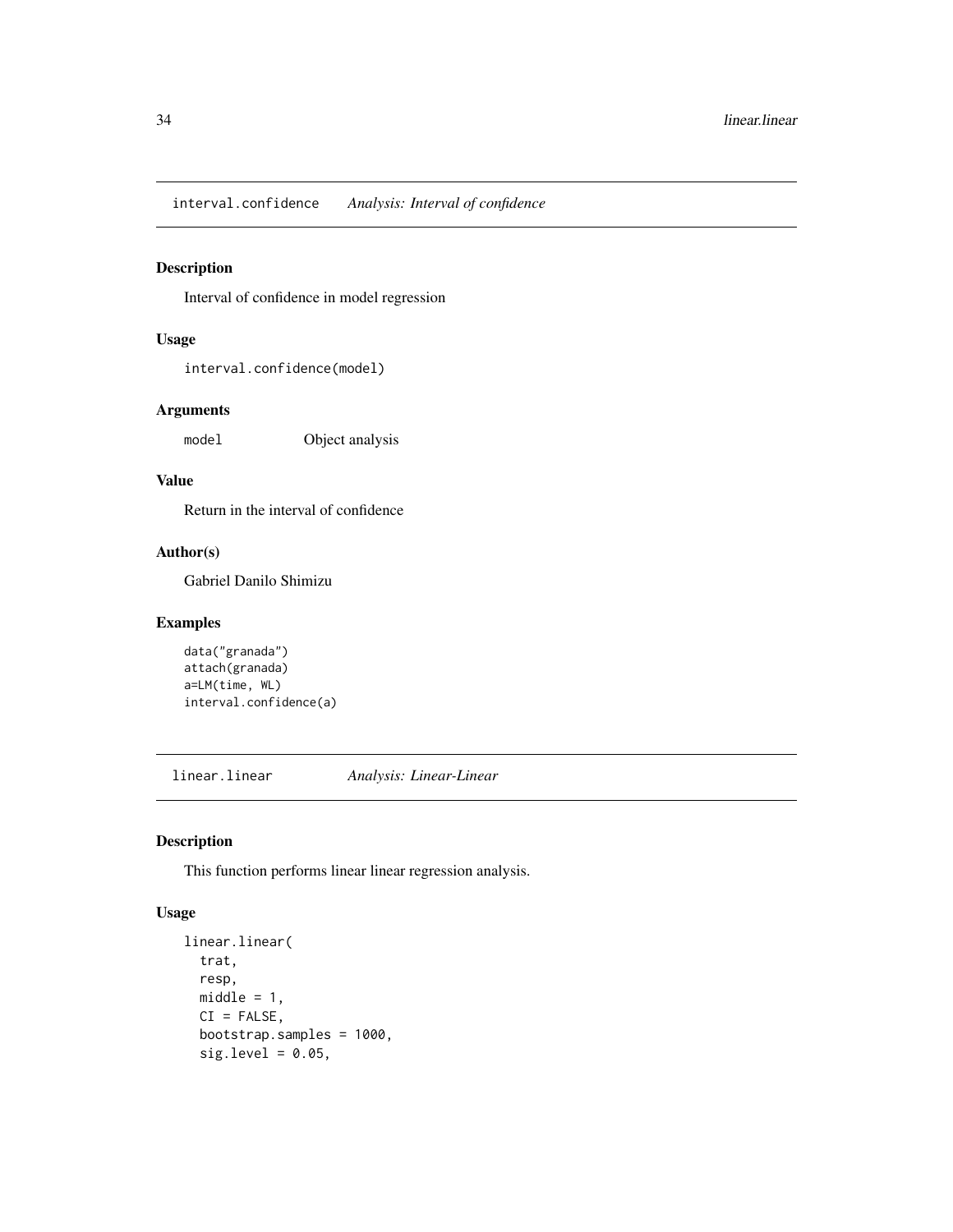# linear.linear 35

```
error = "SE",ylab = "Dependent",
 xlab = "Independent",
  theme = theme_classic(),
 point = "all",width.bar = NA,
 legend.position = "top",
  textsize = 12,
  pointsize = 4.5,
  linesize = 0.8,
 pointshape = 21,
 fillshape = "gray",
  colorline = "black",
  round = NA,
 xname.formula = "x",
 yname.formula = "y",
 comment = NA,fontfamily = "sans"
\mathcal{L}
```

| trat                         | Numeric vector with dependent variable.                                                                                                                                                                                                                 |  |
|------------------------------|---------------------------------------------------------------------------------------------------------------------------------------------------------------------------------------------------------------------------------------------------------|--|
| resp                         | Numeric vector with independent variable.                                                                                                                                                                                                               |  |
| middle                       | A scalar in $[0,1]$ . This represents the range that the change-point can occur in.<br>0 means the change-point must occur at the middle of the range of x-values. 1<br>means that the change-point can occur anywhere along the range of the x-values. |  |
| СI                           | Whether or not a bootstrap confidence interval should be calculated. Defaults to<br>FALSE because the interval takes a non-trivial amount of time to calculate                                                                                          |  |
| bootstrap.samples            |                                                                                                                                                                                                                                                         |  |
|                              | The number of bootstrap samples to take when calculating the CI.                                                                                                                                                                                        |  |
| sig.level                    | What significance level to use for the confidence intervals.                                                                                                                                                                                            |  |
| error                        | Error bar (It can be SE - <i>default</i> , SD or FALSE)                                                                                                                                                                                                 |  |
| ylab                         | Variable response name (Accepts the <i>expression</i> () function)                                                                                                                                                                                      |  |
| xlab                         | treatments name (Accepts the <i>expression</i> () function)                                                                                                                                                                                             |  |
| theme                        | ggplot2 theme ( <i>default</i> is theme_classic())                                                                                                                                                                                                      |  |
| point                        | defines whether you want to plot all points ("all") or only the mean ("mean")                                                                                                                                                                           |  |
| width.bar<br>legend.position | Bar width                                                                                                                                                                                                                                               |  |
|                              | legend position ( <i>default</i> is "top")                                                                                                                                                                                                              |  |
| textsize                     | Font size                                                                                                                                                                                                                                               |  |
| pointsize                    | shape size                                                                                                                                                                                                                                              |  |
| linesize                     | line size                                                                                                                                                                                                                                               |  |
| pointshape                   | format point (default is 21)                                                                                                                                                                                                                            |  |
|                              |                                                                                                                                                                                                                                                         |  |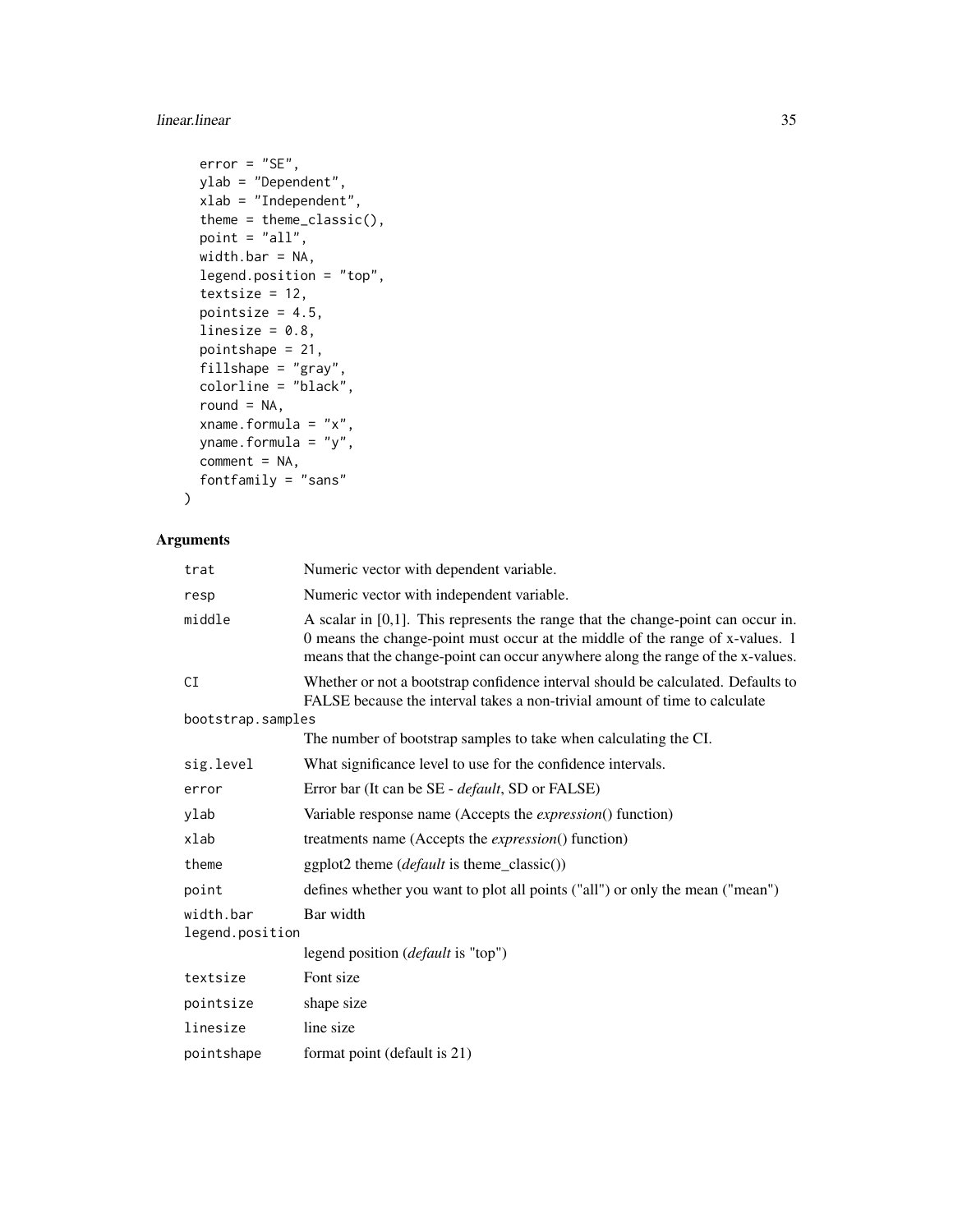| fillshape     | Fill shape                |
|---------------|---------------------------|
| colorline     | Color lines               |
| round         | round equation            |
| xname.formula | Name of x in the equation |
| yname.formula | Name of y in the equation |
| comment       | Add text after equation   |
| fontfamily    | Font family               |

The linear-linear model is defined by: First curve:

$$
y = \beta_0 + \beta_1 \times x(x < \text{breakpoint})
$$

Second curve:

 $y = \beta_0 + \beta_1 \times \text{breakpoint} + w \times x(x > \text{breakpoint})$ 

#### Value

The function returns a list containing the coefficients and their respective values of p; statistical parameters such as AIC, BIC, pseudo-R2, RMSE (root mean square error); breakpoint and the graph using ggplot2 with the equation automatically.

#### Author(s)

Model imported from the SiZer package Gabriel Danilo Shimizu

Leandro Simoes Azeredo Goncalves

#### References

Chiu, G. S., R. Lockhart, and R. Routledge. 2006. Bent-cable regression theory and applications. Journal of the American Statistical Association 101:542-553.

Toms, J. D., and M. L. Lesperance. 2003. Piecewise regression: a tool for identifying ecological thresholds. Ecology 84:2034-2041.

#### See Also

[quadratic.plateau,](#page-90-1) [linear.plateau](#page-36-1)

```
library(AgroReg)
data("granada")
attach(granada)
linear.linear(time,WL)
```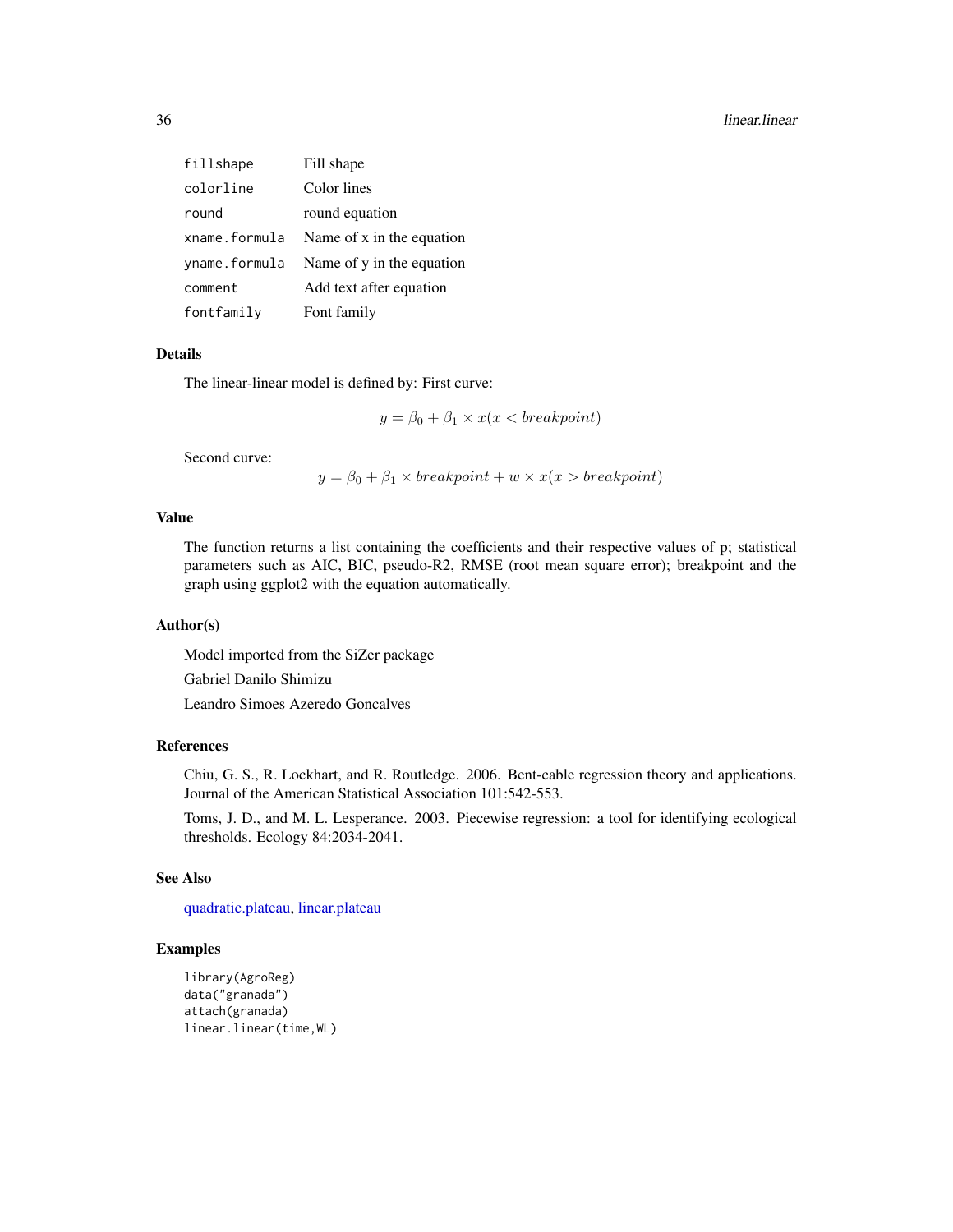This function performs the linear-plateau regression analysis.

## Usage

```
linear.plateau(
  trat,
  resp,
  sample.curve = 1000,
  ylab = "Dependent",
  xlab = "Independent",
  theme = theme_classic(),
  legend.position = "top",
  error = "SE",
  r2 = "all",point = "all",
 width.bar = NA,
  scale = "none",
  textsize = 12,
 pointsize = 4.5,
  linesize = 0.8,
  pointshape = 21,
  fillshape = "gray",
  colorline = "black",
  round = NA,
  xname.formula = "x",
  yname.formula = "y",
  comment = NA,
  fontfamily = "sans"
)
```

| trat            | Numeric vector with dependent variable.                                    |
|-----------------|----------------------------------------------------------------------------|
| resp            | Numeric vector with independent variable.                                  |
| sample.curve    | Provide the number of observations to simulate curvature (default is 1000) |
| ylab            | Variable response name (Accepts the <i>expression</i> () function)         |
| xlab            | treatments name (Accepts the <i>expression</i> () function)                |
| theme           | ggplot2 theme ( <i>default</i> is theme_bw())                              |
| legend.position |                                                                            |
|                 | legend position ( <i>default</i> is "top")                                 |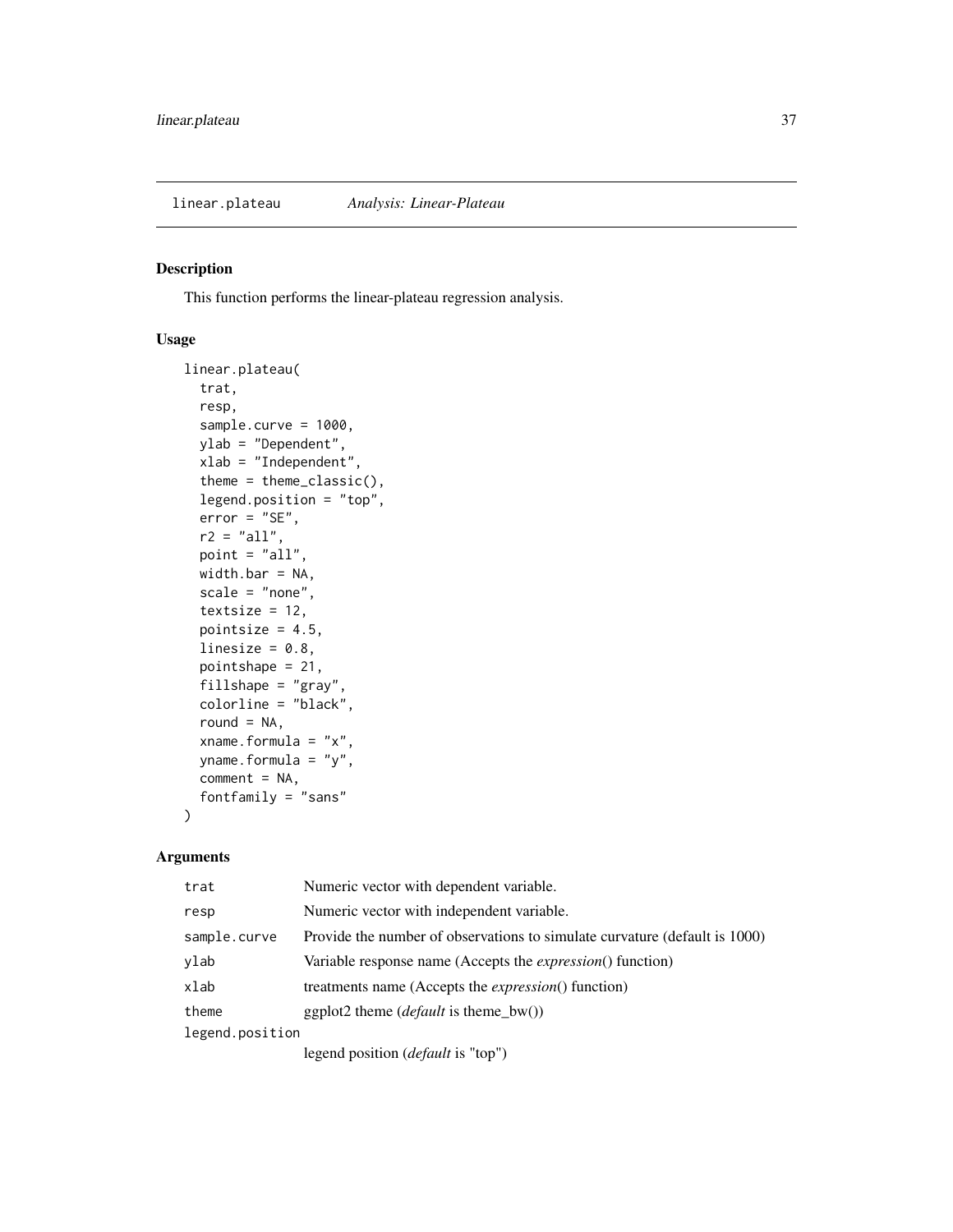| error         | Error bar (It can be SE - <i>default</i> , SD or FALSE)                         |
|---------------|---------------------------------------------------------------------------------|
| r2            | coefficient of determination of the mean or all values ( <i>default</i> is all) |
| point         | defines whether you want to plot all points ("all") or only the mean ("mean")   |
| width.bar     | Bar width                                                                       |
| scale         | Sets x scale <i>(default</i> is none, can be "log")                             |
| textsize      | Font size                                                                       |
| pointsize     | shape size                                                                      |
| linesize      | line size                                                                       |
| pointshape    | format point (default is 21)                                                    |
| fillshape     | Fill shape                                                                      |
| colorline     | Color lines                                                                     |
| round         | round equation                                                                  |
| xname.formula | Name of x in the equation                                                       |
| yname.formula | Name of y in the equation                                                       |
| comment       | Add text after equation                                                         |
| fontfamily    | Font family                                                                     |

#### Details

The linear-plateau model is defined by: First curve:

 $y = \beta_0 + \beta_1 \times x(x < \text{breakpoint})$ 

Second curve:

 $y = \beta_0 + \beta_1 \times \text{breakpoint}(x > \text{breakpoint})$ 

# Value

The function returns a list containing the coefficients and their respective values of p; statistical parameters such as AIC, BIC, pseudo-R2, RMSE (root mean square error); breakpoint and the graph using ggplot2 with the equation automatically.

# Author(s)

Gabriel Danilo Shimizu

Leandro Simoes Azeredo Goncalves

# References

Chiu, G. S., R. Lockhart, and R. Routledge. 2006. Bent-cable regression theory and applications. Journal of the American Statistical Association 101:542-553.

Toms, J. D., and M. L. Lesperance. 2003. Piecewise regression: a tool for identifying ecological thresholds. Ecology 84:2034-2041.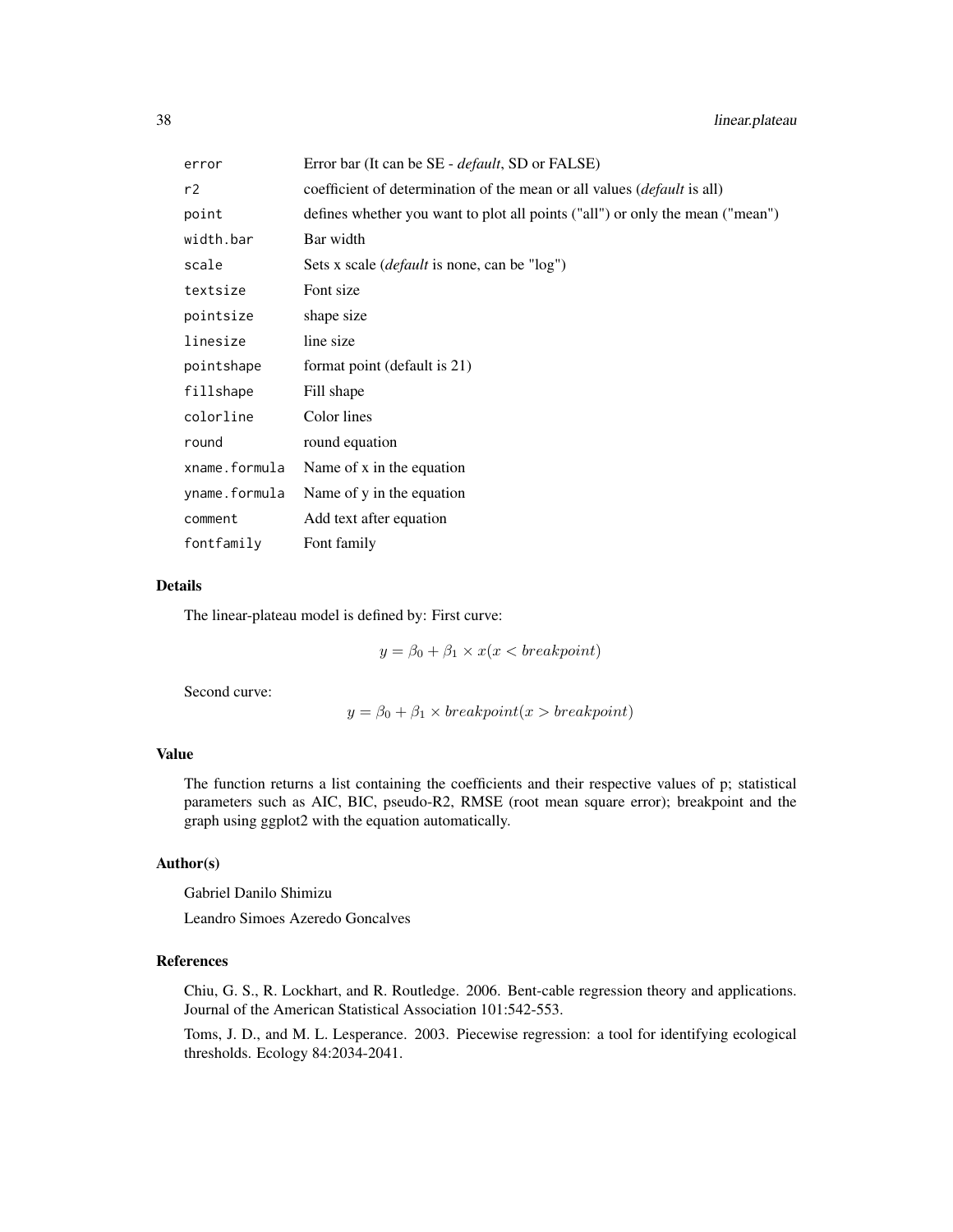## $LL$  39

# See Also

[quadratic.plateau,](#page-90-0) [linear.linear](#page-33-0)

#### Examples

```
library(AgroReg)
data("granada")
attach(granada)
linear.plateau(time,WL)
```
LL *Analysis: Log-logistic*

# Description

Logistic models with three (LL.3), four (LL.4) or five (LL.5) continuous data parameters. This model was extracted from the drc package.

# Usage

```
LL(
  trat,
  resp,
  npar = "LL.3",sample.curve = 1000,
 ylab = "Dependent",
  xlab = "Independent"
  theme = theme_classic(),
  legend.position = "top",
  error = "SE",
  r2 = "all",ic = FALSE,
  fill.ic = "gray70",
  alpha.ic = 0.5,
  point = "all",
 width.bar = NA,
  scale = "none",
  textsize = 12,pointsize = 4.5,
  linesize = 0.8,
  pointshape = 21,
  fillshape = "gray",
  colorline = "black",
  round = NA,
  xname.formula = "x",
  yname.formula = "y",
  comment = NA,
```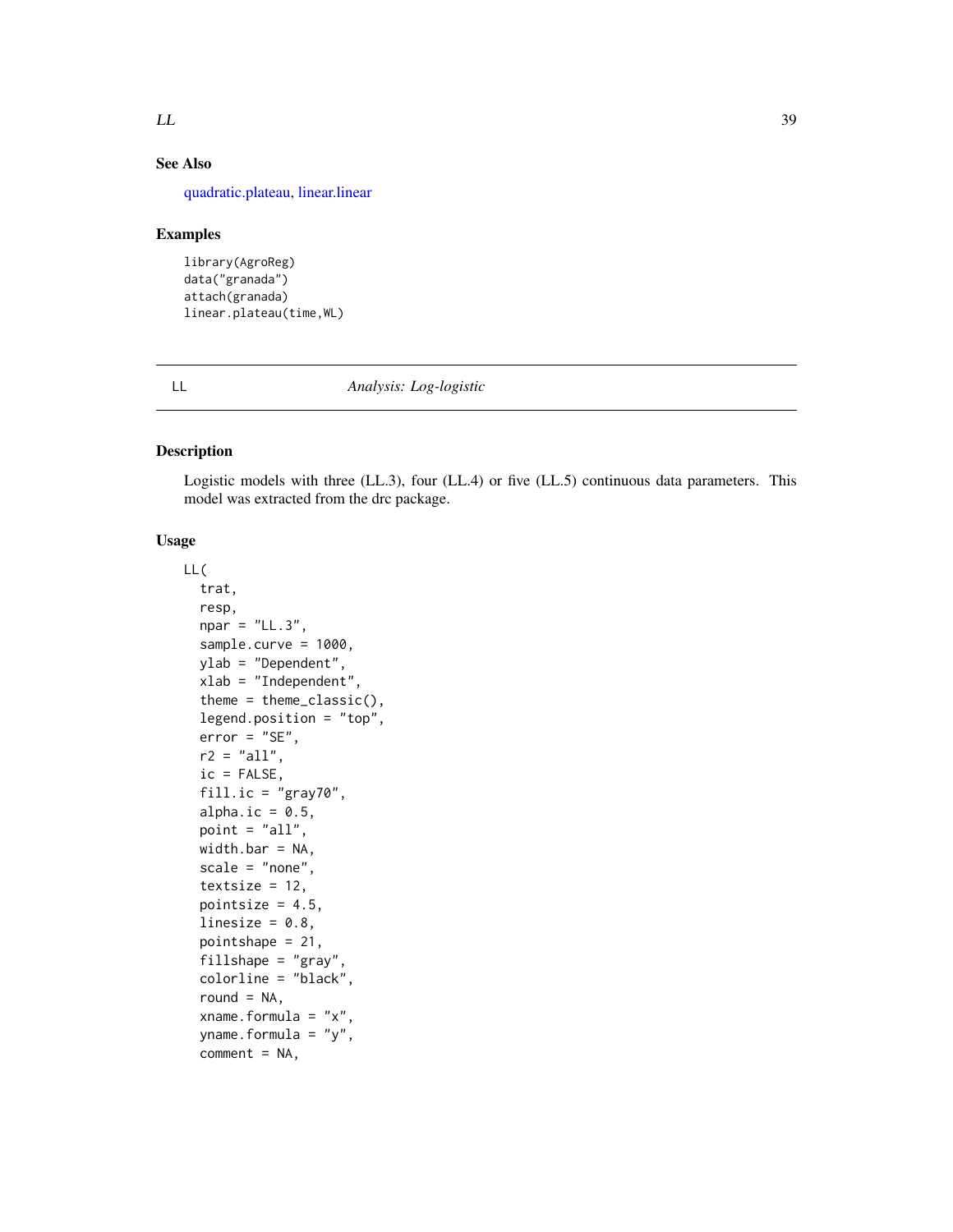```
fontfamily = "sans"
\mathcal{L}
```
# Arguments

| trat            | Numeric vector with dependent variable.                                       |
|-----------------|-------------------------------------------------------------------------------|
| resp            | Numeric vector with independent variable.                                     |
| npar            | Number of model parameters                                                    |
| sample.curve    | Provide the number of observations to simulate curvature (default is 1000)    |
| ylab            | Variable response name (Accepts the <i>expression</i> () function)            |
| xlab            | treatments name (Accepts the <i>expression</i> () function)                   |
| theme           | ggplot2 theme ( <i>default</i> is theme_bw())                                 |
| legend.position |                                                                               |
|                 | legend position ( <i>default</i> is "top")                                    |
| error           | Error bar (It can be SE - <i>default</i> , SD or FALSE)                       |
| r2              | coefficient of determination of the mean or all values (default is all)       |
| ic              | Add interval of confidence                                                    |
| fill.ic         | Color interval of confidence                                                  |
| alpha.ic        | confidence interval transparency level                                        |
| point           | defines whether you want to plot all points ("all") or only the mean ("mean") |
| width.bar       | Bar width                                                                     |
| scale           | Sets x scale ( <i>default</i> is none, can be "log")                          |
| textsize        | Font size                                                                     |
| pointsize       | shape size                                                                    |
| linesize        | line size                                                                     |
| pointshape      | format point (default is 21)                                                  |
| fillshape       | Fill shape                                                                    |
| colorline       | Color lines                                                                   |
| round           | round equation                                                                |
| xname.formula   | Name of x in the equation                                                     |
| yname.formula   | Name of y in the equation                                                     |
| comment         | Add text after equation                                                       |
| fontfamily      | Font family                                                                   |

# Details

The three-parameter log-logistic function with lower limit 0 is

$$
y = 0 + \frac{d}{1 + \exp(b(\log(x) - \log(e)))}
$$

The four-parameter log-logistic function is given by the expression

$$
y = c + \frac{d - c}{1 + \exp(b(\log(x) - \log(e)))}
$$

The function is symmetric about the inflection point (e).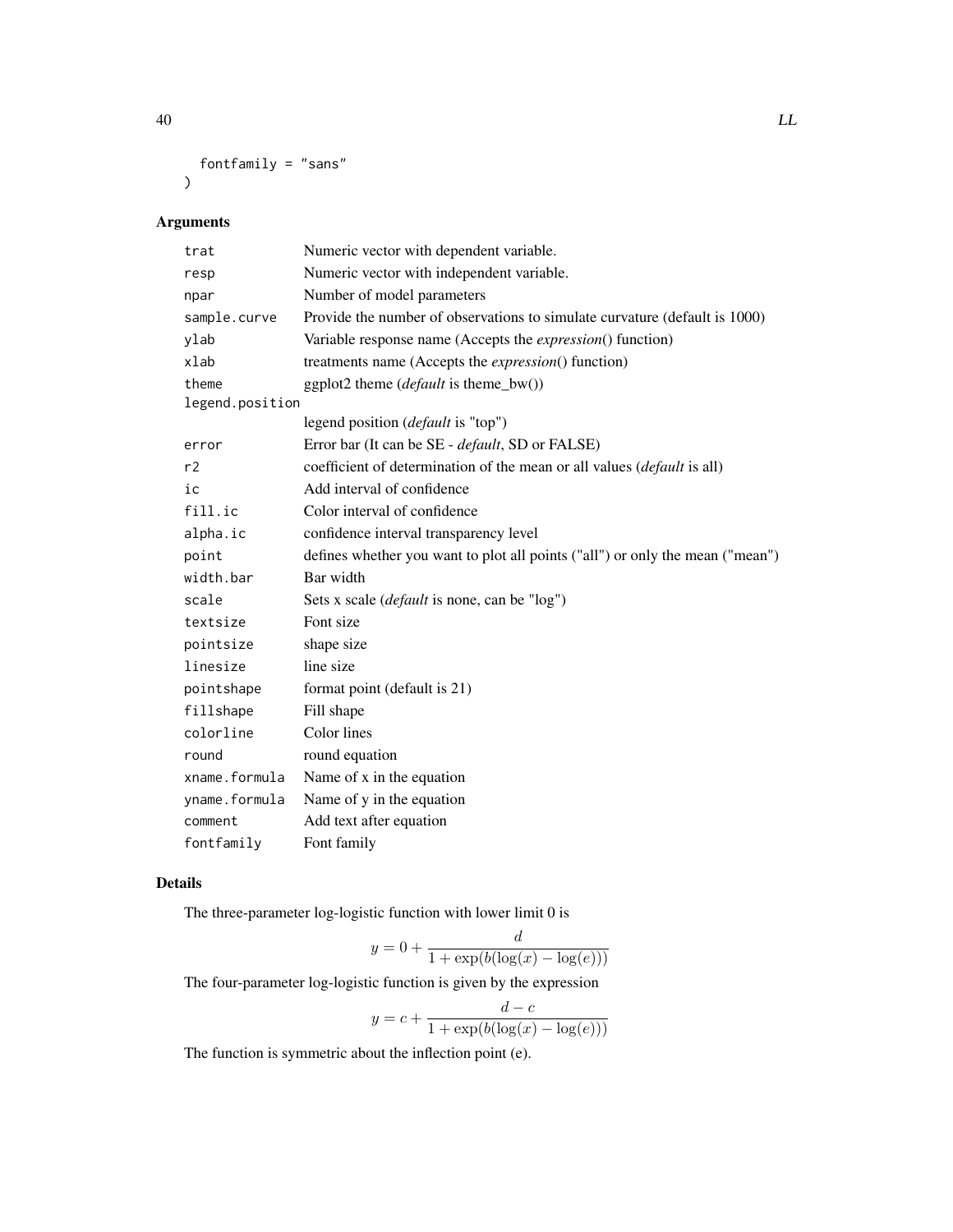# Value

The function returns a list containing the coefficients and their respective values of p; statistical parameters such as AIC, BIC, pseudo-R2, RMSE (root mean square error); largest and smallest estimated value and the graph using ggplot2 with the equation automatically.

## Author(s)

Model imported from the drc package (Ritz et al., 2016)

Gabriel Danilo Shimizu

Leandro Simoes Azeredo Goncalves

## References

Seber, G. A. F. and Wild, C. J (1989) Nonlinear Regression, New York: Wiley & Sons (p. 330).

Ritz, C.; Strebig, J.C.; Ritz, M.C. Package 'drc'. Creative Commons: Mountain View, CA, USA, 2016.

## Examples

```
library(AgroReg)
data("aristolochia")
attach(aristolochia)
LL(trat,resp)
```
LM *Analysis: Linear, quadratic, quadratic inverse, cubic and quartic*

# Description

Linear, quadratic, quadratic inverse, cubic and quartic regression.

## Usage

```
LM(
  trat,
  resp,
  degree = NA,
  sample.curve = 1000,
  ylab = "Dependent",
  xlab = "Independent",
  error = "SE",ic = FALSE,
  fill.ic = "gray70",
  alpha.ic = 0.5,
  point = "all",
  r2 = "all",
```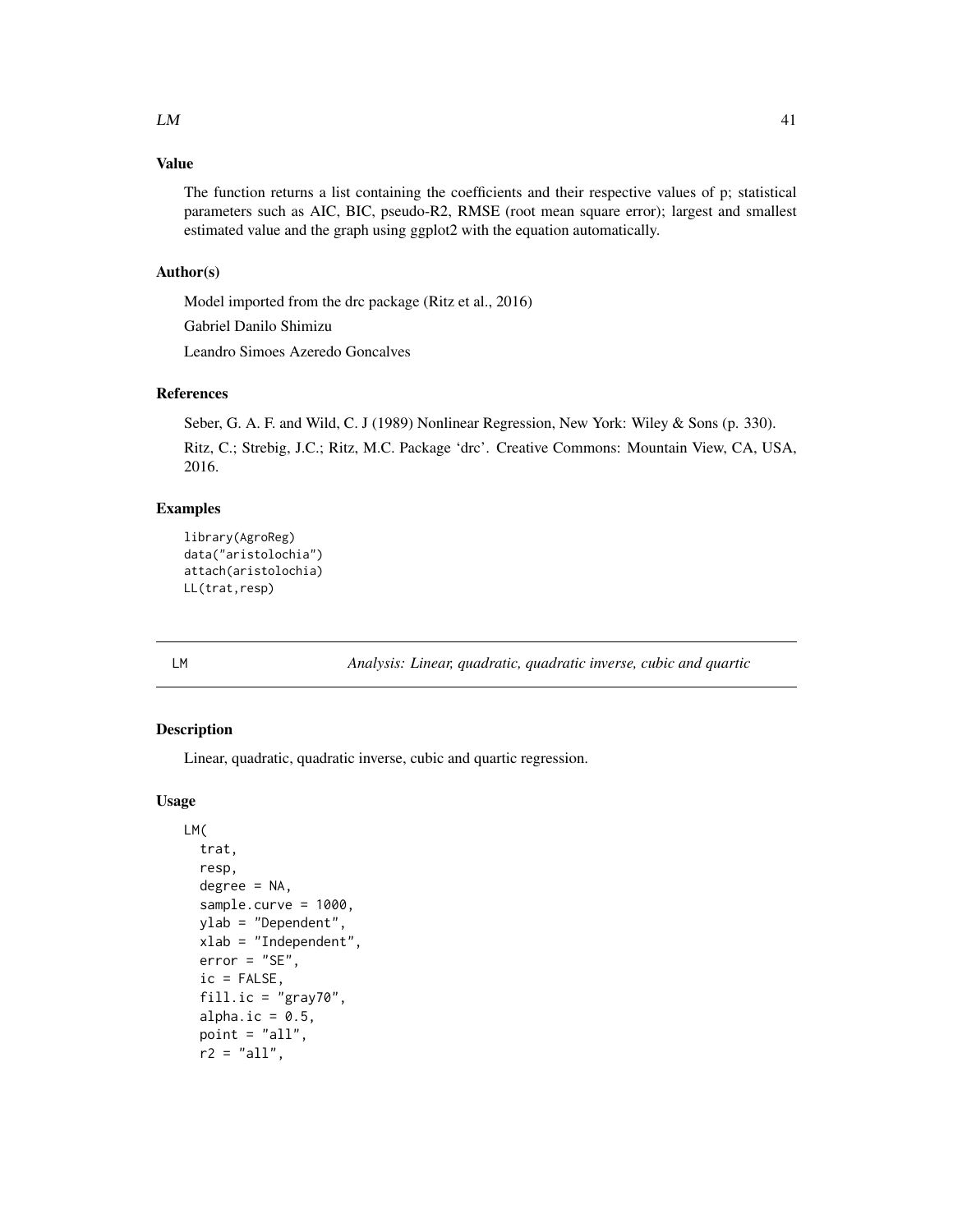```
theme = theme_classic(),
legend.position = "top",
width.bar = NA,
scale = "none",textsize = 12,
pointsize = 4.5,
linesize = 0.8,
pointshape = 21,
fillshape = "gray",
colorline = "black",
round = NA,
xname.formula = "x",
yname.formula = "y",
comment = NA,
fontfamily = "sans"
```
# Arguments

 $\mathcal{L}$ 

| trat            | Numeric vector with dependent variable.                                       |  |
|-----------------|-------------------------------------------------------------------------------|--|
| resp            | Numeric vector with independent variable.                                     |  |
| degree          | degree of the polynomial $(0.5, 1, 2, 3 \text{ or } 4)$                       |  |
| sample.curve    | Provide the number of observations to simulate curvature (default is 1000)    |  |
| ylab            | Dependent variable name (Accepts the <i>expression</i> () function)           |  |
| xlab            | Independent variable name (Accepts the <i>expression</i> () function)         |  |
| error           | Error bar (It can be SE - <i>default</i> , SD or FALSE)                       |  |
| ic              | Add interval of confidence                                                    |  |
| fill.ic         | Color interval of confidence                                                  |  |
| alpha.ic        | confidence interval transparency level                                        |  |
| point           | defines whether you want to plot all points ("all") or only the mean ("mean") |  |
| r2              | coefficient of determination of the mean or all values (default is all)       |  |
| theme           | ggplot2 theme ( <i>default</i> is theme_classic())                            |  |
| legend.position |                                                                               |  |
|                 | legend position ( <i>default</i> is "top")                                    |  |
| width.bar       | Bar width                                                                     |  |
| scale           | Sets x scale (default is none, can be "log")                                  |  |
| textsize        | Font size                                                                     |  |
| pointsize       | shape size                                                                    |  |
| linesize        | line size                                                                     |  |
| pointshape      | format point (default is 21)                                                  |  |
| fillshape       | Fill shape                                                                    |  |
| colorline       | Color lines                                                                   |  |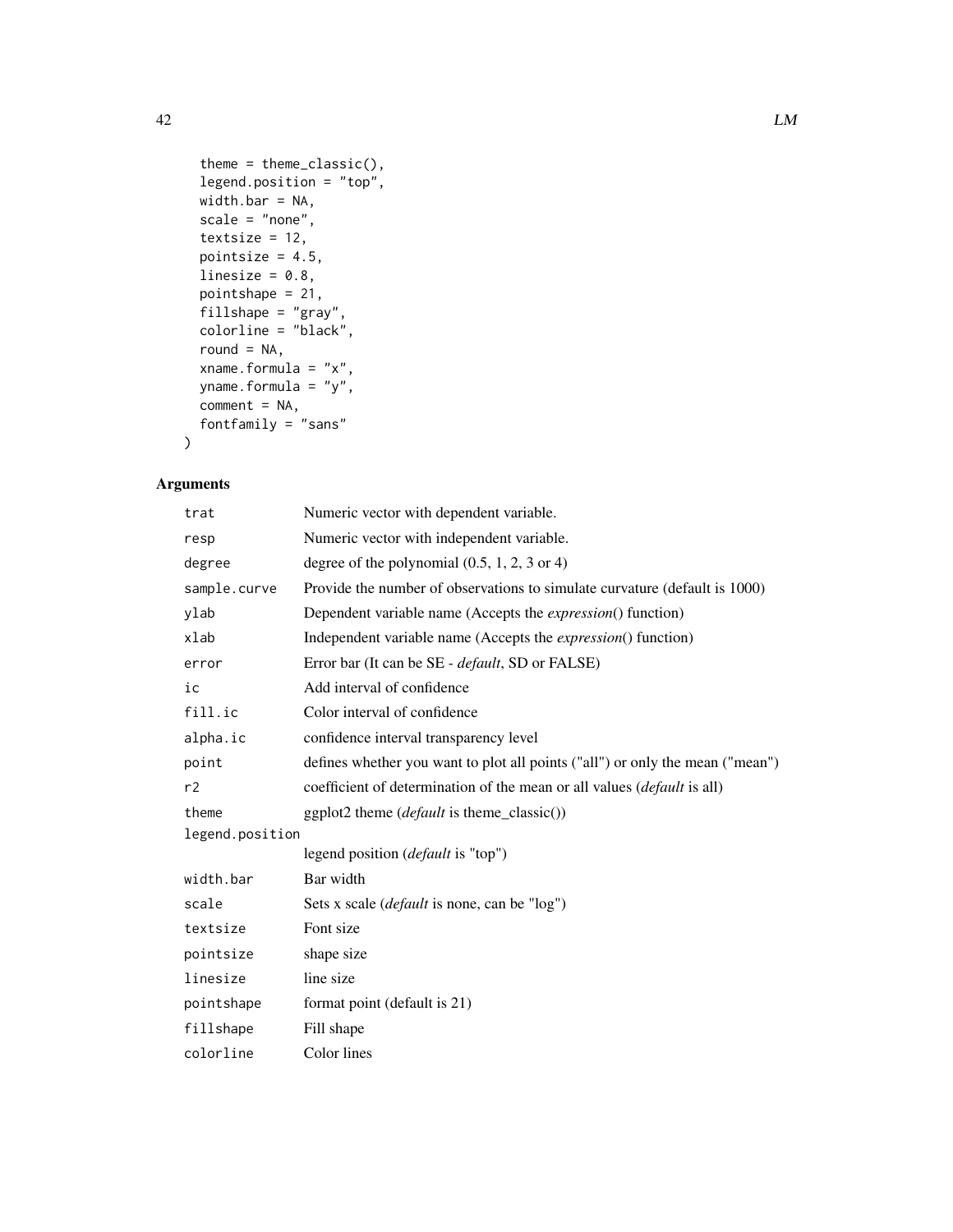| round         | round equation                          |
|---------------|-----------------------------------------|
| xname.formula | Name of x in the equation               |
|               | yname.formula Name of y in the equation |
| comment       | Add text after equation                 |
| fontfamily    | Font family                             |

# Details

The linear model is defined by:

$$
y = \beta_0 + \beta_1 \cdot x
$$

The quadratic model is defined by:

$$
y = \beta_0 + \beta_1 \cdot x + \beta_2 \cdot x^2
$$

The quadratic inverse model is defined by:

$$
y = \beta_0 + \beta_1 \cdot x + \beta_2 \cdot x^{0.5}
$$

The cubic model is defined by:

$$
y = \beta_0 + \beta_1 \cdot x + \beta_2 \cdot x^2 + \beta_3 \cdot x^3
$$

The quartic model is defined by:

$$
y = \beta_0 + \beta_1 \cdot x + \beta_2 \cdot x^2 + \beta_3 \cdot x^3 + \beta_4 \cdot x^4
$$

## Value

The function returns a list containing the coefficients and their respective values of p; statistical parameters such as AIC, BIC, pseudo-R2, RMSE (root mean square error); largest and smallest estimated value and the graph using ggplot2 with the equation automatically.

## Author(s)

Gabriel Danilo Shimizu

Leandro Simoes Azeredo Goncalves

```
library(AgroReg)
data("aristolochia")
attach(aristolochia)
LM(train, resp, degree = 3)
```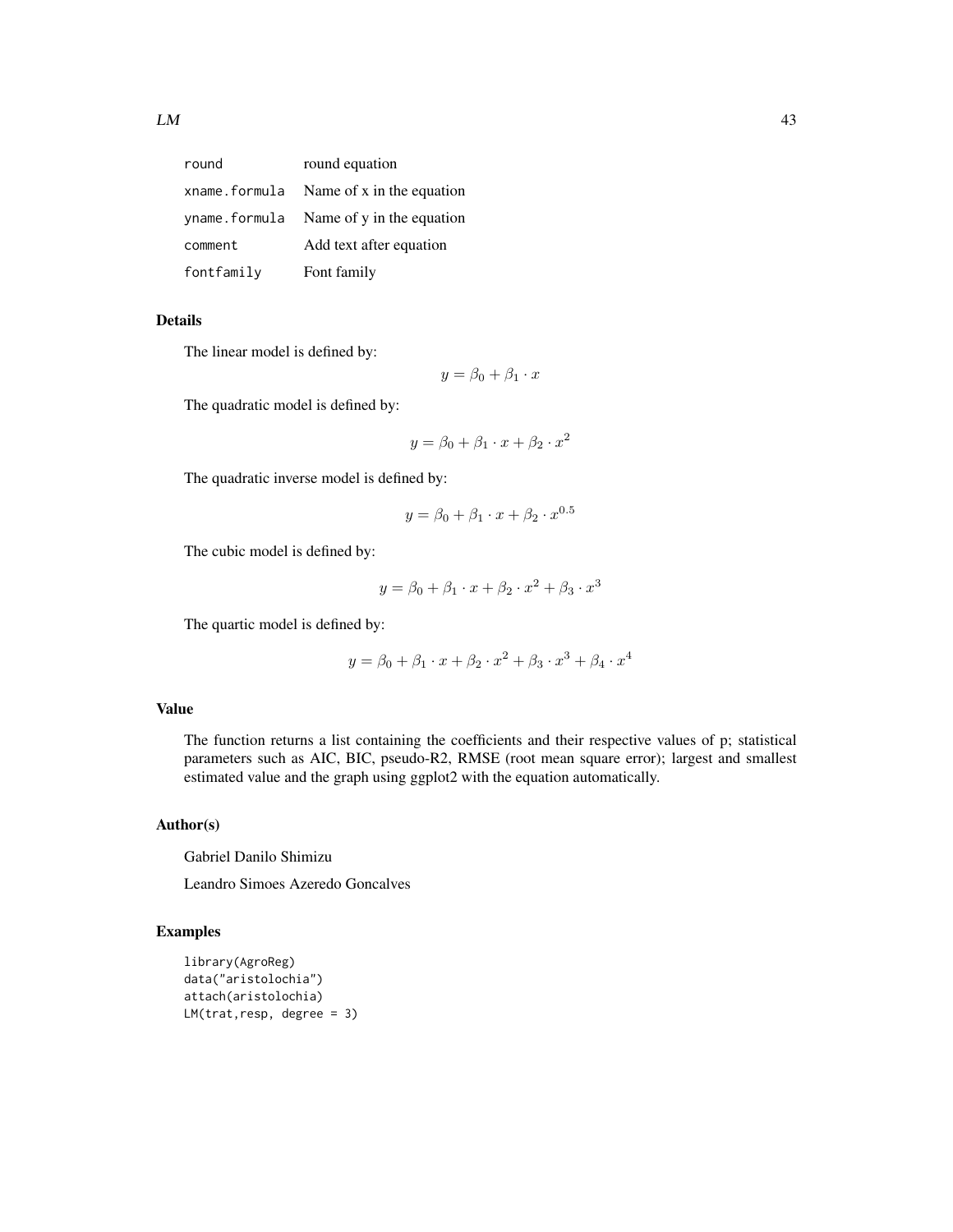Degree 3 polynomial model without the beta 2 coefficient.

# Usage

```
LM13(
  trat,
  resp,
  sample.curve = 1000,
  ylab = "Dependent",
  error = "SE",xlab = "Independent",
  theme = theme_classic(),
  legend.position = "top",
  r2 = "all",point = "all",width.bar = NA,
  scale = "none",
  textsize = 12,
  pointsize = 4.5,
  linesize = 0.8,
  pointshape = 21,
  fillshape = "gray",
  colorline = "black",
  round = NA,
  xname.formula = "x",
  yname.formula = "y",
  comment = NA,
  fontfamily = "sans"
)
```

| trat         | Numeric vector with dependent variable.                                    |
|--------------|----------------------------------------------------------------------------|
| resp         | Numeric vector with independent variable.                                  |
| sample.curve | Provide the number of observations to simulate curvature (default is 1000) |
| ylab         | Dependent variable name (Accepts the <i>expression</i> () function)        |
| error        | Error bar (It can be SE - <i>default</i> , SD or FALSE)                    |
| xlab         | Independent variable name (Accepts the <i>expression</i> () function)      |
| theme        | $ggplot2$ theme ( <i>default</i> is theme_classic())                       |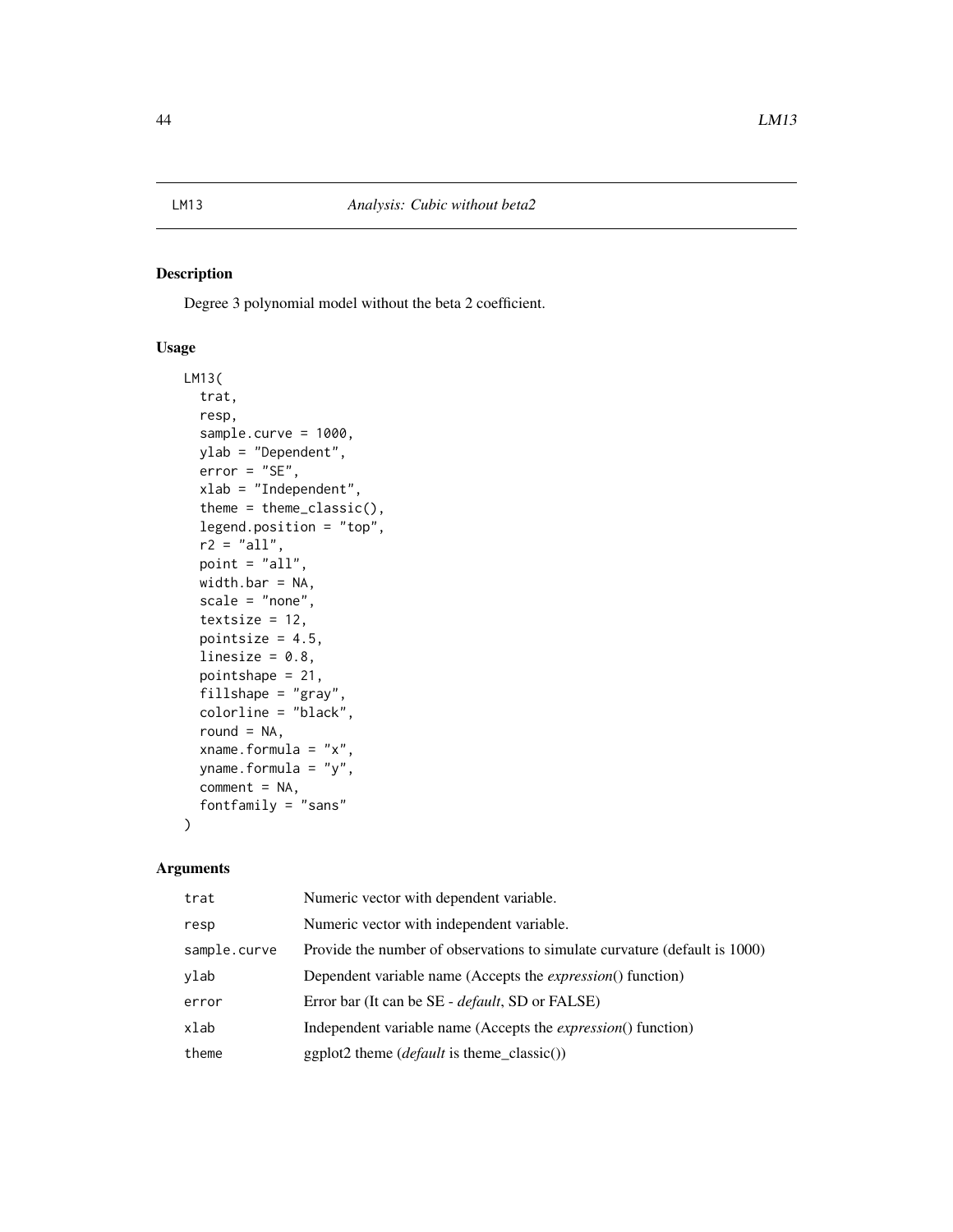#### $LM13$  and the contract of the contract of the contract of the contract of the contract of the contract of the contract of the contract of the contract of the contract of the contract of the contract of the contract of the

| legend.position |                                                                                 |  |
|-----------------|---------------------------------------------------------------------------------|--|
|                 | legend position ( <i>default</i> is "top")                                      |  |
| r2              | coefficient of determination of the mean or all values ( <i>default</i> is all) |  |
| point           | defines whether you want to plot all points ("all") or only the mean ("mean")   |  |
| width.bar       | Bar width                                                                       |  |
| scale           | Sets x scale ( <i>default</i> is none, can be "log")                            |  |
| textsize        | Font size                                                                       |  |
| pointsize       | shape size                                                                      |  |
| linesize        | line size                                                                       |  |
| pointshape      | format point (default is 21)                                                    |  |
| fillshape       | Fill shape                                                                      |  |
| colorline       | Color lines                                                                     |  |
| round           | round equation                                                                  |  |
| xname.formula   | Name of x in the equation                                                       |  |
| yname.formula   | Name of y in the equation                                                       |  |
| comment         | Add text after equation                                                         |  |
| fontfamily      | Font family                                                                     |  |

# Details

Degree 3 polynomial model without the beta 2 coefficient is defined by:

$$
y = \beta_0 + \beta_1 \cdot x + \beta_3 \cdot x^3
$$

# Value

The function returns a list containing the coefficients and their respective values of p; statistical parameters such as AIC, BIC, pseudo-R2, RMSE (root mean square error); largest and smallest estimated value and the graph using ggplot2 with the equation automatically.

# Author(s)

Gabriel Danilo Shimizu

Leandro Simoes Azeredo Goncalves

```
library(AgroReg)
data("granada")
attach(granada)
LM13(time, WL)
```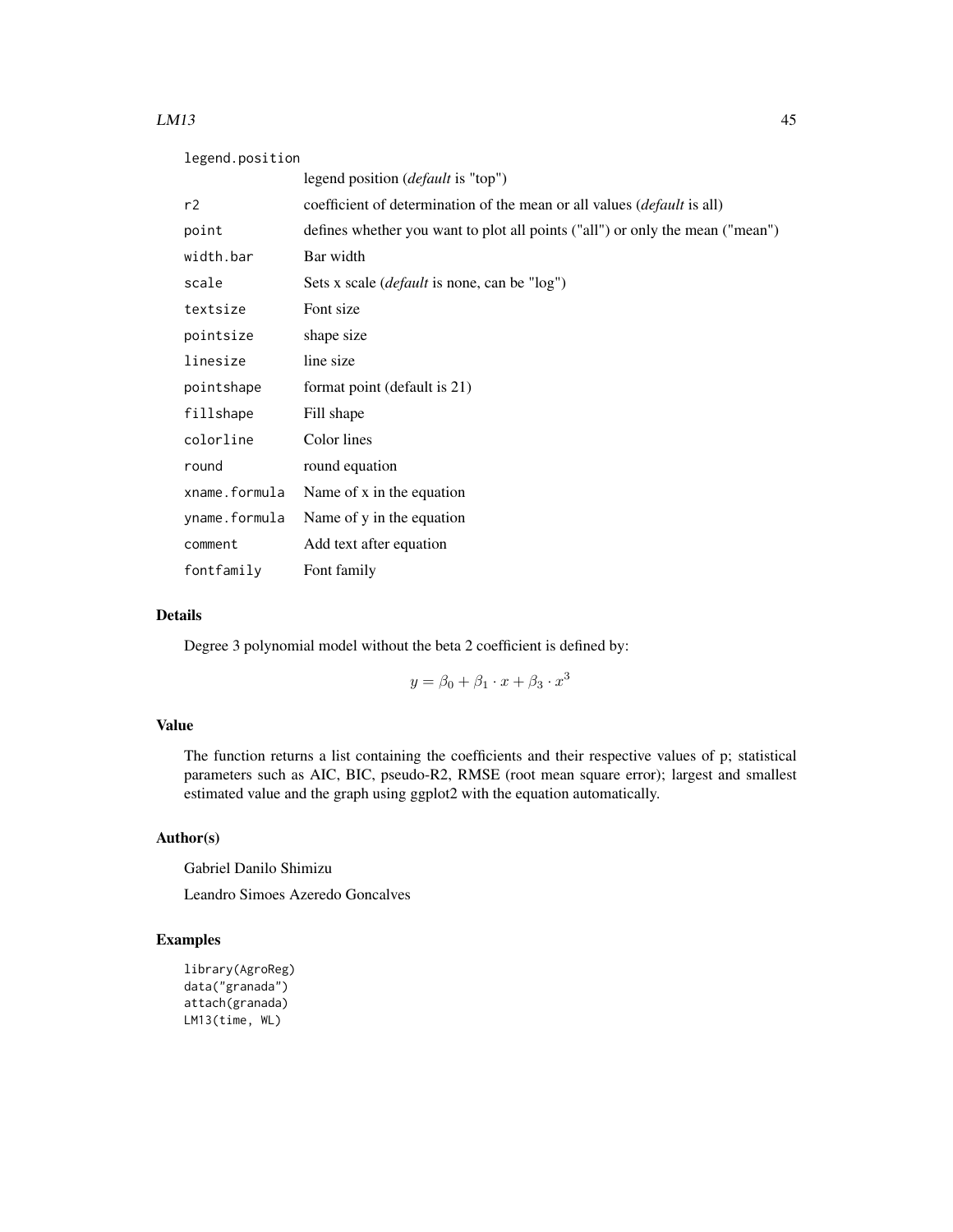Degree 3 polynomial inverse model without the beta 2 coefficient.

# Usage

```
LM13i(
  trat,
  resp,
  sample.curve = 1000,
  ylab = "Dependent",
  error = "SE",xlab = "Independent",
  theme = theme_classic(),
  legend.position = "top",
  r2 = "all",point = "all",
  width.bar = NA,
  scale = "none",
  textsize = 12,
  pointsize = 4.5,
  linesize = 0.8,
  pointshape = 21,
  fillshape = "gray",
  colorline = "black",
  round = NA,
  xname.formula = "x",
  yname.formula = "y",
  comment = NA,
  fontfamily = "sans"
)
```

| trat         | Numeric vector with dependent variable.                                    |
|--------------|----------------------------------------------------------------------------|
| resp         | Numeric vector with independent variable.                                  |
| sample.curve | Provide the number of observations to simulate curvature (default is 1000) |
| ylab         | Dependent variable name (Accepts the <i>expression</i> () function)        |
| error        | Error bar (It can be SE - <i>default</i> , SD or FALSE)                    |
| xlab         | Independent variable name (Accepts the <i>expression</i> () function)      |
| theme        | $ggplot2$ theme ( <i>default</i> is theme_classic())                       |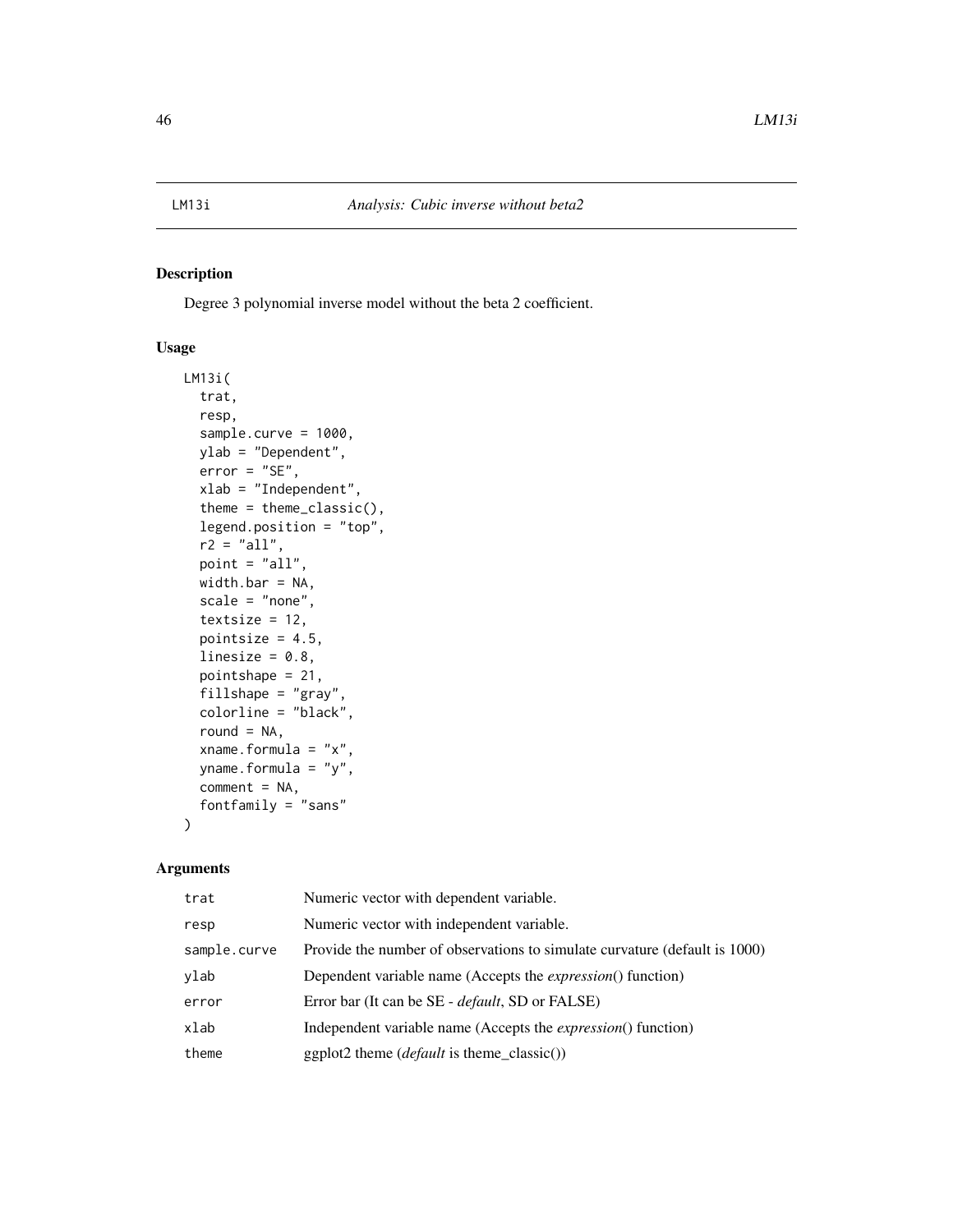#### $LM13i$  and the set of the set of the set of the set of the set of the set of the set of the set of the set of the set of the set of the set of the set of the set of the set of the set of the set of the set of the set of t

| legend.position |                                                                                 |  |
|-----------------|---------------------------------------------------------------------------------|--|
|                 | legend position ( <i>default</i> is "top")                                      |  |
| r2              | coefficient of determination of the mean or all values ( <i>default</i> is all) |  |
| point           | defines whether you want to plot all points ("all") or only the mean ("mean")   |  |
| width.bar       | Bar width                                                                       |  |
| scale           | Sets x scale ( <i>default</i> is none, can be "log")                            |  |
| textsize        | Font size                                                                       |  |
| pointsize       | shape size                                                                      |  |
| linesize        | line size                                                                       |  |
| pointshape      | format point (default is 21)                                                    |  |
| fillshape       | Fill shape                                                                      |  |
| colorline       | Color lines                                                                     |  |
| round           | round equation                                                                  |  |
| xname.formula   | Name of x in the equation                                                       |  |
| yname.formula   | Name of y in the equation                                                       |  |
| comment         | Add text after equation                                                         |  |
| fontfamily      | Font family                                                                     |  |

# Details

Inverse degree 3 polynomial model without the beta 2 coefficient is defined by:

$$
y=\beta_0+\beta_1\cdot x+\beta_3\cdot x^{1/3}
$$

# Value

The function returns a list containing the coefficients and their respective values of p; statistical parameters such as AIC, BIC, pseudo-R2, RMSE (root mean square error); largest and smallest estimated value and the graph using ggplot2 with the equation automatically.

# Author(s)

Gabriel Danilo Shimizu

Leandro Simoes Azeredo Goncalves

```
library(AgroReg)
data("granada")
attach(granada)
LM13i(time, WL)
```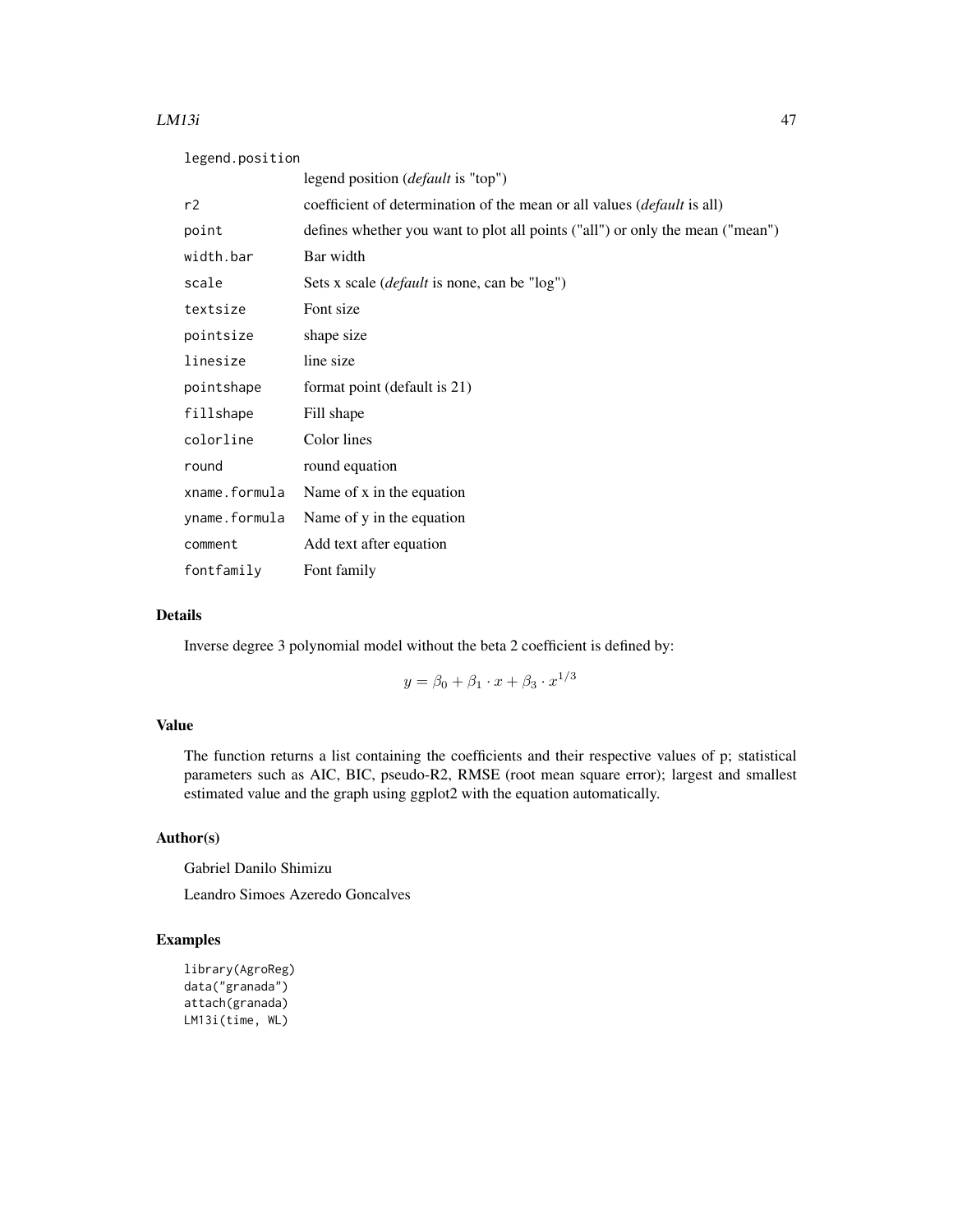Degree 3 polynomial model without the beta 1 coefficient.

## Usage

```
LM23(
  trat,
  resp,
  sample.curve = 1000,
  ylab = "Dependent",
  error = "SE",xlab = "Independent",
  theme = theme_classic(),
  legend.position = "top",
  r2 = "all",point = "all",width.bar = NA,
  scale = "none",
  textsize = 12,
  pointsize = 4.5,
  linesize = 0.8,
  pointshape = 21,
  fillshape = "gray",
  colorline = "black",
  round = NA,
  xname.formula = "x",
  yname.formula = "y",
  comment = NA,
  fontfamily = "sans"
)
```

| trat         | Numeric vector with dependent variable.                                    |
|--------------|----------------------------------------------------------------------------|
| resp         | Numeric vector with independent variable.                                  |
| sample.curve | Provide the number of observations to simulate curvature (default is 1000) |
| ylab         | Dependent variable name (Accepts the <i>expression</i> () function)        |
| error        | Error bar (It can be SE - <i>default</i> , SD or FALSE)                    |
| xlab         | Independent variable name (Accepts the <i>expression</i> () function)      |
| theme        | $ggplot2$ theme ( <i>default</i> is theme_classic())                       |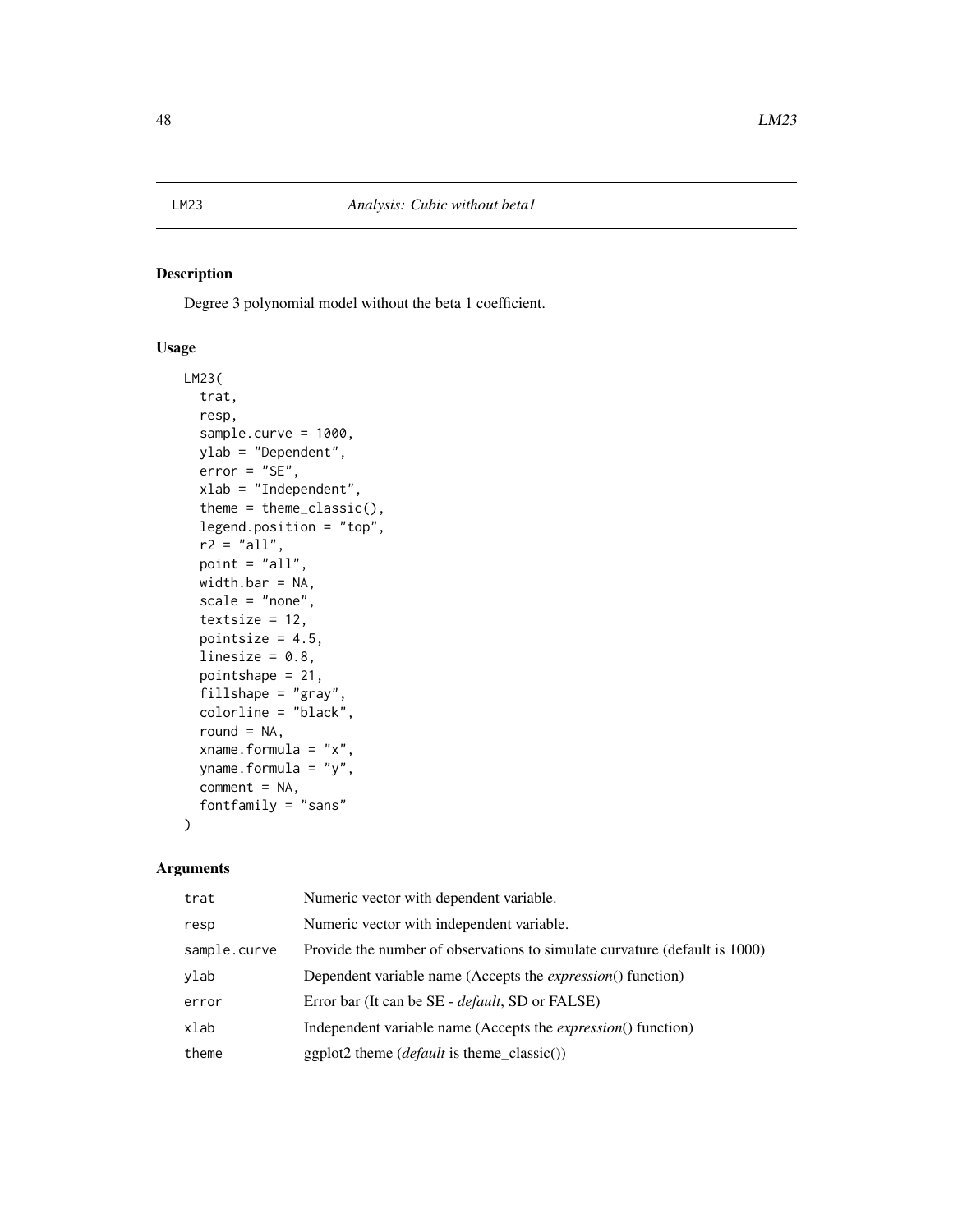#### $LM23$  and the contract of the contract of the contract of the contract of the contract of the contract of the contract of the contract of the contract of the contract of the contract of the contract of the contract of the

| legend.position |                                                                                 |  |
|-----------------|---------------------------------------------------------------------------------|--|
|                 | legend position ( <i>default</i> is "top")                                      |  |
| r2              | coefficient of determination of the mean or all values ( <i>default</i> is all) |  |
| point           | defines whether you want to plot all points ("all") or only the mean ("mean")   |  |
| width.bar       | Bar width                                                                       |  |
| scale           | Sets x scale ( <i>default</i> is none, can be "log")                            |  |
| textsize        | Font size                                                                       |  |
| pointsize       | shape size                                                                      |  |
| linesize        | line size                                                                       |  |
| pointshape      | format point (default is 21)                                                    |  |
| fillshape       | Fill shape                                                                      |  |
| colorline       | Color lines                                                                     |  |
| round           | round equation                                                                  |  |
| xname.formula   | Name of x in the equation                                                       |  |
| yname.formula   | Name of y in the equation                                                       |  |
| comment         | Add text after equation                                                         |  |
| fontfamily      | Font family                                                                     |  |

# Details

Degree 3 polynomial model without the beta 2 coefficient is defined by:

$$
y = \beta_0 + \beta_2 \cdot x^2 + \beta_3 \cdot x^3
$$

# Value

The function returns a list containing the coefficients and their respective values of p; statistical parameters such as AIC, BIC, pseudo-R2, RMSE (root mean square error); largest and smallest estimated value and the graph using ggplot2 with the equation automatically.

# Author(s)

Gabriel Danilo Shimizu

Leandro Simoes Azeredo Goncalves

```
library(AgroReg)
data("granada")
attach(granada)
LM23(time, WL)
```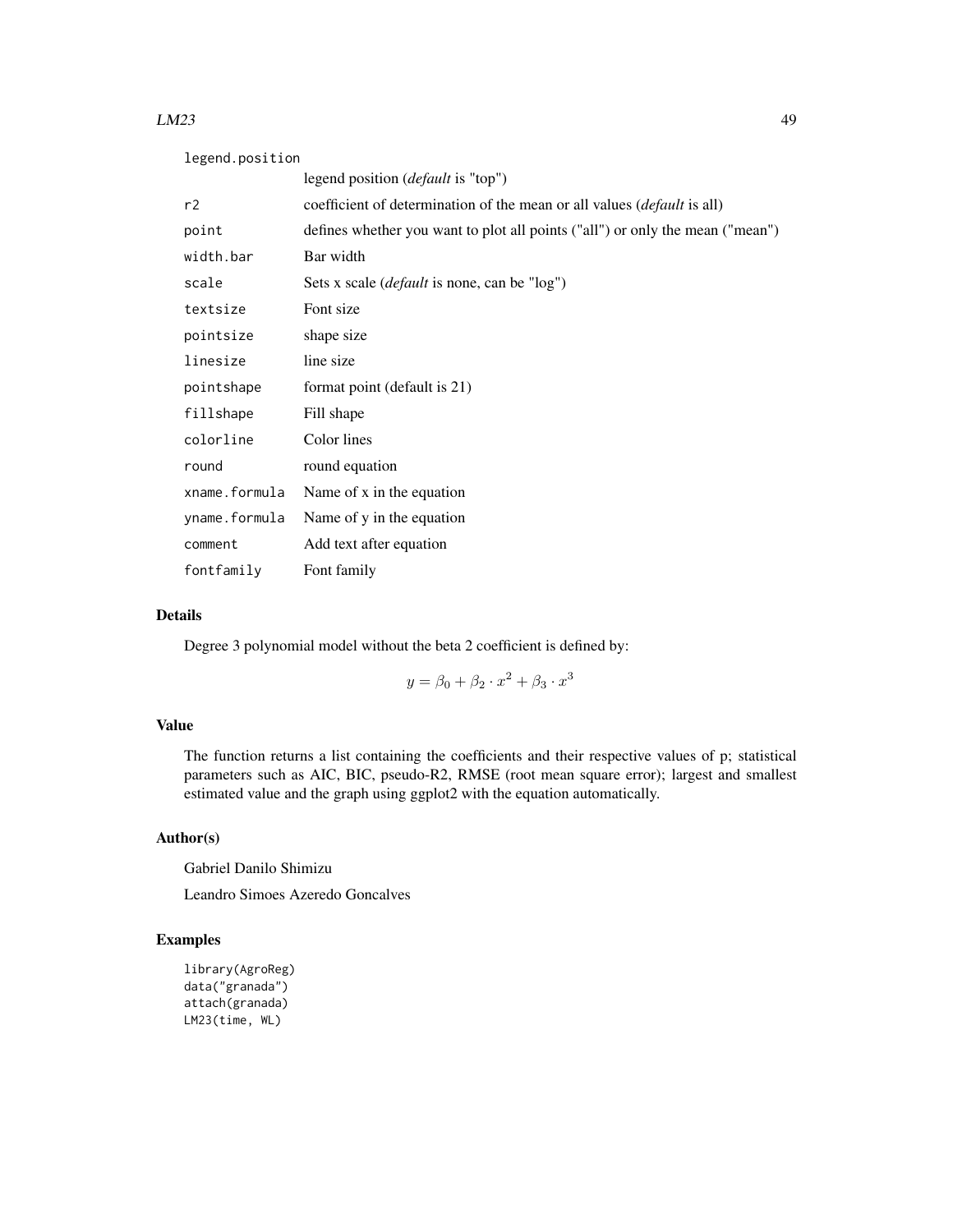Degree 3 polynomial inverse model without the beta 1 coefficient.

## Usage

```
LM23i(
  trat,
  resp,
  sample.curve = 1000,
  ylab = "Dependent",
  error = "SE",xlab = "Independent",
  theme = theme_classic(),
  legend.position = "top",
  r2 = "all",point = "all",width.bar = NA,
  scale = "none",
  textsize = 12,
  pointsize = 4.5,
  linesize = 0.8,
  pointshape = 21,
  fillshape = "gray",
  colorline = "black",
  round = NA,
  xname.formula = "x",
  yname.formula = "y",
  comment = NA,
  fontfamily = "sans"
)
```

| trat         | Numeric vector with dependent variable.                                    |
|--------------|----------------------------------------------------------------------------|
| resp         | Numeric vector with independent variable.                                  |
| sample.curve | Provide the number of observations to simulate curvature (default is 1000) |
| ylab         | Dependent variable name (Accepts the <i>expression</i> () function)        |
| error        | Error bar (It can be SE - <i>default</i> , SD or FALSE)                    |
| xlab         | Independent variable name (Accepts the <i>expression</i> () function)      |
| theme        | $ggplot2$ theme ( <i>default</i> is theme_classic())                       |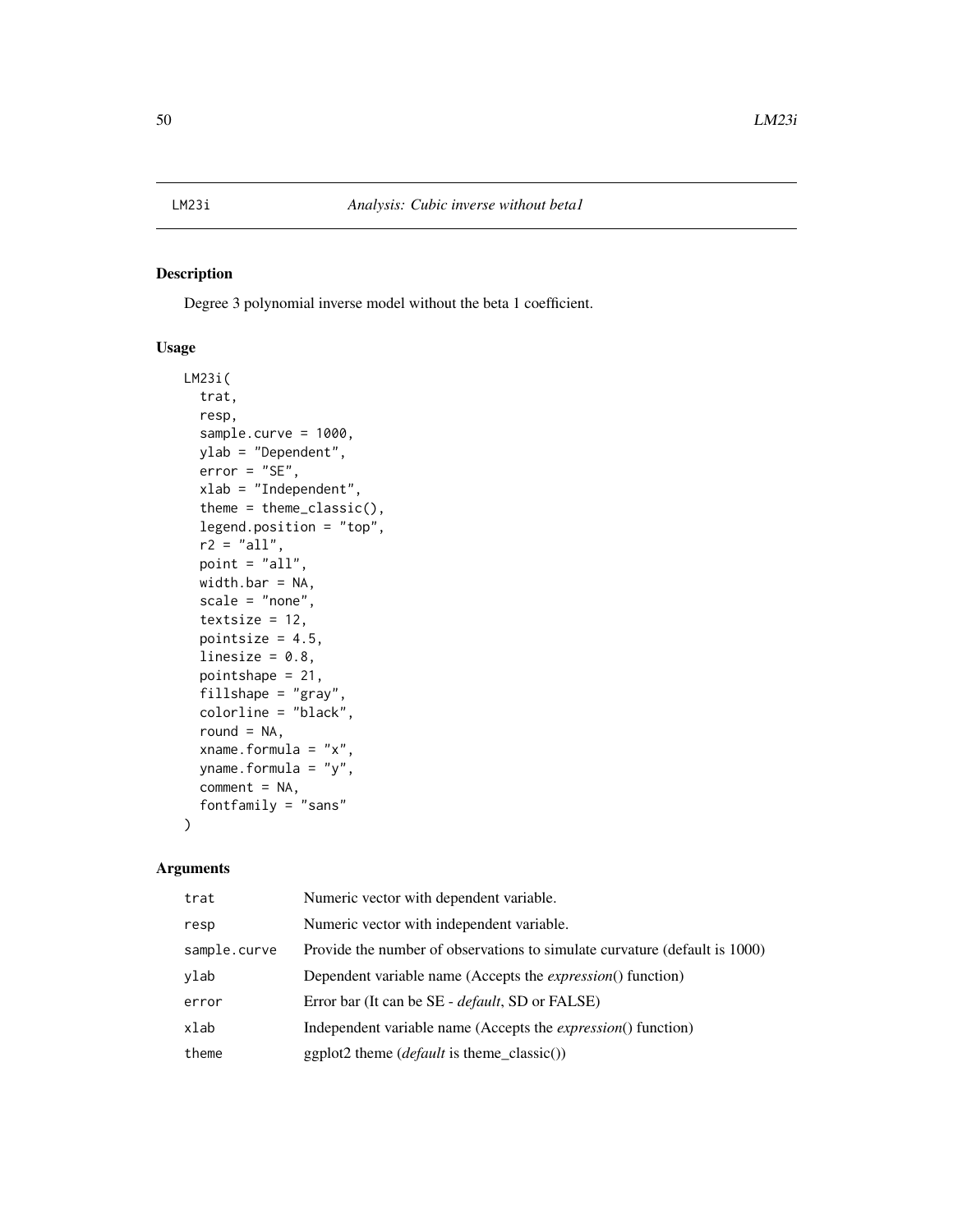#### $LM23i$  51

| legend.position |                                                                               |  |
|-----------------|-------------------------------------------------------------------------------|--|
|                 | legend position ( <i>default</i> is "top")                                    |  |
| r2              | coefficient of determination of the mean or all values (default is all)       |  |
| point           | defines whether you want to plot all points ("all") or only the mean ("mean") |  |
| width.bar       | Bar width                                                                     |  |
| scale           | Sets x scale ( <i>default</i> is none, can be "log")                          |  |
| textsize        | Font size                                                                     |  |
| pointsize       | shape size                                                                    |  |
| linesize        | line size                                                                     |  |
| pointshape      | format point (default is 21)                                                  |  |
| fillshape       | Fill shape                                                                    |  |
| colorline       | Color lines                                                                   |  |
| round           | round equation                                                                |  |
| xname.formula   | Name of x in the equation                                                     |  |
| yname.formula   | Name of y in the equation                                                     |  |
| comment         | Add text after equation                                                       |  |
| fontfamily      | Font family                                                                   |  |

# Details

Inverse degree 3 polynomial model without the beta 1 coefficient is defined by:

$$
y = \beta_0 + \beta_2 \cdot x^{1/2} + \beta_3 \cdot x^{1/3}
$$

# Value

The function returns a list containing the coefficients and their respective values of p; statistical parameters such as AIC, BIC, pseudo-R2, RMSE (root mean square error); largest and smallest estimated value and the graph using ggplot2 with the equation automatically.

# Author(s)

Gabriel Danilo Shimizu

Leandro Simoes Azeredo Goncalves

```
library(AgroReg)
data("granada")
attach(granada)
LM23i(time, WL)
```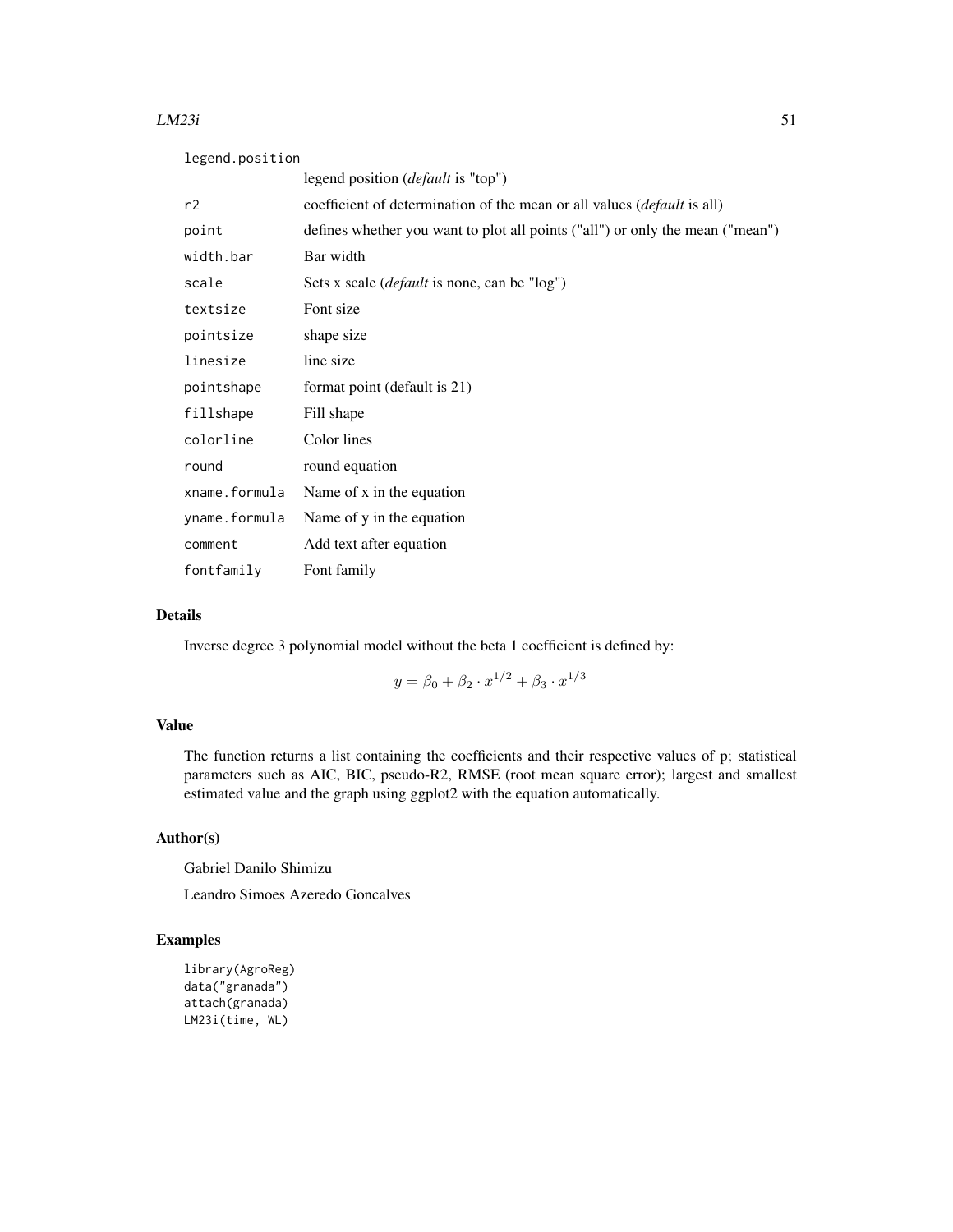Degree 3 polynomial model without the beta 1 coefficient, with inverse beta3.

## Usage

```
LM2i3(
  trat,
  resp,
  sample.curve = 1000,
  ylab = "Dependent",
  error = "SE",xlab = "Independent",
  theme = theme_classic(),
  legend.position = "top",
  r2 = "all",point = "all",
  width.bar = NA,
  scale = "none",
  textsize = 12,
  pointsize = 4.5,
  linesize = 0.8,
  pointshape = 21,
  fillshape = "gray",
  colorline = "black",
  round = NA,
  xname.formula = "x",
  yname.formula = "y",
  comment = NA,
  fontfamily = "sans"
)
```

| trat         | Numeric vector with dependent variable.                                    |
|--------------|----------------------------------------------------------------------------|
| resp         | Numeric vector with independent variable.                                  |
| sample.curve | Provide the number of observations to simulate curvature (default is 1000) |
| ylab         | Dependent variable name (Accepts the <i>expression</i> () function)        |
| error        | Error bar (It can be SE - <i>default</i> , SD or FALSE)                    |
| xlab         | Independent variable name (Accepts the <i>expression</i> () function)      |
| theme        | $ggplot2$ theme ( <i>default</i> is theme_classic())                       |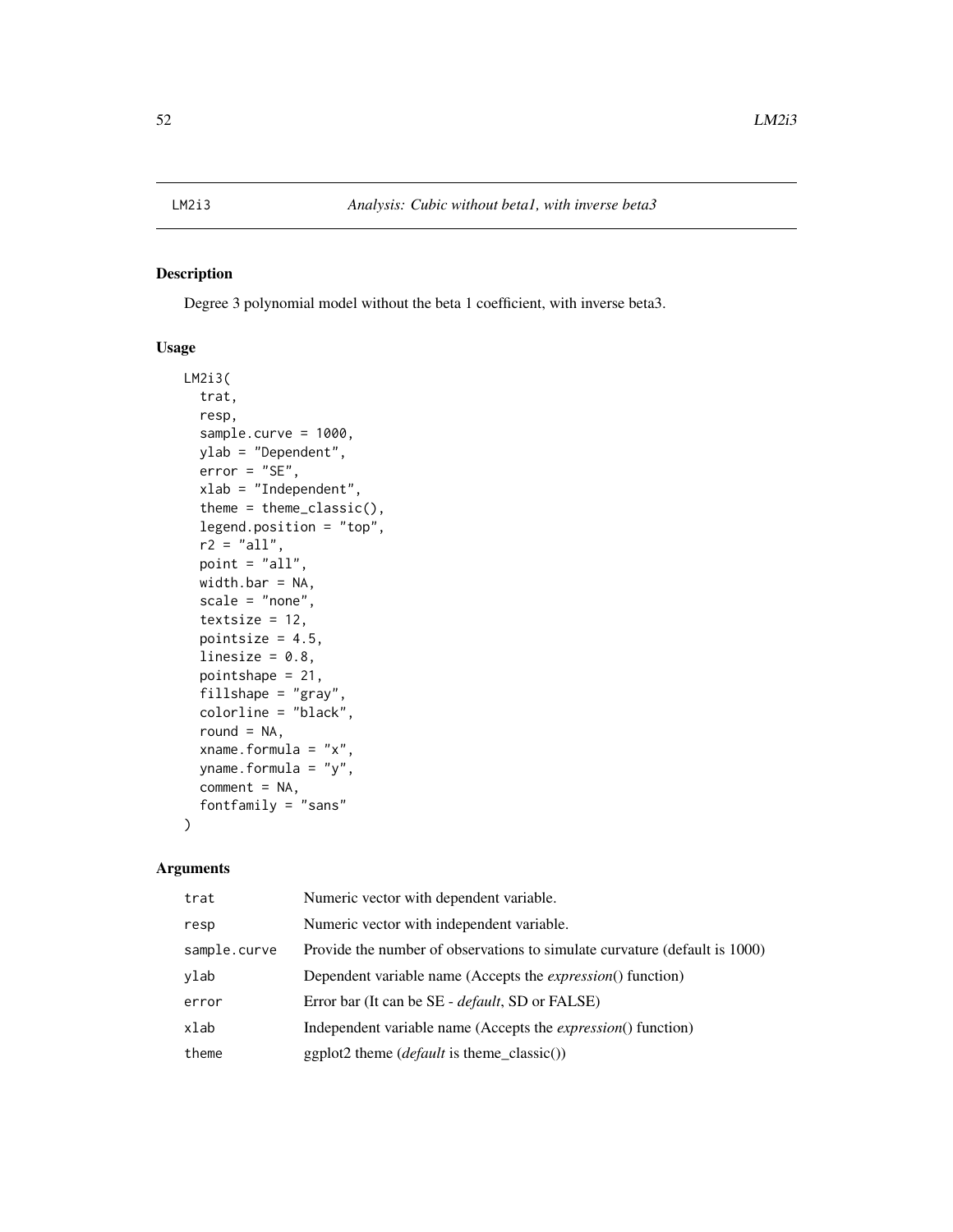#### $LM2i3$  53

| legend.position |                                                                                 |  |
|-----------------|---------------------------------------------------------------------------------|--|
|                 | legend position ( <i>default</i> is "top")                                      |  |
| r2              | coefficient of determination of the mean or all values ( <i>default</i> is all) |  |
| point           | defines whether you want to plot all points ("all") or only the mean ("mean")   |  |
| width.bar       | Bar width                                                                       |  |
| scale           | Sets x scale ( <i>default</i> is none, can be "log")                            |  |
| textsize        | Font size                                                                       |  |
| pointsize       | shape size                                                                      |  |
| linesize        | line size                                                                       |  |
| pointshape      | format point (default is 21)                                                    |  |
| fillshape       | Fill shape                                                                      |  |
| colorline       | Color lines                                                                     |  |
| round           | round equation                                                                  |  |
| xname.formula   | Name of x in the equation                                                       |  |
| yname.formula   | Name of y in the equation                                                       |  |
| comment         | Add text after equation                                                         |  |
| fontfamily      | Font family                                                                     |  |

# Details

Inverse degree 3 polynomial model without the beta 2 coefficient is defined by:

$$
y = \beta_0 + \beta_1 \cdot x^2 + \beta_3 \cdot x^{1/3}
$$

# Value

The function returns a list containing the coefficients and their respective values of p; statistical parameters such as AIC, BIC, pseudo-R2, RMSE (root mean square error); largest and smallest estimated value and the graph using ggplot2 with the equation automatically.

# Author(s)

Gabriel Danilo Shimizu

Leandro Simoes Azeredo Goncalves

```
library(AgroReg)
data("granada")
attach(granada)
LM2i3(time, WL)
```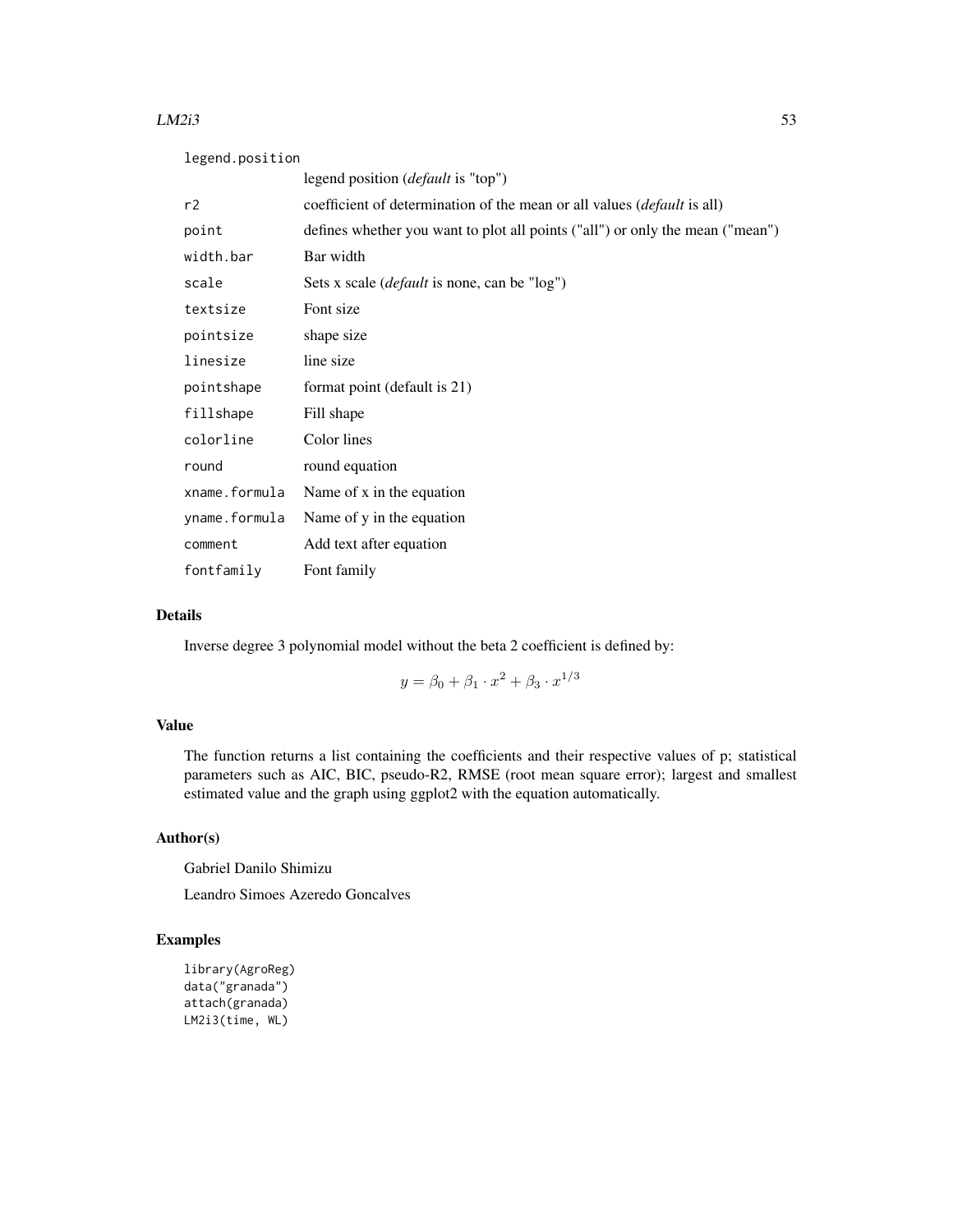Linear, quadratic, quadratic inverse, cubic and quartic regression.

# Usage

```
LM_i(
  trat,
  resp,
  sample.curve = 1000,
  ylab = "Dependent",
  error = "SE",ic = FALSE,
  fill.ic = "gray70",
  alpha.ic = 0.5,
  xlab = "Independent",
  degree = NA,
  theme = theme_classic(),
  legend.position = "top",
  point = "all",r2 = "all",width.bar = NA,
  scale = "none",
  textsize = 12,
  pointsize = 4.5,
  linesize = 0.8,
  pointshape = 21,
  fillshape = "gray",
  colorline = "black",
  round = NA,
  xname.formula = "x",
  yname.formula = "y",
  comment = NA,
  fontfamily = "sans"
)
```

| trat         | Numeric vector with dependent variable.                                    |
|--------------|----------------------------------------------------------------------------|
| resp         | Numeric vector with independent variable.                                  |
| sample.curve | Provide the number of observations to simulate curvature (default is 1000) |
| vlab         | Dependent variable name (Accepts the <i>expression</i> () function)        |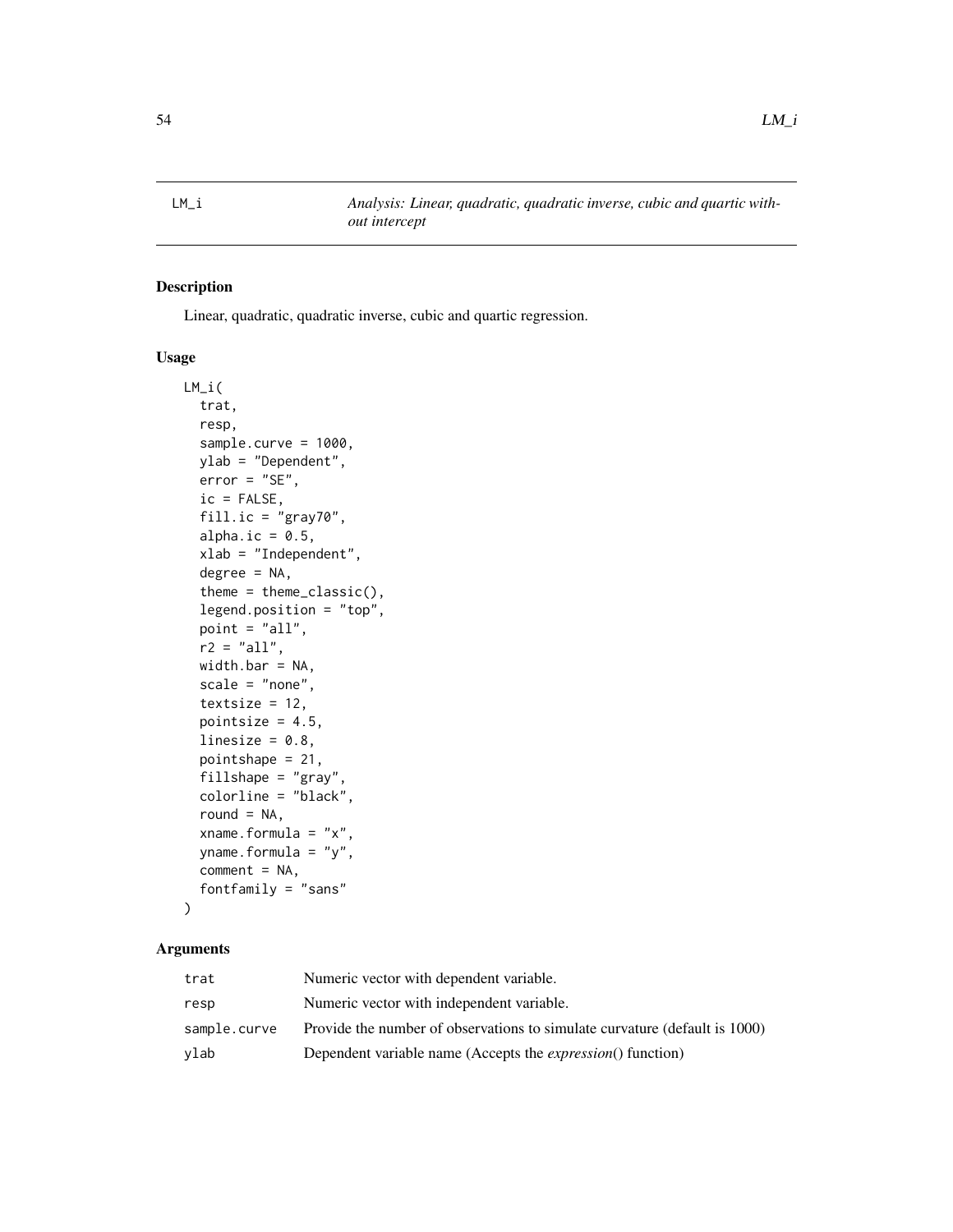## $LM_i$  55

| error           | Error bar (It can be SE - <i>default</i> , SD or FALSE)                         |
|-----------------|---------------------------------------------------------------------------------|
| ic              | Add interval of confidence                                                      |
| fill.ic         | Color interval of confidence                                                    |
| alpha.ic        | confidence interval transparency level                                          |
| xlab            | Independent variable name (Accepts the <i>expression</i> () function)           |
| degree          | degree of the polynomial $(0.5, 1, 2, 3 \text{ or } 4)$                         |
| theme           | ggplot2 theme (default is theme_classic())                                      |
| legend.position |                                                                                 |
|                 | legend position ( <i>default</i> is "top")                                      |
| point           | defines whether you want to plot all points ("all") or only the mean ("mean")   |
| r <sub>2</sub>  | coefficient of determination of the mean or all values ( <i>default</i> is all) |
| width.bar       | Bar width                                                                       |
| scale           | Sets x scale ( <i>default</i> is none, can be "log")                            |
| textsize        | Font size                                                                       |
| pointsize       | shape size                                                                      |
| linesize        | line size                                                                       |
| pointshape      | format point (default is 21)                                                    |
| fillshape       | Fill shape                                                                      |
| colorline       | Color lines                                                                     |
| round           | round equation                                                                  |
| xname.formula   | Name of x in the equation                                                       |
| yname.formula   | Name of y in the equation                                                       |
| comment         | Add text after equation                                                         |
| fontfamily      | Font family                                                                     |

# Details

The linear model is defined by:

$$
y = \beta_1 \cdot x
$$

The quadratic model is defined by:

$$
y = \beta_1 \cdot x + \beta_2 \cdot x^2
$$

The quadratic inverse model is defined by:

$$
y = \beta_1 \cdot x + \beta_2 \cdot x^{0.5}
$$

The cubic model is defined by:

$$
y = \beta_1 \cdot x + \beta_2 \cdot x^2 + \beta_3 \cdot x^3
$$

The quartic model is defined by:

$$
y = \beta_1 \cdot x + \beta_2 \cdot x^2 + \beta_3 \cdot x^3 + \beta_4 \cdot x^4
$$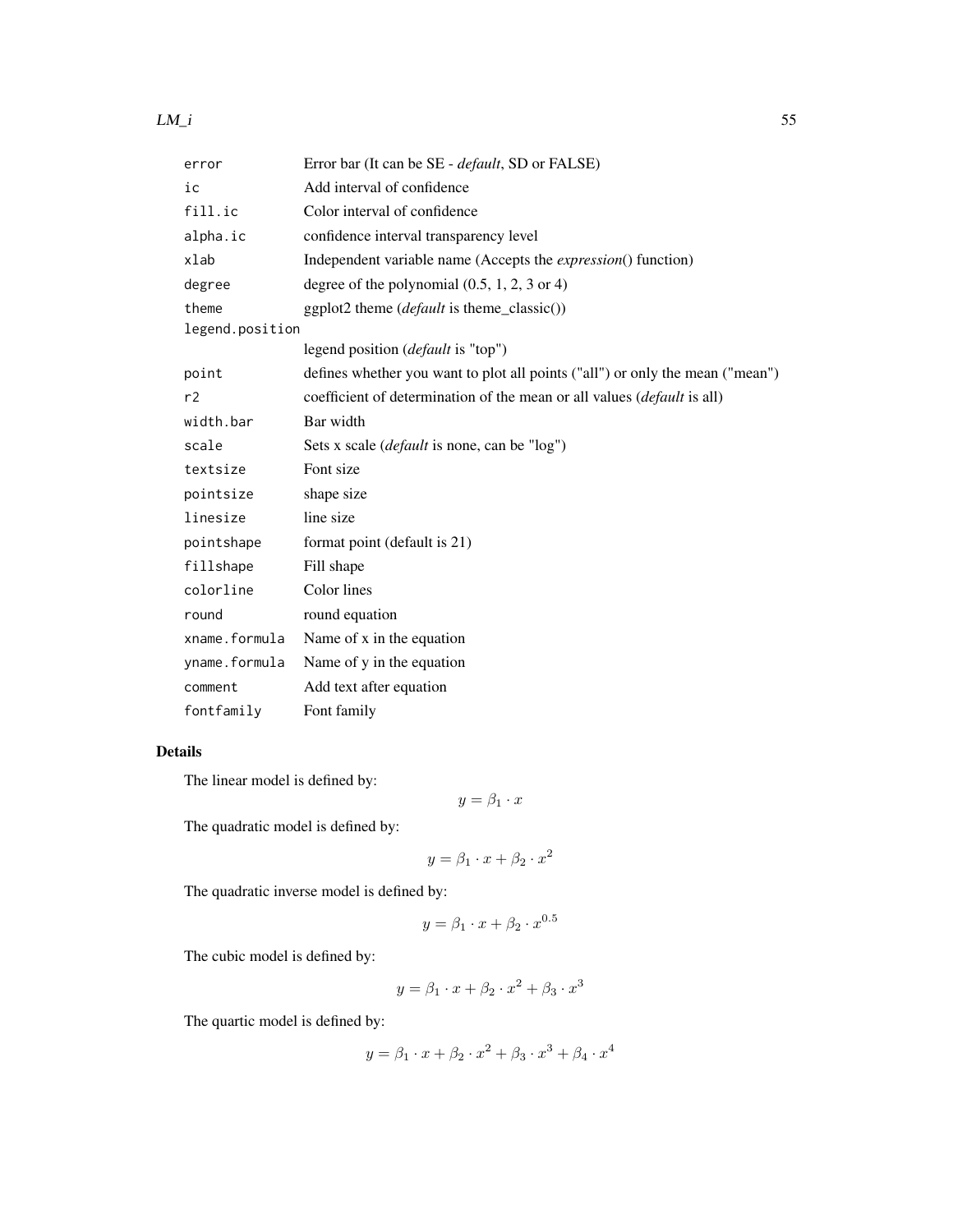# Value

The function returns a list containing the coefficients and their respective values of p; statistical parameters such as AIC, BIC, pseudo-R2, RMSE (root mean square error); largest and smallest estimated value and the graph using ggplot2 with the equation automatically.

## Author(s)

Gabriel Danilo Shimizu

Leandro Simoes Azeredo Goncalves

## Examples

```
library(AgroReg)
data("aristolochia")
attach(aristolochia)
LM(trat,resp, degree = 3)
```
loessreg *Analysis: loess regression (degree 0, 1 or 2)*

#### Description

Fit a polynomial surface determined by one or more numerical predictors, using local fitting.

## Usage

```
loessreg(
  trat,
  resp,
  degree = 2,
  sample.curve = 1000,
 ylab = "Dependent",
 xlab = "Independent",
  theme = theme_classic(),
  legend.position = "top",
  error = "SE",point = "all",width.bar = NA,
  scale = "none",
  textsize = 12,
  pointsize = 4.5,
  linesize = 0.8,
  pointshape = 21,
  fillshape = "gray",colorline = "black",
  fontfamily = "sans"
)
```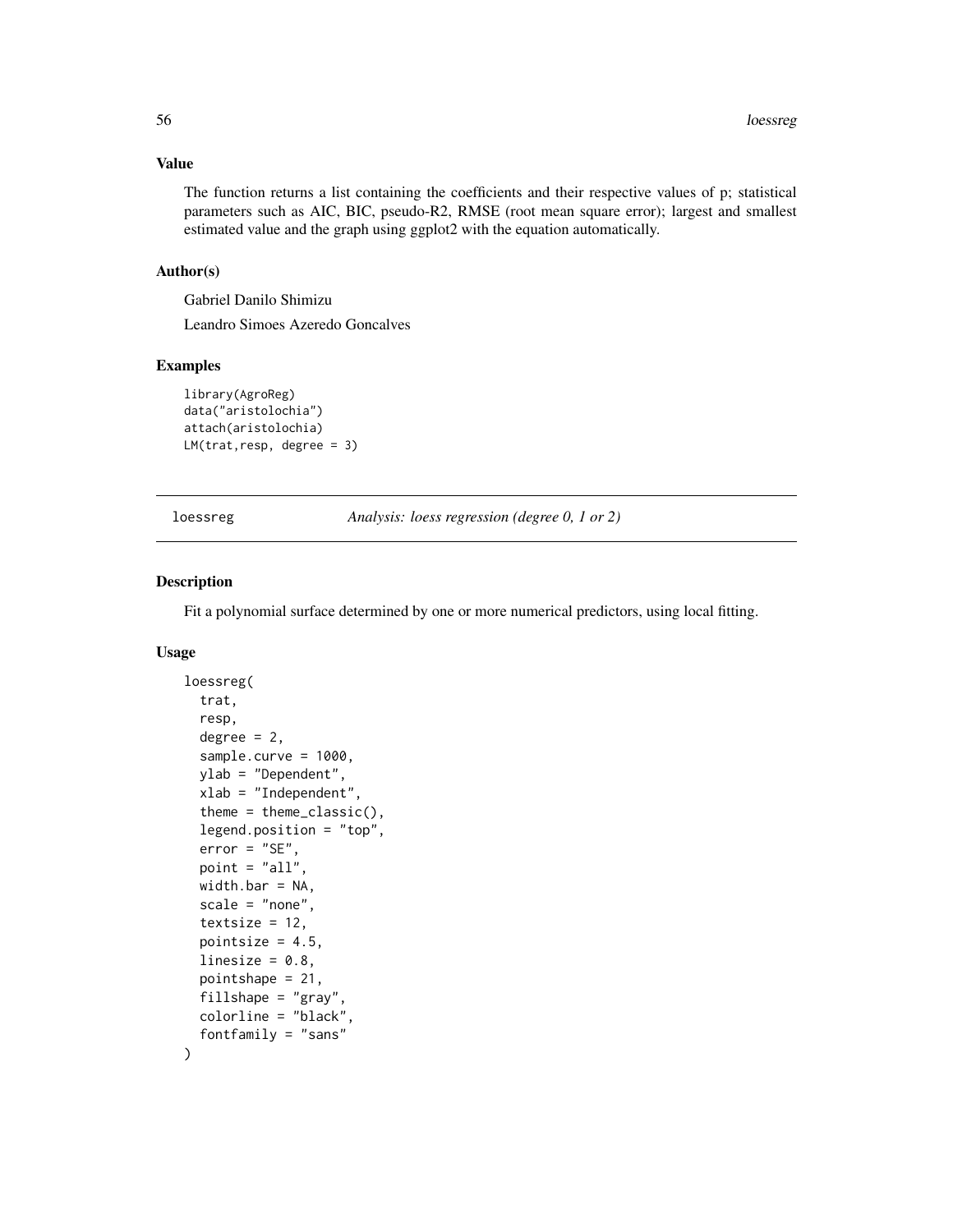#### loessreg 57 steep on the steep of the steep of the steep of the steep of the steep of the steep of the steep o

# Arguments

| trat            | Numeric vector with dependent variable.                                       |
|-----------------|-------------------------------------------------------------------------------|
| resp            | Numeric vector with independent variable.                                     |
| degree          | Degree polynomial (0,1 or 2)                                                  |
| sample.curve    | Provide the number of observations to simulate curvature (default is 1000)    |
| ylab            | Variable response name (Accepts the <i>expression</i> () function)            |
| xlab            | treatments name (Accepts the <i>expression</i> () function)                   |
| theme           | ggplot2 theme ( <i>default</i> is theme_bw())                                 |
| legend.position |                                                                               |
|                 | legend position ( <i>default</i> is $c(0.3,0.8)$ )                            |
| error           | Error bar (It can be SE - <i>default</i> , SD or FALSE)                       |
| point           | defines whether you want to plot all points ("all") or only the mean ("mean") |
| width.bar       | Bar width                                                                     |
| scale           | Sets x scale ( <i>default</i> is none, can be "log")                          |
| textsize        | Font size                                                                     |
| pointsize       | shape size                                                                    |
| linesize        | line size                                                                     |
| pointshape      | format point (default is 21)                                                  |
| fillshape       | Fill shape                                                                    |
| colorline       | Color lines                                                                   |
| fontfamily      | Font family                                                                   |

# Value

The function returns a list containing the loess regression and graph using ggplot2.

# Author(s)

Gabriel Danilo Shimizu Leandro Simoes Azeredo Goncalves

## See Also

[loess](#page-0-0)

```
library(AgroReg)
data("aristolochia")
attach(aristolochia)
loessreg(trat,resp)
```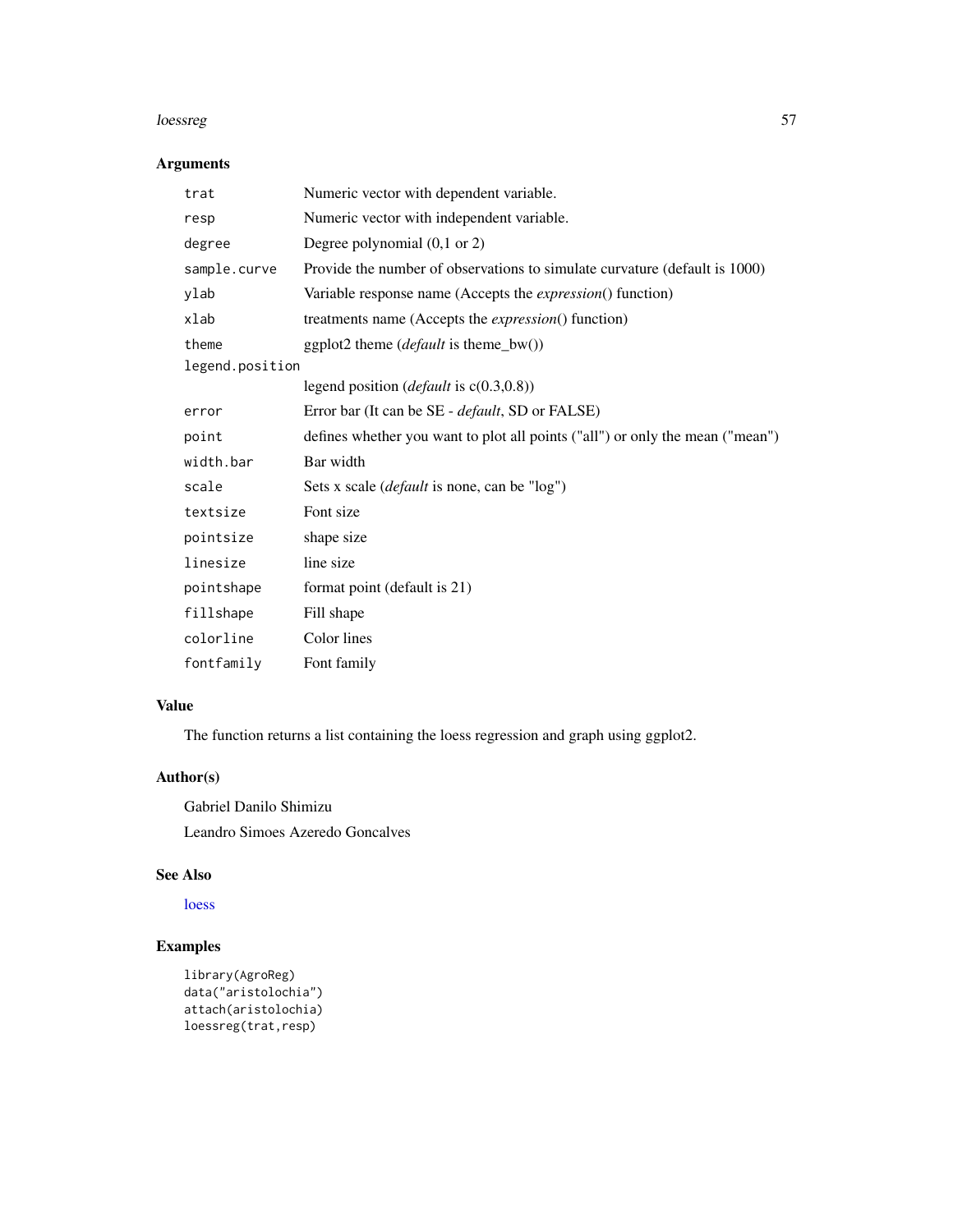This function performs logarithmic regression analysis.

## Usage

```
LOG(
  trat,
  resp,
  sample.curve = 1000,
  ylab = "Dependent",
  xlab = "Independent",
  theme = theme_classic(),
  legend.position = "top",
  error = "SE",
  r2 = "all",point = "all",
  width.bar = NA,
  scale = "none",
  textsize = 12,
  pointsize = 4.5,
  linesize = 0.8,
  pointshape = 21,
  fillshape = "gray",
  colorline = "black",
  round = NA,
  xname.formula = "x",yname.formula = "y",
  comment = NA,
  fontfamily = "sans"
)
```
# Arguments

| trat            | Numeric vector with dependent variable.                                    |
|-----------------|----------------------------------------------------------------------------|
| resp            | Numeric vector with independent variable.                                  |
| sample.curve    | Provide the number of observations to simulate curvature (default is 1000) |
| ylab            | Variable response name (Accepts the <i>expression</i> () function)         |
| xlab            | treatments name (Accepts the <i>expression</i> () function)                |
| theme           | ggplot2 theme ( <i>default</i> is theme_bw())                              |
| legend.position |                                                                            |
|                 | $logand$ nosition (default is $g(0, 2, 0, 0)$ )                            |

legend position (*default* is c(0.3,0.8))

# LOG *Analysis: Logarithmic*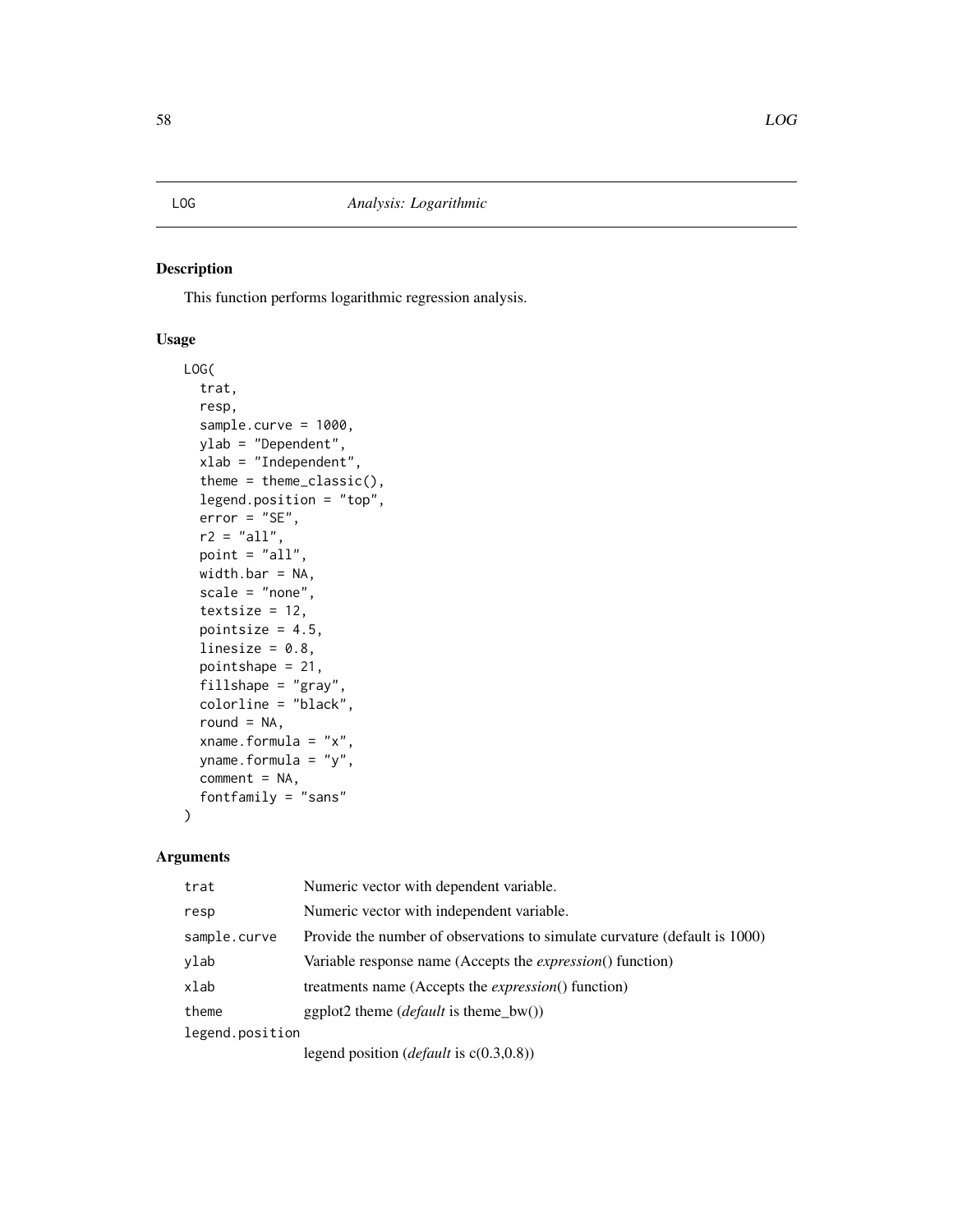| error         | Error bar (It can be SE - <i>default</i> , SD or FALSE)                        |
|---------------|--------------------------------------------------------------------------------|
| r2            | coefficient of determination of the mean or all values <i>(default is all)</i> |
| point         | defines whether you want to plot all points ("all") or only the mean ("mean")  |
| width.bar     | Bar width                                                                      |
| scale         | Sets x scale <i>(default</i> is none, can be "log")                            |
| textsize      | Font size                                                                      |
| pointsize     | shape size                                                                     |
| linesize      | line size                                                                      |
| pointshape    | format point (default is 21)                                                   |
| fillshape     | Fill shape                                                                     |
| colorline     | Color lines                                                                    |
| round         | round equation                                                                 |
| xname.formula | Name of x in the equation                                                      |
| yname.formula | Name of y in the equation                                                      |
| comment       | Add text after equation                                                        |
| fontfamily    | Font family                                                                    |

# Details

The logarithmic model is defined by:

 $y = \beta_0 + \beta_1 ln(x)$ 

# Value

The function returns a list containing the coefficients and their respective values of p; statistical parameters such as AIC, BIC, pseudo-R2, RMSE (root mean square error); largest and smallest estimated value and the graph using ggplot2 with the equation automatically.

## Author(s)

Gabriel Danilo Shimizu Leandro Simoes Azeredo Goncalves

## References

Seber, G. A. F. and Wild, C. J (1989) Nonlinear Regression, New York: Wiley & Sons (p. 330).

```
library(AgroReg)
resp=c(10,8,6.8,6,5,4.3,4.1,4.2,4.1)
trat=seq(1,9,1)
LOG(trat,resp)
```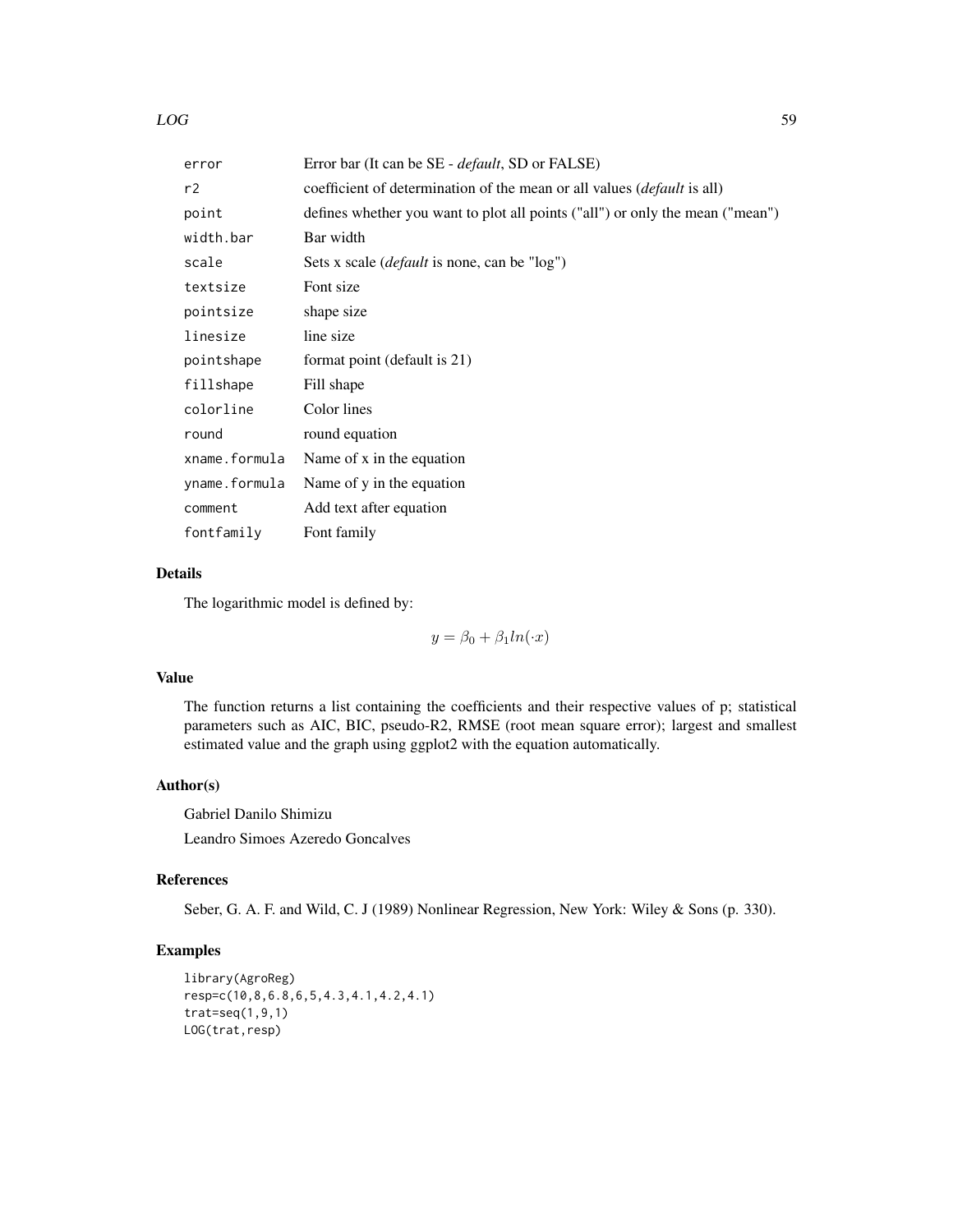This function performs logarithmic quadratic regression analysis.

## Usage

```
LOG2(
  trat,
  resp,
  sample.curve = 1000,
  ylab = "Dependent",
  xlab = "Independent",
  theme = theme_classic(),
  legend.position = "top",
  error = "SE",
  r2 = "all",point = "all",
  width.bar = NA,
  scale = "none",
  textsize = 12,
  pointsize = 4.5,
  linesize = 0.8,
  pointshape = 21,
  fillshape = "gray",
  colorline = "black",
  round = NA,
  xname.formula = "x",yname.formula = "y",
  comment = NA,
  fontfamily = "sans"
)
```

| trat            | Numeric vector with dependent variable.                                    |
|-----------------|----------------------------------------------------------------------------|
| resp            | Numeric vector with independent variable.                                  |
| sample.curve    | Provide the number of observations to simulate curvature (default is 1000) |
| ylab            | Variable response name (Accepts the <i>expression</i> () function)         |
| xlab            | treatments name (Accepts the <i>expression</i> () function)                |
| theme           | ggplot2 theme ( <i>default</i> is theme_bw())                              |
| legend.position |                                                                            |
|                 | legend position ( <i>default</i> is $c(0.3,0.8)$ )                         |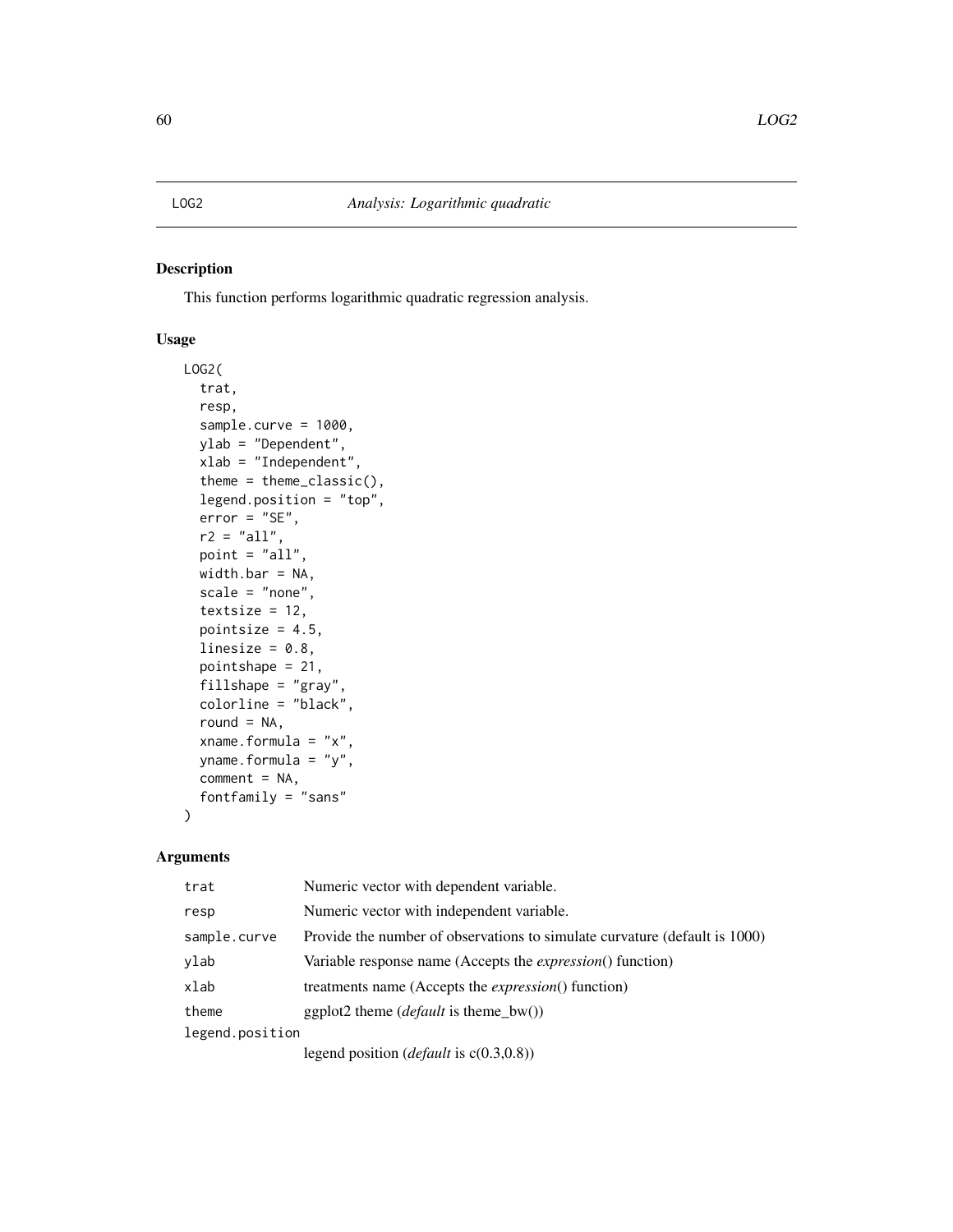## $LOG2$  61

| error         | Error bar (It can be SE - <i>default</i> , SD or FALSE)                         |
|---------------|---------------------------------------------------------------------------------|
| r2            | coefficient of determination of the mean or all values ( <i>default</i> is all) |
| point         | defines whether you want to plot all points ("all") or only the mean ("mean")   |
| width.bar     | Bar width                                                                       |
| scale         | Sets x scale ( <i>default</i> is none, can be "log")                            |
| textsize      | Font size                                                                       |
| pointsize     | shape size                                                                      |
| linesize      | line size                                                                       |
| pointshape    | format point (default is 21)                                                    |
| fillshape     | Fill shape                                                                      |
| colorline     | Color lines                                                                     |
| round         | round equation                                                                  |
| xname.formula | Name of x in the equation                                                       |
| yname.formula | Name of y in the equation                                                       |
| comment       | Add text after equation                                                         |
| fontfamily    | Font family                                                                     |

# Details

The logarithmic model is defined by:

 $y = \beta_0 + \beta_1 ln(\cdot x) + \beta_2 ln(\cdot x)^2$ 

# Value

The function returns a list containing the coefficients and their respective values of p; statistical parameters such as AIC, BIC, pseudo-R2, RMSE (root mean square error); largest and smallest estimated value and the graph using ggplot2 with the equation automatically.

## Author(s)

Gabriel Danilo Shimizu Leandro Simoes Azeredo Goncalves

## References

Seber, G. A. F. and Wild, C. J (1989) Nonlinear Regression, New York: Wiley & Sons (p. 330).

```
library(AgroReg)
resp=c(10,8,6.8,6,5,4.3,4.1,4.2,4.1)
trat=seq(1,9,1)
LOG2(trat,resp)
```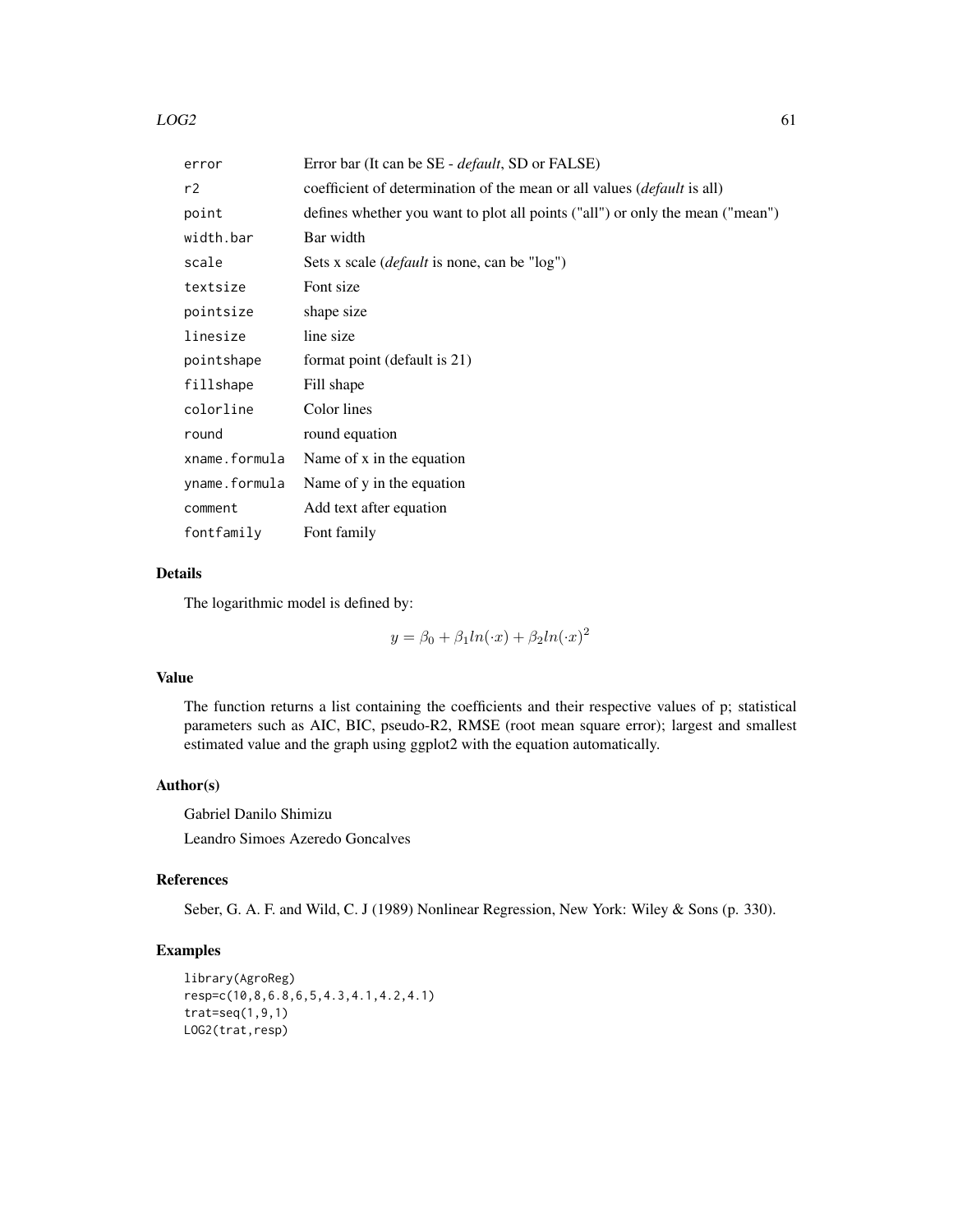Logistic models with three (L.3), four (L.4) or five (L.5) continuous data parameters. This model was extracted from the drc package.

# Usage

```
logistic(
  trat,
  resp,
  npar = "L.3",sample.curve = 1000,
 ylab = "Dependent",
  xlab = "Independent",
  theme = theme_classic(),
  legend.position = "top",
  error = "SE",r2 = "all",ic = FALSE,
  fill.ic = "gray70",
  alpha.ic = 0.5,
  point = "all",
 width.bar = NA,
  scale = "none",
  textsize = 12,pointsize = 4.5,
  linesize = 0.8,
  pointshape = 21,
  fillshape = "gray",
  colorline = "black",
  round = NA,
  xname.formula = "x",
  yname.formula = "y",
  comment = NA,
  fontfamily = "sans"
)
```

| trat         | Numeric vector with dependent variable.                                    |
|--------------|----------------------------------------------------------------------------|
| resp         | Numeric vector with independent variable.                                  |
| npar         | Number of model parameters                                                 |
| sample.curve | Provide the number of observations to simulate curvature (default is 1000) |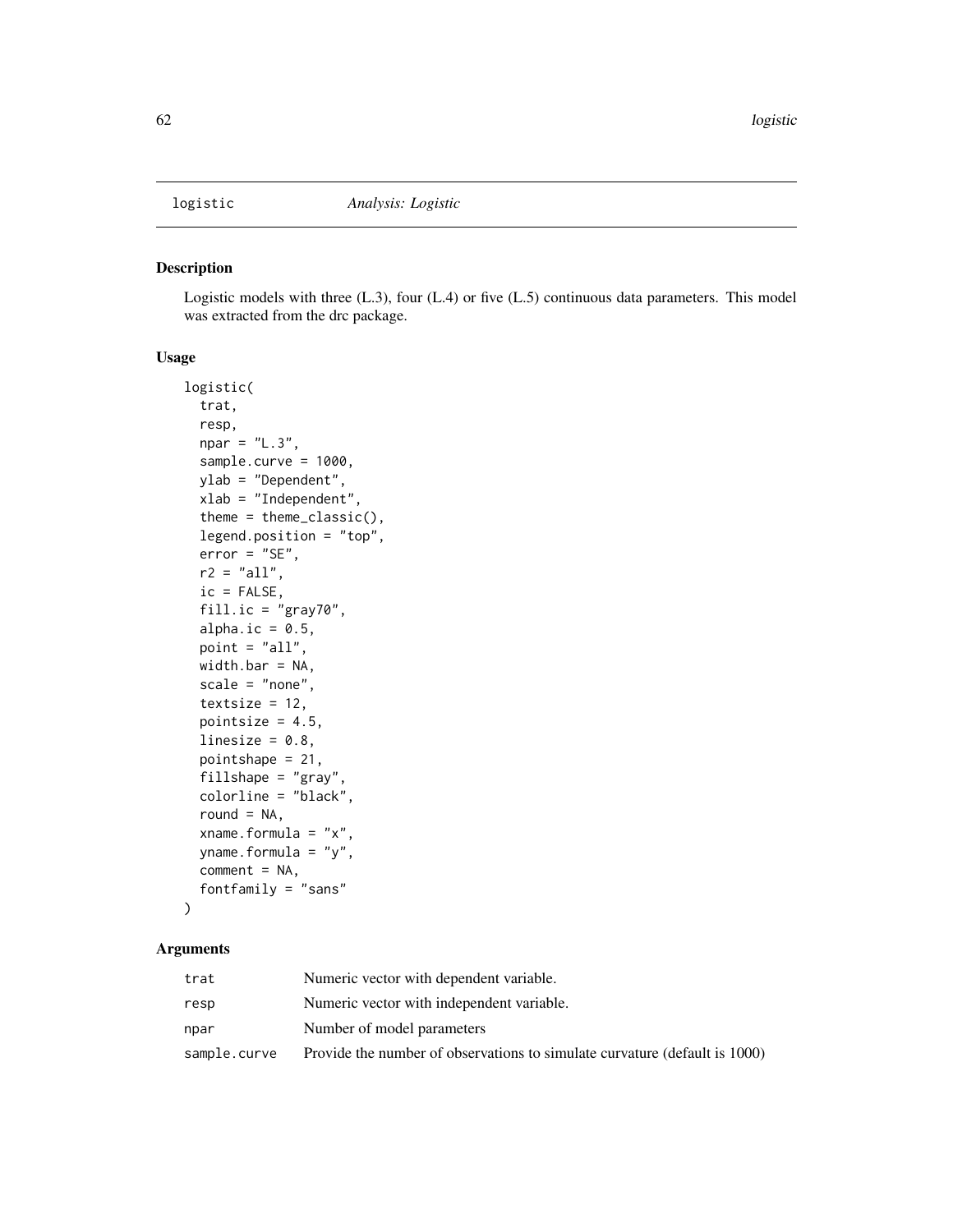## logistic 63

| ylab            | Variable response name (Accepts the <i>expression</i> () function)              |
|-----------------|---------------------------------------------------------------------------------|
| xlab            | treatments name (Accepts the <i>expression</i> () function)                     |
| theme           | ggplot2 theme $(default \text{ is theme_bw}))$                                  |
| legend.position |                                                                                 |
|                 | legend position ( <i>default</i> is "top")                                      |
| error           | Error bar (It can be SE - default, SD or FALSE)                                 |
| r2              | coefficient of determination of the mean or all values ( <i>default</i> is all) |
| ic              | Add interval of confidence                                                      |
| fill.ic         | Color interval of confidence                                                    |
| alpha.ic        | confidence interval transparency level                                          |
| point           | defines whether you want to plot all points ("all") or only the mean ("mean")   |
| width.bar       | Bar width                                                                       |
| scale           | Sets x scale (default is none, can be "log")                                    |
| textsize        | Font size                                                                       |
| pointsize       | shape size                                                                      |
| linesize        | line size                                                                       |
| pointshape      | format point (default is 21)                                                    |
| fillshape       | Fill shape                                                                      |
| colorline       | Color lines                                                                     |
| round           | round equation                                                                  |
| xname.formula   | Name of x in the equation                                                       |
| yname.formula   | Name of y in the equation                                                       |
| comment         | Add text after equation                                                         |
| fontfamily      | Font family                                                                     |

# Details

The three-parameter logistic function with lower limit 0 is

$$
y = 0 + \frac{d}{1 + \exp(b(x - e))}
$$

The four-parameter logistic function is given by the expression

$$
y = c + \frac{d - c}{1 + \exp(b(x - e))}
$$

The five-parameter logistic function is given by the expression

$$
y = c + \frac{d - c}{1 + \exp(b(x - e))^{f}}
$$

The function is symmetric about the inflection point (e).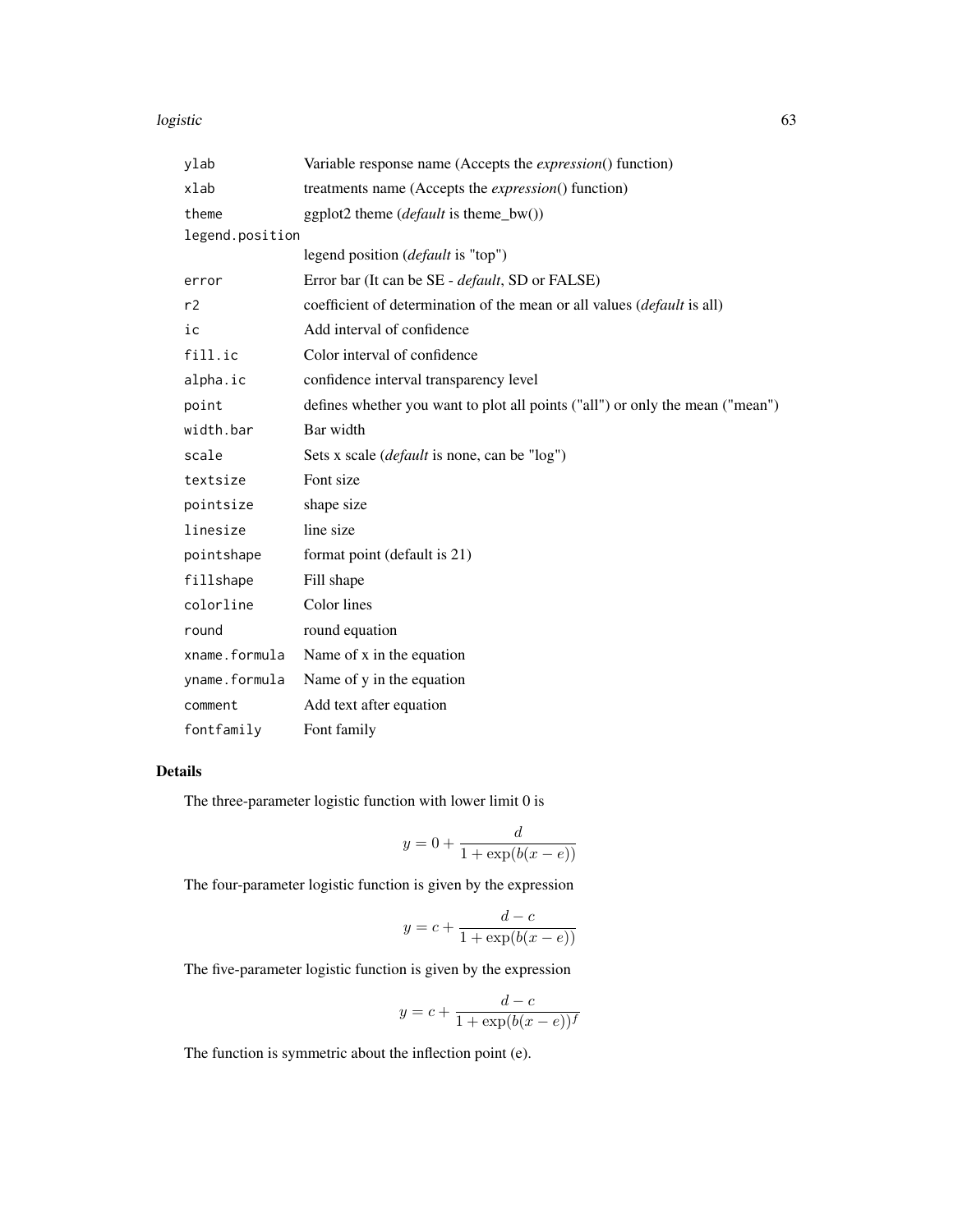# Value

The function returns a list containing the coefficients and their respective values of p; statistical parameters such as AIC, BIC, pseudo-R2, RMSE (root mean square error); largest and smallest estimated value and the graph using ggplot2 with the equation automatically.

## Author(s)

Model imported from the drc package (Ritz et al., 2016)

Gabriel Danilo Shimizu

Leandro Simoes Azeredo Goncalves

## References

Seber, G. A. F. and Wild, C. J (1989) Nonlinear Regression, New York: Wiley & Sons (p. 330).

Ritz, C.; Strebig, J.C.; Ritz, M.C. Package 'drc'. Creative Commons: Mountain View, CA, USA, 2016.

## Examples

```
library(AgroReg)
data("aristolochia")
attach(aristolochia)
logistic(trat,resp)
```
lorentz *Analysis: Lorentz*

## Description

Analysis: Lorentz

### Usage

```
lorentz(
  trat,
  resp,
  npar = "lo3",sample.curve = 1000,
 ylab = "Dependent",
 xlab = "Independent",
  theme = theme_classic(),
  error = "SE",legend.position = "top",
  r2 = "all",point = "all",
 width.bar = NA,
```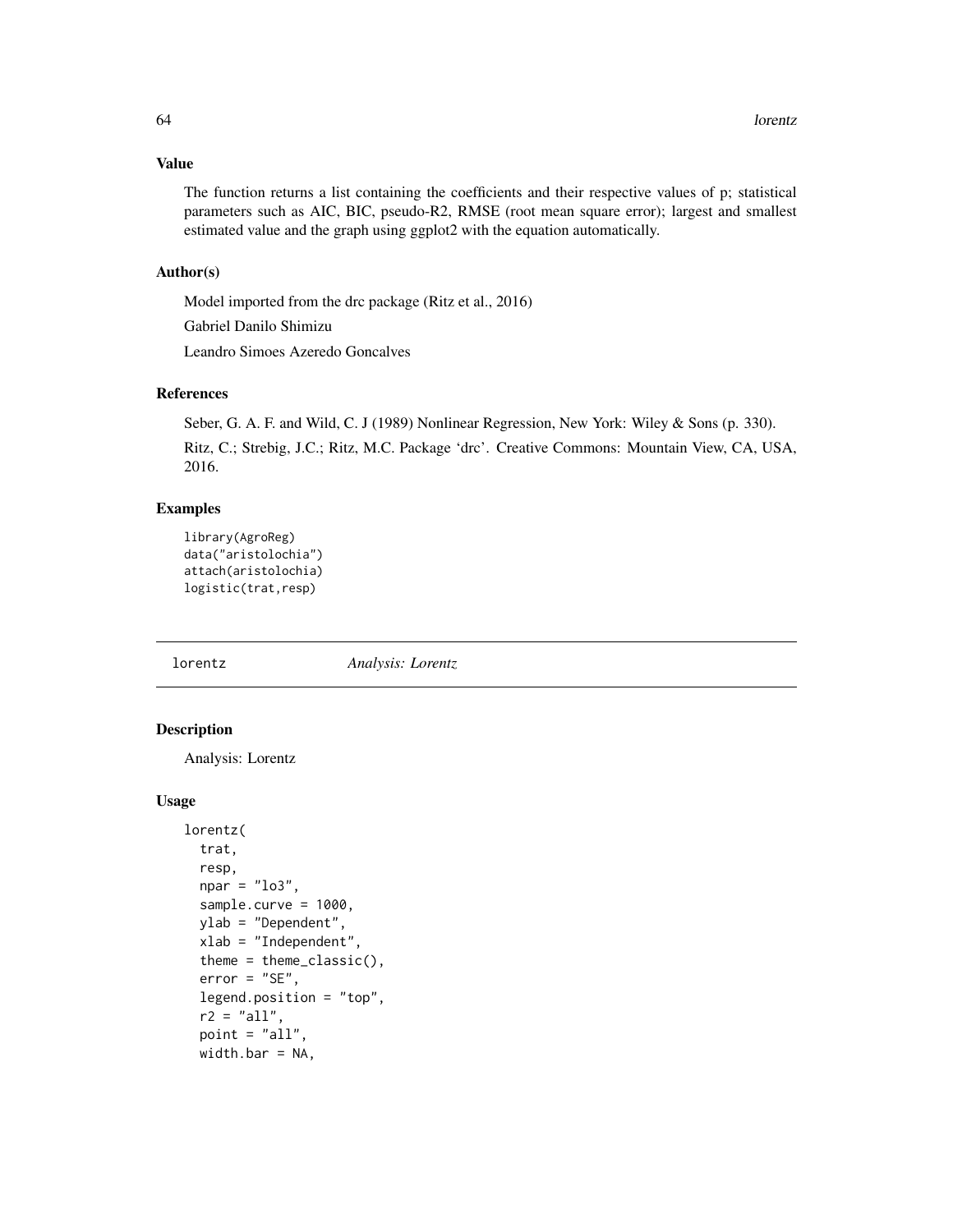#### lorentz and the contract of the contract of the contract of the contract of the contract of the contract of the contract of the contract of the contract of the contract of the contract of the contract of the contract of th

```
scale = "none",
 textsize = 12,
 pointsize = 4.5,
 linesize = 0.8,
 pointshape = 21,
 fillshape = "gray",
 colorline = "black",
 round = NA,
 xname.formula = "x",
 yname.formula = "y",
 comment = NA,
 fontfamily = "sans"
\mathcal{L}
```

| trat            | Numeric vector with dependent variable.                                       |
|-----------------|-------------------------------------------------------------------------------|
| resp            | Numeric vector with independent variable.                                     |
| npar            | number of parameters (lo3 or lo4)                                             |
| sample.curve    | Provide the number of observations to simulate curvature (default is 1000)    |
| ylab            | Variable response name (Accepts the <i>expression</i> () function)            |
| xlab            | treatments name (Accepts the <i>expression</i> () function)                   |
| theme           | ggplot2 theme ( <i>default</i> is theme_classic())                            |
| error           | Error bar (It can be SE - default, SD or FALSE)                               |
| legend.position |                                                                               |
|                 | legend position ( <i>default</i> is "top")                                    |
| r2              | coefficient of determination of the mean or all values (default is all)       |
| point           | defines whether you want to plot all points ("all") or only the mean ("mean") |
| width.bar       | Bar width                                                                     |
| scale           | Sets x scale ( <i>default</i> is none, can be "log")                          |
| textsize        | Font size                                                                     |
| pointsize       | shape size                                                                    |
| linesize        | line size                                                                     |
| pointshape      | format point (default is 21)                                                  |
| fillshape       | Fill shape                                                                    |
| colorline       | Color lines                                                                   |
| round           | round equation                                                                |
| xname.formula   | Name of x in the equation                                                     |
| yname.formula   | Name of y in the equation                                                     |
| comment         | Add text after equation                                                       |
| fontfamily      | Font family                                                                   |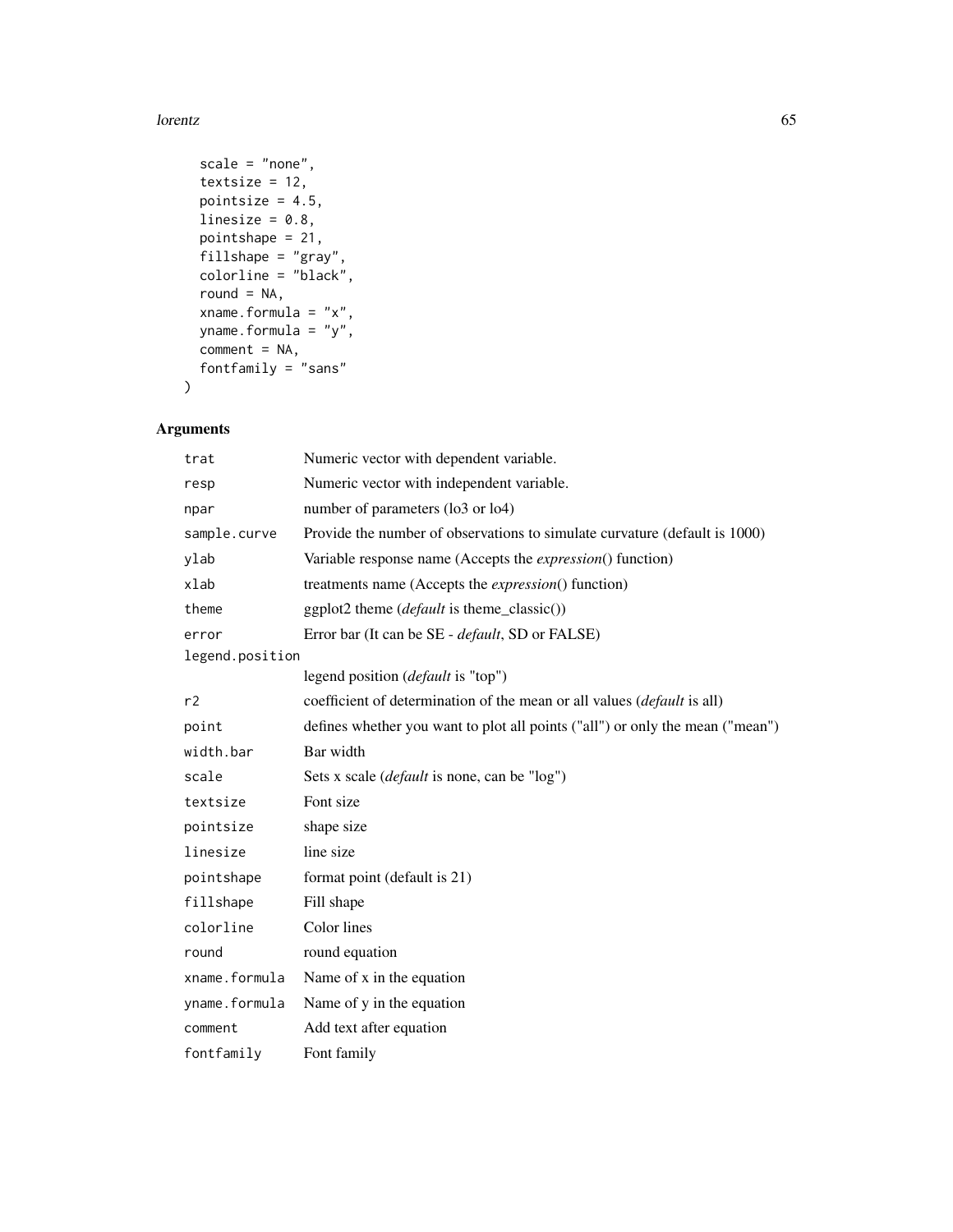## Details

The model to the three-parameter Lorentz is:

$$
y = \frac{f \cdot acd1 + b(x - e)^2}{2}
$$

The model to the three-parameter Lorentz is:

$$
y = c + \operatorname{fracd} - c1 + b(x - e)^2
$$

# Value

The function returns a list containing the coefficients and their respective values of p; statistical parameters such as AIC, BIC, pseudo-R2, RMSE (root mean square error); largest and smallest estimated value and the graph using ggplot2 with the equation automatically.

#### Author(s)

Model imported from the aomisc package (Onofri, 2020)

Gabriel Danilo Shimizu

# References

Seber, G. A. F. and Wild, C. J (1989) Nonlinear Regression, New York: Wiley & Sons (p. 330).

Onofri A. (2020) The broken bridge between biologists and statisticians: a blog and R package, Statforbiology, IT, web: https://www.statforbiology.com

## Examples

```
library(AgroReg)
data("granada")
attach(granada)
x=time[length(time):1]
lorentz(x,WL)
```
midilli *Analysis: Midilli*

## Description

This function performs Midilli regression analysis.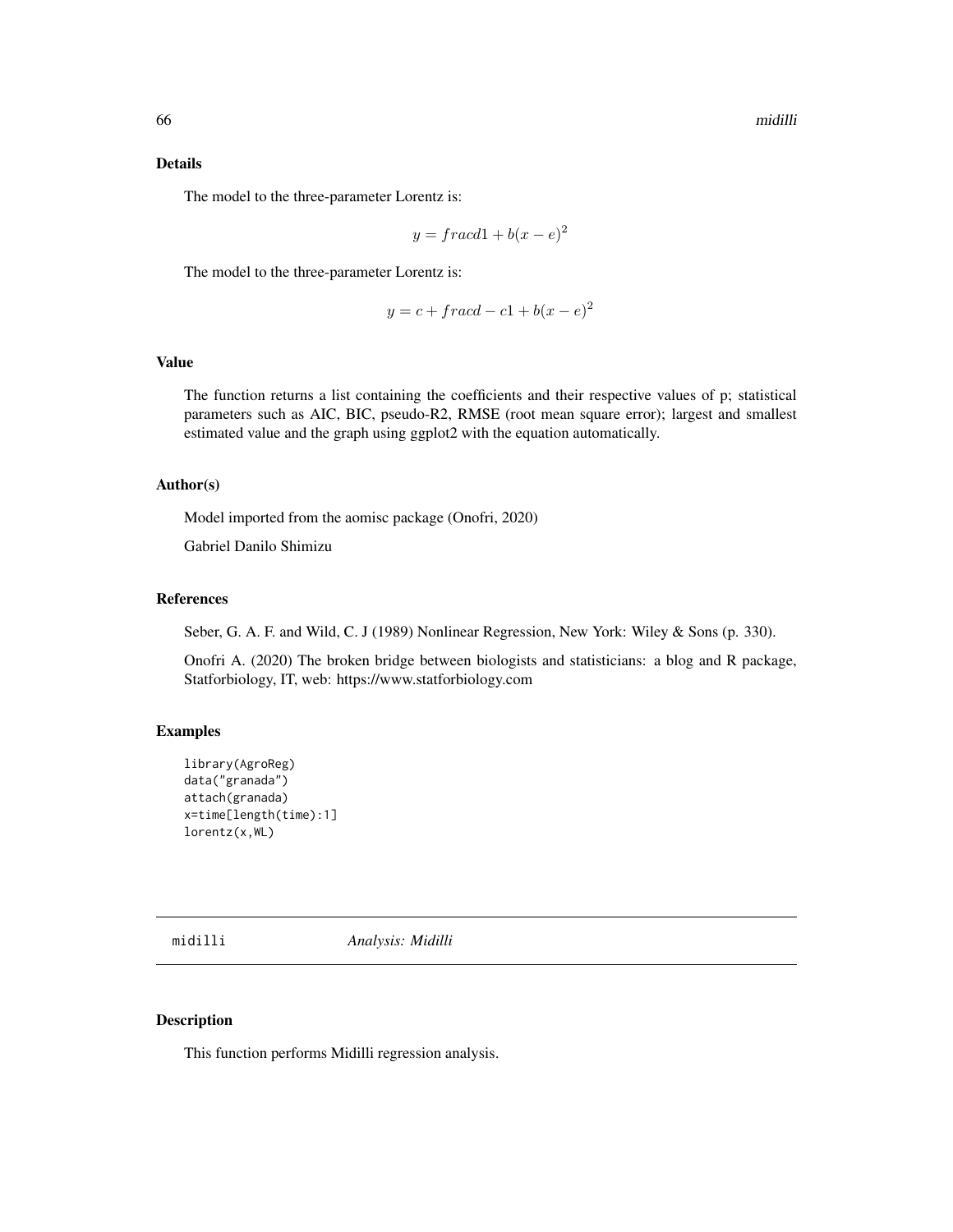midilli 67

# Usage

```
midilli(
  trat,
  resp,
  initial = NA,
  sample.curve = 1000,
  ylab = "Dependent",
  xlab = "Independent",
  theme = theme_classic(),
  legend.position = "top",
  error = "SE",r2 = "all",point = "all",
  width.bar = NA,
  scale = "none",
  textsize = 12,
  pointsize = 4.5,
  linesize = 0.8,
  pointshape = 21,
  fillshape = "gray",
  colorline = "black",
  round = NA,
  yname.formula = "y",
  xname.formula = "x",comment = NA,
  fontfamily = "sans"
\mathcal{L}
```

| trat            | Numeric vector with dependent variable.                                        |
|-----------------|--------------------------------------------------------------------------------|
| resp            | Numeric vector with independent variable.                                      |
| initial         | List starting estimates                                                        |
| sample.curve    | Provide the number of observations to simulate curvature (default is 1000)     |
| ylab            | Variable response name (Accepts the <i>expression</i> () function)             |
| xlab            | treatments name (Accepts the <i>expression</i> () function)                    |
| theme           | ggplot2 theme ( <i>default</i> is theme_bw())                                  |
| legend.position |                                                                                |
|                 | legend position ( <i>default</i> is "top")                                     |
| error           | Error bar (It can be SE - <i>default</i> , SD or FALSE)                        |
| r2              | coefficient of determination of the mean or all values <i>(default is all)</i> |
| point           | defines whether you want to plot all points ("all") or only the mean ("mean")  |
| width.bar       | Bar width                                                                      |
| scale           | Sets x scale ( <i>default</i> is none, can be "log")                           |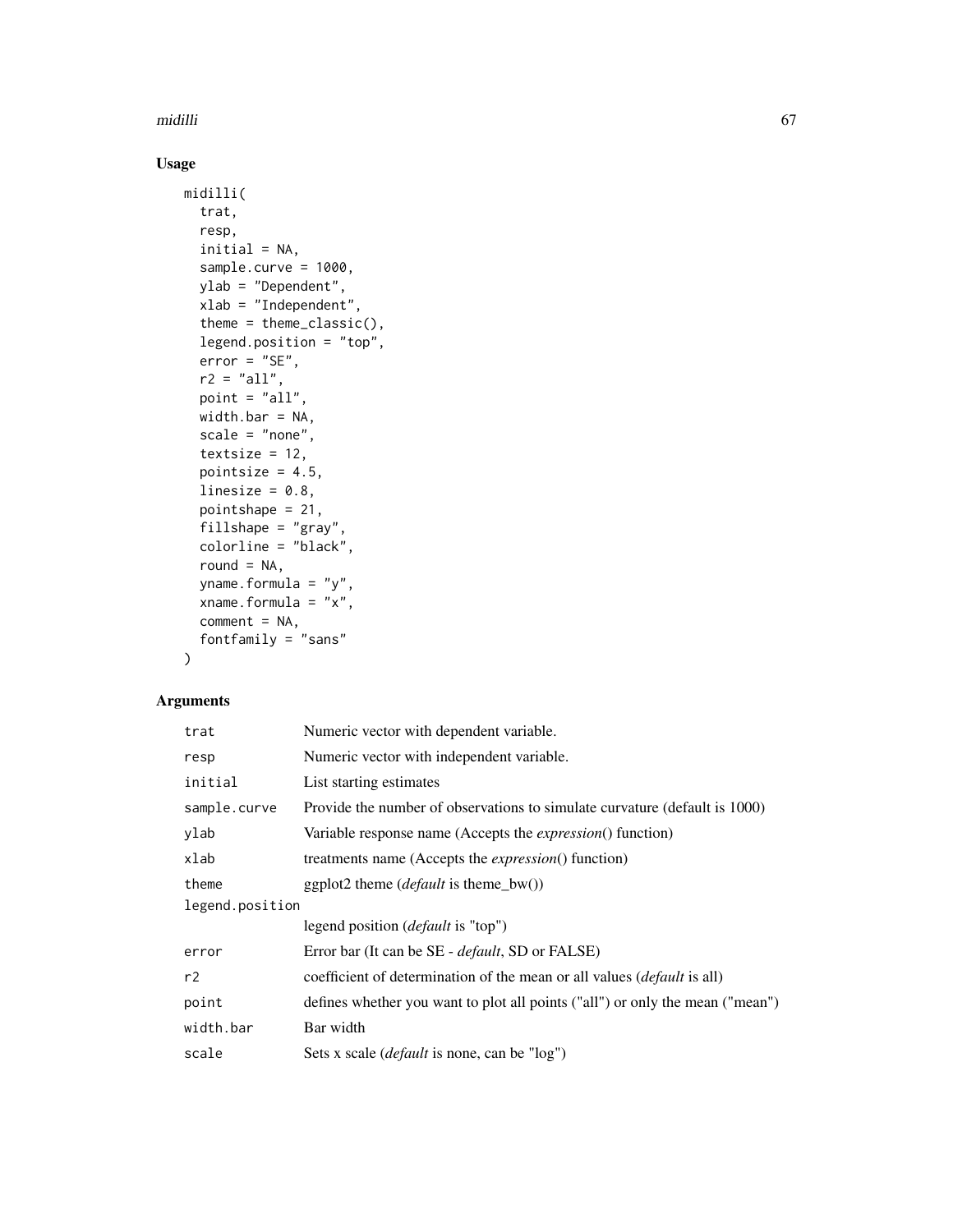#### 68 midilli

| textsize      | Font size                    |
|---------------|------------------------------|
| pointsize     | shape size                   |
| linesize      | line size                    |
| pointshape    | format point (default is 21) |
| fillshape     | Fill shape                   |
| colorline     | Color lines                  |
| round         | round equation               |
| yname.formula | Name of y in the equation    |
| xname.formula | Name of x in the equation    |
| comment       | Add text after equation      |
| fontfamily    | Font family                  |

# Details

The exponential model is defined by:

 $y = \alpha \times e^{-\beta \cdot x^n} + \theta \cdot x$ 

## Value

The function returns a list containing the coefficients and their respective values of p; statistical parameters such as AIC, BIC, pseudo-R2, RMSE (root mean square error); largest and smallest estimated value and the graph using ggplot2 with the equation automatically.

# Author(s)

Gabriel Danilo Shimizu

Leandro Simoes Azeredo Goncalves

# References

Seber, G. A. F. and Wild, C. J (1989) Nonlinear Regression, New York: Wiley & Sons (p. 330).

```
library(AgroReg)
data("granada")
attach(granada)
midilli(time,100-WL)
```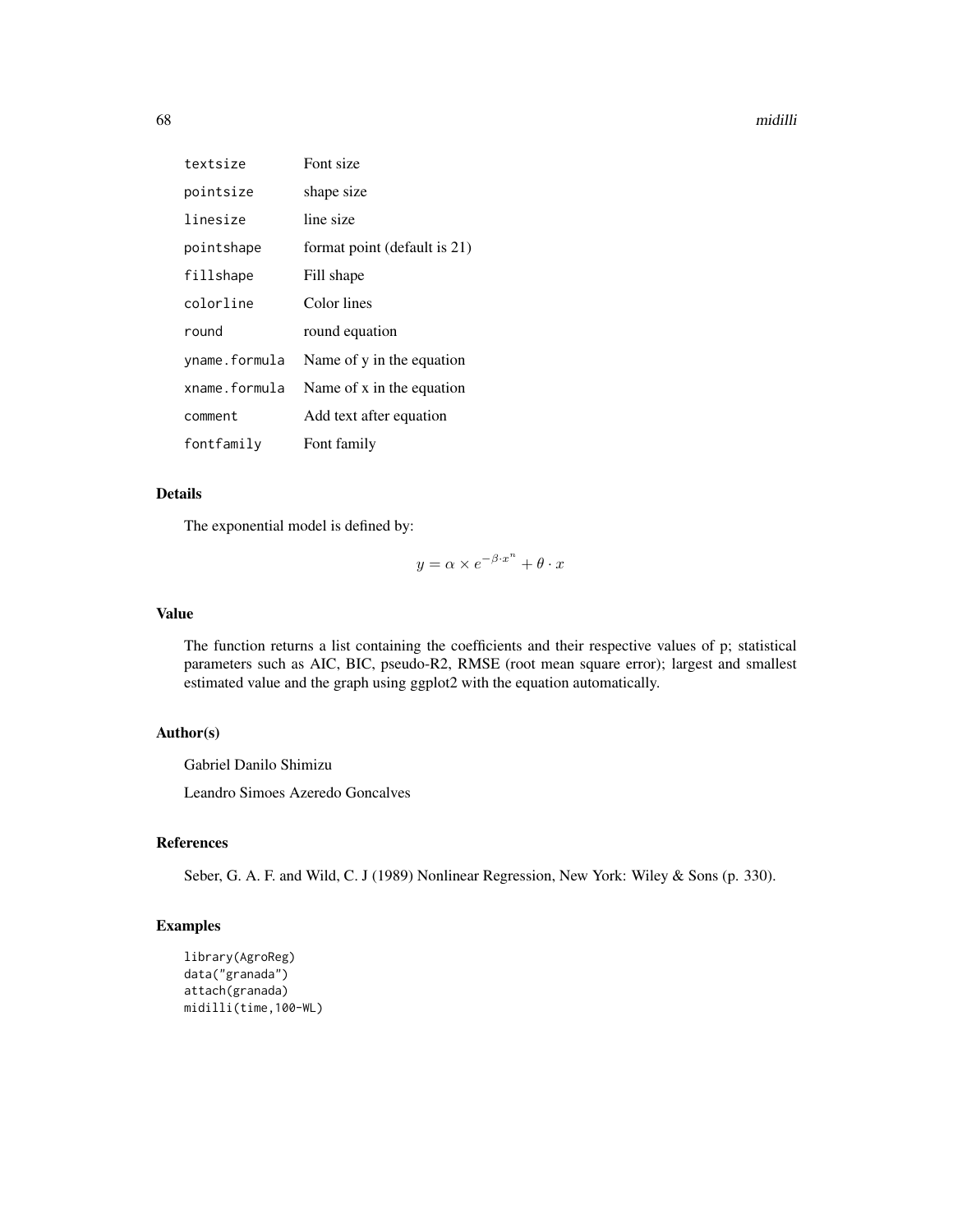This function performs modified Midilli regression analysis.

# Usage

```
midillim(
  trat,
  resp,
  initial = NA,
  sample.curve = 1000,
  ylab = "Dependent",
  xlab = "Independent",
  theme = theme_classic(),
  legend.position = "top",
  error = "SE",r2 = "all",point = "all",
 width.bar = NA,
  scale = "none",
  textsize = 12,
  pointsize = 4.5,
  linesize = 0.8,
  pointshape = 21,
  fillshape = "gray",
  colorline = "black",
  round = NA,
 yname.formula = "y",
  xname.formula = "x",
  comment = NA,
  fontfamily = "sans"
)
```

| trat         | Numeric vector with dependent variable.                                    |
|--------------|----------------------------------------------------------------------------|
| resp         | Numeric vector with independent variable.                                  |
| initial      | List starting estimates                                                    |
| sample.curve | Provide the number of observations to simulate curvature (default is 1000) |
| ylab         | Variable response name (Accepts the <i>expression</i> () function)         |
| xlab         | treatments name (Accepts the <i>expression</i> () function)                |
| theme        | ggplot2 theme $(default \text{ is } theme_bw())$                           |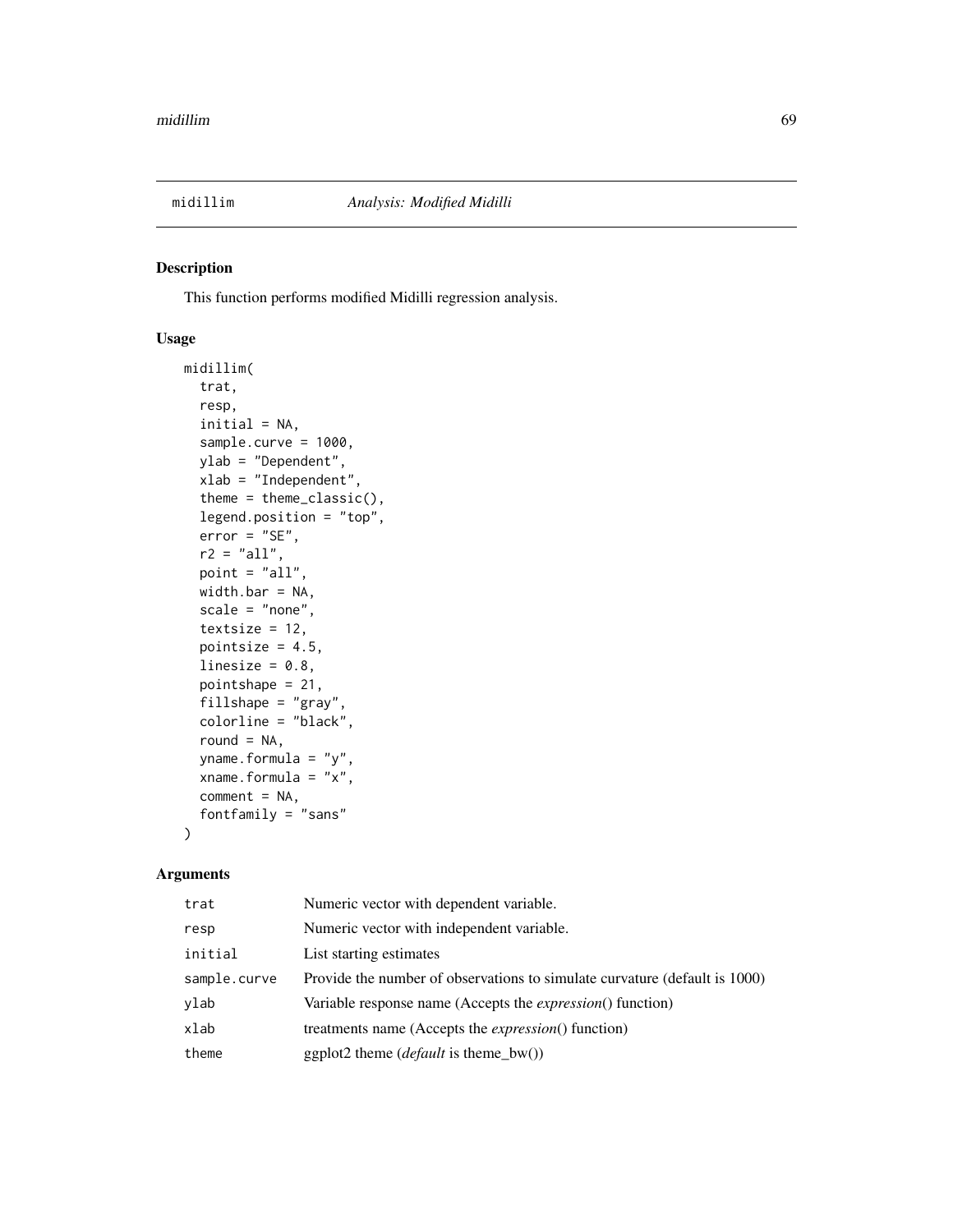| legend.position |                                                                                 |
|-----------------|---------------------------------------------------------------------------------|
|                 | legend position ( <i>default</i> is "top")                                      |
| error           | Error bar (It can be SE - <i>default</i> , SD or FALSE)                         |
| r2              | coefficient of determination of the mean or all values ( <i>default</i> is all) |
| point           | defines whether you want to plot all points ("all") or only the mean ("mean")   |
| width.bar       | Bar width                                                                       |
| scale           | Sets x scale ( <i>default</i> is none, can be "log")                            |
| textsize        | Font size                                                                       |
| pointsize       | shape size                                                                      |
| linesize        | line size                                                                       |
| pointshape      | format point (default is 21)                                                    |
| fillshape       | Fill shape                                                                      |
| colorline       | Color lines                                                                     |
| round           | round equation                                                                  |
| yname.formula   | Name of y in the equation                                                       |
| xname.formula   | Name of x in the equation                                                       |
| comment         | Add text after equation                                                         |
| fontfamily      | Font family                                                                     |

# Details

The exponential model is defined by:

 $y = \alpha \times e^{-\beta \cdot x} + \theta \cdot x$ 

## Value

The function returns a list containing the coefficients and their respective values of p; statistical parameters such as AIC, BIC, pseudo-R2, RMSE (root mean square error); largest and smallest estimated value and the graph using ggplot2 with the equation automatically.

# Author(s)

Gabriel Danilo Shimizu Leandro Simoes Azeredo Goncalves

# References

Seber, G. A. F. and Wild, C. J (1989) Nonlinear Regression, New York: Wiley & Sons (p. 330).

```
library(AgroReg)
data("granada")
attach(granada)
midillim(time,100-WL)
```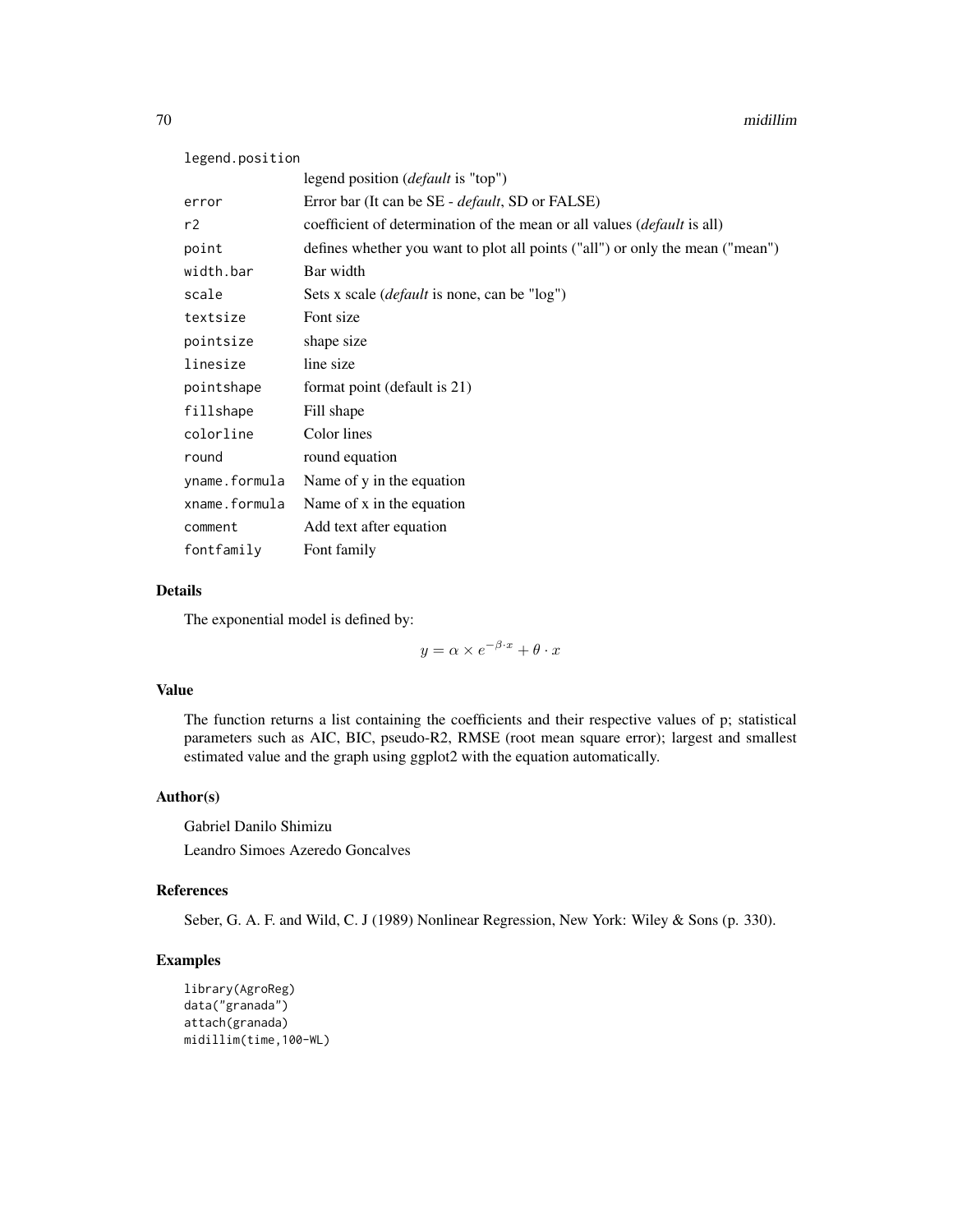This function performs Mitscherlich regression analysis.

# Usage

```
mitscherlich(
  trat,
  resp,
  initial = NA,
  sample.curve = 1000,
  ylab = "Dependent",
  xlab = "Independent",
  theme = theme_classic(),
  legend.position = "top",
  error = "SE",
  r2 = "all",point = "all",
 width.bar = NA,
  scale = "none",
  textsize = 12,
  pointsize = 4.5,
  linesize = 0.8,
  pointshape = 21,
  fillshape = "gray",
  colorline = "black",round = NA,
 yname.formula = "y",
  xname.formula = "x",
  comment = NA,
  fontfamily = "sans"
)
```

| trat         | Numeric vector with dependent variable.                                    |
|--------------|----------------------------------------------------------------------------|
| resp         | Numeric vector with independent variable.                                  |
| initial      | List Initial parameters $(A, b, e)$                                        |
| sample.curve | Provide the number of observations to simulate curvature (default is 1000) |
| ylab         | Variable response name (Accepts the <i>expression</i> () function)         |
| xlab         | treatments name (Accepts the <i>expression</i> () function)                |
| theme        | ggplot2 theme ( <i>default</i> is theme_bw())                              |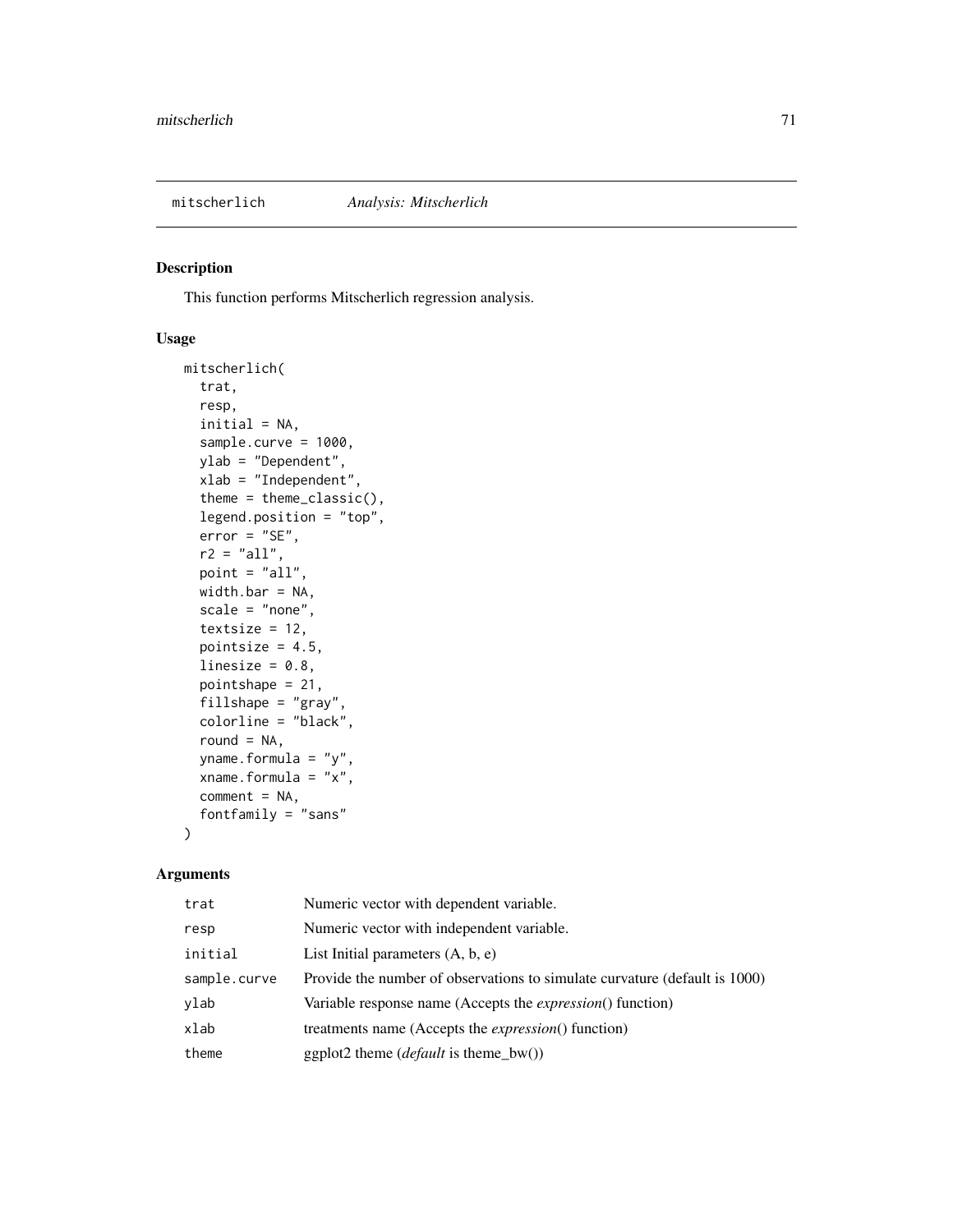| legend.position |                                                                                 |
|-----------------|---------------------------------------------------------------------------------|
|                 | legend position ( <i>default</i> is "top")                                      |
| error           | Error bar (It can be SE - <i>default</i> , SD or FALSE)                         |
| r2              | coefficient of determination of the mean or all values ( <i>default</i> is all) |
| point           | defines whether you want to plot all points ("all") or only the mean ("mean")   |
| width.bar       | Bar width                                                                       |
| scale           | Sets x scale ( <i>default</i> is none, can be "log")                            |
| textsize        | Font size                                                                       |
| pointsize       | shape size                                                                      |
| linesize        | line size                                                                       |
| pointshape      | format point (default is 21)                                                    |
| fillshape       | Fill shape                                                                      |
| colorline       | Color lines                                                                     |
| round           | round equation                                                                  |
| yname.formula   | Name of y in the equation                                                       |
| xname.formula   | Name of x in the equation                                                       |
| comment         | Add text after equation                                                         |
| fontfamily      | Font family                                                                     |

# Details

The Mitscherlich model is defined by:

 $y = A \times (1 - 10^{-eb - ex})$ 

where "y" is the yield obtained when "b" units of a nutrient are in the soil and "x" units of it are added as fertilizer, "A" is the maximum yield, and "e" is the proportionality factor, has recently received increasing interest.

## Value

The function returns a list containing the coefficients and their respective values of p; statistical parameters such as AIC, BIC, pseudo-R2, RMSE (root mean square error); largest and smallest estimated value and the graph using ggplot2 with the equation automatically.

# Author(s)

Gabriel Danilo Shimizu

Leandro Simoes Azeredo Goncalves

```
library(AgroReg)
data("granada")
attach(granada)
mitscherlich(time,WL)
```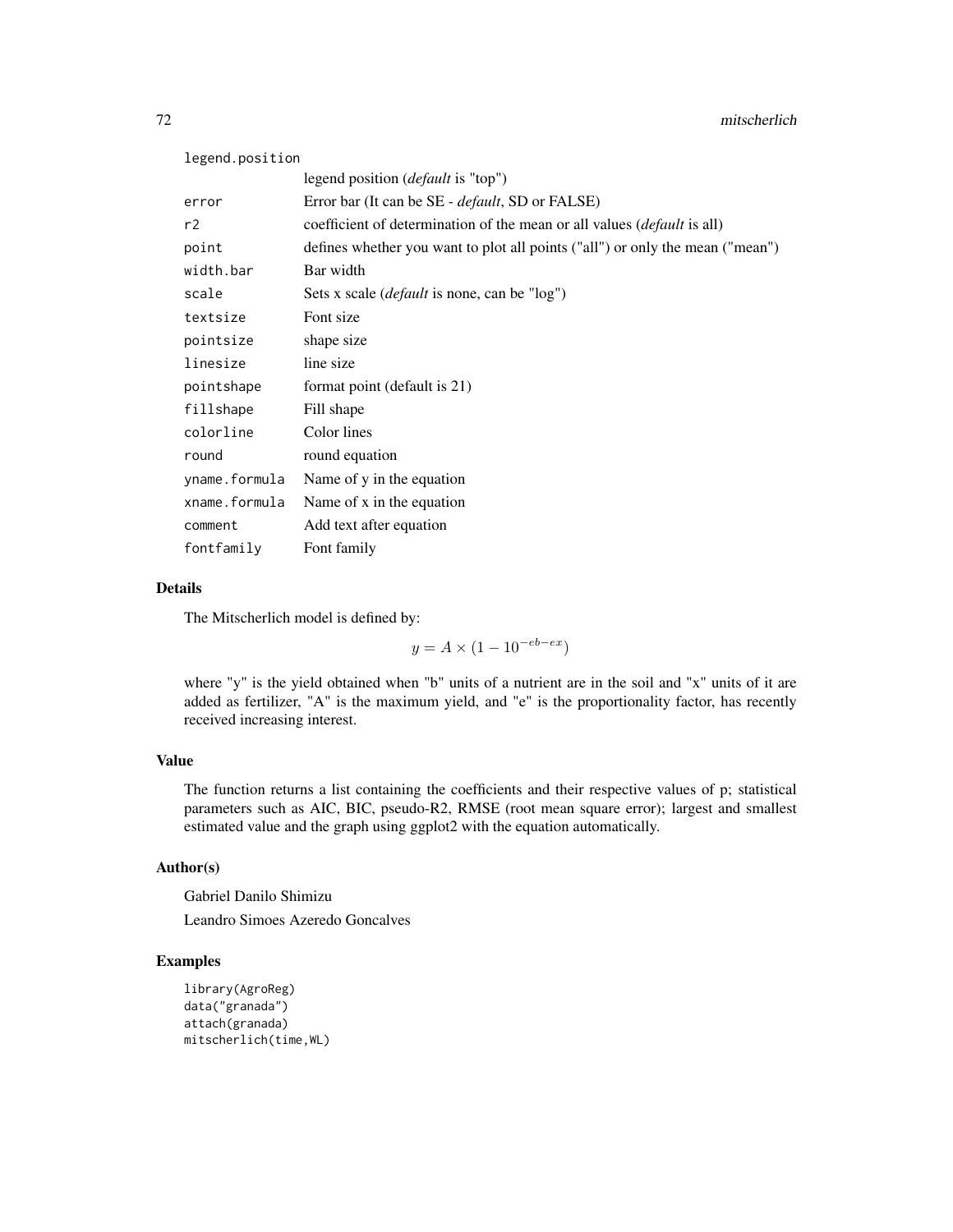This function performs regression analysis using the Michaelis-Menten model.

### Usage

```
MM(
  trat,
  resp,
  npar = "mm2",sample.curve = 1000,
  error = "SE",ylab = "Dependent",
  xlab = "Independent",
  theme = theme_classic(),
  legend.position = "top",
  point = "all",width.bar = NA,
  r2 = "all",ic = FALSE,
  fill.ic = "gray70",
  alpha.ic = 0.5,
  textsize = 12,
  pointsize = 4.5,
  linesize = 0.8,
  pointshape = 21,
  fillshape = "gray",
  colorline = "black",
  round = NA,
  yname.formula = "y",
  xname.formula = "x",
  comment = NA,
  fontfamily = "sans"
)
```

| trat         | Numeric vector with dependent variable.                                    |
|--------------|----------------------------------------------------------------------------|
| resp         | Numeric vector with independent variable.                                  |
| npar         | Number of parameters (mm2 or mm3)                                          |
| sample.curve | Provide the number of observations to simulate curvature (default is 1000) |
| error        | Error bar (It can be SE - <i>default</i> , SD or FALSE)                    |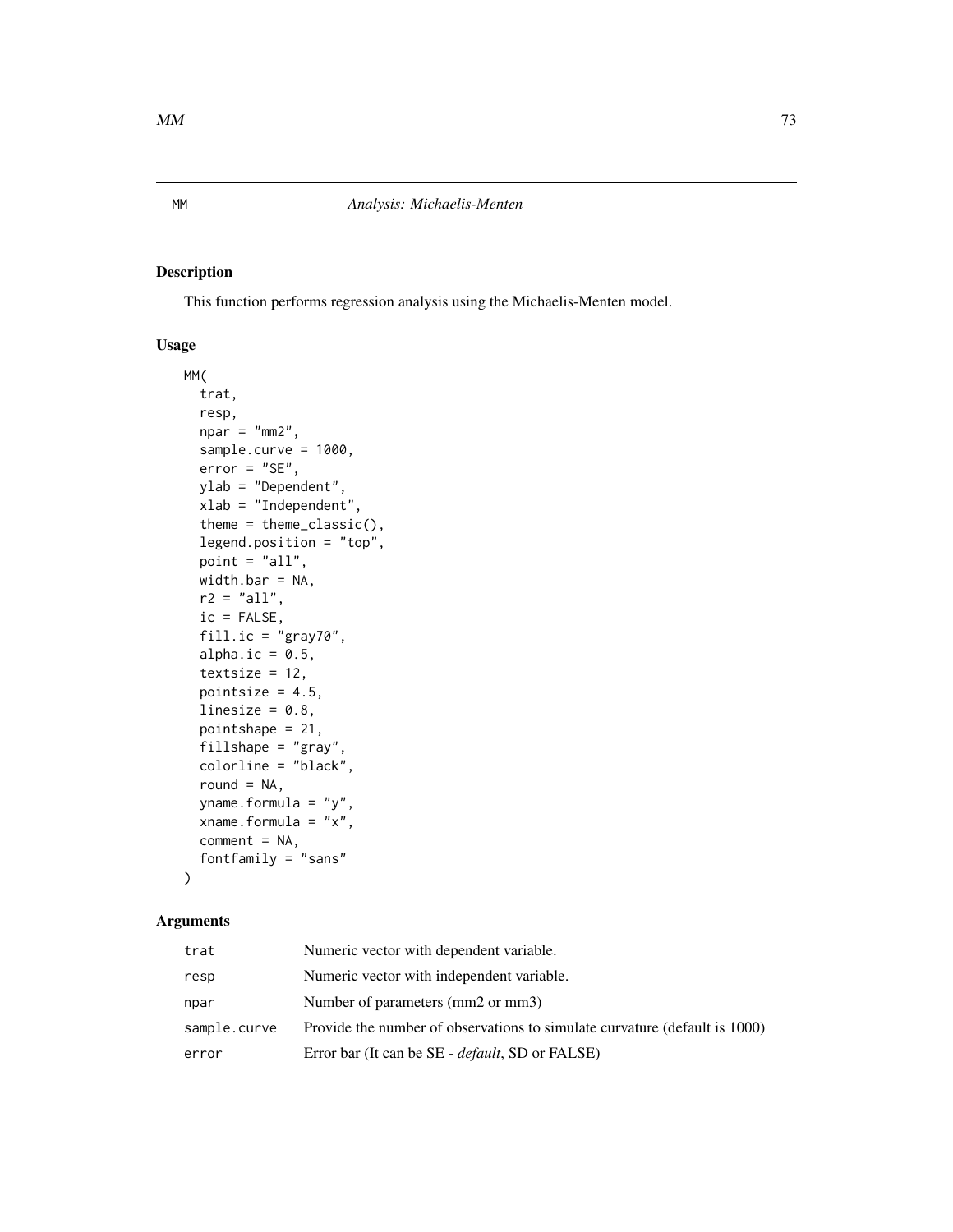| ylab            | Variable response name (Accepts the expression() function)                      |
|-----------------|---------------------------------------------------------------------------------|
| xlab            | treatments name (Accepts the <i>expression</i> () function)                     |
| theme           | ggplot2 theme $(default \text{ is } theme_bw())$                                |
| legend.position |                                                                                 |
|                 | legend position ( <i>default</i> is "top")                                      |
| point           | defines whether you want to plot all points ("all") or only the mean ("mean")   |
| width.bar       | Bar width                                                                       |
| r2              | coefficient of determination of the mean or all values ( <i>default</i> is all) |
| ic              | Add interval of confidence                                                      |
| fill.ic         | Color interval of confidence                                                    |
| alpha.ic        | confidence interval transparency level                                          |
| textsize        | Font size                                                                       |
| pointsize       | shape size                                                                      |
| linesize        | line size                                                                       |
| pointshape      | format point (default is 21)                                                    |
| fillshape       | Fill shape                                                                      |
| colorline       | Color lines                                                                     |
| round           | round equation                                                                  |
| yname.formula   | Name of y in the equation                                                       |
| xname.formula   | Name of x in the equation                                                       |
| comment         | Add text after equation                                                         |
| fontfamily      | Font family                                                                     |

# Details

The two-parameter Michaelis-Menten model is defined by:

$$
y = \frac{Vm \times x}{k + x}
$$

The three-parameter Michaelis-Menten model is defined by:

$$
y = c + \frac{Vm \times x}{k + x}
$$

# Value

The function returns a list containing the coefficients and their respective values of p; statistical parameters such as AIC, BIC, pseudo-R2, RMSE (root mean square error); largest and smallest estimated value and the graph using ggplot2 with the equation automatically.

# Author(s)

Gabriel Danilo Shimizu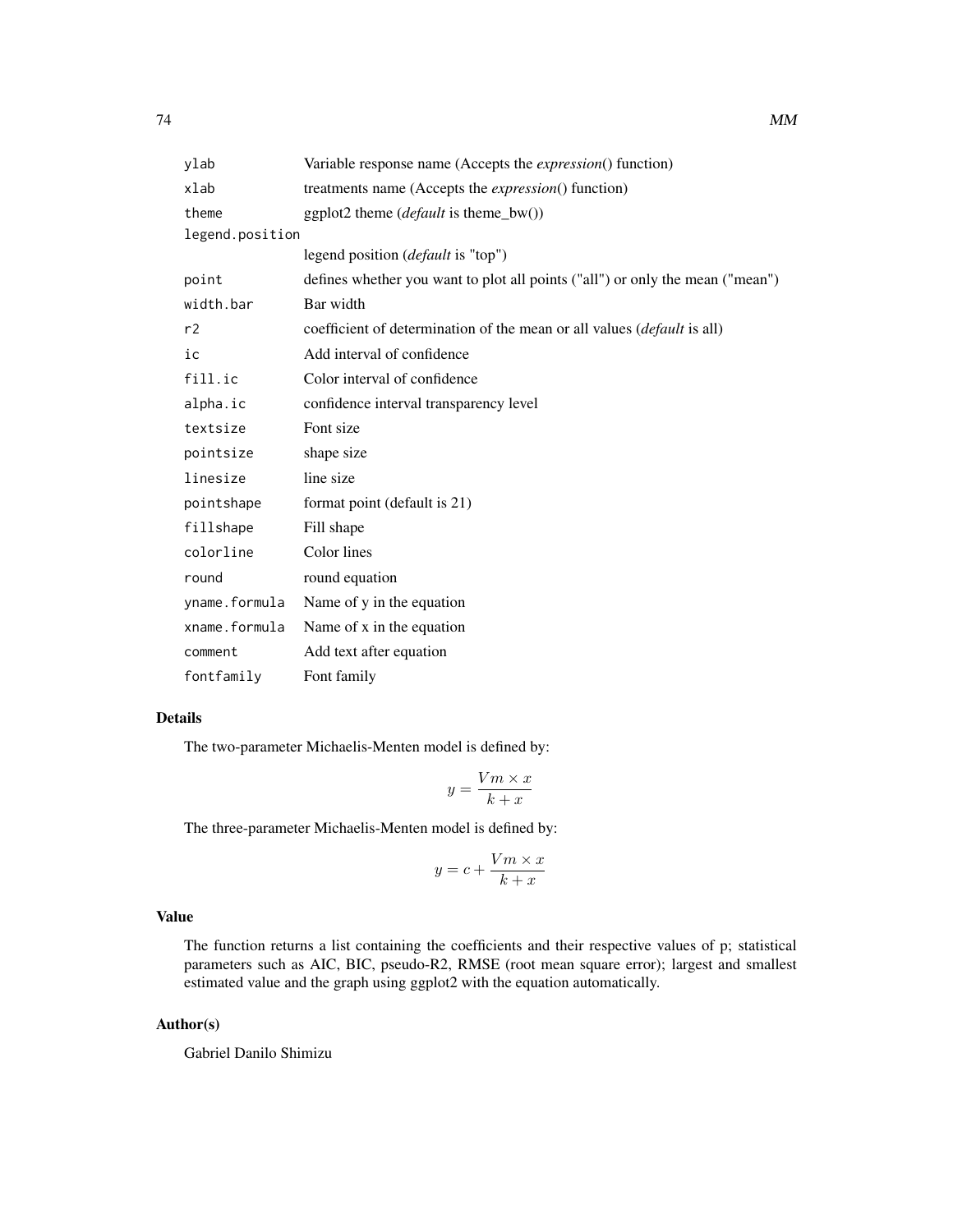#### newton 75

#### References

Seber, G. A. F. and Wild, C. J (1989) Nonlinear Regression, New York: Wiley & Sons (p. 330).

## Examples

```
data("granada")
attach(granada)
MM(time,WL)
MM(time,WL,npar="mm3")
```
newton *Analysis: Newton*

## Description

This function performs exponential regression analysis. This model was used by Newton.

#### Usage

```
newton(
  trat,
  resp,
  sample.curve = 1000,
  ylab = "Dependent",
  xlab = "Independent",
  theme = theme_classic(),
  legend.position = "top",
  error = "SE",
  r2 = "all",point = "all",width.bar = NA,
  scale = "none",
  textsize = 12,
  pointsize = 4.5,
  linesize = 0.8,
  pointshape = 21,
  fillshape = "gray",
  colorline = "black",
  round = NA,
  yname.formula = "y",
  xname.formula = "x",
  comment = NA,fontfamily = "sans"
```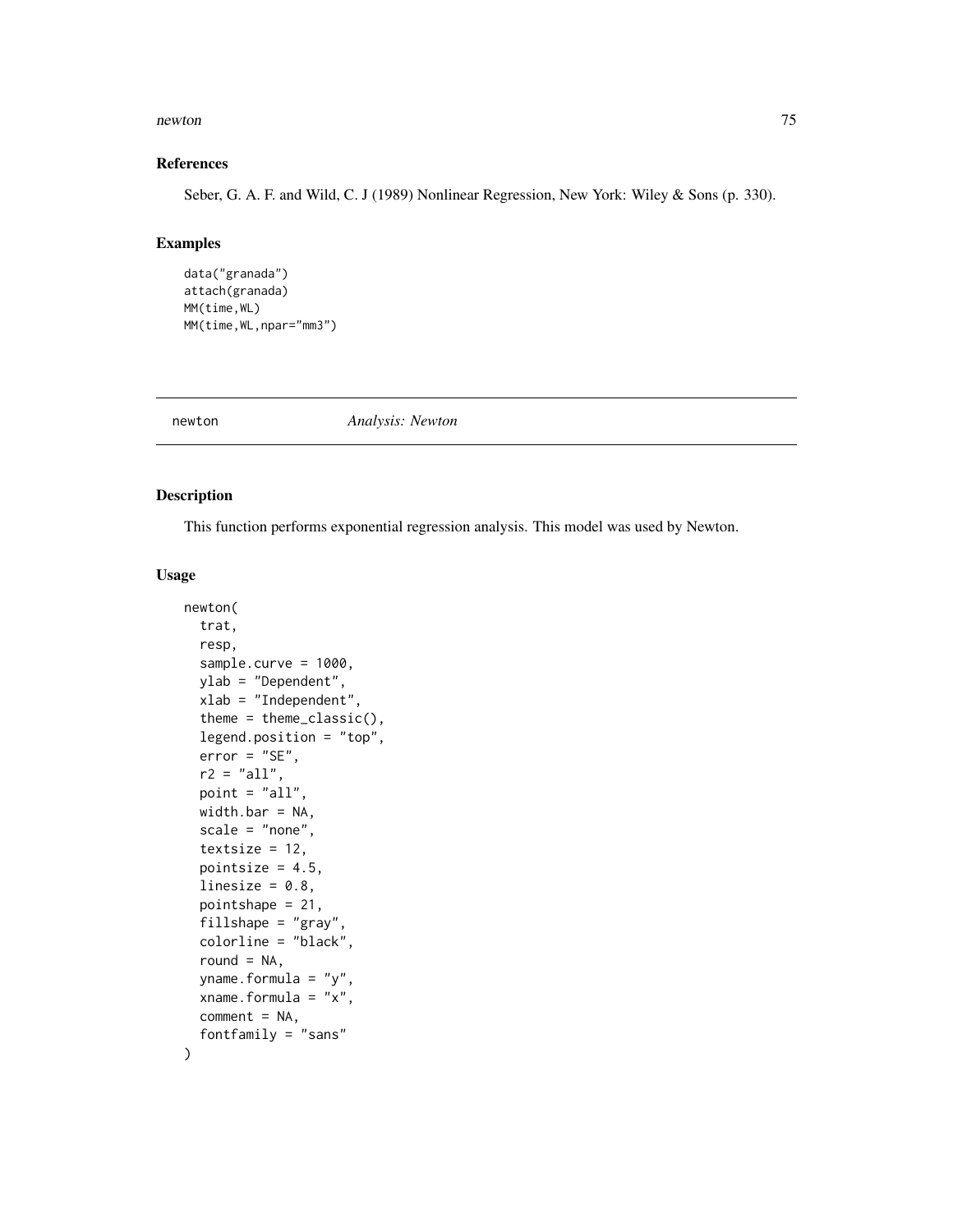## Arguments

| trat            | Numeric vector with dependent variable.                                       |
|-----------------|-------------------------------------------------------------------------------|
| resp            | Numeric vector with independent variable.                                     |
| sample.curve    | Provide the number of observations to simulate curvature (default is 1000)    |
| ylab            | Variable response name (Accepts the <i>expression</i> () function)            |
| xlab            | treatments name (Accepts the <i>expression</i> () function)                   |
| theme           | ggplot2 theme $(default \text{ is theme_bw}))$                                |
| legend.position |                                                                               |
|                 | legend position ( <i>default</i> is "top")                                    |
| error           | Error bar (It can be SE - <i>default</i> , SD or FALSE)                       |
| r2              | coefficient of determination of the mean or all values (default is all)       |
| point           | defines whether you want to plot all points ("all") or only the mean ("mean") |
| width.bar       | Bar width                                                                     |
| scale           | Sets x scale ( <i>default</i> is none, can be "log")                          |
| textsize        | Font size                                                                     |
| pointsize       | shape size                                                                    |
| linesize        | line size                                                                     |
| pointshape      | format point (default is 21)                                                  |
| fillshape       | Fill shape                                                                    |
| colorline       | Color lines                                                                   |
| round           | round equation                                                                |
| yname.formula   | Name of y in the equation                                                     |
| xname.formula   | Name of x in the equation                                                     |
| comment         | Add text after equation                                                       |
| fontfamily      | Font family                                                                   |

## Details

The exponential model is defined by:

 $y=e^{-\beta \cdot x} \cdot x$ 

## Value

The function returns a list containing the coefficients and their respective values of p; statistical parameters such as AIC, BIC, pseudo-R2, RMSE (root mean square error); largest and smallest estimated value and the graph using ggplot2 with the equation automatically.

# Author(s)

Gabriel Danilo Shimizu Leandro Simoes Azeredo Goncalves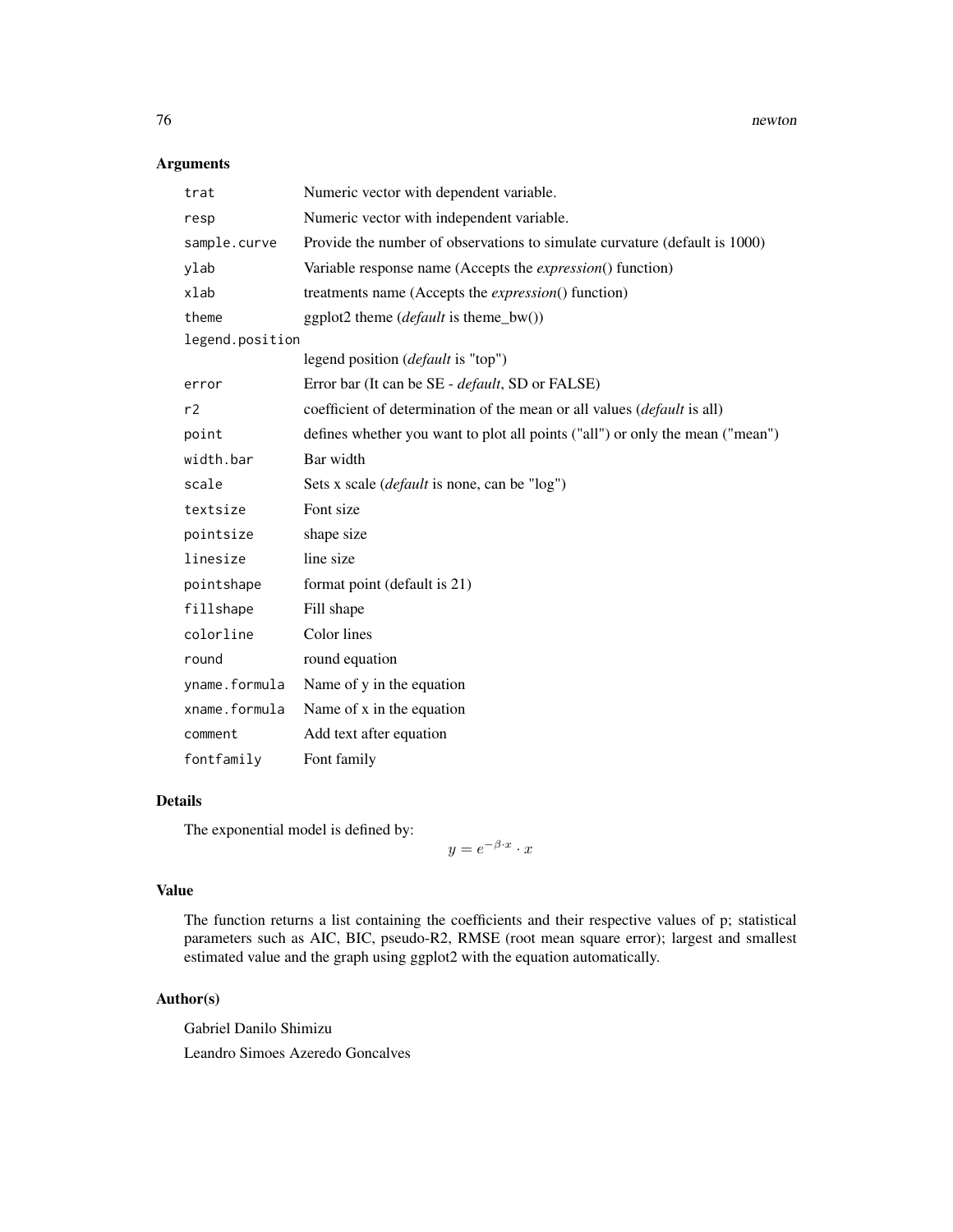#### Nreg 2008 - 2009 - 2009 - 2009 - 2009 - 2009 - 2009 - 2009 - 2009 - 2009 - 2009 - 2009 - 2009 - 2009 - 2009 - 2009 - 2009 - 2009 - 2009 - 2009 - 2009 - 2009 - 2009 - 2009 - 2009 - 2009 - 2009 - 2009 - 2009 - 2009 - 2009 -

# References

Seber, G. A. F. and Wild, C. J (1989) Nonlinear Regression, New York: Wiley & Sons (p. 330).

Siqueira, V. C., Resende, O., and Chaves, T. H. (2013). Mathematical modelling of the drying of jatropha fruit: an empirical comparison. Revista Ciencia Agronomica, 44, 278-285.

#### Examples

```
library(AgroReg)
data("aristolochia")
attach(aristolochia)
newton(trat,resp+0.001)
```
Nreg *Analysis: Graph for not significant trend*

#### Description

Graph for non-significant trend. Can be used within the multicurve command

#### Usage

```
Nreg(
  trat,
  resp,
 ylab = "Dependent",
  xlab = "Independent",
  error = "SE",theme = theme_classic(),
  legend.position = "top",
  legend.text = "not~significant",
  legend.add.mean = TRUE,
  legend.add_mean.name = "hat(y)",width.bar = NA,
 point = "all",
  textsize = 12,add.line = FALSE,
  add.line.mean = FALSE,
  linesize = 0.8,
  pointsize = 4.5,
 pointshape = 21,
  fillshape = "gray",colorline = "black",
  fontfamily = "sans"
)
```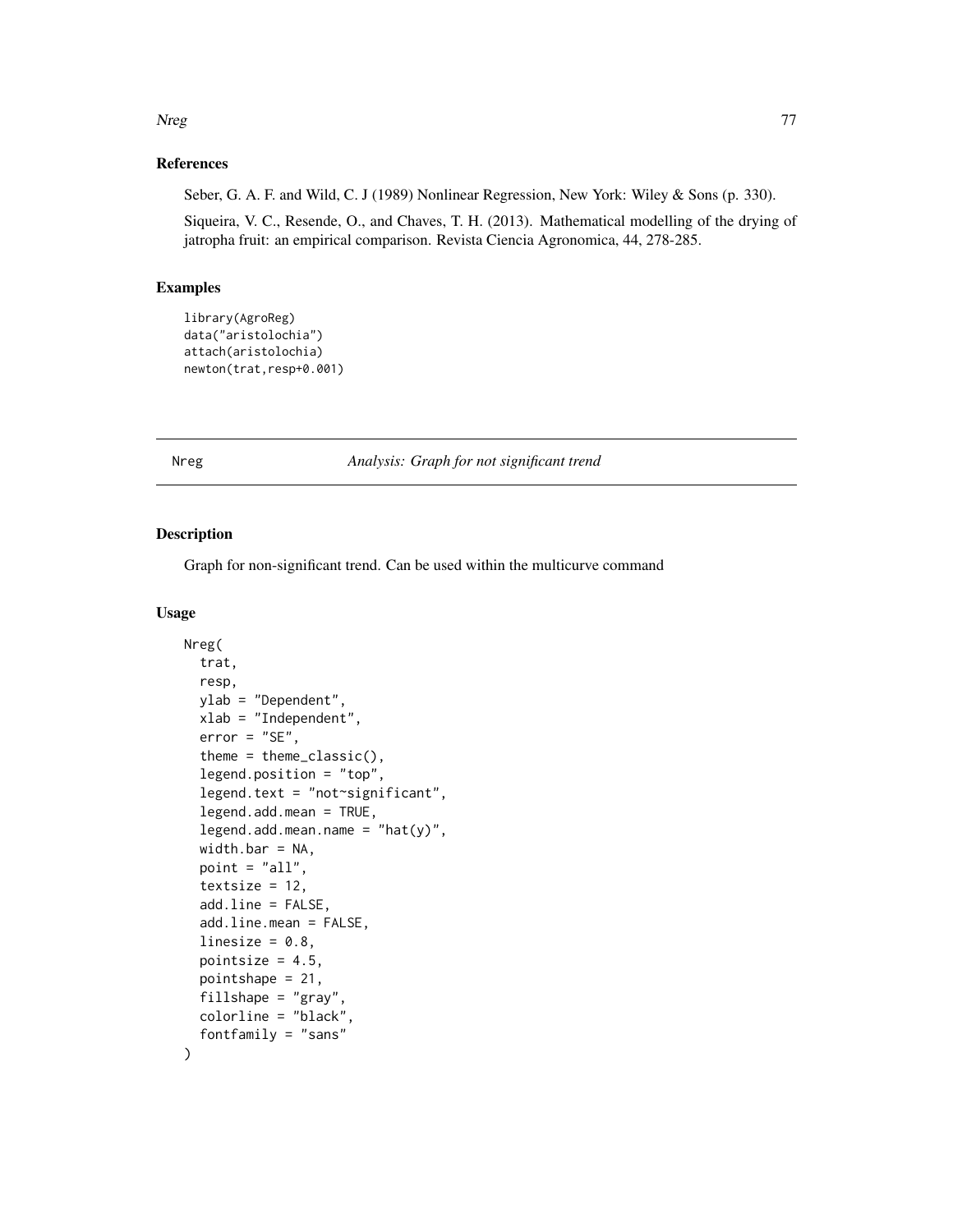# Arguments

| trat                 | Numeric vector with dependent variable.                                       |
|----------------------|-------------------------------------------------------------------------------|
| resp                 | Numeric vector with independent variable.                                     |
| ylab                 | Dependent variable name (Accepts the <i>expression</i> () function)           |
| xlab                 | Independent variable name (Accepts the <i>expression</i> () function)         |
| error                | Error bar (It can be SE - <i>default</i> , SD or FALSE)                       |
| theme                | ggplot2 theme (default is theme_classic())                                    |
| legend.position      |                                                                               |
|                      | legend position ( <i>default</i> is "top")                                    |
| legend.text          | legend text                                                                   |
| legend.add.mean      |                                                                               |
|                      | Add average in legend                                                         |
| legend.add.mean.name |                                                                               |
|                      | Add media name                                                                |
| width.bar            | Bar width                                                                     |
| point                | defines whether you want to plot all points ("all") or only the mean ("mean") |
| textsize             | Font size                                                                     |
| add.line             | Add line                                                                      |
| add.line.mean        | Add line mean                                                                 |
| linesize             | line size                                                                     |
| pointsize            | shape size                                                                    |
| pointshape           | format point (default is 21)                                                  |
| fillshape            | Fill shape                                                                    |
| colorline            | Color lines                                                                   |
| fontfamily           | Font family                                                                   |

# Value

The function returns an exploratory graph of segments

# Author(s)

Gabriel Danilo Shimizu Leandro Simoes Azeredo Goncalves

```
library(AgroReg)
data("aristolochia")
attach(aristolochia)
Nreg(trat,resp)
```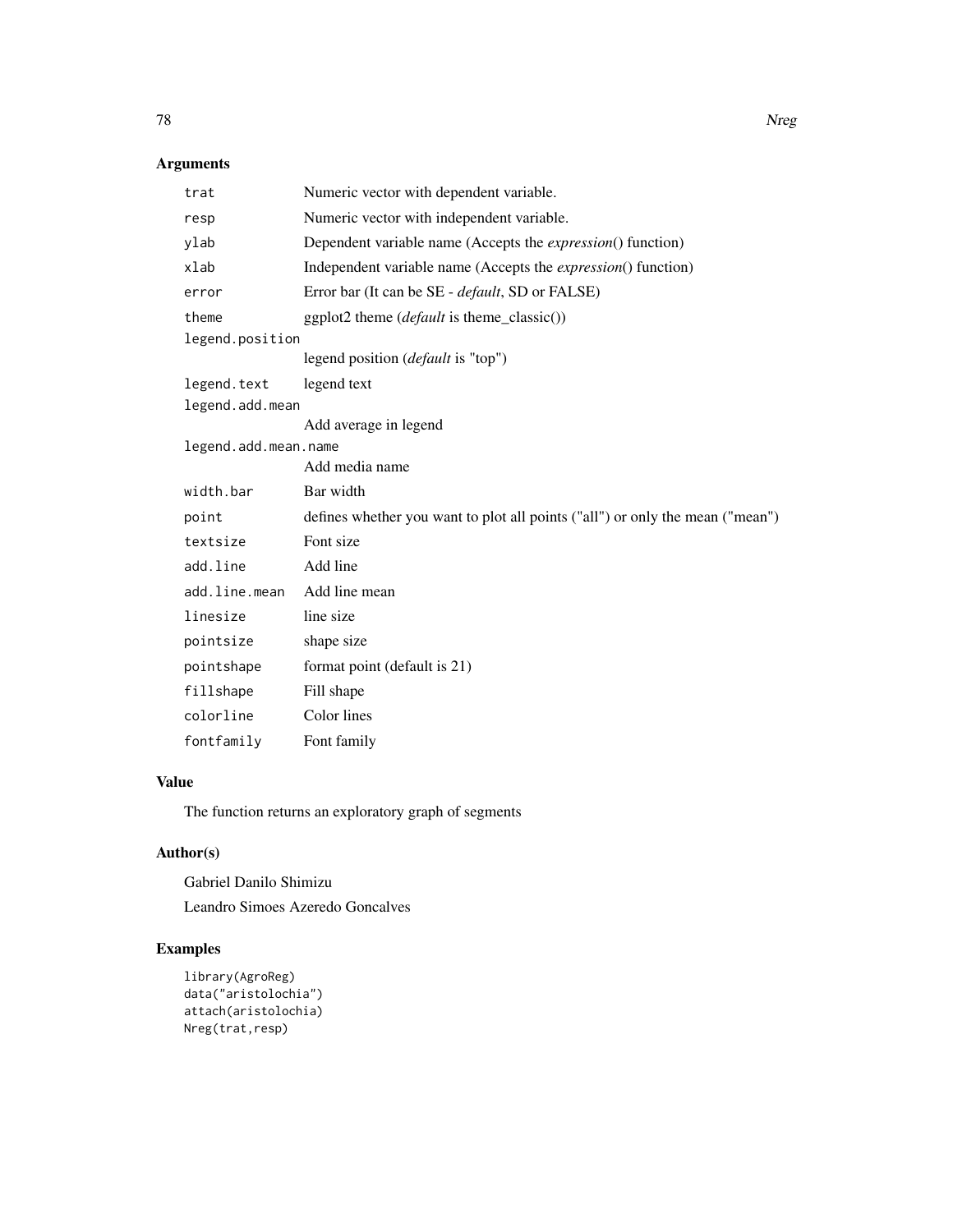This function performs exponential page regression analysis.

# Usage

```
PAGE(
  trat,
  resp,
  initial = NA,
  sample.curve = 1000,
 ylab = "Dependent",
  xlab = "Independent",
  theme = theme_classic(),
  legend.position = "top",
  error = "SE",
  r2 = "all",point = "all",
 width.bar = NA,
  scale = "none",
  textsize = 12,
  pointsize = 4.5,
  linesize = 0.8,
  pointshape = 21,
  fillshape = "gray",
  colorline = "black",
  round = NA,
 yname.formula = "y",
  xname.formula = "x",
  comment = NA,fontfamily = "sans"
)
```

| trat         | Numeric vector with dependent variable.                                    |
|--------------|----------------------------------------------------------------------------|
| resp         | Numeric vector with independent variable.                                  |
| initial      | Starting estimates                                                         |
| sample.curve | Provide the number of observations to simulate curvature (default is 1000) |
| ylab         | Variable response name (Accepts the <i>expression</i> () function)         |
| xlab         | treatments name (Accepts the <i>expression</i> () function)                |
| theme        | ggplot2 theme ( <i>default</i> is theme_bw())                              |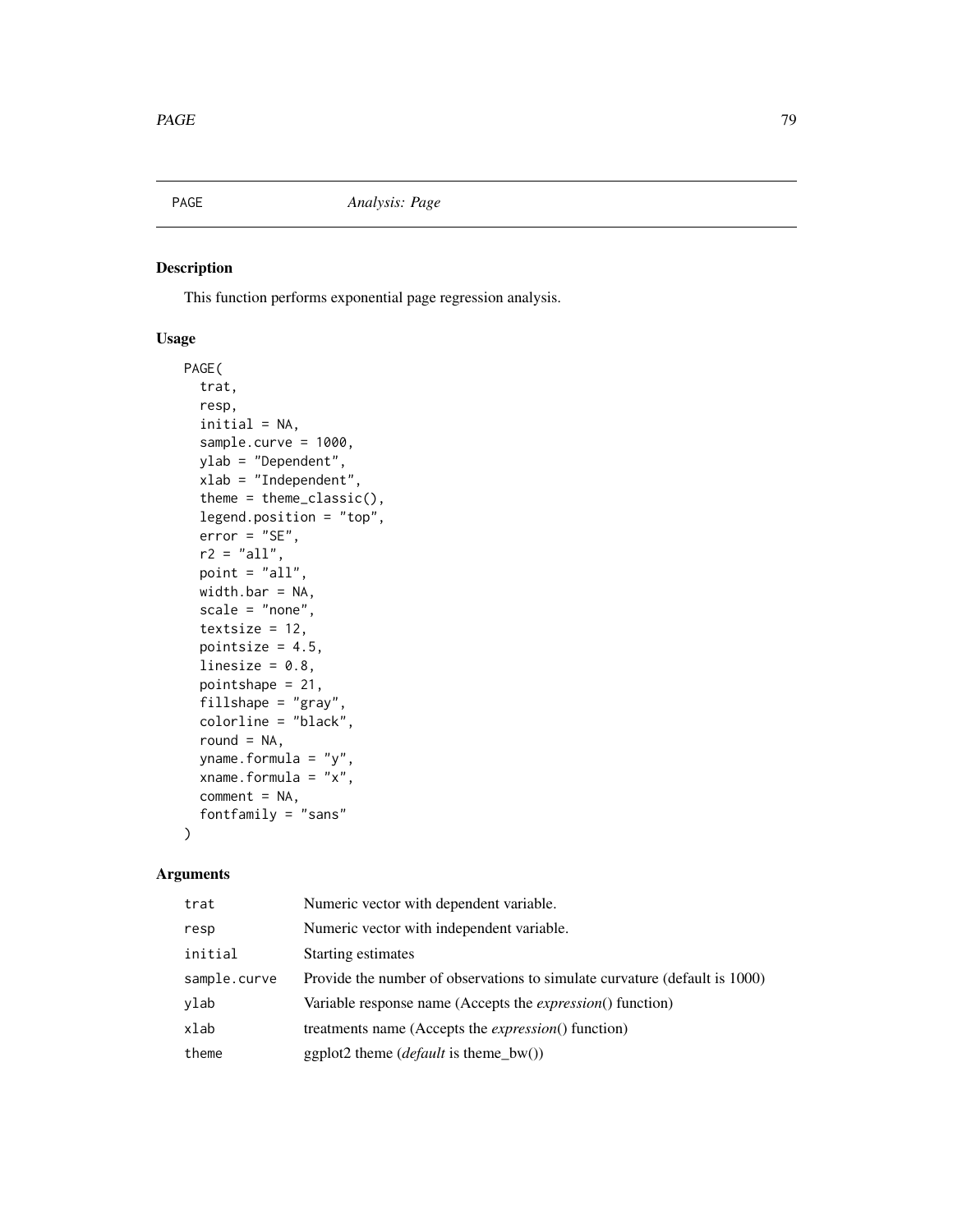| legend.position |                                                                                 |
|-----------------|---------------------------------------------------------------------------------|
|                 | legend position ( <i>default</i> is "top")                                      |
| error           | Error bar (It can be SE - <i>default</i> , SD or FALSE)                         |
| r2              | coefficient of determination of the mean or all values ( <i>default</i> is all) |
| point           | defines whether you want to plot all points ("all") or only the mean ("mean")   |
| width.bar       | Bar width                                                                       |
| scale           | Sets x scale ( <i>default</i> is none, can be "log")                            |
| textsize        | Font size                                                                       |
| pointsize       | shape size                                                                      |
| linesize        | line size                                                                       |
| pointshape      | format point (default is 21)                                                    |
| fillshape       | Fill shape                                                                      |
| colorline       | Color lines                                                                     |
| round           | round equation                                                                  |
| yname.formula   | Name of y in the equation                                                       |
| xname.formula   | Name of x in the equation                                                       |
| comment         | Add text after equation                                                         |
| fontfamily      | Font family                                                                     |

## Details

The exponential model is defined by:

 $y = e^{-k \cdot x^n}$ 

## Value

The function returns a list containing the coefficients and their respective values of p; statistical parameters such as AIC, BIC, pseudo-R2, RMSE (root mean square error); largest and smallest estimated value and the graph using ggplot2 with the equation automatically.

# Author(s)

Gabriel Danilo Shimizu

Leandro Simoes Azeredo Goncalves

## References

Seber, G. A. F. and Wild, C. J (1989) Nonlinear Regression, New York: Wiley & Sons (p. 330).

```
library(AgroReg)
data("granada")
attach(granada)
PAGE(time,100-WL)
```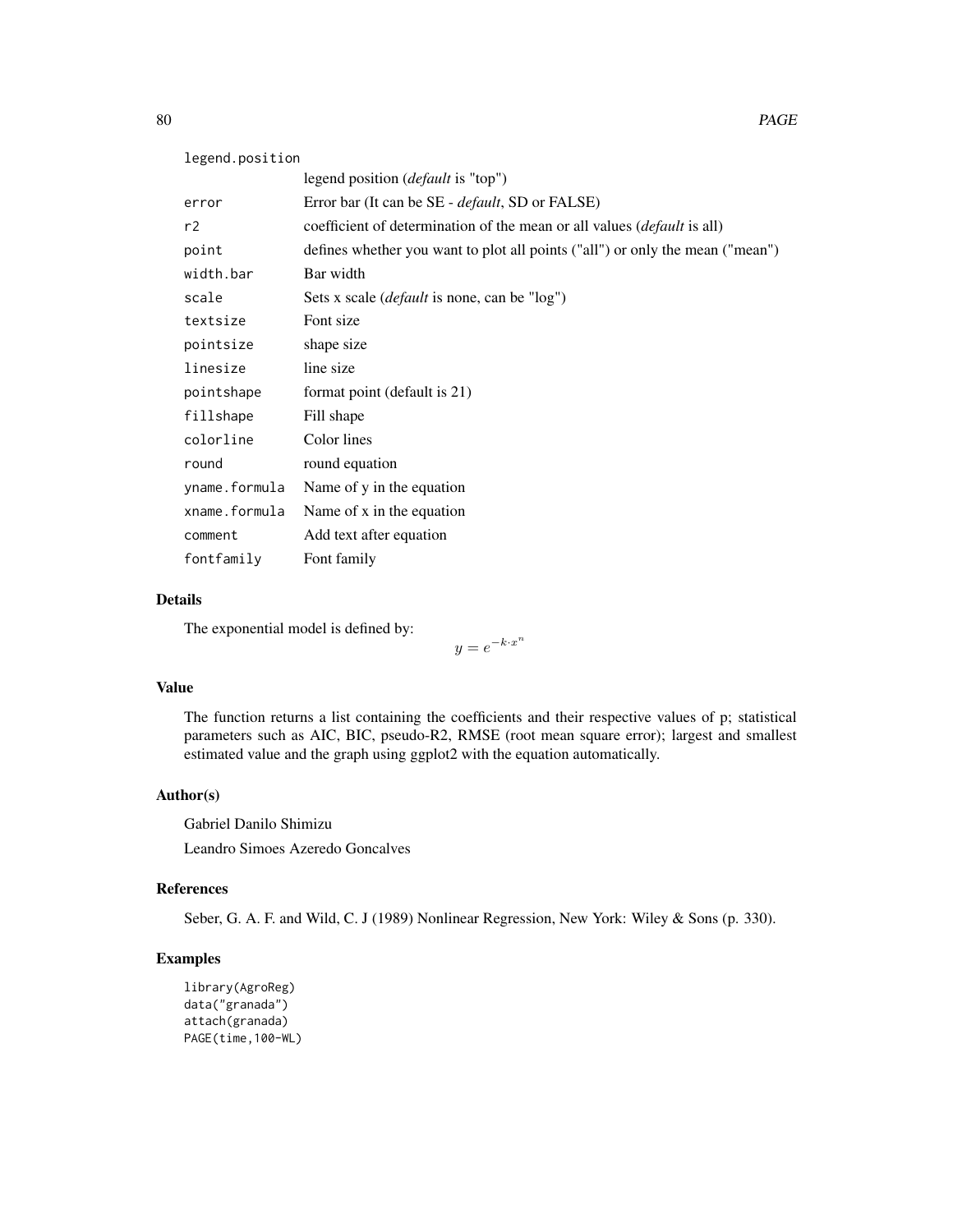This function performs Peleg regression analysis.

# Usage

```
peleg(
  trat,
  resp,
  initial = NA,
  sample.curve = 1000,
 ylab = "Dependent",
  xlab = "Independent",
  theme = theme_classic(),
  legend.position = "top",
  error = "SE",
  r2 = "all",point = "all",
 width.bar = NA,
  scale = "none",
  textsize = 12,
  pointsize = 4.5,
  linesize = 0.8,
  pointshape = 21,
  fillshape = "gray",
  colorline = "black",
  round = NA,
 yname.formula = "y",
  xname.formula = "x",
  comment = NA,fontfamily = "sans"
)
```

| trat         | Numeric vector with dependent variable.                                    |
|--------------|----------------------------------------------------------------------------|
| resp         | Numeric vector with independent variable.                                  |
| initial      | Starting estimates                                                         |
| sample.curve | Provide the number of observations to simulate curvature (default is 1000) |
| ylab         | Variable response name (Accepts the <i>expression</i> () function)         |
| xlab         | treatments name (Accepts the <i>expression</i> () function)                |
| theme        | ggplot2 theme ( <i>default</i> is theme_bw())                              |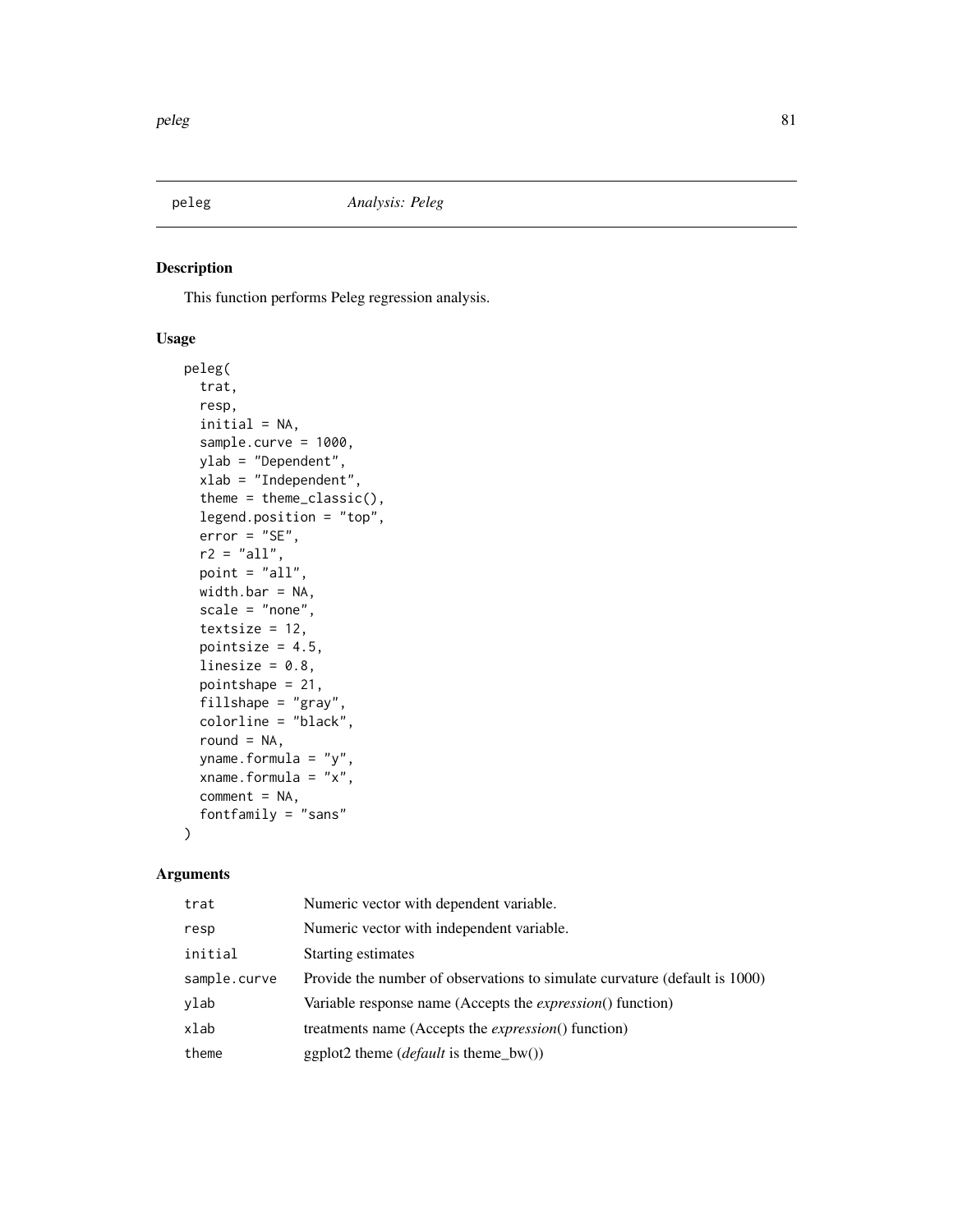| legend.position |                                                                               |  |
|-----------------|-------------------------------------------------------------------------------|--|
|                 | legend position <i>(default</i> is "top")                                     |  |
| error           | Error bar (It can be SE - <i>default</i> , SD or FALSE)                       |  |
| r2              | coefficient of determination of the mean or all values (default is all)       |  |
| point           | defines whether you want to plot all points ("all") or only the mean ("mean") |  |
| width.bar       | Bar width                                                                     |  |
| scale           | Sets x scale ( <i>default</i> is none, can be "log")                          |  |
| textsize        | Font size                                                                     |  |
| pointsize       | shape size                                                                    |  |
| linesize        | line size                                                                     |  |
| pointshape      | format point (default is 21)                                                  |  |
| fillshape       | Fill shape                                                                    |  |
| colorline       | Color lines                                                                   |  |
| round           | round equation                                                                |  |
| yname.formula   | Name of y in the equation                                                     |  |
| xname.formula   | Name of x in the equation                                                     |  |
| comment         | Add text after equation                                                       |  |
| fontfamily      | Font family                                                                   |  |

## Details

The Peleg model is defined by:

 $y = \frac{(1-x)}{1}$  $a + bx$ 

### Value

The function returns a list containing the coefficients and their respective values of p; statistical parameters such as AIC, BIC, pseudo-R2, RMSE (root mean square error); largest and smallest estimated value and the graph using ggplot2 with the equation automatically.

## Author(s)

Gabriel Danilo Shimizu Leandro Simoes Azeredo Goncalves

## References

Seber, G. A. F. and Wild, C. J (1989) Nonlinear Regression, New York: Wiley & Sons (p. 330).

```
library(AgroReg)
data("granada")
attach(granada)
peleg(time,WL)
```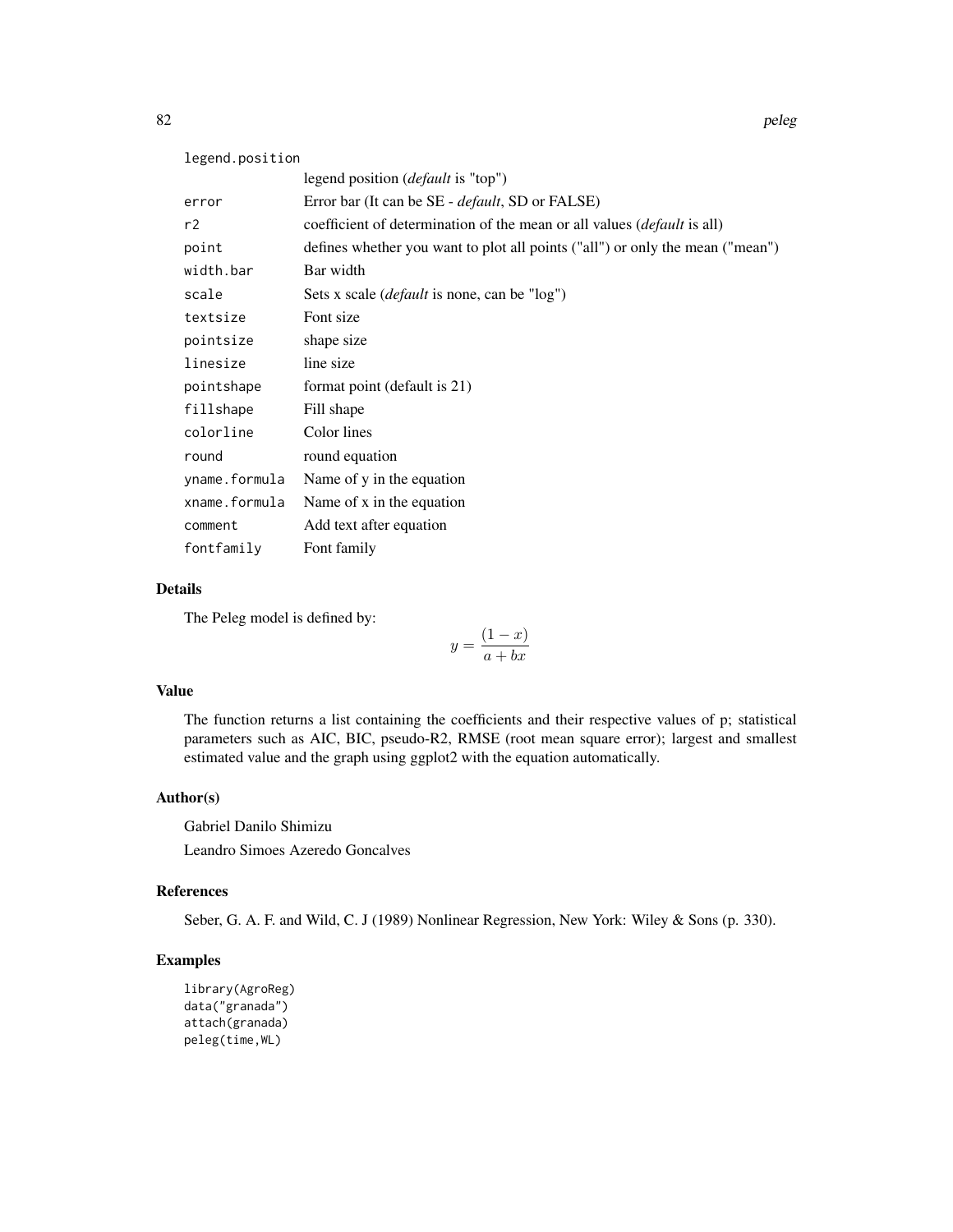This function performs the plateau-linear regression analysis.

## Usage

```
plateau.linear(
  trat,
  resp,
  sample.curve = 1000,
  ylab = "Dependent",
  xlab = "Independent",
  theme = theme_classic(),
  legend.position = "top",
  error = "SE",r2 = "all",point = "all",
 width.bar = NA,
  scale = "none",
  textsize = 12,
 pointsize = 4.5,
  linesize = 0.8,
  pointshape = 21,
  fillshape = "gray",
  colorline = "black",
  round = NA,
  xname.formula = "x",
  yname.formula = "y",
  comment = NA,fontfamily = "sans"
)
```

| trat            | Numeric vector with dependent variable.                                    |  |
|-----------------|----------------------------------------------------------------------------|--|
| resp            | Numeric vector with independent variable.                                  |  |
| sample.curve    | Provide the number of observations to simulate curvature (default is 1000) |  |
| ylab            | Variable response name (Accepts the <i>expression</i> () function)         |  |
| xlab            | treatments name (Accepts the <i>expression</i> () function)                |  |
| theme           | ggplot2 theme ( <i>default</i> is theme_bw())                              |  |
| legend.position |                                                                            |  |
|                 | legend position ( <i>default</i> is "top")                                 |  |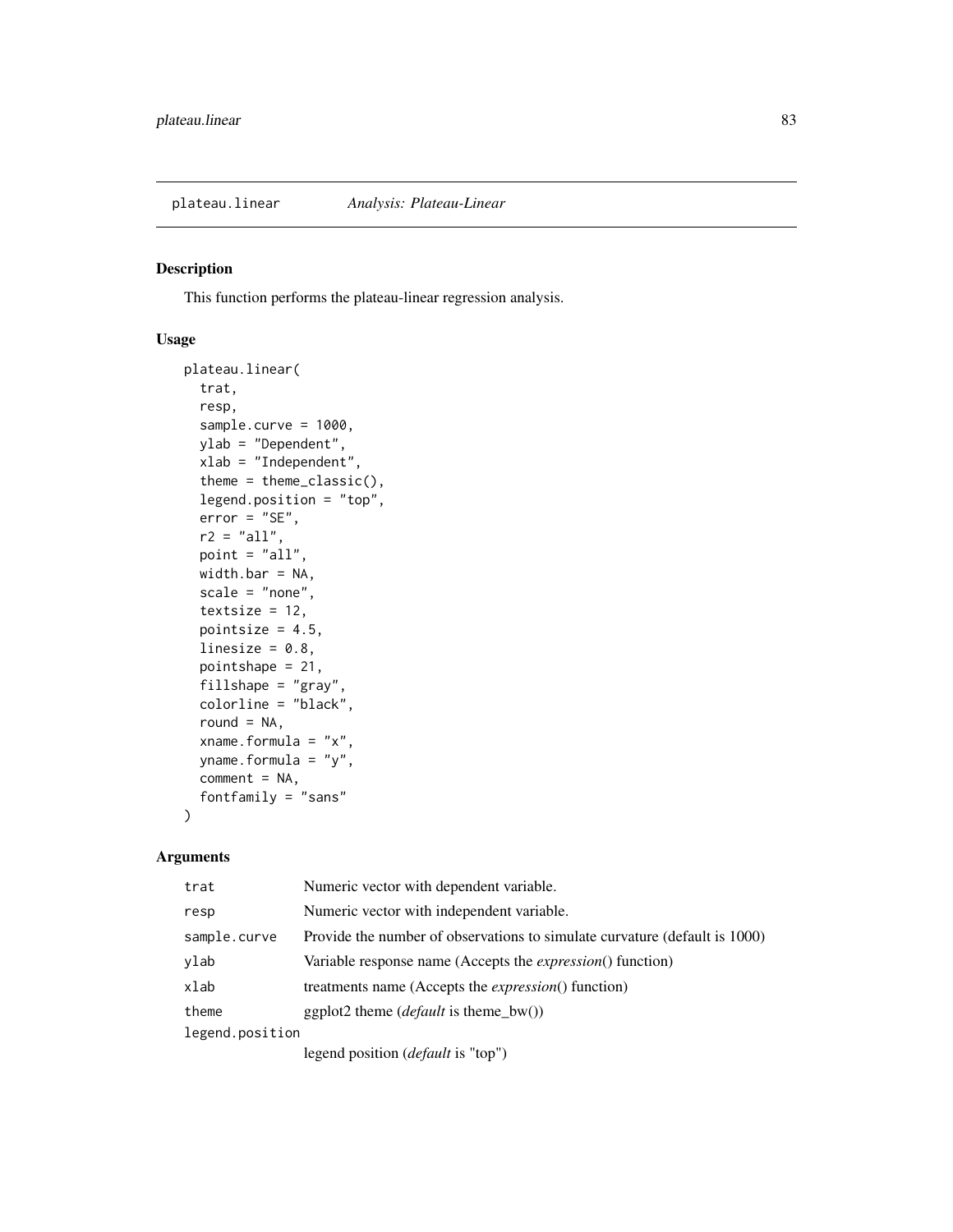| error         | Error bar (It can be SE - <i>default</i> , SD or FALSE)                        |
|---------------|--------------------------------------------------------------------------------|
| r2            | coefficient of determination of the mean or all values <i>(default is all)</i> |
| point         | defines whether you want to plot all points ("all") or only the mean ("mean")  |
| width.bar     | Bar width                                                                      |
| scale         | Sets x scale ( <i>default</i> is none, can be "log")                           |
| textsize      | Font size                                                                      |
| pointsize     | shape size                                                                     |
| linesize      | line size                                                                      |
| pointshape    | format point (default is 21)                                                   |
| fillshape     | Fill shape                                                                     |
| colorline     | Color lines                                                                    |
| round         | round equation                                                                 |
| xname.formula | Name of x in the equation                                                      |
| yname.formula | Name of y in the equation                                                      |
| comment       | Add text after equation                                                        |
| fontfamily    | Font family                                                                    |

#### Details

The plateau-linear model is defined by: First curve:

 $y = \beta_0 + \beta_1 \times \text{breakpoint}(x < \text{breakpoint})$ 

Second curve:

$$
y = \beta_0 + \beta_1 \times x(x > breakpoint)
$$

## Value

The function returns a list containing the coefficients and their respective values of p; statistical parameters such as AIC, BIC, pseudo-R2, RMSE (root mean square error); breakpoint and the graph using ggplot2 with the equation automatically.

## Author(s)

Gabriel Danilo Shimizu

Leandro Simoes Azeredo Goncalves

## References

Chiu, G. S., R. Lockhart, and R. Routledge. 2006. Bent-cable regression theory and applications. Journal of the American Statistical Association 101:542-553.

Toms, J. D., and M. L. Lesperance. 2003. Piecewise regression: a tool for identifying ecological thresholds. Ecology 84:2034-2041.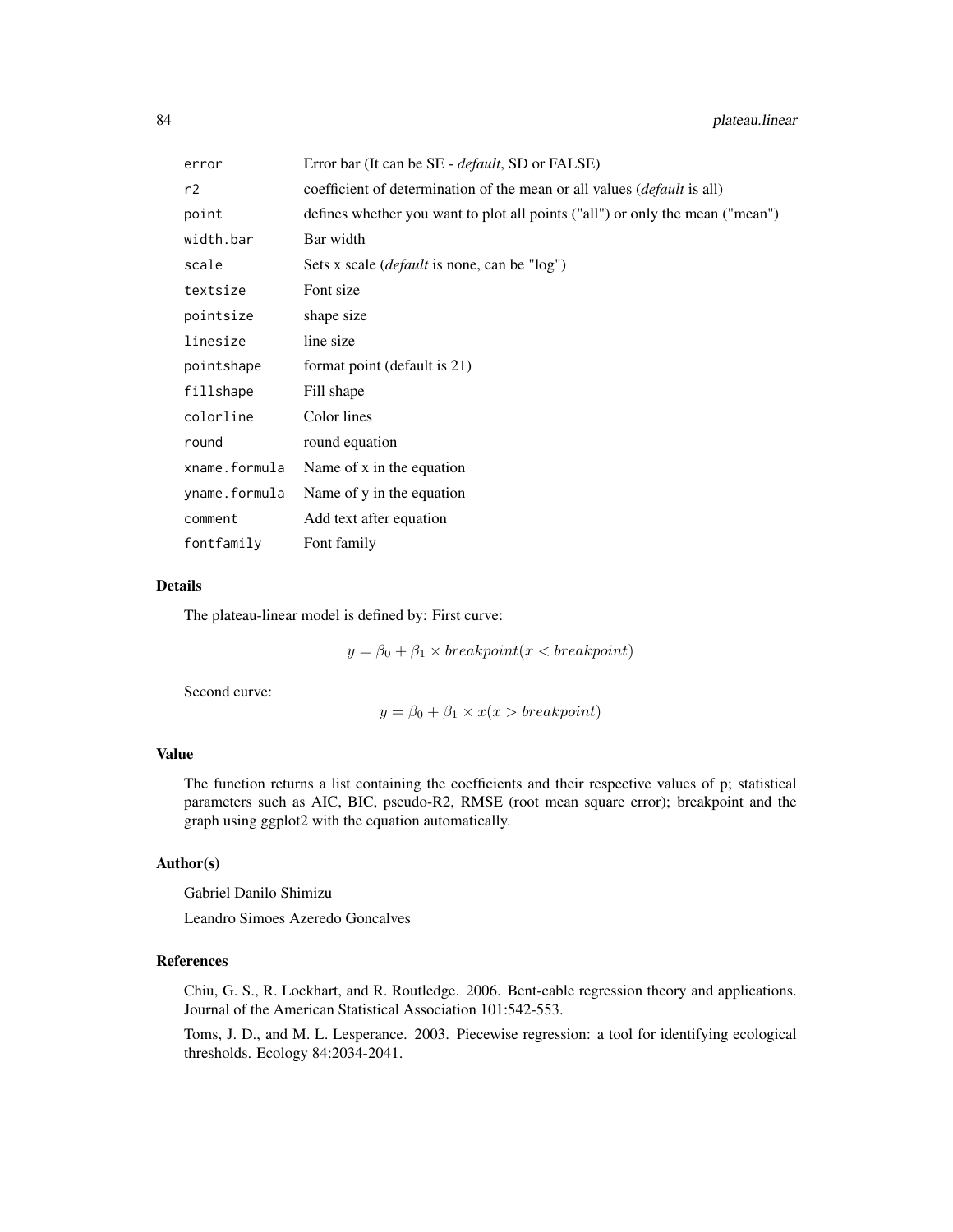## plateau.quadratic 85

## See Also

[quadratic.plateau,](#page-90-0) [linear.linear](#page-33-0)

#### Examples

```
library(AgroReg)
data("granada")
attach(granada)
x=time[length(time):1]
plateau.linear(x,WL)
```
plateau.quadratic *Analysis: Plateau-quadratic*

## Description

This function performs the plateau-quadratic regression analysis.

## Usage

```
plateau.quadratic(
  trat,
  resp,
  sample.curve = 1000,
  ylab = "Dependent",
  xlab = "Independent",
  theme = theme_classic(),
  legend.position = "top",
  error = "SE",r2 = "all",point = "all",
  width.bar = NA,
  scale = "none",
  textsize = 12,pointsize = 4.5,
  linesize = 0.8,
  pointshape = 21,
  fillshape = "gray",
  colorline = "black",
  round = NA,
  yname.formula = "y",
  xname.formula = "x",comment = NA,
  fontfamily = "sans"
)
```
plquadratic(x, a, breakpoint, b, c)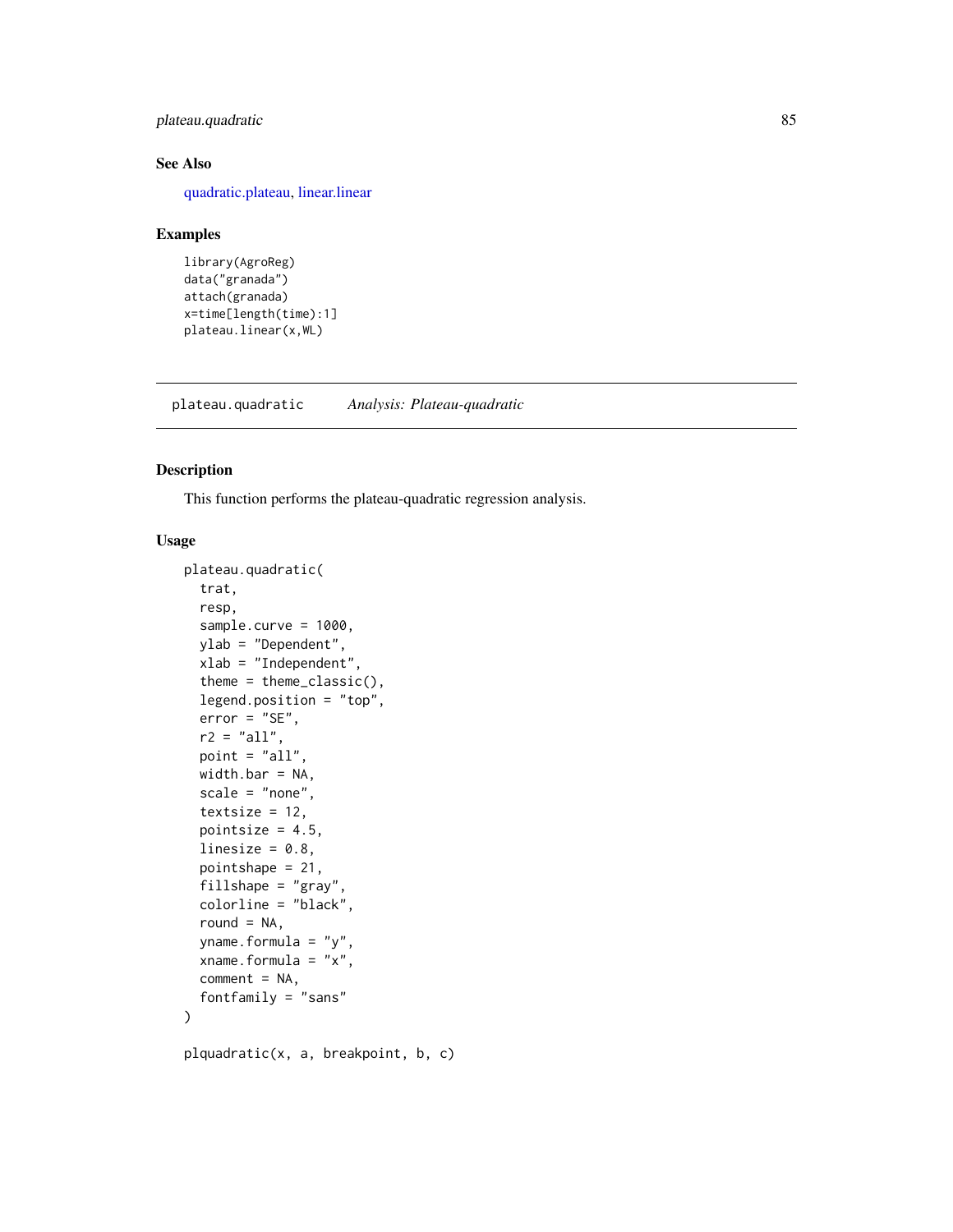# Arguments

| trat            | Numeric vector with dependent variable.                                       |
|-----------------|-------------------------------------------------------------------------------|
| resp            | Numeric vector with independent variable.                                     |
| sample.curve    | Provide the number of observations to simulate curvature (default is 1000)    |
| ylab            | Variable response name (Accepts the <i>expression</i> () function)            |
| xlab            | treatments name (Accepts the <i>expression</i> () function)                   |
| theme           | ggplot2 theme ( <i>default</i> is theme_bw())                                 |
| legend.position |                                                                               |
|                 | legend position ( <i>default</i> is "top")                                    |
| error           | Error bar (It can be SE - default, SD or FALSE)                               |
| r2              | coefficient of determination of the mean or all values (default is all)       |
| point           | defines whether you want to plot all points ("all") or only the mean ("mean") |
| width.bar       | Bar width                                                                     |
| scale           | Sets x scale ( <i>default</i> is none, can be "log")                          |
| textsize        | Font size                                                                     |
| pointsize       | shape size                                                                    |
| linesize        | line size                                                                     |
| pointshape      | format point (default is 21)                                                  |
| fillshape       | Fill shape                                                                    |
| colorline       | Color lines                                                                   |
| round           | round equation                                                                |
| yname.formula   | Name of y in the equation                                                     |
| xname.formula   | Name of x in the equation                                                     |
| comment         | Add text after equation                                                       |
| fontfamily      | Font family                                                                   |
| х               | Numeric vector with dependent variable.                                       |
| a               | The plateau value                                                             |
| breakpoint      | breakpoint value                                                              |
| b               | Linear term                                                                   |
| C               | Quadratic term                                                                |

## Details

The Plateau-quadratic model is defined by:

First curve:

 $y = \beta_0 + \beta_1 \cdot \text{breakpoint} + \beta_2 \cdot \text{breakpoint}^2 (x < \text{breakpoint})$ 

Second curve:

 $y = \beta_0 + \beta_1 \cdot x + \beta_2 \cdot x^2(x > breakpoint)$ 

or

$$
y = a + b(x + breakpoint) + c(x + breakpoint)^2(x > breakpoint)
$$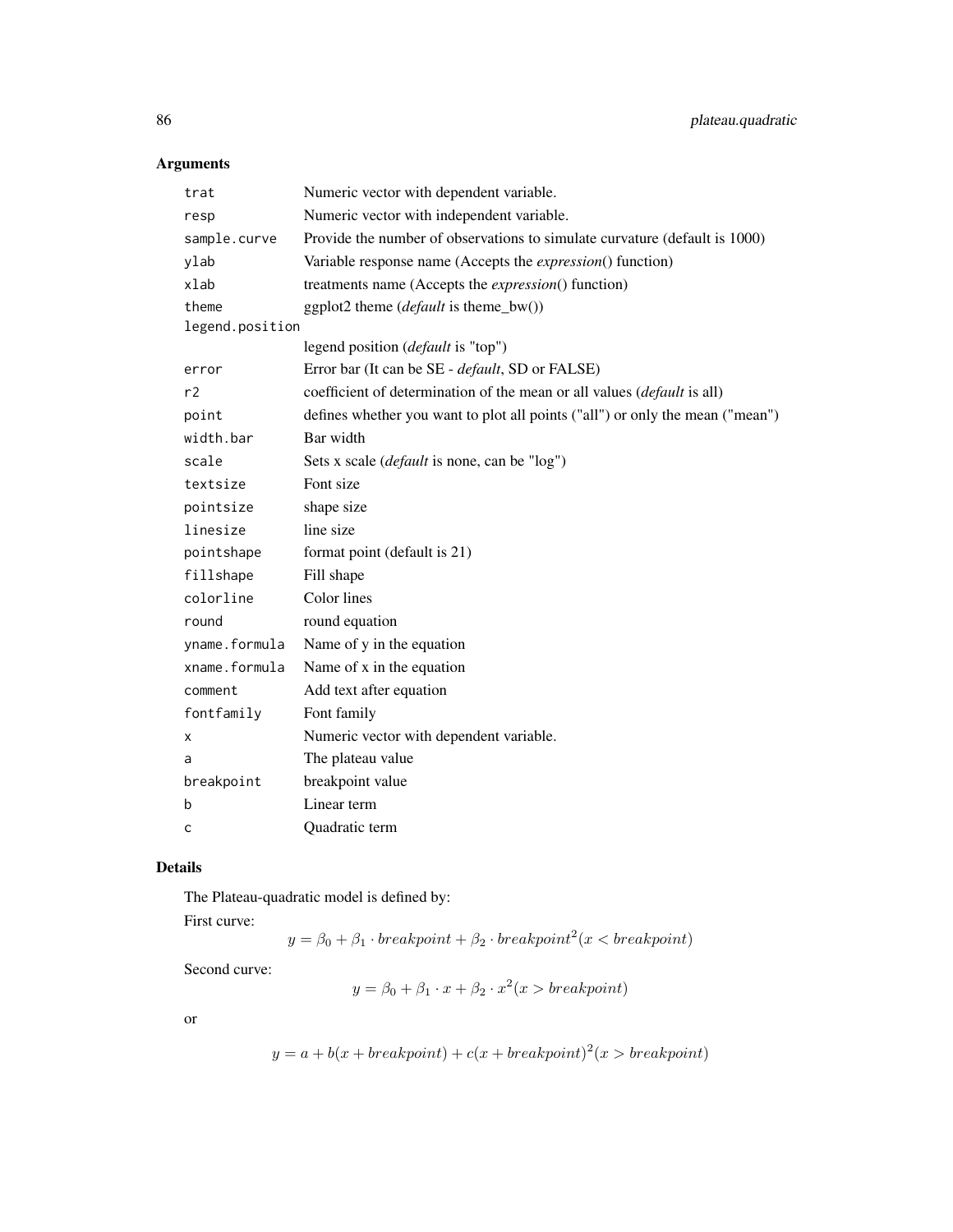## plot\_arrange 87

## Value

The function returns a list containing the coefficients and their respective values of p; statistical parameters such as AIC, BIC, pseudo-R2, RMSE (root mean square error); largest and smallest estimated value and the graph using ggplot2 with the equation automatically.

#### Author(s)

Gabriel Danilo Shimizu

Leandro Simoes Azeredo Goncalves

#### References

Miguez, F. (2020). nlraa: nonlinear Regression for Agricultural Applications. R package version 0.65.

Chiu, G. S., R. Lockhart, and R. Routledge. 2006. Bent-cable regression theory and applications. Journal of the American Statistical Association 101:542-553.

Toms, J. D., and M. L. Lesperance. 2003. Piecewise regression: a tool for identifying ecological thresholds. Ecology 84:2034-2041.

#### See Also

[linear.linear,](#page-33-0) [linear.plateau](#page-36-0)

#### Examples

```
library(AgroReg)
data("granada")
attach(granada)
x=time[length(time):1]
plateau.quadratic(x,WL)
```
plot\_arrange *Merge multiple curves into a single graph*

#### Description

Merge multiple curves into a single graph

#### Usage

```
plot_arrange(
 plots,
  point = "mean",
  theme = theme_classic(),
  legend.title = NULL,
  legend.position = "top",
  trat = NA,
```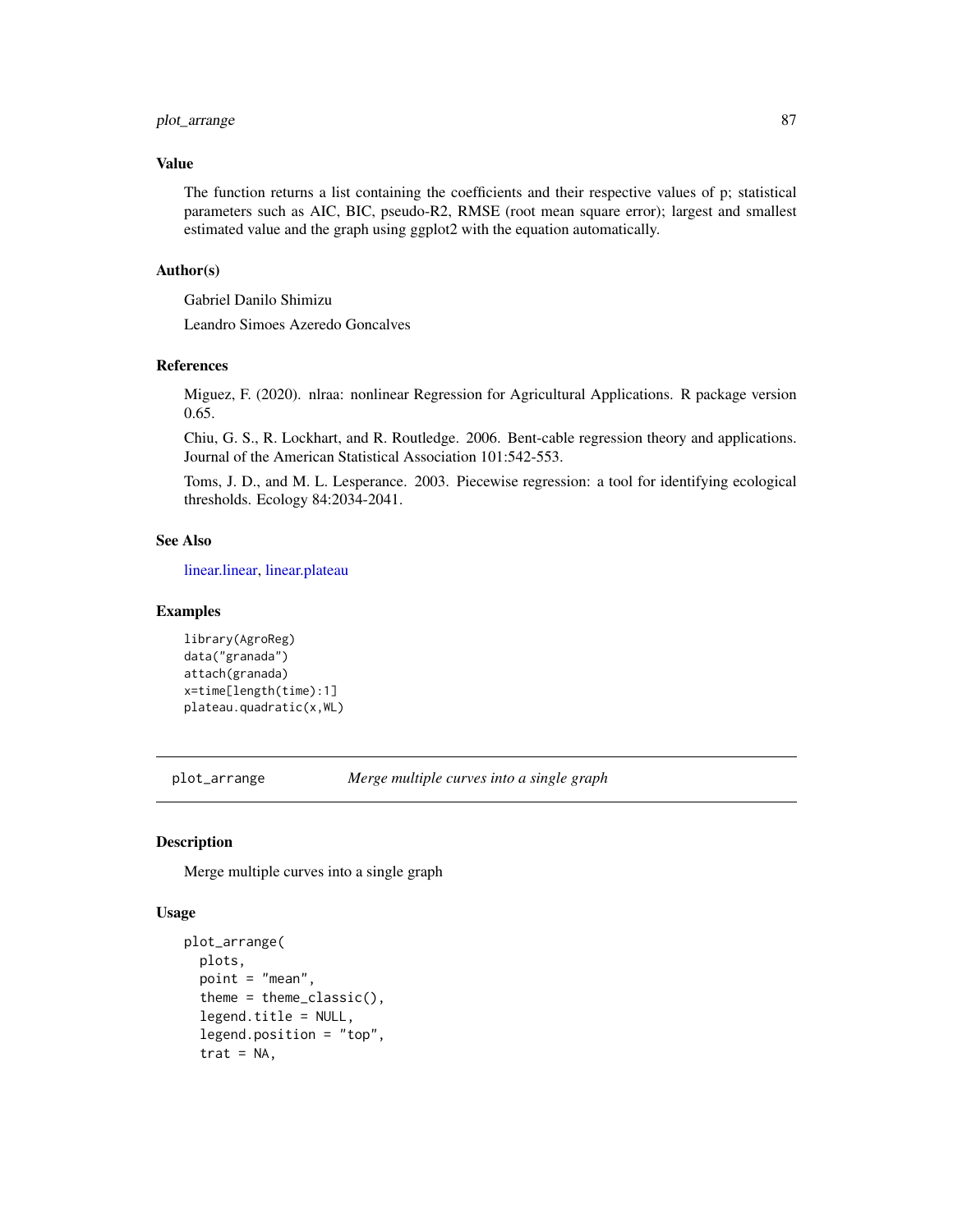```
gray = FALSE,
 ylab = "Dependent",
 xlab = "Independent",
 widthbar = 0,
 pointsize = 4.5,
 linesize = 0.8,
  textsize = 12,
  legendsize = 12,
 legendtitlesize = 12,
  fontfamily = "sans"
)
```
## Arguments

| plots           | list with objects of type analysis.                                           |
|-----------------|-------------------------------------------------------------------------------|
| point           | defines whether you want to plot all points ("all") or only the mean ("mean") |
| theme           | ggplot2 theme ( <i>default</i> is theme_classic())                            |
| legend.title    | caption title                                                                 |
| legend.position |                                                                               |
|                 | legend position ( <i>default</i> is $c(0.3,0.8)$ )                            |
| trat            | name of the curves                                                            |
| gray            | gray scale ( <i>default</i> is FALSE)                                         |
| ylab            | Variable response name (Accepts the <i>expression</i> () function)            |
| xlab            | treatments name (Accepts the <i>expression</i> () function)                   |
| widthbar        | bar width ( <i>default</i> is 0.3)                                            |
| pointsize       | shape size                                                                    |
| linesize        | line size                                                                     |
| textsize        | Font size                                                                     |
| legendsize      | Legend size text                                                              |
| legendtitlesize |                                                                               |
|                 | Title legend size                                                             |
| fontfamily      | font family                                                                   |

## Value

The function returns a graph joining the outputs of the functions LM\_model, LL\_model, BC\_model, CD\_model, loess\_model, normal\_model, piecewise\_model and N\_model

## Author(s)

Gabriel Danilo Shimizu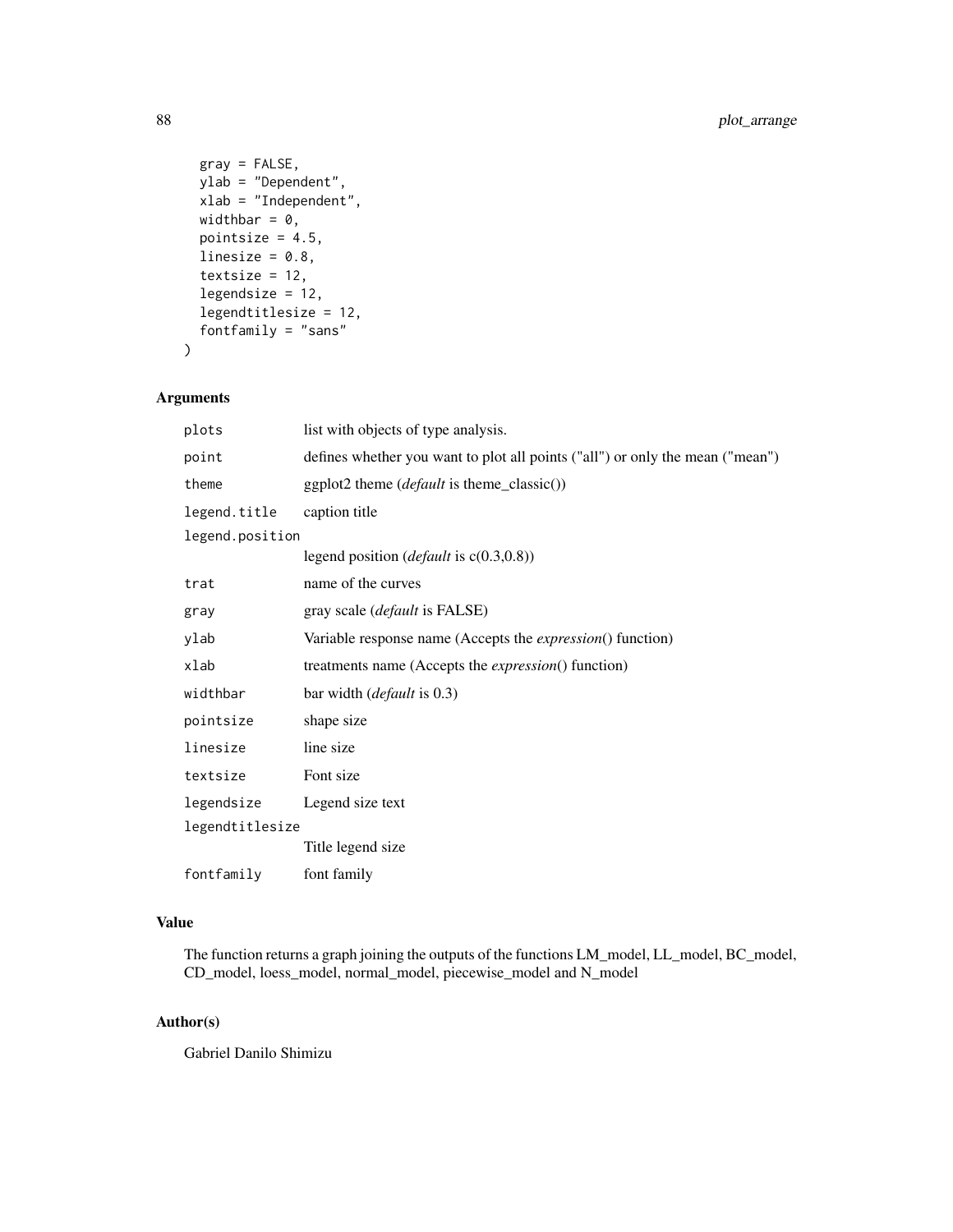#### potential and the second second second second second second second second second second second second second s

## Examples

```
library(AgroReg)
data("aristolochia")
attach(aristolochia)
a=LM(trat,resp)
b=LL(trat,resp, npar = "LL.3")c=BC(trat,resp, npar = "BC.4")
d=CD(trat,resp, npar = "CRS.4")
plot_arrange(list(a,b,c,d))
```
#### potential *Analysis: Potencial*

#### Description

This function performs potencial regression analysis.

#### Usage

```
potential(
  trat,
  resp,
  sample.curve = 1000,
  ylab = "Dependent",
  xlab = "Independent",
  theme = theme_classic(),
  legend.position = "top",
  error = "SE",
  r2 = "all",point = "all",width.bar = NA,
  scale = "none",
  textsize = 12,
  pointsize = 4.5,
  linesize = 0.8,
  pointshape = 21,
  fillshape = "gray",
  colorline = "black",
  round = NA,
  yname.formula = "y",
  xname.formula = "x",
  comment = NA,fontfamily = "sans"
\mathcal{E}
```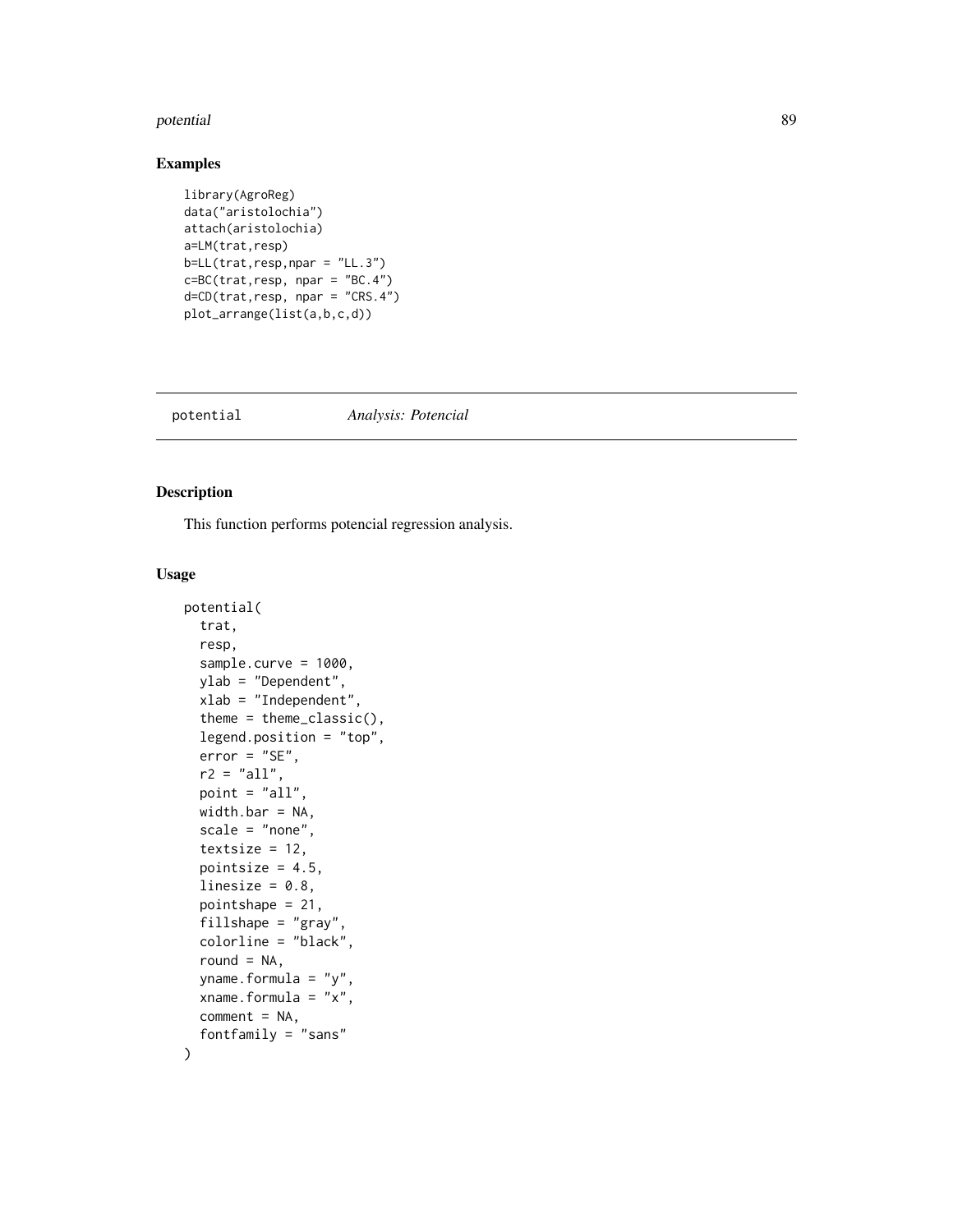## Arguments

| trat            | Numeric vector with dependent variable.                                       |
|-----------------|-------------------------------------------------------------------------------|
| resp            | Numeric vector with independent variable.                                     |
| sample.curve    | Provide the number of observations to simulate curvature (default is 1000)    |
| ylab            | Variable response name (Accepts the <i>expression</i> () function)            |
| xlab            | treatments name (Accepts the <i>expression</i> () function)                   |
| theme           | ggplot2 theme (default is theme_bw())                                         |
| legend.position |                                                                               |
|                 | legend position ( <i>default</i> is "top")                                    |
| error           | Error bar (It can be SE - default, SD or FALSE)                               |
| r2              | coefficient of determination of the mean or all values (default is all)       |
| point           | defines whether you want to plot all points ("all") or only the mean ("mean") |
| width.bar       | Bar width                                                                     |
| scale           | Sets x scale (default is none, can be "log")                                  |
| textsize        | Font size                                                                     |
| pointsize       | shape size                                                                    |
| linesize        | line size                                                                     |
| pointshape      | format point (default is 21)                                                  |
| fillshape       | Fill shape                                                                    |
| colorline       | Color lines                                                                   |
| round           | round equation                                                                |
| yname.formula   | Name of y in the equation                                                     |
| xname.formula   | Name of x in the equation                                                     |
| comment         | Add text after equation                                                       |
| fontfamily      | Font family                                                                   |

# Details

The exponential model is defined by:

 $y = \alpha \times \text{trat}^{\beta}$ 

## Value

The function returns a list containing the coefficients and their respective values of p; statistical parameters such as AIC, BIC, pseudo-R2, RMSE (root mean square error); largest and smallest estimated value and the graph using ggplot2 with the equation automatically.

# Author(s)

Gabriel Danilo Shimizu Leandro Simoes Azeredo Goncalves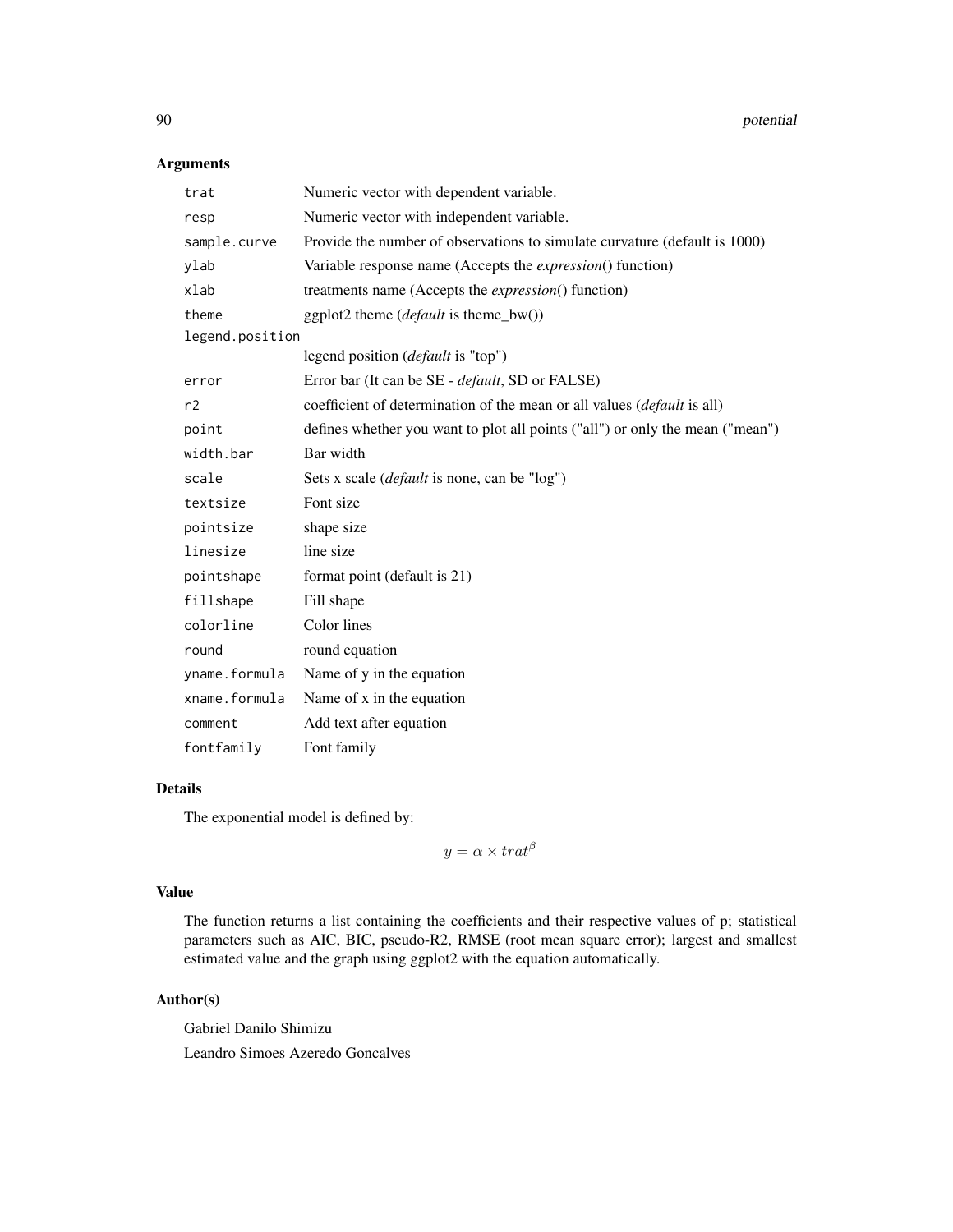## quadratic.plateau 91

#### References

Seber, G. A. F. and Wild, C. J (1989) Nonlinear Regression, New York: Wiley & Sons (p. 330).

Siqueira, V. C., Resende, O., & Chaves, T. H. (2013). Mathematical modelling of the drying of jatropha fruit: an empirical comparison. Revista Ciencia Agronomica, 44, 278-285.

#### Examples

```
library(AgroReg)
data("granada")
attach(granada)
potential(time,WL)
```
<span id="page-90-0"></span>quadratic.plateau *Analysis: Quadratic-plateau*

## Description

This function performs the quadratic-plateau regression analysis.

#### Usage

```
quadratic.plateau(
  trat,
  resp,
  sample.curve = 1000,
 ylab = "Dependent",
  xlab = "Independent",
  theme = theme_classic(),
  legend.position = "top",
  error = "SE",
  r2 = "all",point = "all",width.bar = NA,
  scale = "none",
  textsize = 12,
 pointsize = 4.5,
  linesize = 0.8,
  pointshape = 21,
  fillshape = "gray"colorline = "black",
  round = NA,
 yname.formula = "y",
  xname.formula = "x",
  comment = NA,fontfamily = "sans"
```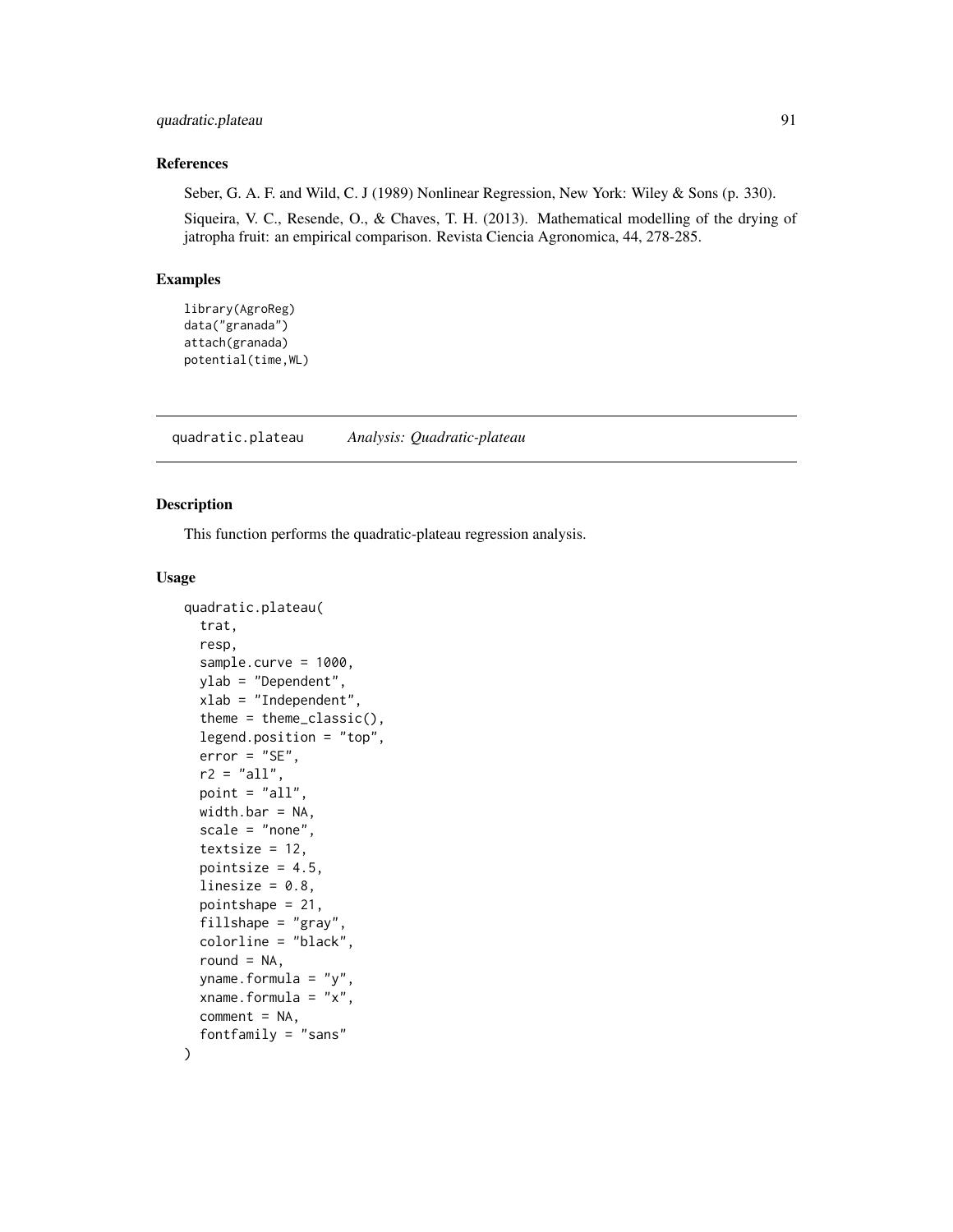# Arguments

| trat            | Numeric vector with dependent variable.                                       |
|-----------------|-------------------------------------------------------------------------------|
| resp            | Numeric vector with independent variable.                                     |
| sample.curve    | Provide the number of observations to simulate curvature (default is 1000)    |
| ylab            | Variable response name (Accepts the <i>expression</i> () function)            |
| xlab            | treatments name (Accepts the expression() function)                           |
| theme           | ggplot2 theme $(default \text{ is theme_bw}))$                                |
| legend.position |                                                                               |
|                 | legend position ( <i>default</i> is "top")                                    |
| error           | Error bar (It can be SE - <i>default</i> , SD or FALSE)                       |
| r2              | coefficient of determination of the mean or all values (default is all)       |
| point           | defines whether you want to plot all points ("all") or only the mean ("mean") |
| width.bar       | Bar width                                                                     |
| scale           | Sets x scale ( <i>default</i> is none, can be "log")                          |
| textsize        | Font size                                                                     |
| pointsize       | shape size                                                                    |
| linesize        | line size                                                                     |
| pointshape      | format point (default is 21)                                                  |
| fillshape       | Fill shape                                                                    |
| colorline       | Color lines                                                                   |
| round           | round equation                                                                |
| yname.formula   | Name of y in the equation                                                     |
| xname.formula   | Name of x in the equation                                                     |
| comment         | Add text after equation                                                       |
| fontfamily      | Font family                                                                   |

#### Details

The quadratic-plateau model is defined by:

First curve:

$$
y = \beta_0 + \beta_1 \cdot x + \beta_2 \cdot x^2 (x < \text{breakpoint})
$$

Second curve:

$$
y = \beta_0 + \beta_1 \cdot \text{breakpoint} + \beta_2 \cdot \text{breakpoint}^2(x > \text{breakpoint})
$$

## Value

The function returns a list containing the coefficients and their respective values of p; statistical parameters such as AIC, BIC, pseudo-R2, RMSE (root mean square error); largest and smallest estimated value and the graph using ggplot2 with the equation automatically.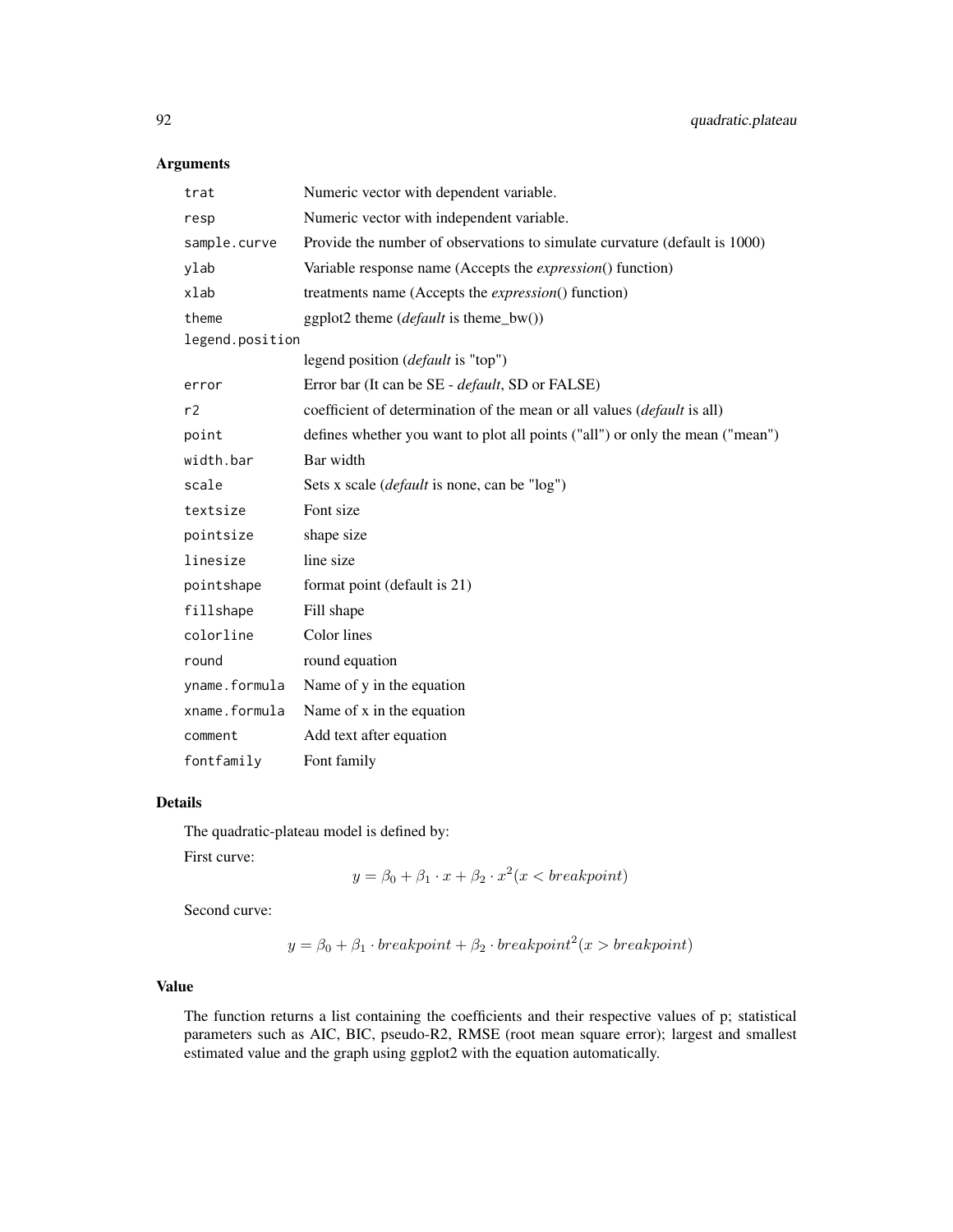#### regression and the contract of the contract of the contract of the contract of the contract of the contract of

#### Author(s)

Gabriel Danilo Shimizu

Leandro Simoes Azeredo Goncalves

#### References

Chiu, G. S., R. Lockhart, and R. Routledge. 2006. Bent-cable regression theory and applications. Journal of the American Statistical Association 101:542-553.

Toms, J. D., and M. L. Lesperance. 2003. Piecewise regression: a tool for identifying ecological thresholds. Ecology 84:2034-2041.

#### See Also

[linear.linear,](#page-33-0) [linear.plateau](#page-36-0)

### Examples

```
library(AgroReg)
data("granada")
attach(granada)
quadratic.plateau(time,WL)
```
regression *Analysis: Regression linear or nonlinear*

#### Description

This function is a simplification of all the analysis functions present in the package.

#### Usage

```
regression(
  trat,
  resp,
 model = "LM1",ylab = "Dependent",
 xlab = "Independent",
  theme = theme_classic(),
  legend.position = "top",
 point = "all",
  textsize = 12,pointsize = 4.5,
  linesize = 0.8,
 pointshape = 21,
  round = NA,
  fontfamily = "sans",
  error = "SE",
```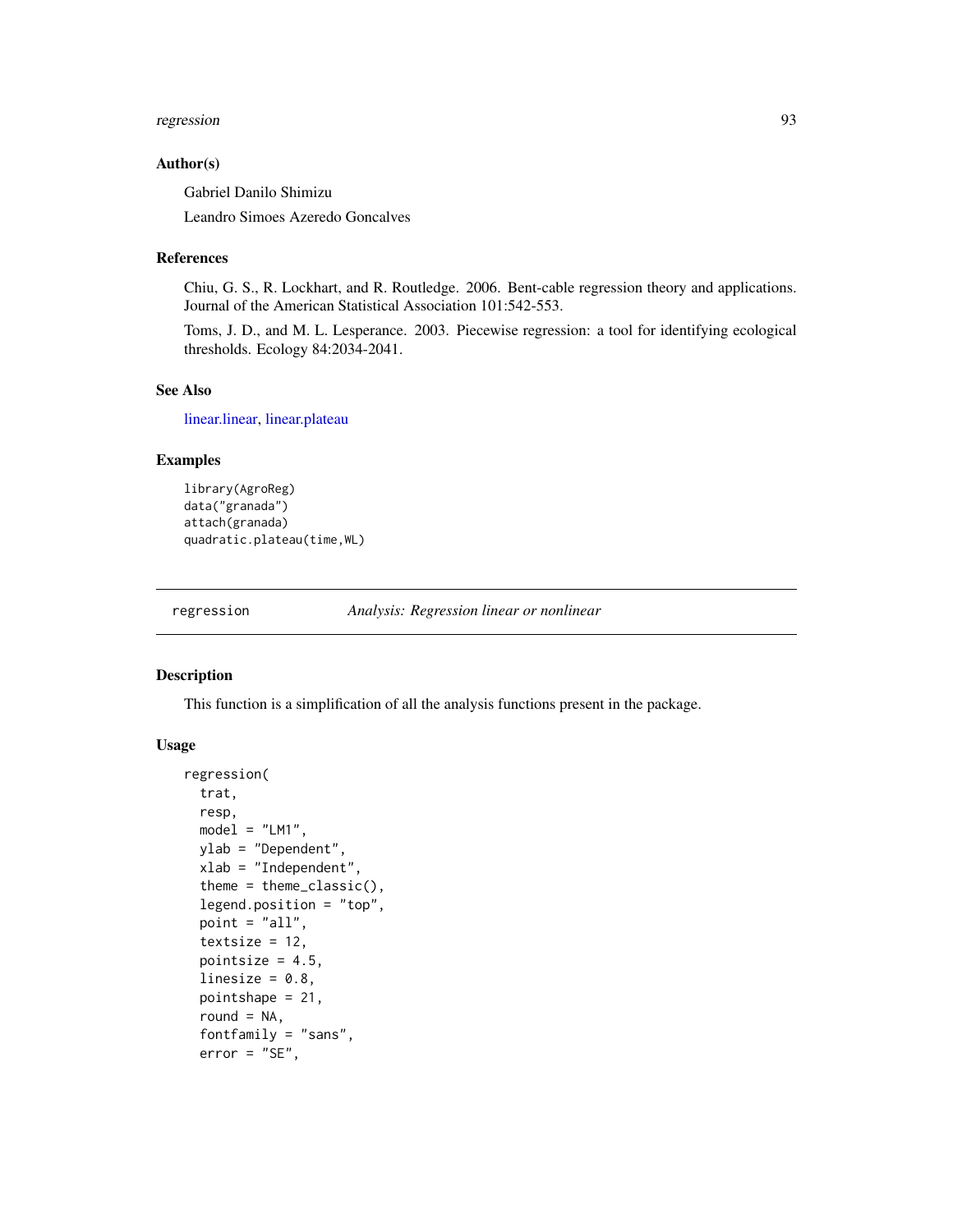width.bar = NA

 $\mathcal{L}$ 

# Arguments

| trat            | Numeric vector with dependent variable.                                       |
|-----------------|-------------------------------------------------------------------------------|
| resp            | Numeric vector with independent variable.                                     |
| model           | model regression ( <i>default</i> is LM1)                                     |
| ylab            | Variable response name (Accepts the <i>expression</i> () function)            |
| xlab            | treatments name (Accepts the <i>expression</i> () function)                   |
| theme           | $ggplot2$ theme ( <i>default</i> is theme_classic())                          |
| legend.position |                                                                               |
|                 | legend position ( <i>default</i> is $c(0.3,0.8)$ )                            |
| point           | defines whether you want to plot all points ("all") or only the mean ("mean") |
| textsize        | Font size                                                                     |
| pointsize       | shape size                                                                    |
| linesize        | line size                                                                     |
| pointshape      | format point (default is 21)                                                  |
| round           | round equation                                                                |
| fontfamily      | Font family                                                                   |
| error           | Error bar (It can be SE - <i>default</i> , SD or FALSE)                       |
| width.bar       | Bar width                                                                     |

# Details

To change the regression model, change the "model" argument to:

- 1. N: Graph for not significant trend.
- 2. loess0: Loess non-parametric degree 0
- 3. loess1: Loess non-parametric degree 1
- 4. loess2: Loess non-parametric degree 2
- 5. LM0.5: Quadratic inverse
- 6. LM1: Linear regression.
- 7. LM2: Quadratic
- 8. LM3: Cubic
- 9. LM4: Quartic
- 10. LM0.5\_i: Quadratic inverse without intercept.
- 11. **LM1\_i:** Linear without intercept.
- 12. LM2\_i: Quadratic regression without intercept.
- 13. LM3\_i: Cubic without intercept.
- 14. LM4\_i: Quartic without intercept.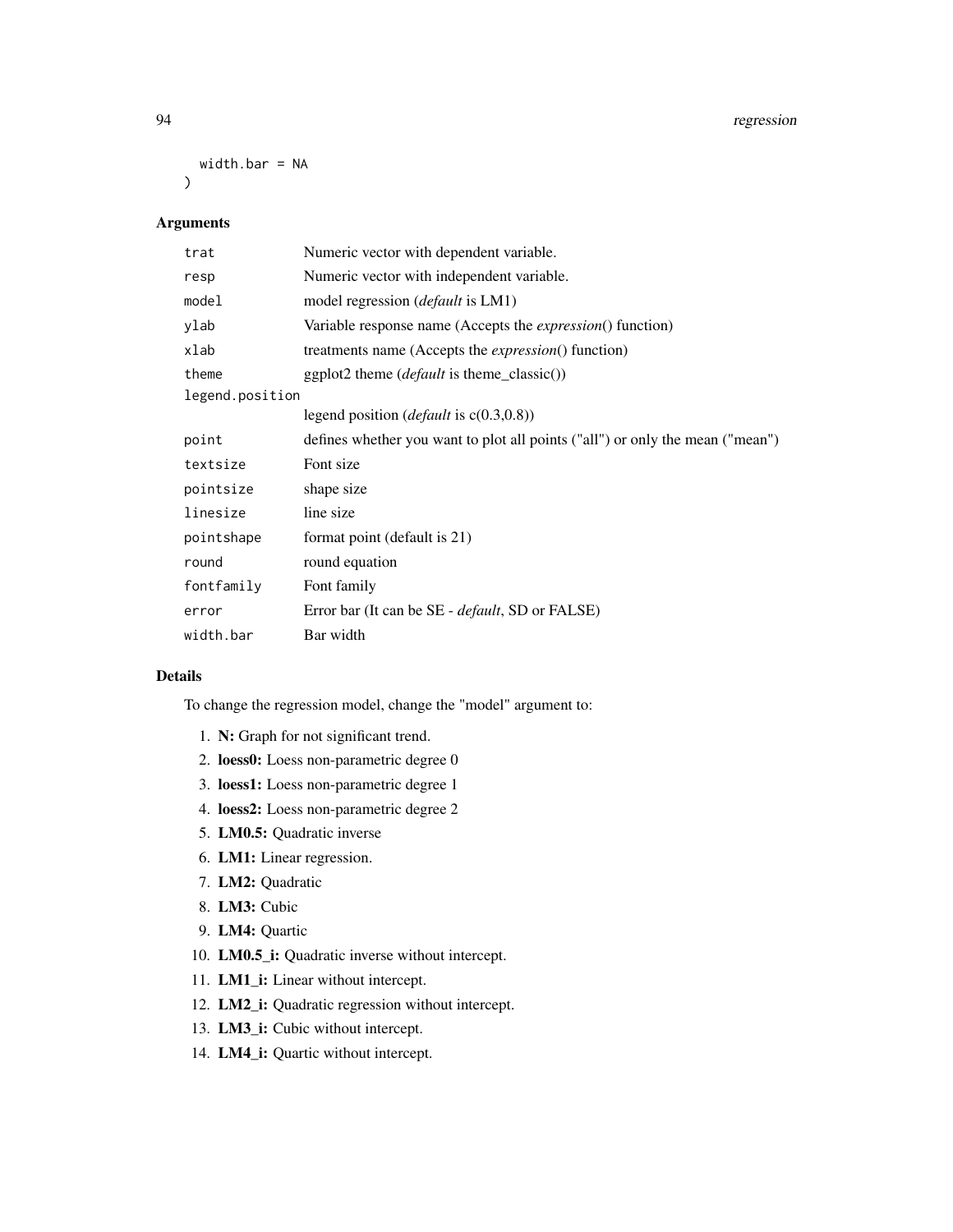- 15. LM13: Cubic without beta2
- 16. LM13i: Cubic inverse without beta2
- 17. LM23: Cubic without beta1
- 18. LM23i: Cubic inverse without beta2
- 19. LM2i3: Cubic without beta1, with inverse beta3
- 20. valcam: Valcam
- 21. L3: Three-parameter logistics.
- 22. L4: Four-parameter logistics.
- 23. L5: Five-parameter logistics.
- 24. LL3: Three-parameter log-logistics.
- 25. LL4: Four-parameter log-logistics.
- 26. LL5: Five-parameter log-logistics.
- 27. BC4: Brain-Cousens with four parameter.
- 28. BC5: Brain-Cousens with five parameter.
- 29. CD4: Cedergreen-Ritz-Streibig with four parameter.
- 30. CD5: Cedergreen-Ritz-Streibig with five parameter.
- 31. weibull3: Weibull with three parameter.
- 32. weibull4: Weibull with four parameter.
- 33. GP2: Gompertz with two parameter.
- 34. GP3: Gompertz with three parameter.
- 35. GP4: Gompertz with four parameter.
- 36. VB: Von Bertalanffy
- 37. lo3: Lorentz with three parameter
- 38. lo4: Lorentz with four parameter
- 39. beta: Beta
- 40. gaussian3: Analogous to the Gaussian model/Bragg with three parameters.
- 41. gaussian4: Analogous to the Gaussian model/Bragg with four parameters.
- 42. linear.linear: Linear-linear
- 43. linear.plateau: Linear-plateau
- 44. quadratic.plateau: Quadratic-plateau
- 45. plateau.linear: Plateau-linear
- 46. plateau.quadratic: Plateau-Quadratic
- 47. log: Logarithmic
- 48. log2: Logarithmic quadratic
- 49. thompson: Thompson
- 50. asymptotic: Exponential
- 51. asymptotic\_neg: Exponential negative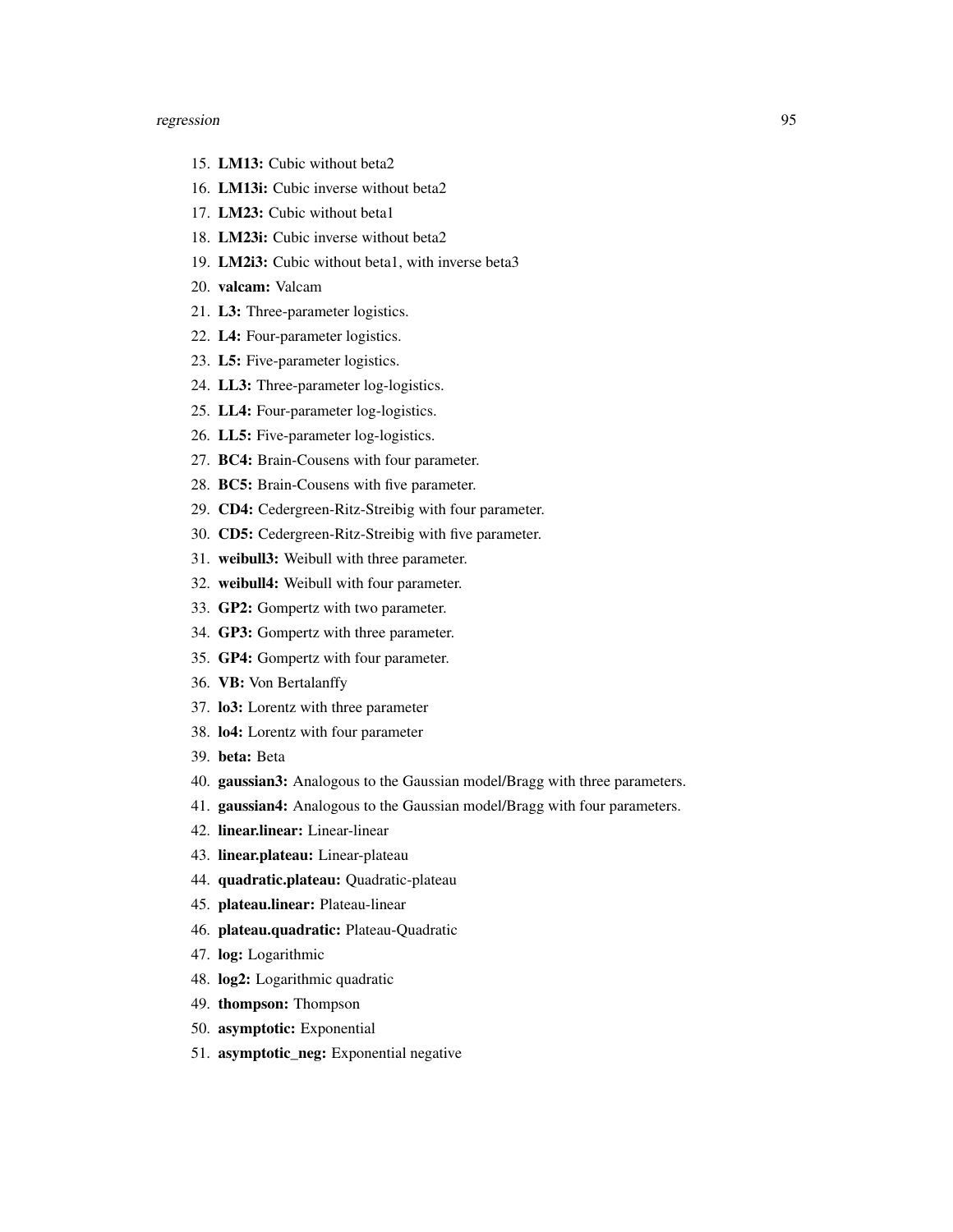- 52. asymptotic\_i: Exponential without intercept.
- 53. asymptotic\_ineg: Exponential negative without intercept.
- 54. biexponential: Biexponential
- 55. mitscherlich: Mitscherlich
- 56. yieldloss: Yield-loss
- 57. hill: Hill
- 58. MM2: Michaelis-Menten with two parameter.
- 59. MM3: Michaelis-Menten with three parameter.
- 60. SH: Steinhart-Hart
- 61. page: Page
- 62. newton: Newton
- 63. potential: Potential
- 64. midilli: Midilli
- 65. midillim: Modified Midilli
- 66. AM: Avhad and Marchetti
- 67. peleg: Peleg
- 68. VG: Vega-Galvez

## Value

The function returns a list containing the coefficients and their respective values of p; statistical parameters such as AIC, BIC, pseudo-R2, RMSE (root mean square error); largest and smallest estimated value and the graph using ggplot2 with the equation automatically.

#### Examples

```
library(AgroReg)
data("aristolochia")
attach(aristolochia)
regression(trat, resp)
```
SH *Analysis: Steinhart-Hart*

#### Description

The Steinhart-Hart model. The Steinhart-Hart equation is a model used to explain the behavior of a semiconductor at different temperatures, however, Zhai et al. (2020) used this model to relate plant density and grain yield.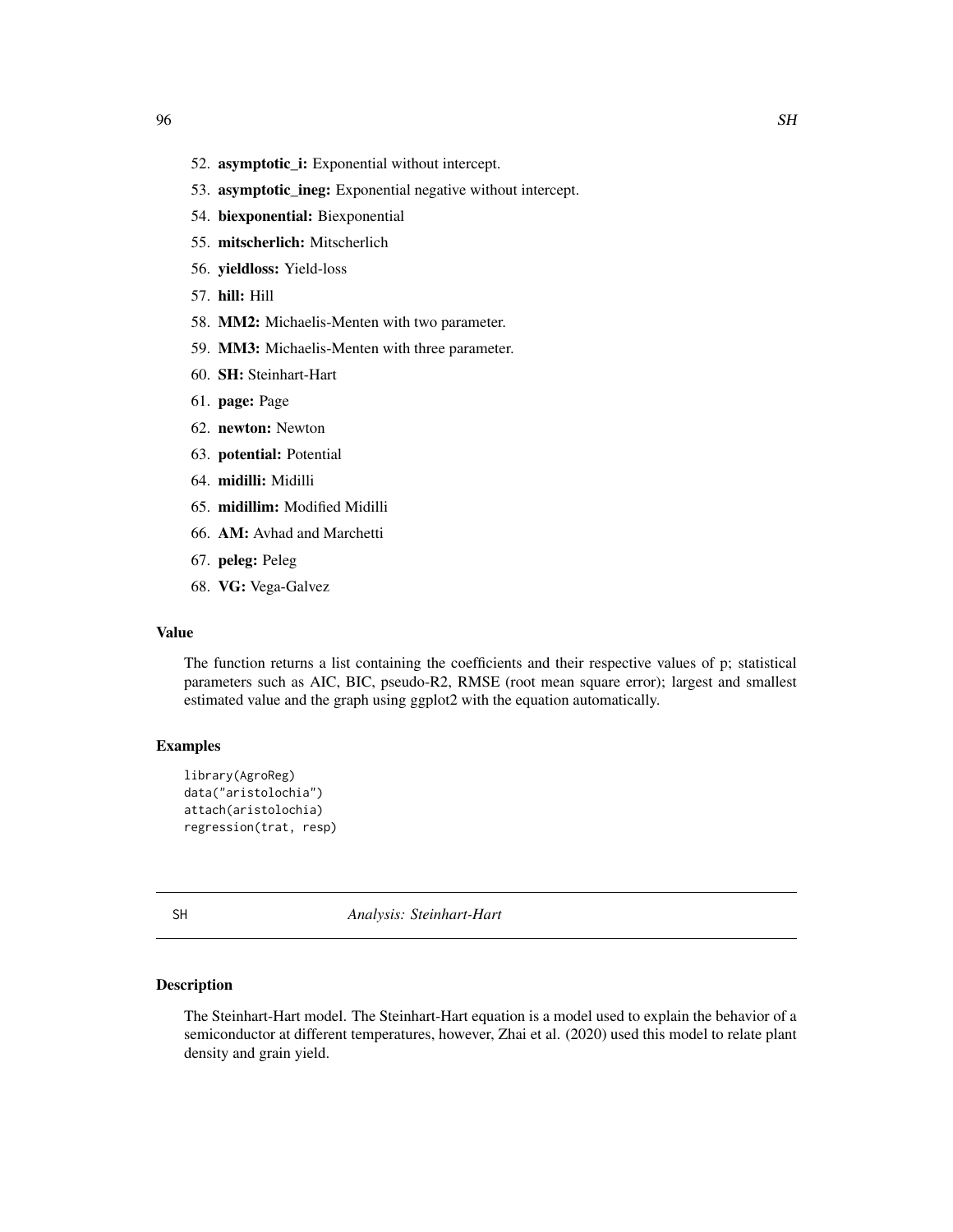# Usage

```
SH(
  trat,
  resp,
  initial = NA,
  sample.curve = 1000,
 ylab = "Dependent",
  xlab = "Independent",
  theme = theme_classic(),
  legend.position = "top",
 r2 = "all",error = "SE",point = "all",width.bar = NA,
  scale = "none",
  textsize = 12,
 pointsize = 4.5,
  linesize = 0.8,
  pointshape = 21,
  fillshape = "gray",
  colorline = "black",
  round = NA,
 yname.formula = "y",
  xname.formula = "x",comment = NA,
  fontfamily = "sans"
\mathcal{L}
```
# Arguments

| trat            | Numeric vector with dependent variable.                                        |  |
|-----------------|--------------------------------------------------------------------------------|--|
| resp            | Numeric vector with independent variable.                                      |  |
| initial         | Starting estimates                                                             |  |
| sample.curve    | Provide the number of observations to simulate curvature (default is 1000)     |  |
| ylab            | Variable response name (Accepts the <i>expression</i> () function)             |  |
| xlab            | Treatments name (Accepts the <i>expression</i> () function)                    |  |
| theme           | ggplot2 theme ( <i>default</i> is theme_bw())                                  |  |
| legend.position |                                                                                |  |
|                 | Legend position ( <i>default</i> is "top")                                     |  |
| r2              | Coefficient of determination of the mean or all values <i>(default is all)</i> |  |
| error           | Error bar (It can be SE - <i>default</i> , SD or FALSE)                        |  |
| point           | Defines whether you want to plot all points ("all") or only the mean ("mean")  |  |
| width.bar       | Bar width                                                                      |  |
| scale           | Sets x scale ( <i>default</i> is none, can be "log")                           |  |

 $SH$  97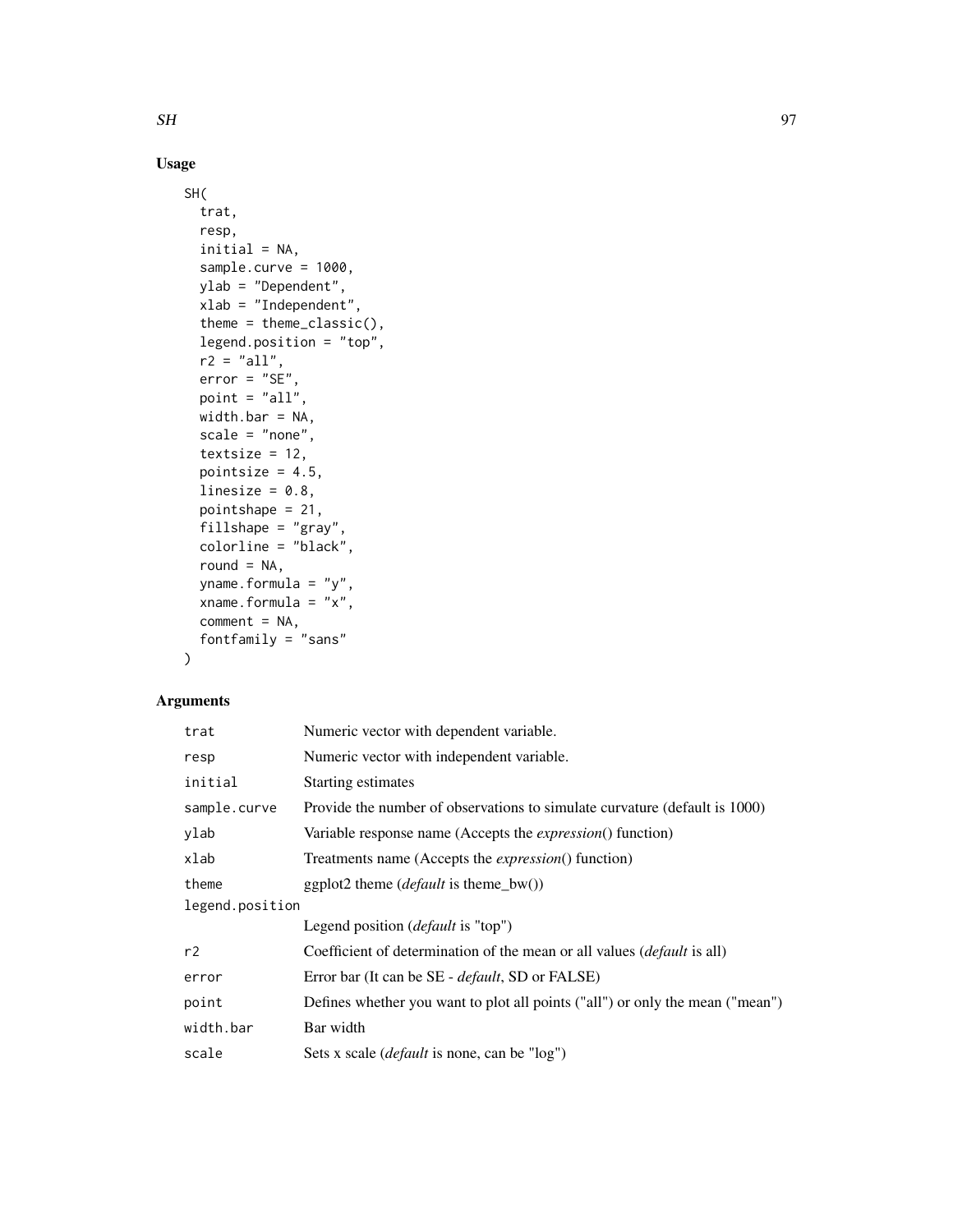| textsize      | Font size                    |
|---------------|------------------------------|
| pointsize     | Shape size                   |
| linesize      | Line size                    |
| pointshape    | Format point (default is 21) |
| fillshape     | Fill shape                   |
| colorline     | Color lines                  |
| round         | round equation               |
| yname.formula | Name of y in the equation    |
| xname.formula | Name of x in the equation    |
| comment       | Add text after equation      |
| fontfamily    | Font family                  |

## Details

The model function for the Steinhart-Hart model is:

$$
y = \frac{1}{A + B \times ln(x) + C \times ln(x)^3}
$$

## Value

The function returns a list containing the coefficients and their respective values of p; statistical parameters such as AIC, BIC, pseudo-R2, RMSE (root mean square error); largest and smallest estimated value and the graph using ggplot2 with the equation automatically.

## Author(s)

Gabriel Danilo Shimizu

Leandro Simoes Azeredo Goncalves

## References

Zhai, L., Li, H., Song, S., Zhai, L., Ming, B., Li, S., ... & Zhang, L. (2021). Intra-specific competition affects the density tolerance and grain yield of maize hybrids. Agronomy Journal, 113(1), 224-23. doi:10.1002/agj2.20438

#### See Also

# [LL,](#page-38-0) [CD](#page-19-0)[,GP](#page-28-0)

```
library(AgroReg)
data("aristolochia")
attach(aristolochia)
SH(trat,resp)
```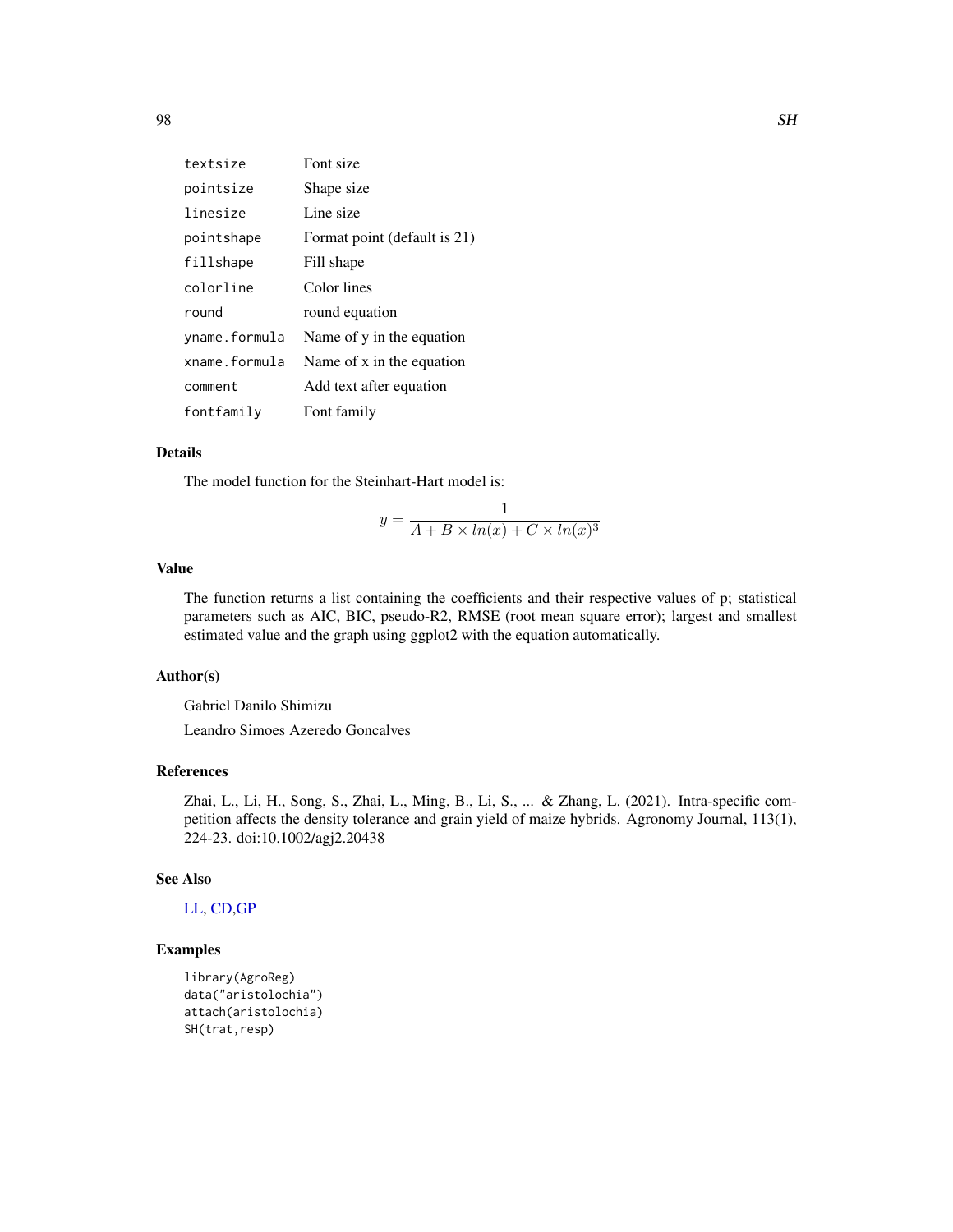This function calculates other statistical parameters such as Mean (Bias) Error, Relative Mean (Bias) Error, Mean Absolute Error, Relative Mean Absolute Error, Root Mean Square Error, Relative Root Mean Square Error, Modeling Efficiency, Standard deviation of differences, Coefficient of Residual Mass.

#### Usage

```
stat_param(models, names_model = NA, round = 3)
```
#### Arguments

| models      | List with objects of type analysis |
|-------------|------------------------------------|
| names model | Names of the models                |
| round       | Round numbers                      |

# Value

Returns a table with the statistical parameters for choosing the model.

#### Author(s)

Gabriel Danilo Shimizu

```
library(AgroReg)
data(granada)
attach(granada)
a=LM(time,WL)
b=LL(time,WL)
c=BC(time,WL)
d=weibull(time,WL)
stat_param(models=list(a,b,c,d))
```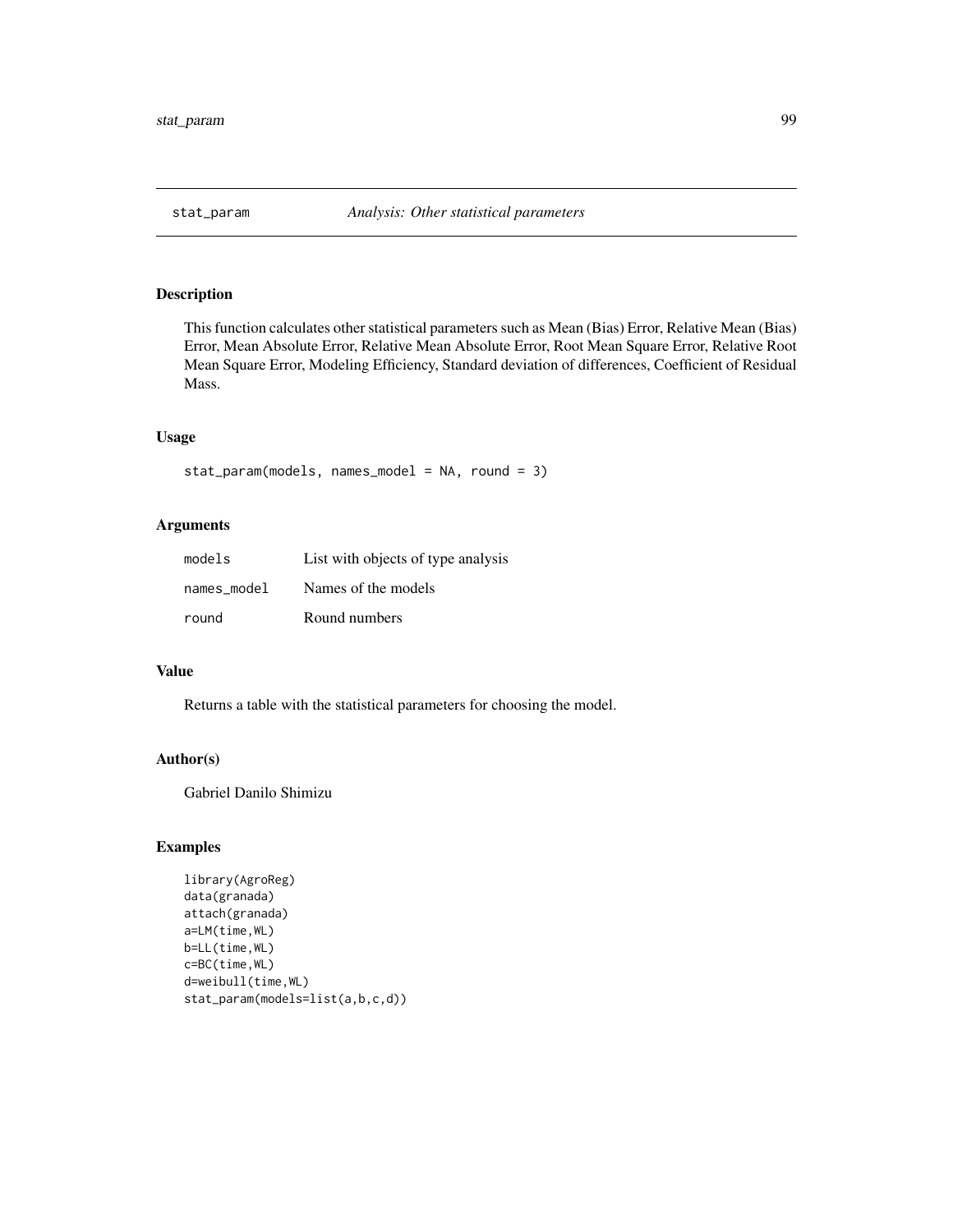This function performs Thompson regression analysis.

#### Usage

```
thompson(
  trat,
 resp,
  sample.curve = 1000,
 ylab = "Dependent",
 xlab = "Independent",
  theme = theme_classic(),
 legend.position = "top",
 error = "SE",r2 = "all",point = "all",
 width.bar = NA,
 scale = "none",
 textsize = 12,
 pointsize = 4.5,
 linesize = 0.8,
 pointshape = 21,
  fillshape = "gray",
  colorline = "black",
  round = NA,
 yname.formula = "y",
 xname.formula = "x",
 comment = NA,fontfamily = "sans"
)
```

| trat            | Numeric vector with dependent variable.                                    |
|-----------------|----------------------------------------------------------------------------|
| resp            | Numeric vector with independent variable.                                  |
| sample.curve    | Provide the number of observations to simulate curvature (default is 1000) |
| ylab            | Variable response name (Accepts the <i>expression</i> () function)         |
| xlab            | treatments name (Accepts the <i>expression</i> () function)                |
| theme           | ggplot2 theme ( <i>default</i> is theme_bw())                              |
| legend.position |                                                                            |
|                 | legend position ( <i>default</i> is $c(0.3,0.8)$ )                         |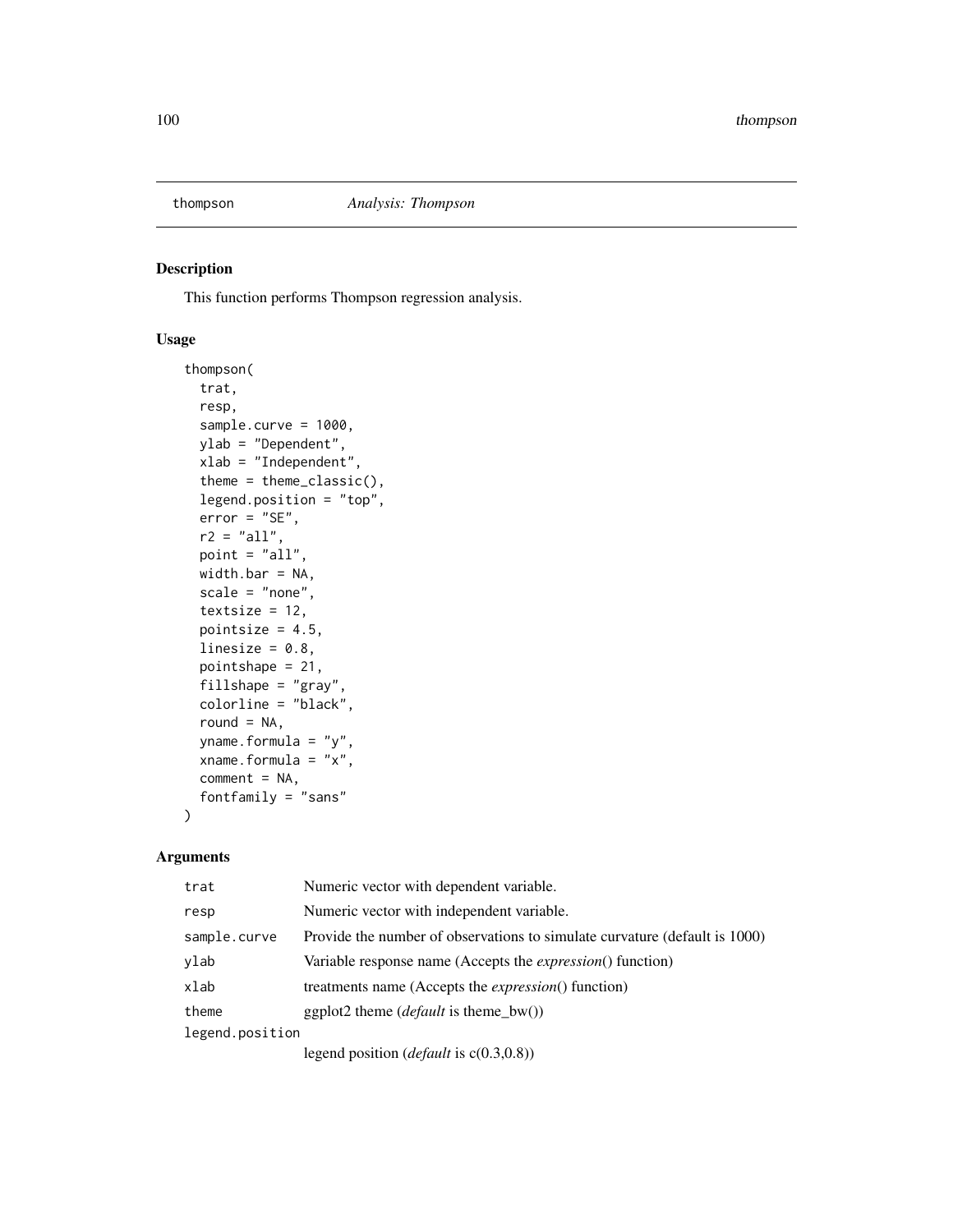#### thompson 101

| error         | Error bar (It can be SE - <i>default</i> , SD or FALSE)                        |
|---------------|--------------------------------------------------------------------------------|
| r2            | coefficient of determination of the mean or all values <i>(default is all)</i> |
| point         | defines whether you want to plot all points ("all") or only the mean ("mean")  |
| width.bar     | Bar width                                                                      |
| scale         | Sets x scale <i>(default</i> is none, can be "log")                            |
| textsize      | Font size                                                                      |
| pointsize     | shape size                                                                     |
| linesize      | line size                                                                      |
| pointshape    | format point (default is 21)                                                   |
| fillshape     | Fill shape                                                                     |
| colorline     | Color lines                                                                    |
| round         | round equation                                                                 |
| yname.formula | Name of y in the equation                                                      |
| xname.formula | Name of x in the equation                                                      |
| comment       | Add text after equation                                                        |
| fontfamily    | Font family                                                                    |

## Details

The logarithmic model is defined by:

$$
y = \beta_1 ln(\cdot x) + \beta_2 ln(\cdot x)^2
$$

## Value

The function returns a list containing the coefficients and their respective values of p; statistical parameters such as AIC, BIC, pseudo-R2, RMSE (root mean square error); largest and smallest estimated value and the graph using ggplot2 with the equation automatically.

# Author(s)

Gabriel Danilo Shimizu

Leandro Simoes Azeredo Goncalves

#### References

Seber, G. A. F. and Wild, C. J (1989) Nonlinear Regression, New York: Wiley & Sons (p. 330).

Sadeghi, E., Haghighi Asl, A., & Movagharnejad, K. (2019). Mathematical modelling of infrareddried kiwifruit slices under natural and forced convection. Food science & nutrition, 7(11), 3589- 3606.

```
library(AgroReg)
resp=c(10,8,6.8,6,5,4.3,4.1,4.2,4.1)
trat=seq(1,9,1)
thompson(trat,resp)
```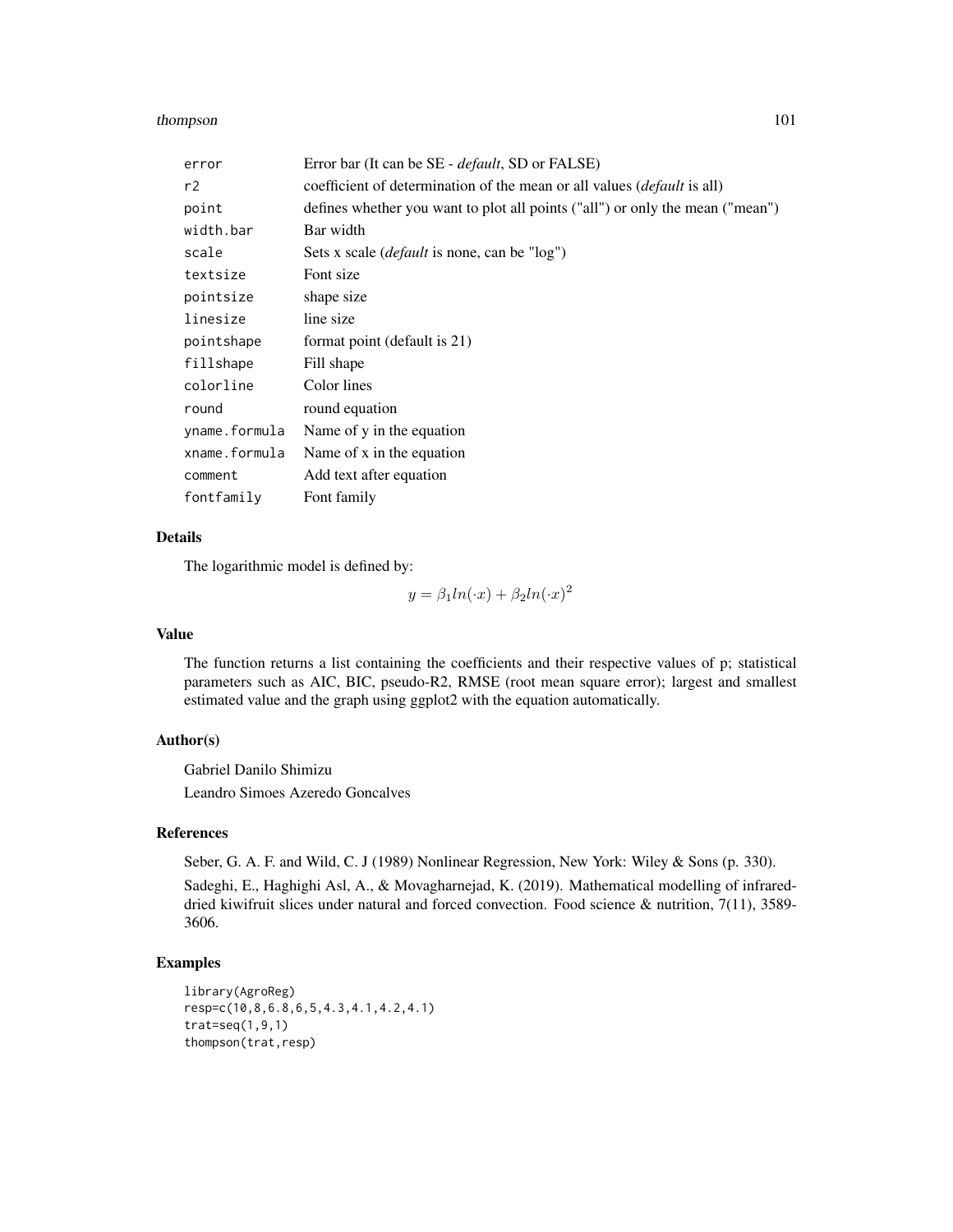This function performs Valcam regression analysis.

## Usage

```
valcam(
  trat,
  resp,
  sample.curve = 1000,
  error = "SE",
  ylab = "Dependent",
 xlab = "Independent",
  theme = theme_classic(),
  legend.position = "top",
  r2 = "mean",point = "all",
 width.bar = NA,
  scale = "none",
  textsize = 12,
  pointsize = 4.5,
  linesize = 0.8,
  pointshape = 21,
  fillshape = "gray",
  colorline = "black",
  round = NA,
  yname.formula = "y",
  xname.formula = "x",
  comment = NA,
  fontfamily = "sans"
)
```

| trat         | Numeric vector with dependent variable.                                    |
|--------------|----------------------------------------------------------------------------|
| resp         | Numeric vector with independent variable.                                  |
| sample.curve | Provide the number of observations to simulate curvature (default is 1000) |
| error        | Error bar (It can be SE - <i>default</i> , SD or FALSE)                    |
| ylab         | Dependent variable name (Accepts the <i>expression</i> () function)        |
| xlab         | Independent variable name (Accepts the <i>expression</i> () function)      |
| theme        | $ggplot2$ theme ( <i>default</i> is theme_classic())                       |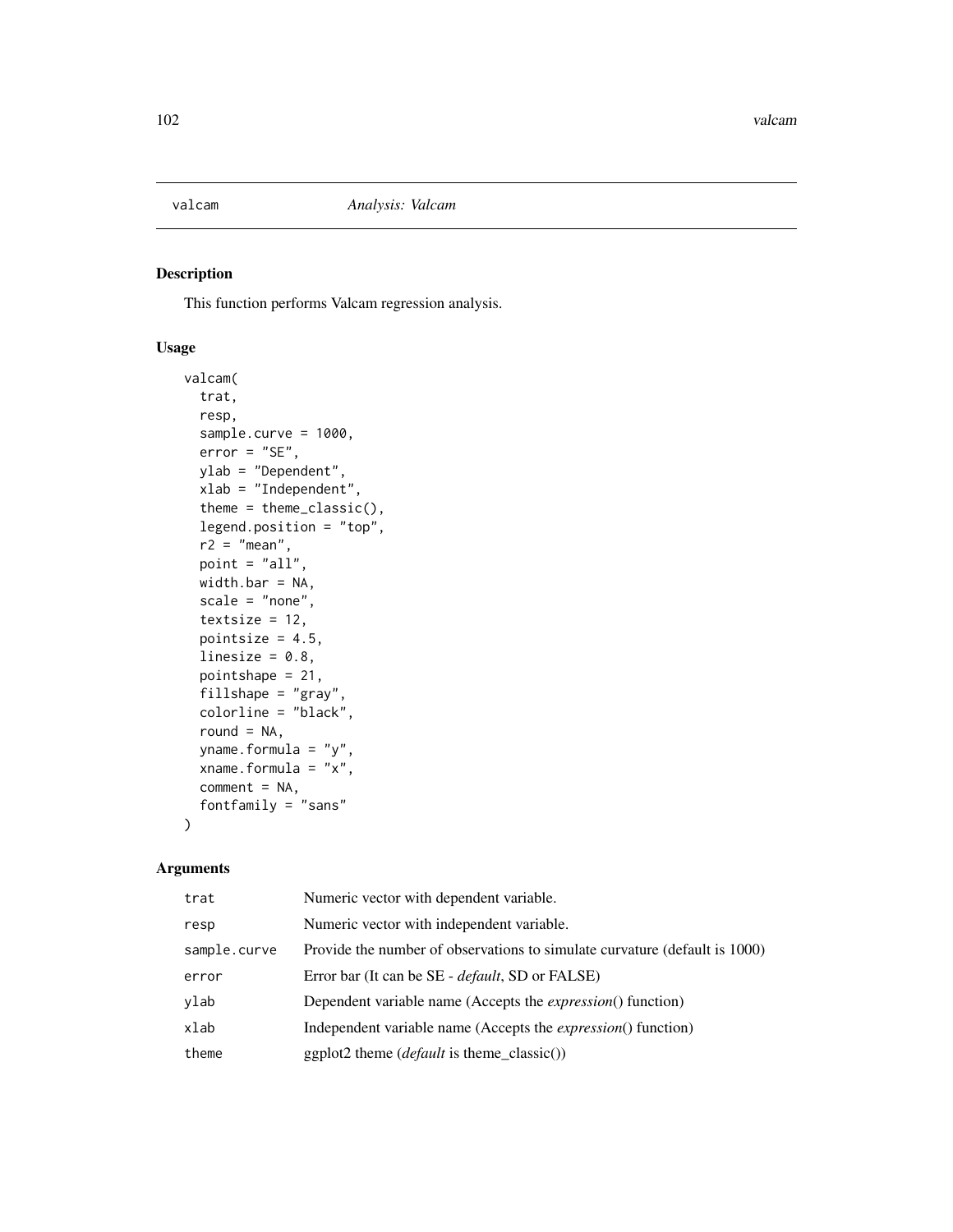#### valcam and the state of the state of the state of the state of the state of the state of the state of the state of the state of the state of the state of the state of the state of the state of the state of the state of the

legend.position

|               | legend position ( <i>default</i> is "top")                                     |
|---------------|--------------------------------------------------------------------------------|
| r2            | coefficient of determination of the mean or all values <i>(default is all)</i> |
| point         | defines whether you want to plot all points ("all") or only the mean ("mean")  |
| width.bar     | Bar width                                                                      |
| scale         | Sets x scale ( <i>default</i> is none, can be "log")                           |
| textsize      | Font size                                                                      |
| pointsize     | shape size                                                                     |
| linesize      | line size                                                                      |
| pointshape    | format point (default is 21)                                                   |
| fillshape     | Fill shape                                                                     |
| colorline     | Color lines                                                                    |
| round         | round equation                                                                 |
| yname.formula | Name of y in the equation                                                      |
| xname.formula | Name of x in the equation                                                      |
| comment       | Add text after equation                                                        |
| fontfamily    | Font family                                                                    |

## Details

The Valcam model is defined by:

 $y = \beta_0 + \beta_1 \cdot x + \beta_2 \cdot x^1 \cdot 5 + \beta_3 \cdot x^2$ 

#### Value

The function returns a list containing the coefficients and their respective values of p; statistical parameters such as AIC, BIC, pseudo-R2, RMSE (root mean square error); largest and smallest estimated value and the graph using ggplot2 with the equation automatically.

## Author(s)

Gabriel Danilo Shimizu Leandro Simoes Azeredo Goncalves

# References

Siqueira, V. C., Resende, O., & Chaves, T. H. (2013). Mathematical modelling of the drying of jatropha fruit: an empirical comparison. Revista Ciencia Agronomica, 44, 278-285.

```
library(AgroReg)
data("aristolochia")
attach(aristolochia)
valcam(trat,resp)
```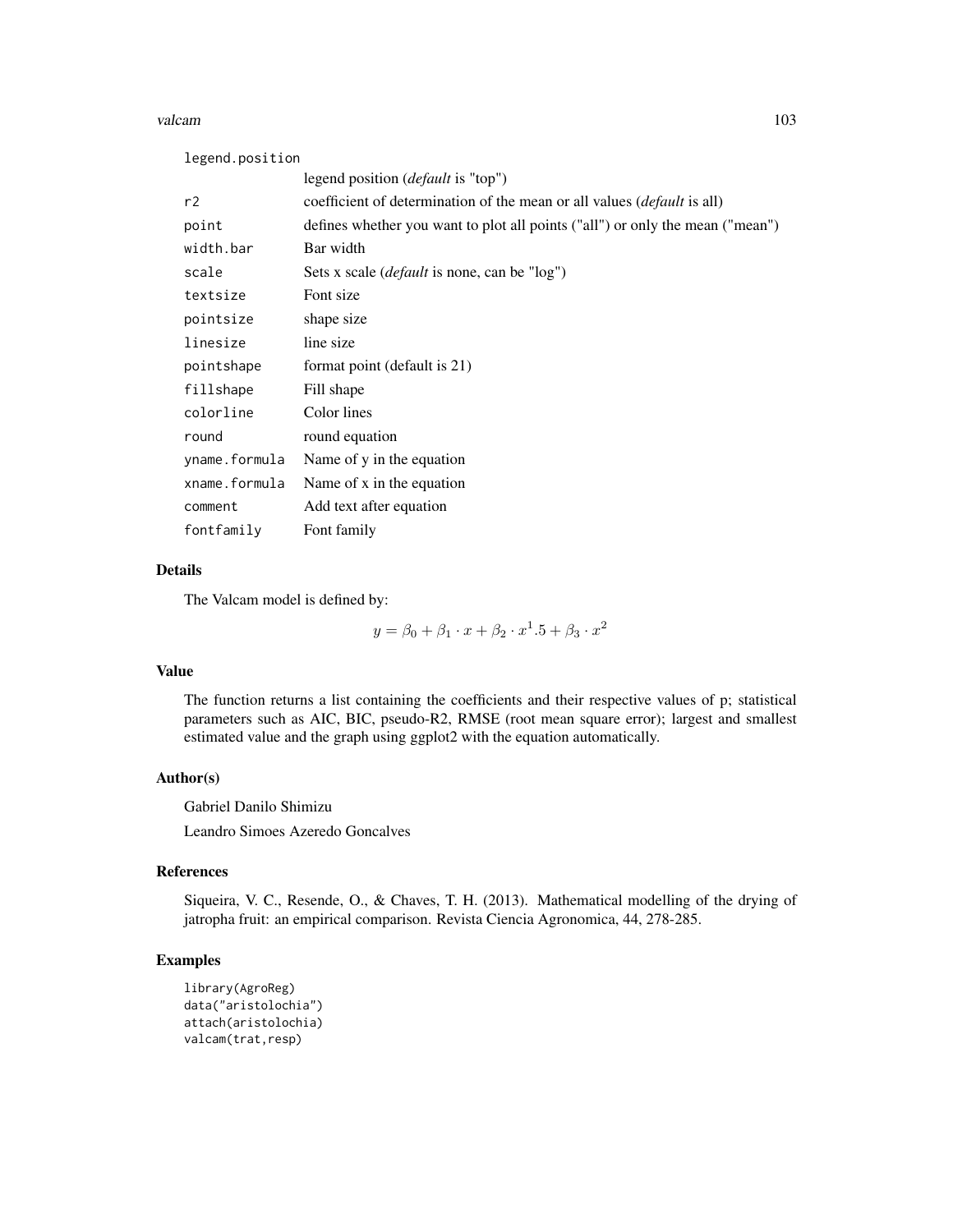The Von Bertalanffy model. It's a kind of growth curve for a time series and takes its name from its creator, Ludwig von Bertalanffy. It is a special case of the generalized logistic function. The growth curve (biology) is used to model the average length from age in animals.

#### Usage

```
VB(
  trat,
  resp,
  initial = NA,
  sample.curve = 1000,
  ylab = "Dependent",
  xlab = "Independent",
  theme = theme_classic(),
  legend.position = "top",
  r2 = "all",error = "SE",point = "all",width.bar = NA,
  scale = "none",
  textsize = 12,pointsize = 4.5,
  linesize = 0.8,
  pointshape = 21,
  fillshape = "gray",
  colorline = "black",
  round = NA,
  yname.formula = "y",
  xname.formula = "x",
  comment = NA,fontfamily = "sans"
```
## Arguments

)

| trat         | Numeric vector with dependent variable.                                    |
|--------------|----------------------------------------------------------------------------|
| resp         | Numeric vector with independent variable.                                  |
| initial      | Starting estimates                                                         |
| sample.curve | Provide the number of observations to simulate curvature (default is 1000) |
| ylab         | Variable response name (Accepts the <i>expression</i> () function)         |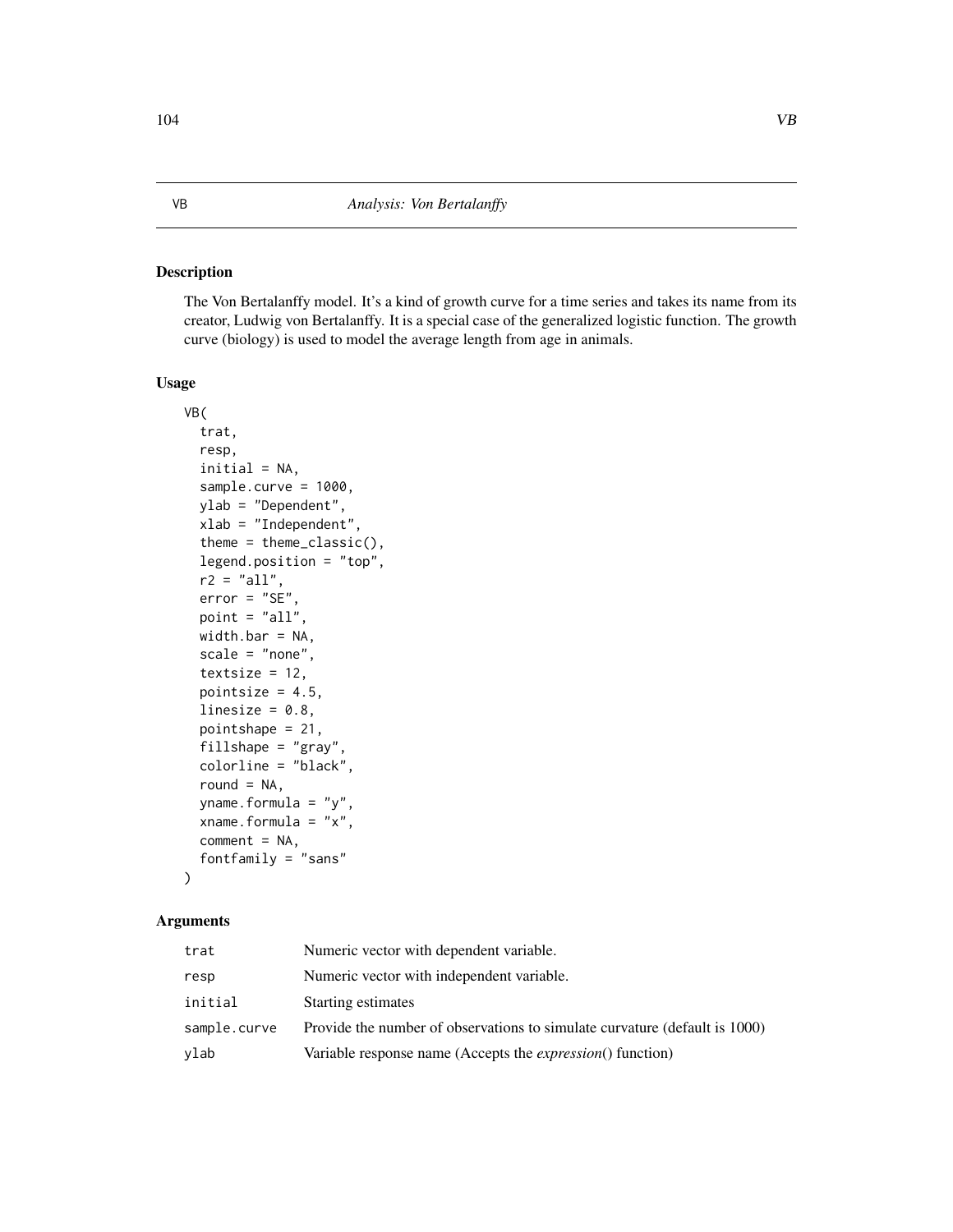| xlab            | Treatments name (Accepts the <i>expression</i> () function)                     |
|-----------------|---------------------------------------------------------------------------------|
| theme           | ggplot2 theme $(default \text{ is theme_bw}))$                                  |
| legend.position |                                                                                 |
|                 | Legend position ( <i>default</i> is "top")                                      |
| r2              | Coefficient of determination of the mean or all values ( <i>default</i> is all) |
| error           | Error bar (It can be SE - <i>default</i> , SD or FALSE)                         |
| point           | Defines whether you want to plot all points ("all") or only the mean ("mean")   |
| width.bar       | Bar width                                                                       |
| scale           | Sets x scale ( <i>default</i> is none, can be "log")                            |
| textsize        | Font size                                                                       |
| pointsize       | Shape size                                                                      |
| linesize        | Line size                                                                       |
| pointshape      | Format point (default is 21)                                                    |
| fillshape       | Fill shape                                                                      |
| colorline       | Color lines                                                                     |
| round           | round equation                                                                  |
| yname.formula   | Name of y in the equation                                                       |
| xname.formula   | Name of x in the equation                                                       |
| comment         | Add text after equation                                                         |
| fontfamily      | Font family                                                                     |

## Details

The model function for the von Bertalanffy model is:

$$
y = L(1 - exp(-k(t - t0)))
$$

## Value

The function returns a list containing the coefficients and their respective values of p; statistical parameters such as AIC, BIC, pseudo-R2, RMSE (root mean square error); largest and smallest estimated value and the graph using ggplot2 with the equation automatically.

## Author(s)

Gabriel Danilo Shimizu

Leandro Simoes Azeredo Goncalves

```
library(AgroReg)
x=seq(1,20)
y=c(0.10, 0.20, 0.30, 0.40, 0.50, 0.60, 0.70, 0.80, 0.90, 0.91,
   0.92, 0.94, 0.96, 0.98, 1.00, 1.00, 1.00, 1.00, 1.00, 1.00)
VB(x,y)
```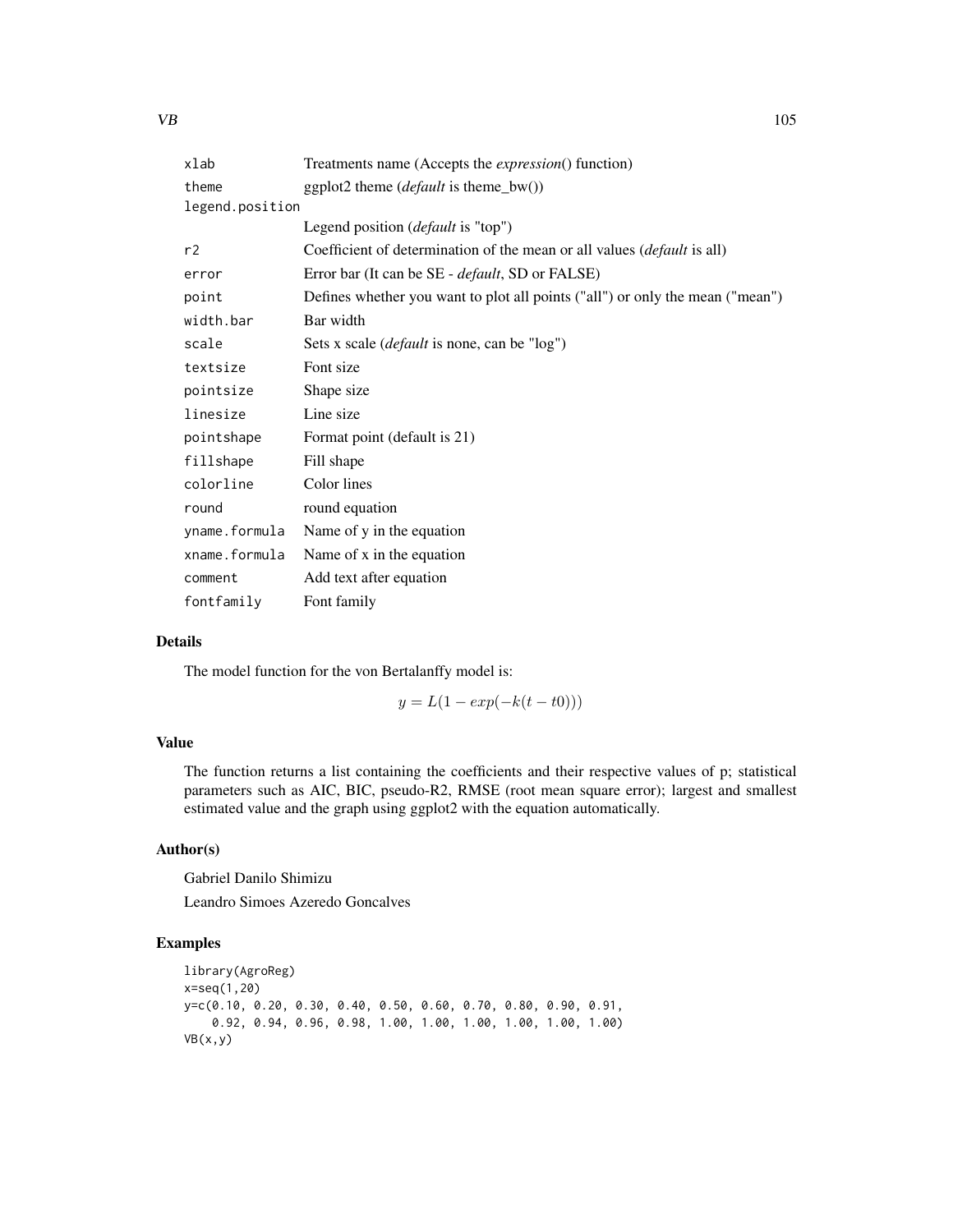This function performs Vega-Galvez regression analysis.

## Usage

```
VG(
  trat,
  resp,
  sample.curve = 1000,
  error = "SE",
 ylab = "Dependent",
 xlab = "Independent",
  theme = theme_classic(),
  legend.position = "top",
  r2 = "mean",point = "all",
 width.bar = NA,
  scale = "none",
  textsize = 12,
  pointsize = 4.5,
  linesize = 0.8,
  pointshape = 21,
  fillshape = "gray",
  colorline = "black",
  round = NA,
  yname.formula = "y",
  xname.formula = "x",
  comment = NA,fontfamily = "sans"
)
```

| trat         | Numeric vector with dependent variable.                                    |
|--------------|----------------------------------------------------------------------------|
| resp         | Numeric vector with independent variable.                                  |
| sample.curve | Provide the number of observations to simulate curvature (default is 1000) |
| error        | Error bar (It can be SE - <i>default</i> , SD or FALSE)                    |
| ylab         | Dependent variable name (Accepts the <i>expression</i> () function)        |
| xlab         | Independent variable name (Accepts the <i>expression</i> () function)      |
| theme        | $ggplot2$ theme ( <i>default</i> is theme_classic())                       |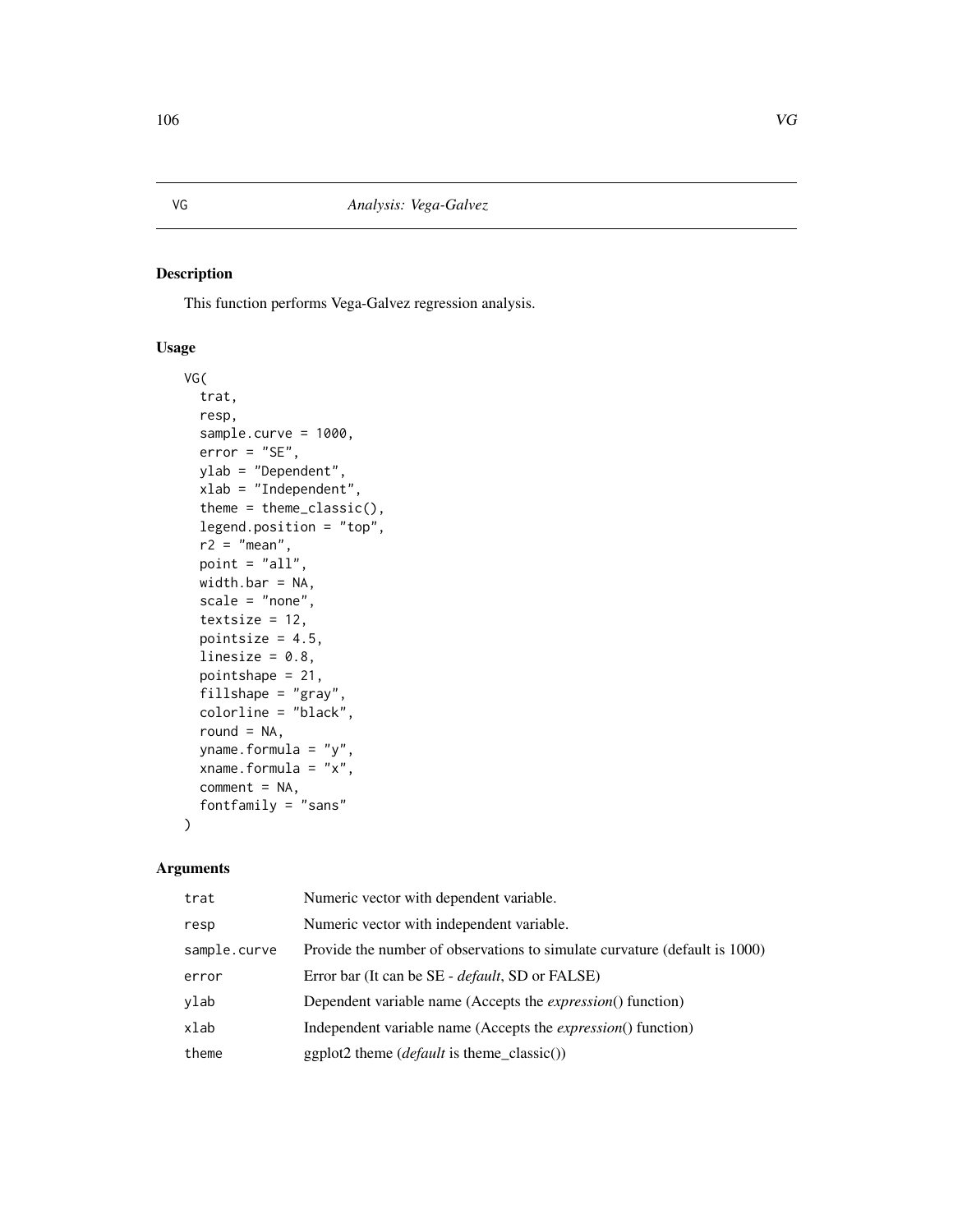## legend.position

|               | legend position ( <i>default</i> is "top")                                     |
|---------------|--------------------------------------------------------------------------------|
| r2            | coefficient of determination of the mean or all values <i>(default is all)</i> |
| point         | defines whether you want to plot all points ("all") or only the mean ("mean")  |
| width.bar     | Bar width                                                                      |
| scale         | Sets x scale <i>(default</i> is none, can be "log")                            |
| textsize      | Font size                                                                      |
| pointsize     | shape size                                                                     |
| linesize      | line size                                                                      |
| pointshape    | format point (default is 21)                                                   |
| fillshape     | Fill shape                                                                     |
| colorline     | Color lines                                                                    |
| round         | round equation                                                                 |
| yname.formula | Name of y in the equation                                                      |
| xname.formula | Name of x in the equation                                                      |
| comment       | Add text after equation                                                        |
| fontfamily    | Font family                                                                    |

## Details

The Vega-Galvez model is defined by:

 $y = \beta_0 + \beta_1(\sqrt{x})$ 

## Value

The function returns a list containing the coefficients and their respective values of p; statistical parameters such as AIC, BIC, pseudo-R2, RMSE (root mean square error); largest and smallest estimated value and the graph using ggplot2 with the equation automatically.

#### Author(s)

Gabriel Danilo Shimizu Leandro Simoes Azeredo Goncalves

# References

Sadeghi, E., Haghighi Asl, A., and Movagharnejad, K. (2019). Mathematical modelling of infrareddried kiwifruit slices under natural and forced convection. Food science & nutrition, 7(11), 3589- 3606.

```
library(AgroReg)
data("aristolochia")
attach(aristolochia)
VG(trat,resp)
```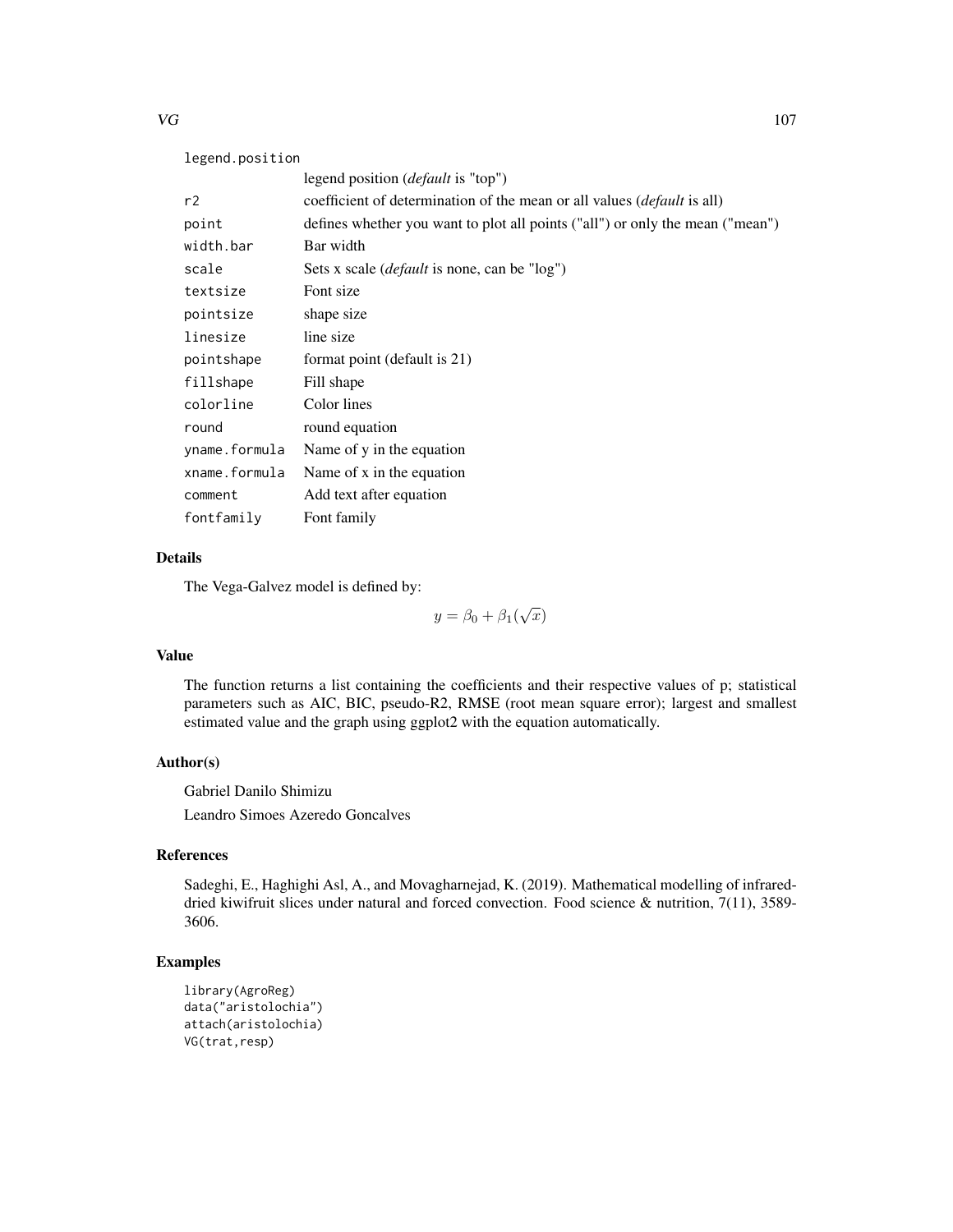The w3' and 'w4' logistical models provide Weibull. This model was extracted from the 'drc' package.

## Usage

```
weibull(
  trat,
  resp,
  npar = "w3",sample.curve = 1000,
 ylab = "Dependent",
  xlab = "Independent",
  theme = theme_classic(),
  legend.position = "top",
  r2 = "all",ic = FALSE,
  fill.ic = "gray70",
  alpha.ic = 0.5,
  error = "SE",point = "all",width.bar = NA,
  scale = "none",
  textsize = 12,
  pointsize = 4.5,
  linesize = 0.8,
  pointshape = 21,
  fillshape = "gray",
  colorline = "black",
  round = NA,
  yname.formula = "y",
  xname.formula = "x",comment = NA,
  fontfamily = "sans"
)
```

| trat         | Numeric vector with dependent variable.                                    |
|--------------|----------------------------------------------------------------------------|
| resp         | Numeric vector with independent variable.                                  |
| npar         | Number of model parameters <i>(default</i> is w3)                          |
| sample.curve | Provide the number of observations to simulate curvature (default is 1000) |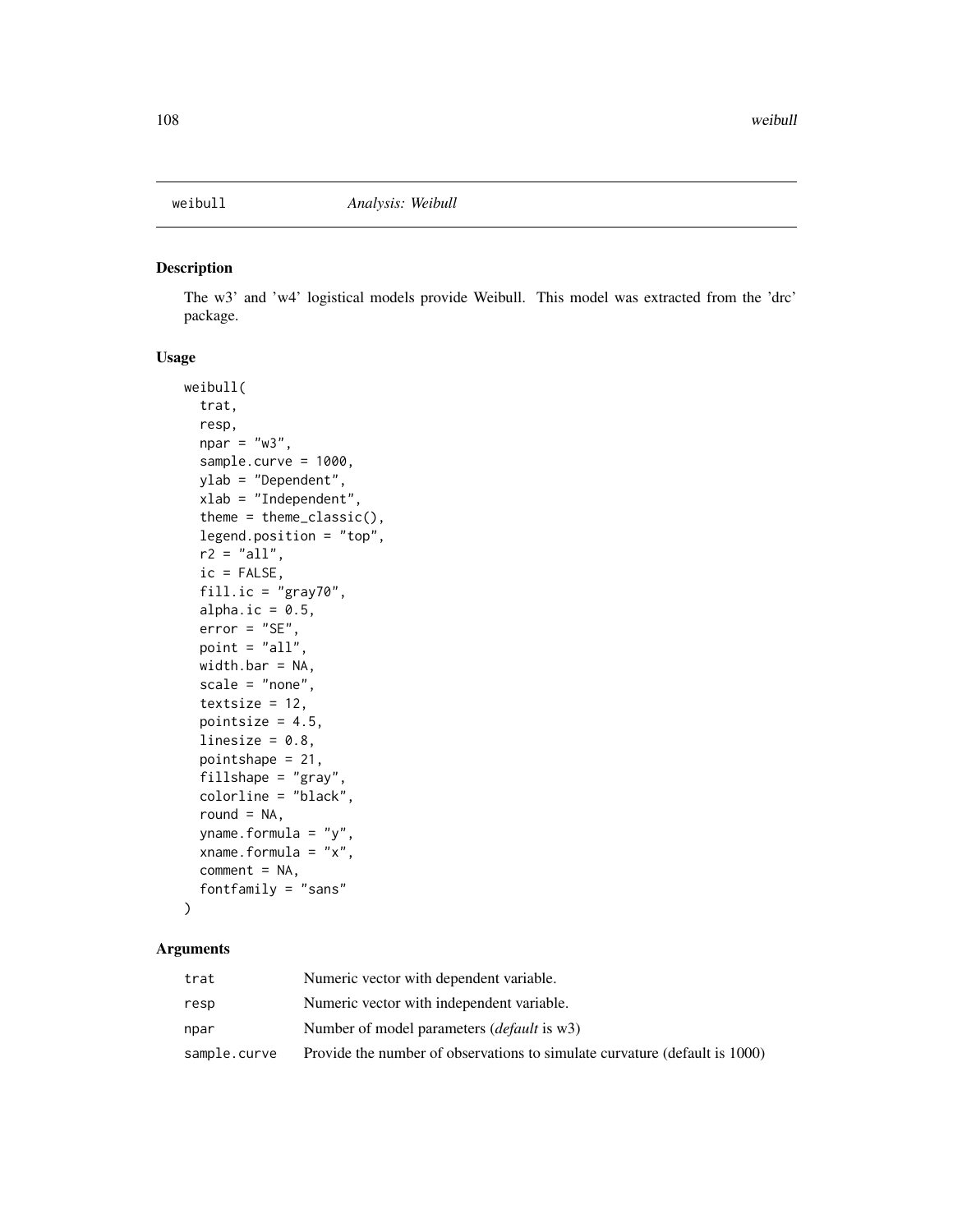#### weibull and the contract of the contract of the contract of the contract of the contract of the contract of the contract of the contract of the contract of the contract of the contract of the contract of the contract of th

| ylab            | Variable response name (Accepts the <i>expression</i> () function)            |  |
|-----------------|-------------------------------------------------------------------------------|--|
| xlab            | Treatments name (Accepts the <i>expression</i> () function)                   |  |
| theme           | ggplot2 theme $(default \text{ is theme_bw}))$                                |  |
| legend.position |                                                                               |  |
|                 | Legend position (default is "top")                                            |  |
| r2              | Coefficient of determination of the mean or all values (default is all)       |  |
| ic              | Add interval of confidence                                                    |  |
| fill.ic         | Color interval of confidence                                                  |  |
| alpha.ic        | confidence interval transparency level                                        |  |
| error           | Error bar (It can be SE - <i>default</i> , SD or FALSE)                       |  |
| point           | Defines whether you want to plot all points ("all") or only the mean ("mean") |  |
| width.bar       | Bar width                                                                     |  |
| scale           | Sets x scale ( <i>default</i> is none, can be "log")                          |  |
| textsize        | Font size                                                                     |  |
| pointsize       | Shape size                                                                    |  |
| linesize        | Line size                                                                     |  |
| pointshape      | Format point (default is 21)                                                  |  |
| fillshape       | Fill shape                                                                    |  |
| colorline       | Color lines                                                                   |  |
| round           | round equation                                                                |  |
| yname.formula   | Name of y in the equation                                                     |  |
| xname.formula   | Name of x in the equation                                                     |  |
| comment         | Add text after equation                                                       |  |
| fontfamily      | Font family                                                                   |  |

# Details

The three-parameter Weibull model is given by the expression

 $y = d \exp(-\exp(b(\log(x) - e)))$ 

Fixing the lower limit at 0 yields the four-parameter model

$$
y = c + (d - c)(1 - \exp(-\exp(b(\log(x) - \log(e))))
$$

### Value

The function returns a list containing the coefficients and their respective values of p; statistical parameters such as AIC, BIC, pseudo-R2, RMSE (root mean square error); largest and smallest estimated value and the graph using ggplot2 with the equation automatically.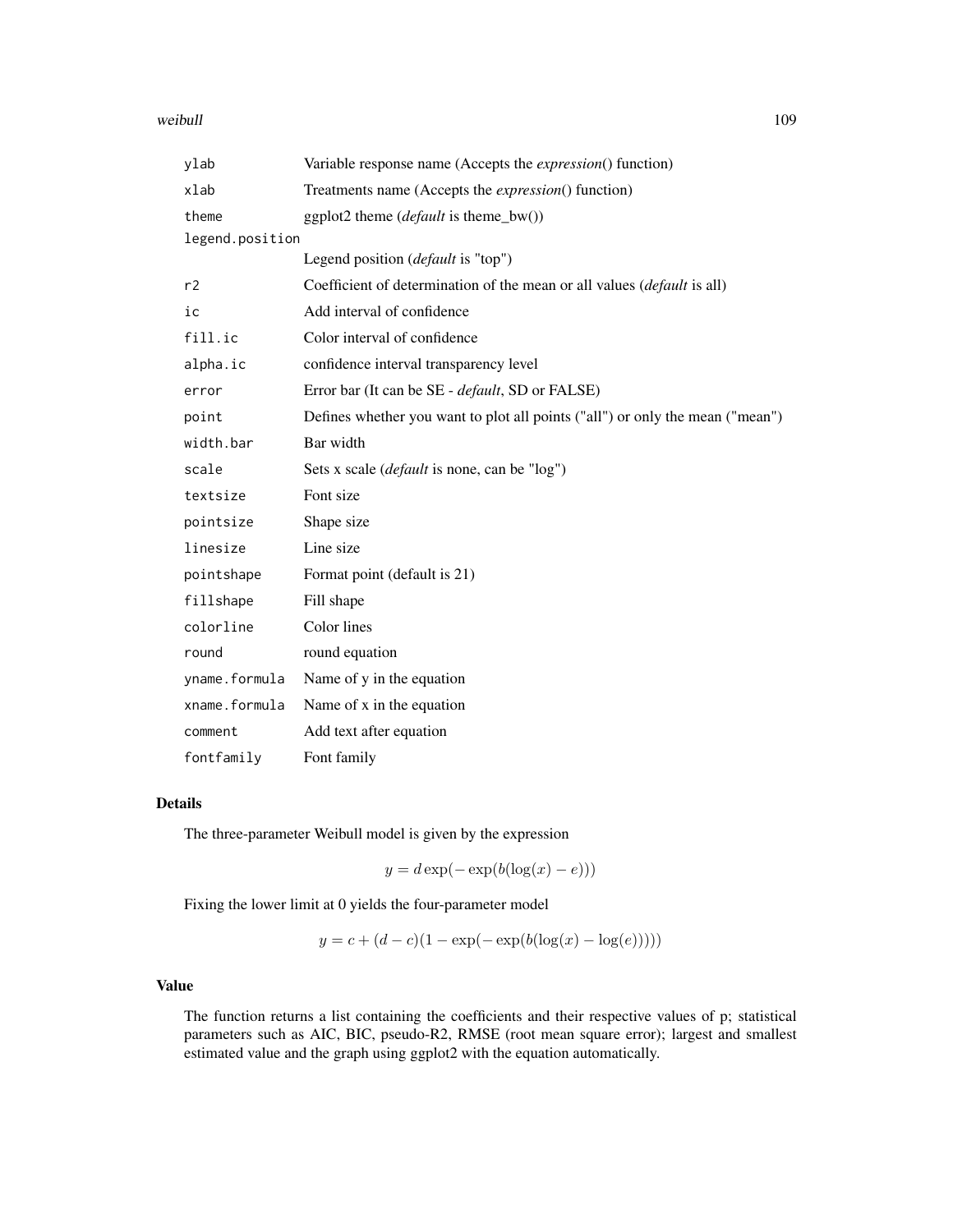#### 110 yieldloss and the set of the set of the set of the set of the set of the set of the set of the set of the set of the set of the set of the set of the set of the set of the set of the set of the set of the set of the se

#### Author(s)

Model imported from the drc package (Ritz et al., 2016)

Gabriel Danilo Shimizu

Leandro Simoes Azeredo Goncalves

# References

Seber, G. A. F. and Wild, C. J (1989) Nonlinear Regression, New York: Wiley & Sons (p. 330). Ritz, C.; Strebig, J.C. and Ritz, M.C. Package 'drc'. Creative Commons: Mountain View, CA, USA, 2016.

#### See Also

[LL,](#page-38-0) [CD](#page-19-0)[,GP](#page-28-0)

# Examples

```
library(AgroReg)
data("aristolochia")
attach(aristolochia)
weibull(trat,resp)
```
yieldloss *Analysis: Yield-loss*

# Description

This function performs regression analysis using the Yield loss model.

#### Usage

```
yieldloss(
  trat,
  resp,
  sample.curve = 1000,
  error = "SE",ylab = "Dependent",
  xlab = "Independent",
  theme = theme_classic(),
  legend.position = "top",
  point = "all",width.bar = NA,
  r2 = "all",textsize = 12,pointsize = 4.5,
  linesize = 0.8,
```
<span id="page-109-0"></span>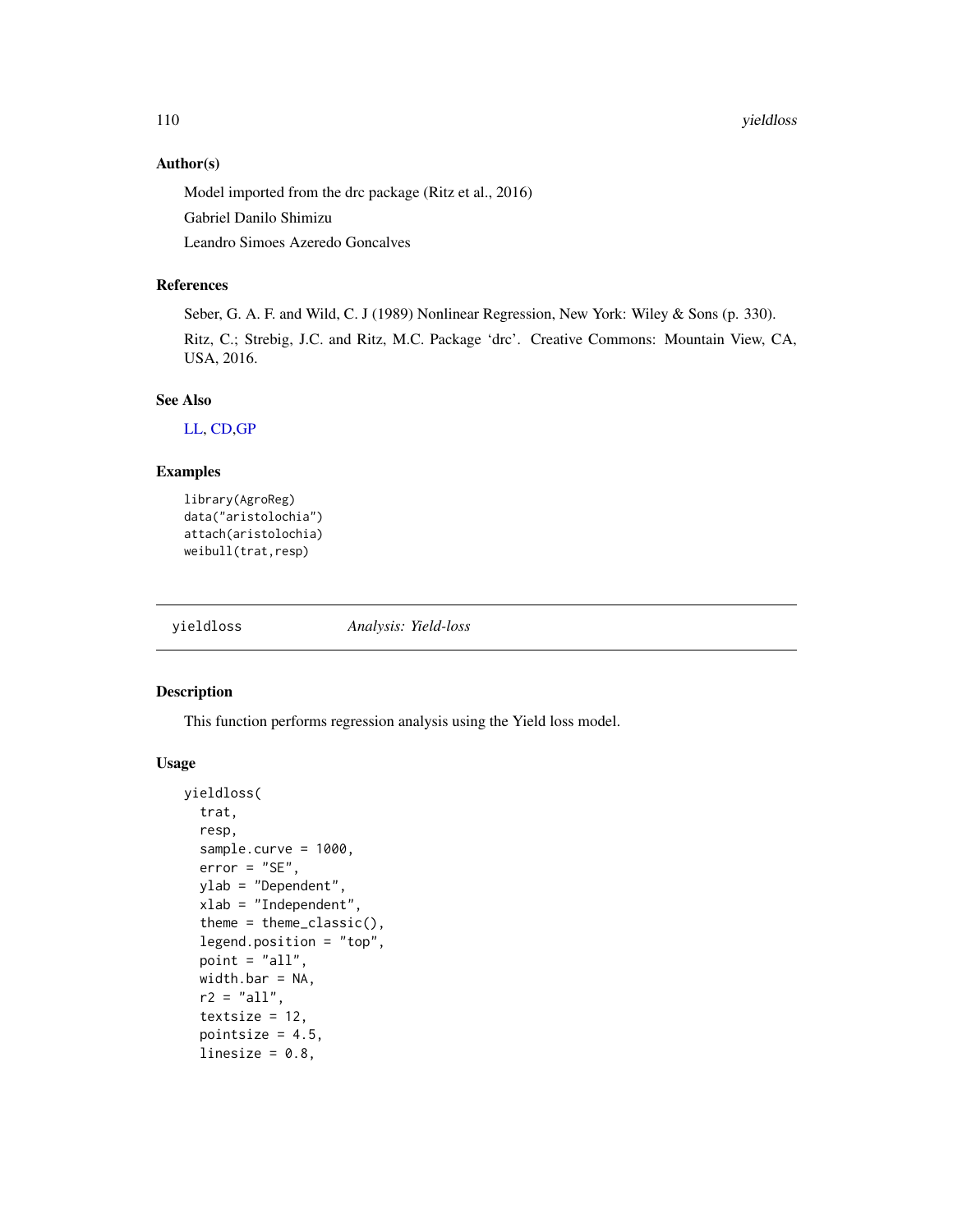#### yieldloss 111

```
pointshape = 21,
fillshape = "gray",
colorline = "black",round = NA,
yname.formula = "y",
xname.formula = "x",
comment = NA,scale = "none",
fontfamily = "sans"
```

```
\mathcal{L}
```
# Arguments

| trat            | Numeric vector with dependent variable.                                         |
|-----------------|---------------------------------------------------------------------------------|
| resp            | Numeric vector with independent variable.                                       |
| sample.curve    | Provide the number of observations to simulate curvature (default is 1000)      |
| error           | Error bar (It can be SE - <i>default</i> , SD or FALSE)                         |
| ylab            | Variable response name (Accepts the <i>expression</i> () function)              |
| xlab            | treatments name (Accepts the <i>expression</i> () function)                     |
| theme           | ggplot2 theme ( <i>default</i> is theme_bw())                                   |
| legend.position |                                                                                 |
|                 | legend position ( <i>default</i> is "top")                                      |
| point           | defines whether you want to plot all points ("all") or only the mean ("mean")   |
| width.bar       | Bar width                                                                       |
| r2              | coefficient of determination of the mean or all values ( <i>default</i> is all) |
| textsize        | Font size                                                                       |
| pointsize       | shape size                                                                      |
| linesize        | line size                                                                       |
| pointshape      | format point (default is 21)                                                    |
| fillshape       | Fill shape                                                                      |
| colorline       | Color lines                                                                     |
| round           | round equation                                                                  |
| yname.formula   | Name of y in the equation                                                       |
| xname.formula   | Name of x in the equation                                                       |
| comment         | Add text after equation                                                         |
| scale           | Sets x scale ( <i>default</i> is none, can be "log")                            |
| fontfamily      | Font family                                                                     |

# Details

The Yield Loss model is defined by:

$$
y = \frac{i \times x}{1 + \frac{i}{A} \times x}
$$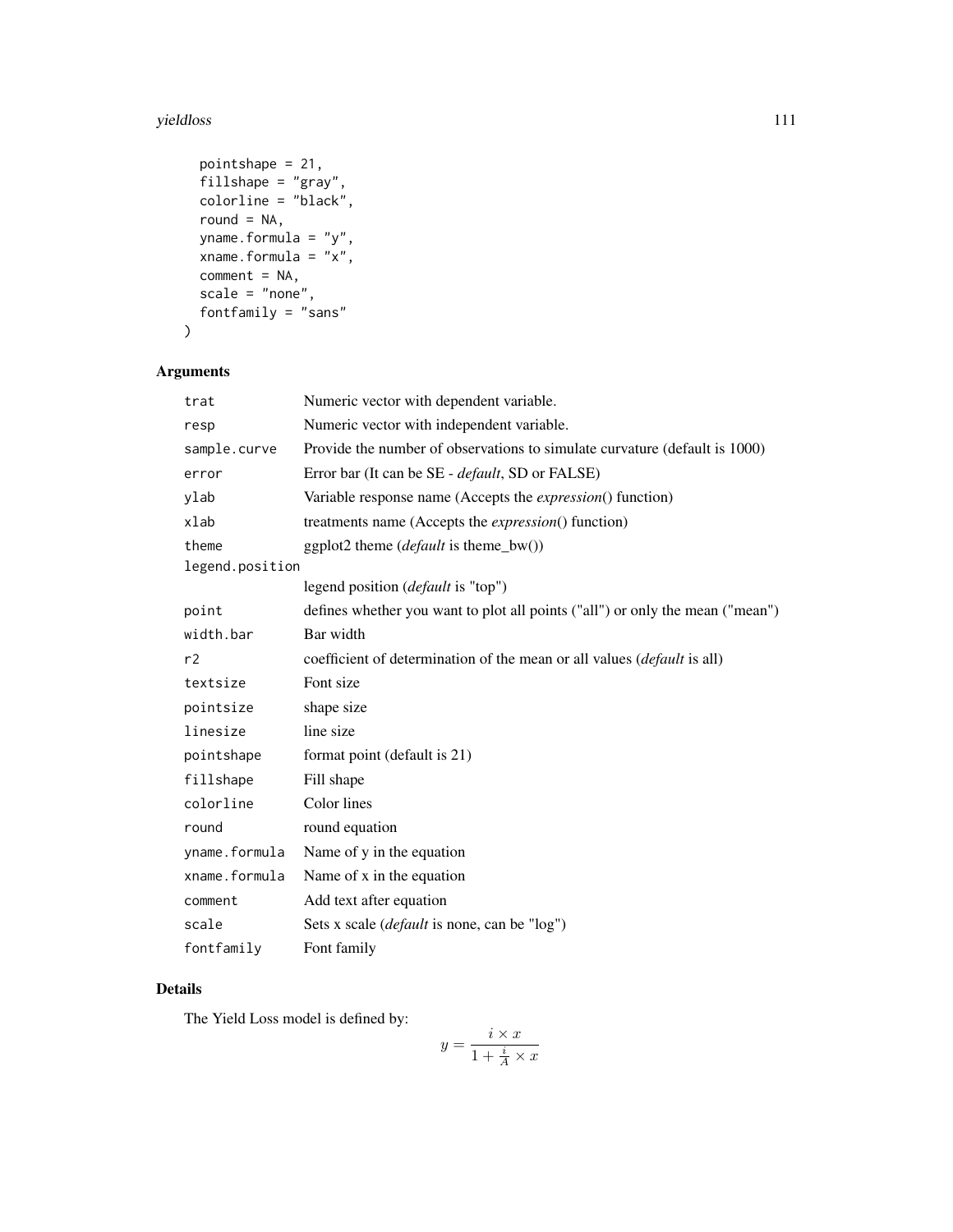# Value

The function returns a list containing the coefficients and their respective values of p; statistical parameters such as AIC, BIC, pseudo-R2, RMSE (root mean square error); largest and smallest estimated value and the graph using ggplot2 with the equation automatically.

#### Author(s)

Model imported from the aomisc package (Onofri, 2020)

Gabriel Danilo Shimizu

#### References

Seber, G. A. F. and Wild, C. J (1989) Nonlinear Regression, New York: Wiley & Sons (p. 330).

Onofri A. (2020) The broken bridge between biologists and statisticians: a blog and R package, Statforbiology, IT, web: https://www.statforbiology.com

# Examples

```
data("granada")
attach(granada)
yieldloss(time,WL)
```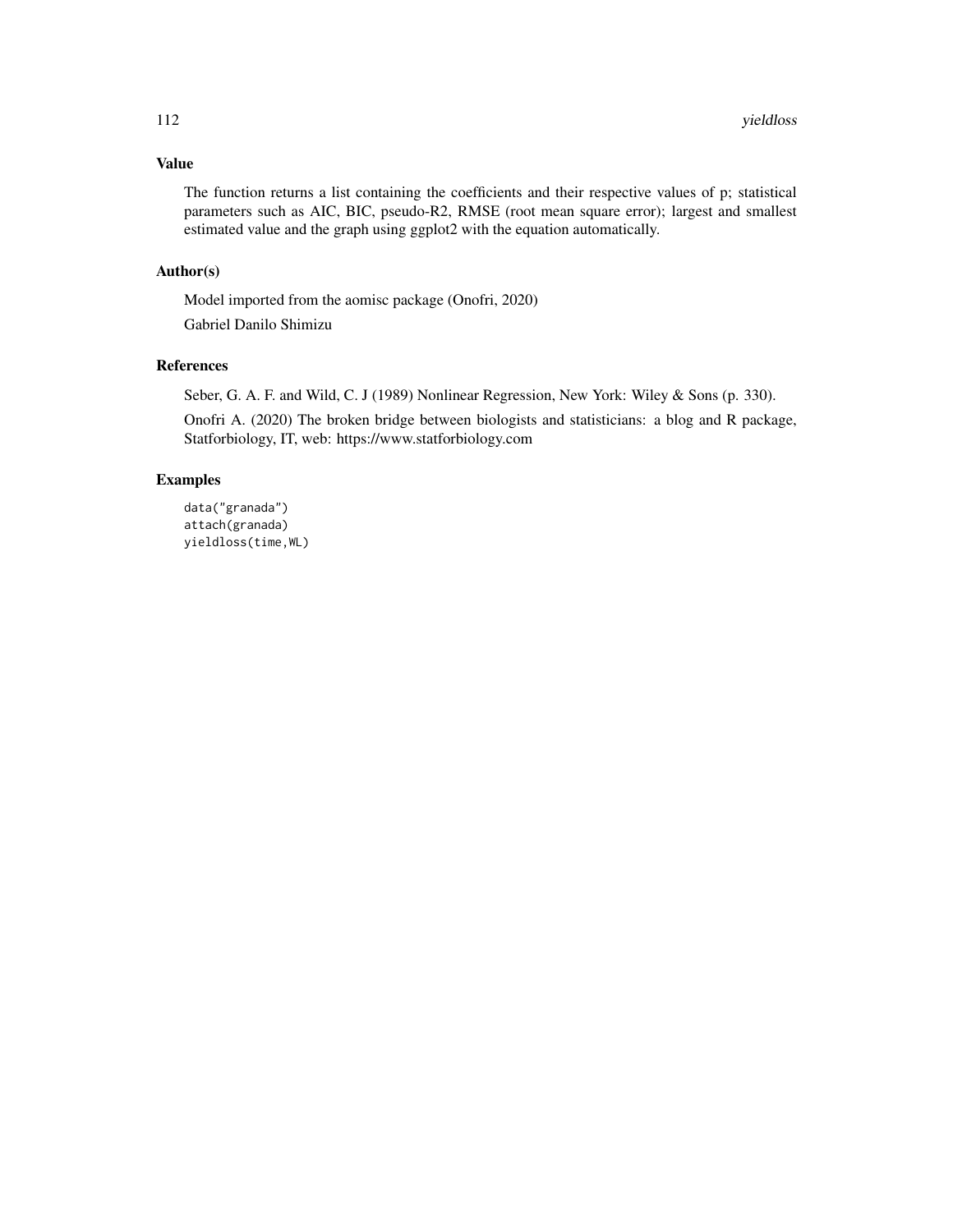# Index

∗ datasets aristolochia , [5](#page-4-0) granada , [31](#page-30-0) ∗ linear LM , [41](#page-40-0) LM13 , [44](#page-43-0) LM13i, [46](#page-45-0) LM23 , [48](#page-47-0) LM23i , [50](#page-49-0) LM2i3 , [52](#page-51-0) LM\_i , [54](#page-53-0) ∗ non-significant Nreg , [77](#page-76-0) ∗ regression LM , [41](#page-40-0) LM13 , [44](#page-43-0) LM13i , [46](#page-45-0) LM23 , [48](#page-47-0) LM23i , [50](#page-49-0) LM2i3 , [52](#page-51-0) LM\_i , [54](#page-53-0) AM , [3](#page-2-0) aristolochia, <mark>[5](#page-4-0)</mark> asymptotic, [6](#page-5-0) asymptotic\_i , [8](#page-7-0) asymptotic\_ineg , [10](#page-9-0) asymptotic\_neg , [12](#page-11-0) , *[20](#page-19-1)* BC , [14](#page-13-0) , *[22](#page-21-0)* , *[31](#page-30-0)* beta\_reg , [16](#page-15-0) biexponential , [18](#page-17-0) CD , *[16](#page-15-0)* , [20](#page-19-1) , *[31](#page-30-0)* , *[98](#page-97-0)* , *[110](#page-109-0)* coloredit\_arrange , [23](#page-22-0) comparative\_model , [23](#page-22-0) correlation , [24](#page-23-0) extract.model, $26$ 

gaussianreg, $26$ 

GP , *[16](#page-15-0)* , *[22](#page-21-0)* , [29](#page-28-1) , *[98](#page-97-0)* , *[110](#page-109-0)* granada , [31](#page-30-0) hill , [32](#page-31-0) interval.confidence , [34](#page-33-0) linear.linear , [34](#page-33-0) , *[39](#page-38-1)* , *[85](#page-84-0)* , *[87](#page-86-0)* , *[93](#page-92-0)* linear.plateau , *[36](#page-35-0)* , [37](#page-36-0) , *[87](#page-86-0)* , *[93](#page-92-0)* LL , *[16](#page-15-0)* , *[22](#page-21-0)* , *[31](#page-30-0)* , [39](#page-38-1) , *[98](#page-97-0)* , *[110](#page-109-0)* LM , [41](#page-40-0) LM13 , [44](#page-43-0) LM13i, [46](#page-45-0) LM23, [48](#page-47-0) LM23i , [50](#page-49-0) LM2i3 , [52](#page-51-0) LM\_i , [54](#page-53-0) loess , *[57](#page-56-0)* loessreg, [56](#page-55-0) LOG, [58](#page-57-0) LOG2, [60](#page-59-0) logistic, [62](#page-61-0) lorentz , [64](#page-63-0) midilli , [66](#page-65-0) midillim , [69](#page-68-0) mitscherlich , [71](#page-70-0) MM , [73](#page-72-0) newton , [75](#page-74-0) Nreg , [77](#page-76-0) PAGE, [79](#page-78-0) peleg , [81](#page-80-0) plateau.linear , [83](#page-82-0) plateau.quadratic, [85](#page-84-0) plot\_arrange , [87](#page-86-0) plquadratic *(*plateau.quadratic *)* , [85](#page-84-0) potential , [89](#page-88-0) quadratic.plateau , *[36](#page-35-0)* , *[39](#page-38-1)* , *[85](#page-84-0)* , [91](#page-90-0)